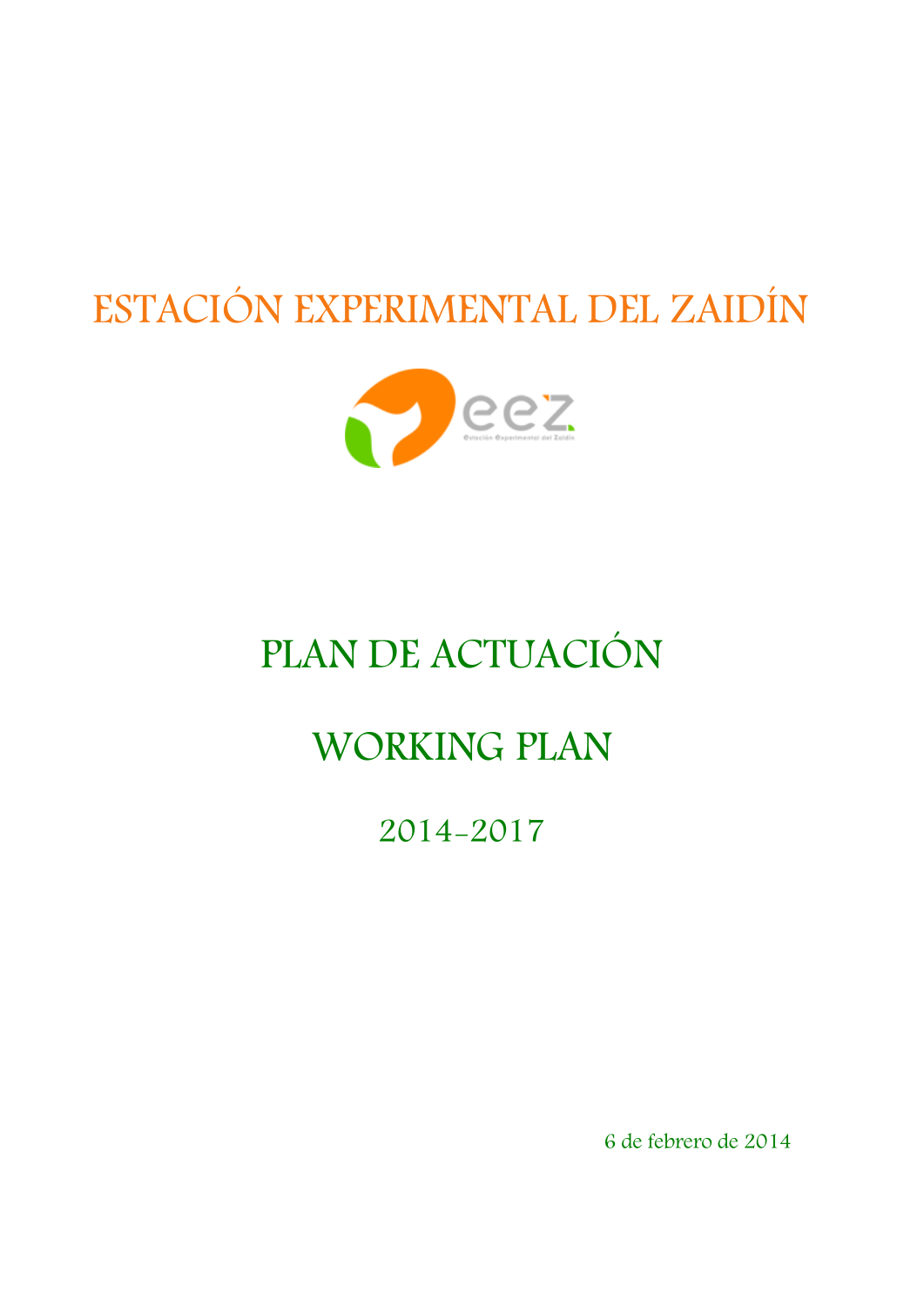### PLAN DE ACTUACIÓN 2014-2017 EEZ

RESEÑA HISTÓRICA

**Cuándo se creó** 

04/05/1955

**Quién lo creó** 

Prof. José Ibañez Martín, President of CSIC

**Quién fue su primer Director** 

Prof. Enrique Gutiérrez Ríos

#### **Objeto con el que fue creado**



The Institute was created with the aim of carrying out scientific research on soil and plants.

#### **Reseña histórica extendida**

Estación Experimental del Zaidín (EEZ), which belongs to the Spanish Council for Scientific Research (CSIC), is an upward and dynamic research Centre with an extended scientific history. Although it was officially established on May 4th 1955 with the aim of carrying out research on soil and plants, its origin dates back to 1940 when Granada was chosen as one of the perfect locations to achieve one of the overall objectives of the CSIC: to expand its scientific activities all over Spain.

At that time, the creation of the different research sections devoted to specific scientific objectives was based on the different chairs occupied by the young Professors that had recently arrived at the University of Granada (Faculties of Sciences and Pharmacy). In 1946 the two first Sections, devoted to Chemistry-Physics and Agricultural-Chemistry, were created under the leaderships of Prof. Enrique Gutiérrez Ríos and Dr. Ángel Hoyos de Castro, respectively. These two sections were dependent on Patronato Alonso de Herrera and were linked to the Institute of Edaphology and Plant Physiology of the CSIC in Madrid. Two additional sections were added in 1949 focusing on Soil Microbiology and Plant Physiology, under the supervision of Prof. Vicente Callao Fabregat and Dr. Luis Recalde Martínez, respectively. In 1951 the first structure of the EEZ, which would set the basis for the future institute, was completed with a new section working on Analytic Chemistry under the direction of Prof. Fermín Capitán García.

To bring together the different sections dispersed among the different Faculties of the University of Granada, the CSIC acquired a building in 1950 later known as Casa Blanca (White House), and its surrounding grounds (about 2250  $m^2$ ) located next to the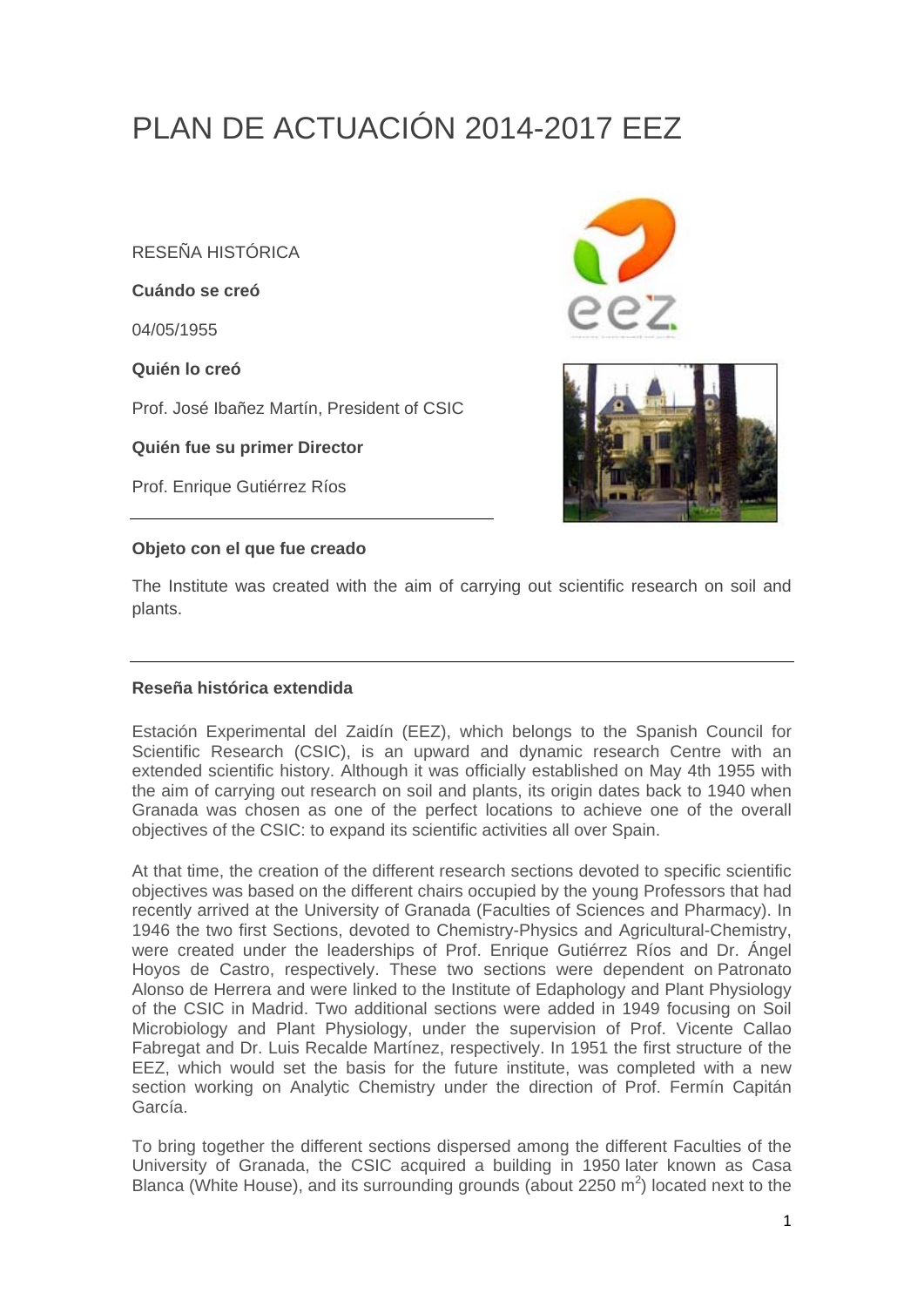currently known as Avenida de Cervantes. This new building became operative in 1953 and was fully occupied by the sections mentioned above throughout 1954. Two years later, the EEZ's emblematic building, known as Casa Amarilla (Yellow House, was purchased to foster new laboratories and administrative facilities.

The first Director of EEZ as an Institute of the CSIC was the Prof. Enrique Gutiérrez Ríos who remained in this position until 1957. A new Section named Mineralogy of Clays, with Prof. Juan Luis Martín Vivaldi as Section Head, was added to the Research Structure of EEZ in 1957.

Prof. Ángel Hoyos de Castro was Director of the Institute from 1957 to 1961. In 1958 the new Section of Animal Physiology was created under the supervision of Prof. Gregorio Valera Mosquera. This was a very important decision for the future development of EEZ since animal studies extended the original aim of focusing research mainly on plants and soil. In 1961 Dr. Luis Recalde Martínez was appointed Director of the Institute and remained in this position until 1979. During this period the structure of EEZ was enlarged with the incorporation of two new sections, one devoted to Mineralogy of Soils, with Prof. Miguel Delgado Rodríguez as Head, and the second to Agrometeorology, supervised by specialists from other Organisms. A Section of Statistics, coordinated by Prof. Dr. Alfonso Guiraum Martínez, was also established based on a Service that had been previously created in 1957.

The early sections that were created throughout the history of EEZ changed with time and new sections started to function in 1970: Biochemistry, with Prof. Federico Mayor Zaragoza as Section Head, and the Laboratory of Botany, with Prof. Fernando Esteve Chueca as Supervisor. The construction of a new building known as Casa Roja (Red Building) began in the early 1970s and became operational in 1976. Although with old facilities, this building still remains as one of the most important laboratory cores of EEZ. The former sections were re-organized into Structural Units, and nine Units were established: Physical-Chemistry and Mineral Geochemistry; Edaphology and Botany; Plant Physiology; Agricultural Chemistry; Phytopathology; Microbiology; Plant Biochemistry; Animal Physiology; and Analytical Chemistry. Under the Direction of Prof. Manuel Lachica (1979-1983), EEZ celebrated its XXV anniversary in 1980.

Prof. Dr. Julio Boza was the following Director of EEZ from 1983 to 1989. In that period the CSIC began to redefine its research lines and its objectives focusing more on biological aspects, basically Animal, Plants and Microbes. Prof. José Miguel Barea Navarro was Director of the Institute from 1989 to 1998. In this period the internationalization of the research carried out by the Institute took place and several research groups at the EEZ managed to obtain grants from the different programmes developed by the UE, which strengthened the scientific structure (personnel, equipment and publications) of the Institute. The nine Structural Units were reorganized into five Departments: Agroecology and Plant Protection; Biochemistry, Molecular and Cellular Biology of Plants; Soil Microbiology and Symbiotic Systems, Animal Nutrition, and Earth Sciences and Environmental Chemistry.

Prof. Juan Luis Ramos Martín became Director of the Institute in 1998 and remained in this position until 2007. In 1998 the Department of Animal Nutrition moved from the main central Headquarters of EEZ to a new building in Armilla, a nearby town only 4 Km far from Granada. In 2002 different emblematic buildings started being renewed and the construction of a new Casa Blanca, replacing the former one, began. This new building was inaugurated in May 2005, together with a new Auditorium. Coinciding with these events, the 50<sup>th</sup> anniversary of EEZ was celebrated with the assistance of the President of CSIC, Prof. Carlos Martínez and Prof. Federico Mayor Zaragoza, ex-Director of UNESCO. New greenhouses were also constructed replacing the old ones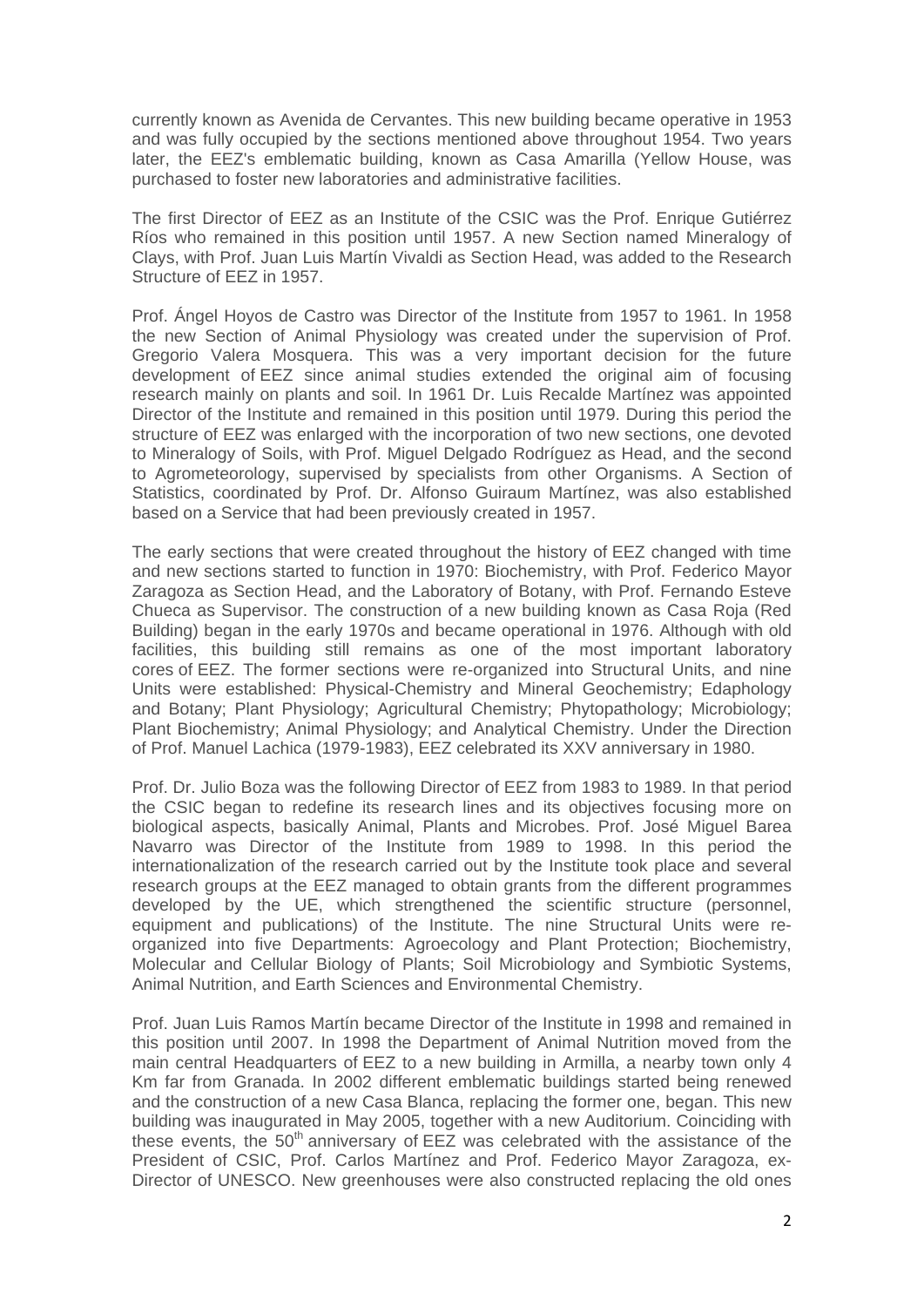and other buildings were adapted for new uses such as the Library, additional laboratories, plant growth chambers, kitchenette, etc. This period of EEZ can be considered one of the most unrestrained for both infrastructure and the incorporation of scientific personnel, mainly based in the development of the strategic plan 2005-2009 enforced by the CSIC. In the frame of this strategic plan, EEZ was again reorganized on March 2007 in the following departments: Biochemistry, Cell and Molecular Biology of Plants; Microbiology of Soil and Symbiotic Systems; Environmental Protection; and Environmental Geochemistry. In addition, the Department (Unit) of Animal Nutrition started its transition to become an Institute within the structure of EEZ. On the other hand, the Environmental Geochemistry Department planned to move out of EEZ to join Instituto Andaluz de Ciencias de la Tierra (IACT) and develop a new and stronger Centre devoted to Earth Sciences, circumstance which was completed in winter 2010.

Prof. Dr. Nicolás Toro García is the current director of EEZ since March 2007. Since then he has been in charge of the development of the 2005-2009 strategic plan and of the current one (2010-2013). In the Strategic Plan 2014-2017, EEZ will be structured on the basis of the Departments of Biochemistry, Cell and Molecular Biology of Plants; Microbiology of Soil and Symbiotic Systems; Environmental Protection; and Physiology and Biochemistry of the Animal Nutrition, whose objectives and development will be integrated within those of EEZ in the coming Strategic Plan. New infrastructure has recently been added to EEZ, i.e., a laboratory building that has been occupied by the Department of Microbiology of Soil and Symbiotic Systems. A cafeteria has also been built and the building occupied in Armilla by the Physiology and Biochemistry of the Animal Nutrition Department has been expanded. In May 2011, the First Centenary of the Yellow House was celebrated.

The research objectives of the EEZ fit well among those considered as top priority by the National Scientific Research and Technology Programmes, EC Programmes, Basic Science Research Programmes, Regional Government Research Plans and Strategic Research Plans of the CSIC.

#### **Departamentos**

- DPTO. DE BIOQUIMICA, BIOLOGIA CELULAR Y MOLECULAR DE PLANTAS
- DPTO. DE FISIOLOGIA Y BIOQUIMICA DE LA NUTRICION ANIMAL
- DPTO. DE PROTECCION AMBIENTAL
- DPTO. DE MICROBIOLOGIA DEL SUELO Y SISTEMAS SIMBIOTICOS

#### **Unidades Asociadas**

• GRUPO DE CONTAMINACIÓN ATMOSFÉRICA (225P02)

#### **Descripción: Organigrama, Comités asesores externos, Estructura departamental, Líneas de investigación del PA 2010-2013**

The Estación Experimental del Zaidín (EEZ) is a research Centre belonging to the Spanish Council for Scientific Research (CSIC). The Centre's science programme is focused on Agricultural Sciences and is structured on the basis of the Departments.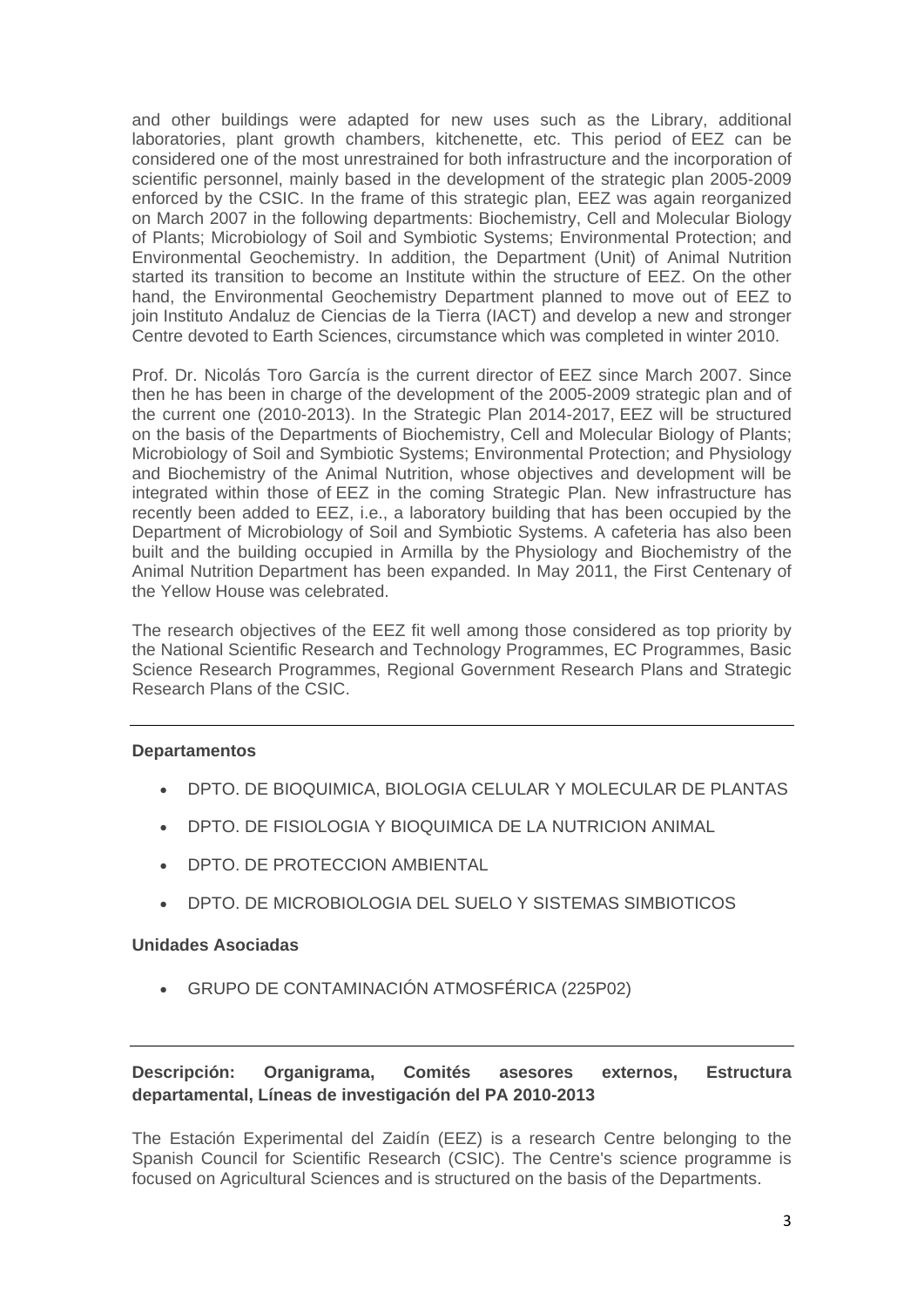EEZ has the following Organizational Structure:

1. The Executive Board (EB) of EEZ is responsible for major executive and political decisions including those dealing with long-term Strategic Planning.

2. The Centre's Governing Board (CGB) is the main executive body of EEZ and assists the Director of the Centre in all scientific and administrative issues. The CGB meets monthly to increase the speed of decision making, implementation and communication.

3. The Scientific Senate (SS) assists the Director of the Centre in major scientific policies and long-term Strategic Planning. The SS holds a general meeting once a year to debate the general situation of the Centre and extraordinarily when it is necessary to analyze relevant organizational and scientific issues.

4. The EEZ's Scientific Departments are the following: Biochemistry, Cell and Molecular Biology of Plants; Microbiology of Soil and Symbiotic Systems; and Environmental Protection. These departments develop respectively the following Research Lines: Signalling, Stress and Development in Plants (supported by 5 groups); Biology and Biotechnology of Plant-Microbe Interactions (6 groups); and Bioremediation and Biological Protection of Agricultural Systems (3 groups). Additionally, the Research Line Mediterranean Pastures and Sylvopastoral Systems (1 group) also within the EEZ scientific framework, is not associated to any of the existing departments, but is currently ascribed to the Direction of the Centre.

The Head of Department leads each of the scientific departments that are integrated by different research groups which vary in size. A Group Leader is responsible for each of the research groups.

5. The Institute of Animal Nutrition (INAN) is currently under development. The Director of the Institute is responsible for its main scientific Research Lines and the development of long-term Strategic Planning.

The INAN pursues its development as a new Institute, but still remains integrated in the structure of the logistic of EEZ sharing its General Management and Services. The Research Line Metabolism of Nutrients and Energy: Productive and Health Beneficial Aspects (supported by 4 groups) is linked to this Institute (Department).

6. The Services provide support to the research activities carried out at the Centre, both at the EEZ's main premises and at the INAN in Armilla. The services are supervised by specifically appointed staff scientists. The services at EEZ are the following: Information Technologies; Knowledge Transfer; Science Outreach; Library; Radiochemistry Laboratory; Greenhouses and Plant Growth Chambers; Scientific Instrumentation; Microscopy and DNA Sequencing. In the INAN, the Carbon and Nitrogen Elemental Analysis Service is running.

7. The General Management Service is headed by the Centre's Manager and is responsible for managing all aspects dealing with the effectiveness of the Centre, both at the EEZ's main headquarters and at the INAN in Armilla. The services include: Maintenance, Repairs and Conversion Work activities and five major financial and administrative areas: Secretariat, Human Resources, Payments, Purchases and Administrative Contracts, and Project Management.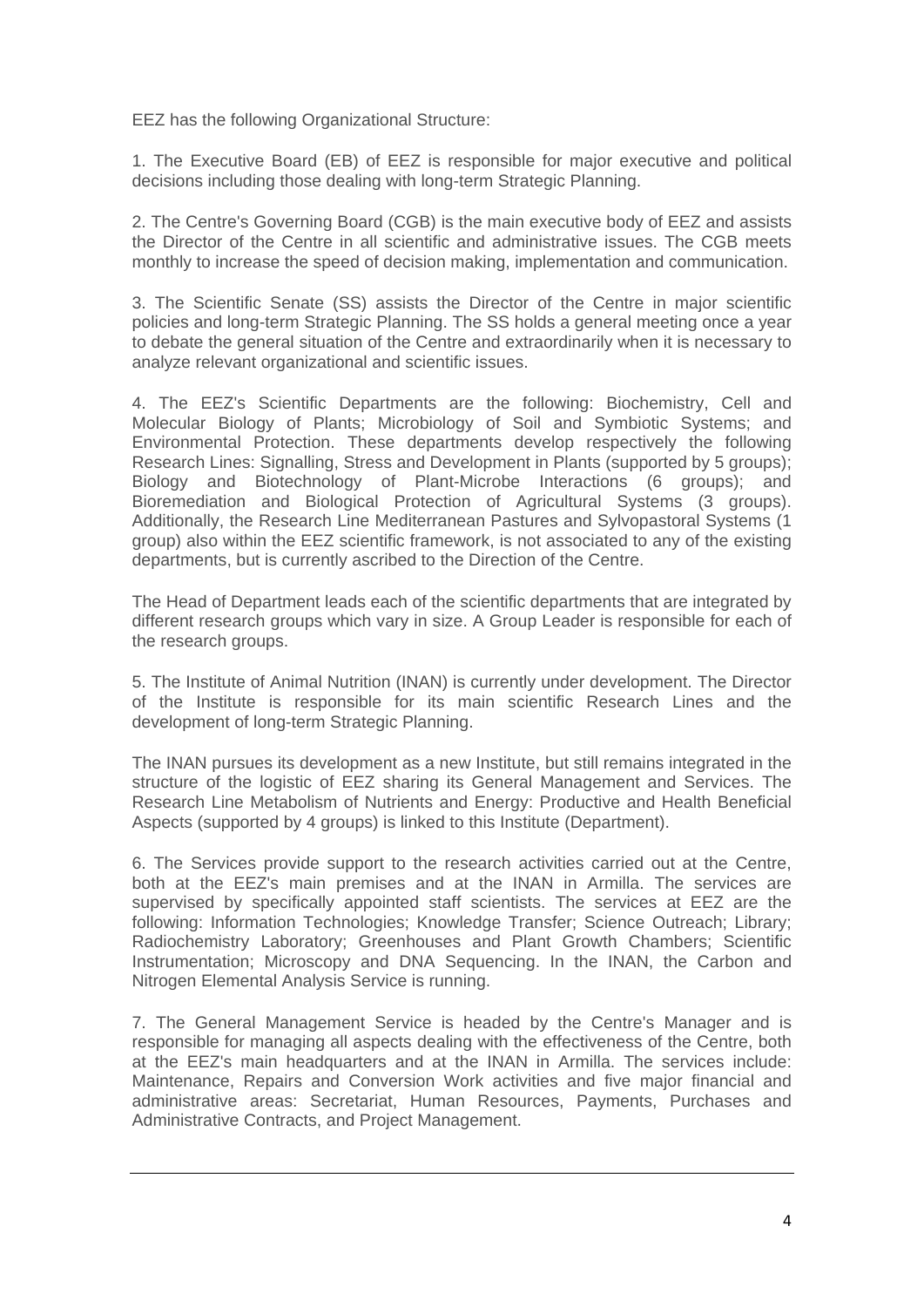#### **Análisis Crítico. DAFO Centro**

#### **DAFO Debilidades**

1. Personnel.

\* Large number of small research groups, what may lead to an excessive diversification of resources and scientific objectives.

\* The incorporation of young researchers might be limited because of the need of cofinancing.

\* The potential innovation provided by young researchers might be conditioned by the way in which new positions are requested.

2. Low participation in European programmes.

With few exceptions, most of the groups at the EEZ have experienced difficulties to obtain European funding in the course of the Sixth and Seventh Framework Programmes, which has negatively affected EEZ as a whole.

3. Low knowledge transfer activity.

\* The historical trajectory of the EEZ's scientific objectives has driven our centre towards a profile more based in knowledge that in technology transfer. This tendency still prevails, although great efforts are in progress to balance this asymmetry.

4. Deficient Infrastructure.

\* EEZ has suitable facilities for the development of its research activity. However, the main research building, known as the Red House (Casa Roja), cannot longer support modern facilities. In spite of that, the department of Biochemistry and most of the scientific services must carry out their activities there. This  $3973 \text{ m}^2$  building was inaugurated 40 years ago and needs to be either renewed or rebuilt. A significant part of it is not being used nowadays.

5. Difficulty to recruit PhD students and postdoctoral fellows.

\* It is difficult to recruit postgraduate students with competitive academic records. Also the number PhDs interested in pursuing scientific careers has descended over the last years and are often unmotivated to apply for fellowships and/or grants both in Spanish and foreign laboratories.

6. These weaknesses have been intensified by the current economic situation and are envisaged to continue in the future.

#### **DAFO Amenazas**

1. Continuous leakage of human resources (18 % decrease in the last 3 years) and difficulty to recruit young scientists.

\* The number of post-doc, graduate students and technicians diminishes every year due to lowering financing by agencies.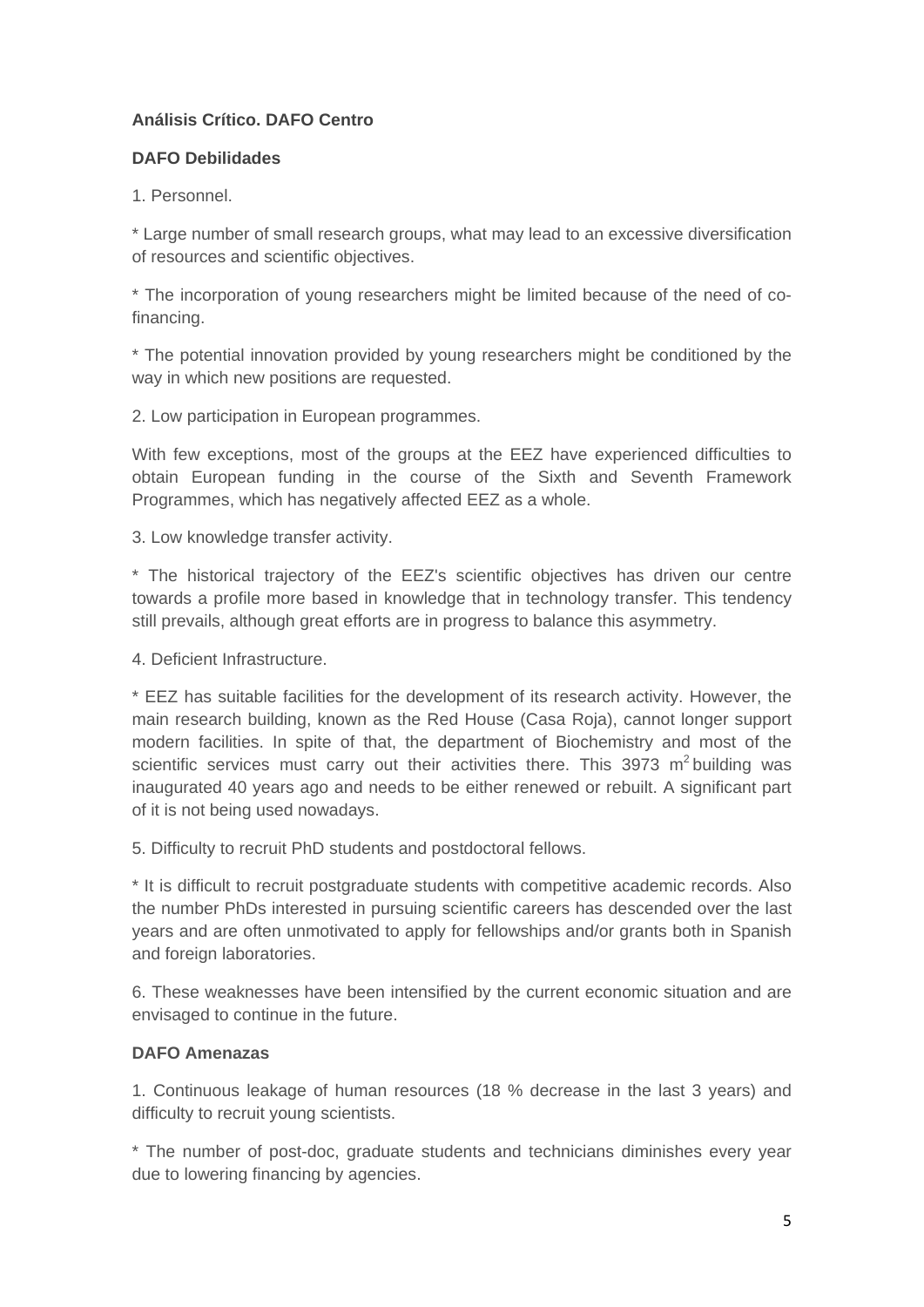\* There is insufficient support for new scientists to set up their own research groups due to the lack of investments and promotion by both the Ministry and the CSIC.

\* Personnel staff retiring, which are not replaced, compromising the centre's overall objectives.

2. Uneven distribution of technical and administrative support staff.

\* The staff dealing with management in the economic, administrative and maintenance areas of EEZ is limited by the RPT (relation of working places assigned to the Centre), and cannot be freely hired when necessary, which strongly limits the capacity of the Centre to cope with the management of its increasing research activity.

\* The personnel ascribed to the General Management lack specialized formation. In addition, they currently handle inadequate computing resources for their activity.

\* The Department of Physiology and Biochemistry of Animal Nutrition (formerly INAN) has a lack of permanent technical staff which may put at risk the future development of its scientific activity. Among these, it is particularly worrying the lack of technical staff specialized in animal experimentation; handling and welfare added to the increasing requirements and bureaucratization of animal experimentation activities.

\* The distribution of technical support within the different Departments and groups is conditioned by the still running court rulings and consolidation processes.

3. Increasing bureaucratization of the scientific activity.

\* The bureaucratization of research activities is translated into a loss of effectiveness of human resources, especially for administrative personnel. Group leaders and scientists are often involved in the coordination of grants, which is increasingly hampering scientific research because of the bureaucratic load.

\* Processes for personnel recruitment, financial management and acquisition of infrastructure are excessively strict and time-consuming and often unaffordable.

4. Financial crisis.

\* The current national and international financial crisis is affecting R&D funding compromises by both the Spanish and European research agencies.

5. Difficulty to obtain resources from the European Commission.

\* Obtaining resources from the EC in the course of the 6th and 7th Framework Programmes has been very difficult for most of EEZ because of excessive competitiveness and specific focus of the research topics in the EC programmes. This may generate important fluctuations in the funding raised by the research groups of EEZ.

\* The complex application processes, the necessity for lobbying strategies, and the complexity of the grant management, discourages scientists to compete for EC grants.

6. Little interest of the companies to invest in R&D.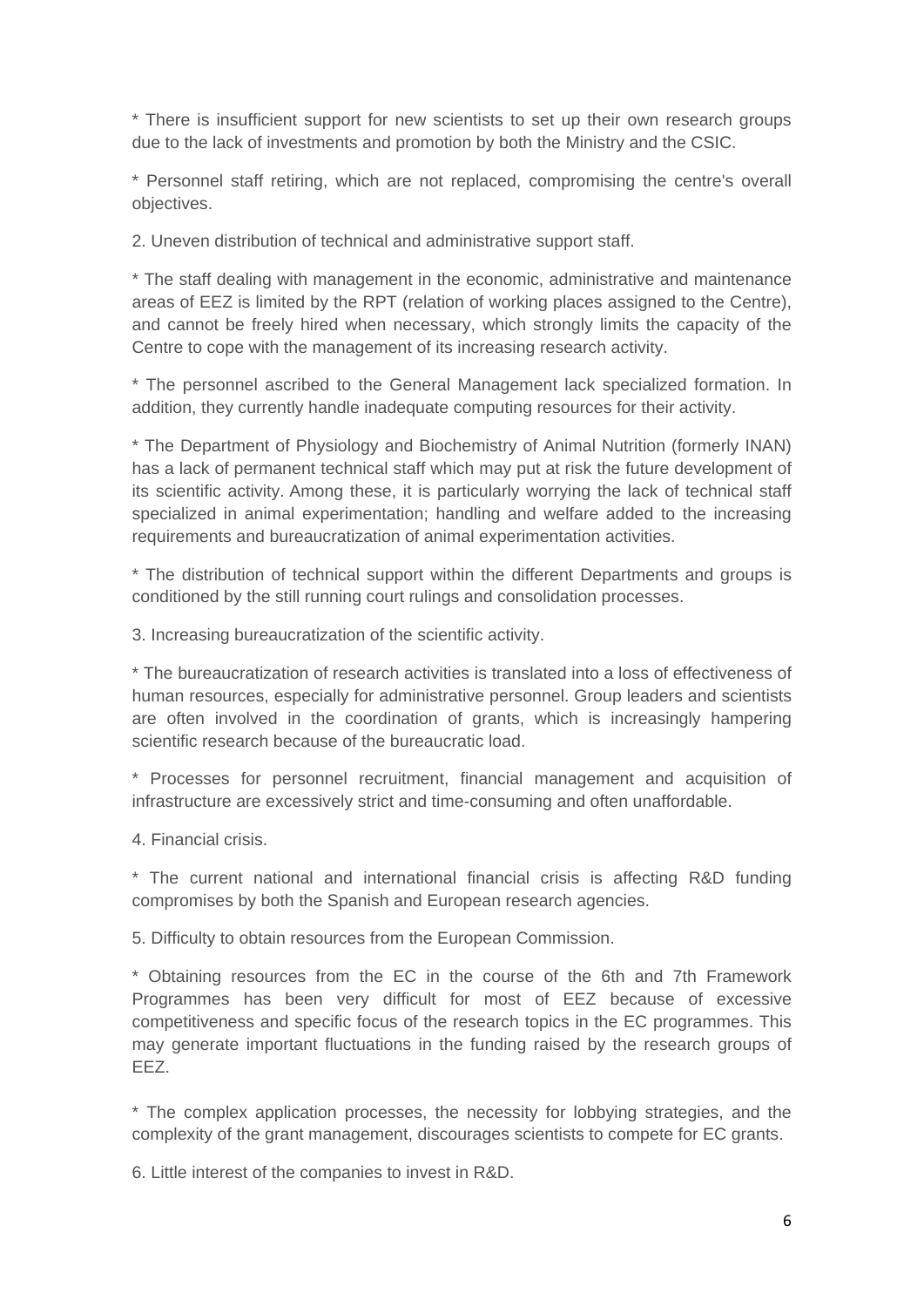\* In spite of the agricultural potential of Andalusia, there is limited interest from local, regional, national and foreign companies dealing with biotechnology, agriculture development and environmental management to invest in R&D.

7.- Lack of appropriate facilities for animal experimentation at the Institute of Animal Nutrition (Department of Physiology and Biochemistry of Animal Nutrition).

\* The present animal experimentation facilities are insufficient to develop current research projects and contracts with companies. The construction of the recent building of Earth Sciences next to the Animal Nutrition Institute makes it impossible to expand the current animal experimentation facilities. An experimental farm located not far from the Institute could help to overcome this drawback.

8. Low political weight of the CSIC in the R&D management system of the Andalusian Community.

\* Although the Andalusian government has shown its interest in supporting the regional R&D system, the Centre has to face many technical and financial obstacles associated to these grants that mainly affect personnel contracting. These problems are due to contradictory policies applied by the State and the Autonomous Community Governments.

These threats have been intensified by the current economic situation and are envisaged to continue in the future.

#### **DAFO Fortalezas**

1. Multidisciplinary and integrative approaches of the research carried out at EEZ.

\* One of the main strengths of EEZ derives from its consolidated research lines with multidisciplinary and integrative approaches supported by different research groups with excellent scientific production and appropriate integration within their national and international context. Their excellent reputation in their fields is evidenced by international publications, financial support obtained from regional, national, international institutions and private companies, as well as strong national and international collaborations.

2. Equipment.

\* In the last years EEZ has acquired modern equipment that has either come to replace obsolete one or come to add new technological support to the Centre's activities. The Centre has recently purchased a HPLC/MS/MS, a GC-MS, an ICP-OES and vacuum evaporation system for the Scientific Instrumentation Service and a high throughput GS Junior Genome Sequencer 454 FLX System for pirosequencing; advanced imaging systems for chemiluminescent, fluorescent and colorimetric samples, and two quantitative PCR apparatuses. New fluorescence stereomicroscope and epifluorescence inverted microscope, and new filters for the confocal laser scanning microscope complete the Centre's already existing facilities for studies on the cellular biology of plants and plant-microbe interactions. In addition, the current equipment for the separation, identification, purification, and quantification of very low levels of a variety of organic and inorganic molecules, the analysis and quantification of gene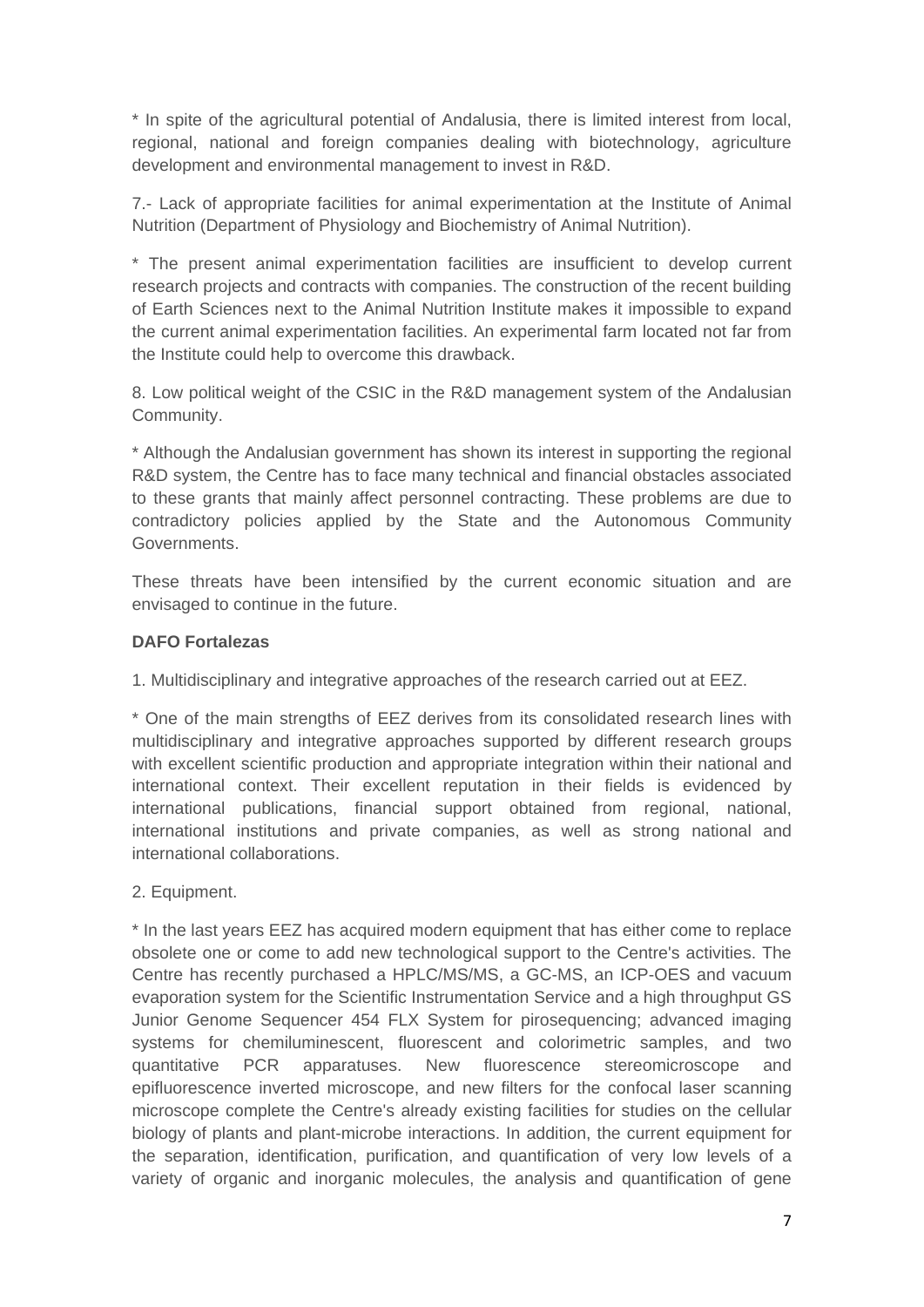expression and protein synthesis by fluorescent and quimioluminescent techniques, make possible for EEZ to have a considerable initial advantage in the execution of projects involving different -omic techniques (genomics, proteomics, metabolomics, etc.). Furthermore, in the last years the Centre has made significant efforts to further improve its facilities (growth chambers and greenhouses) for the growth of plants under controlled conditions.

#### 3. Infrastructure.

\* Recently two new buildings have been constructed. Consequently, the facilities at EEZ have been improved to carry out research within the specific research lines of the Centre.

\* As for the Animal Nutrition Institute, a new wing of labs has been recently constructed which has considerably increased the potential for analytical work. Among others, new microbiology, molecular biology and tissue culture labs have been installed in these new facilities.

4. Internationalization.

\* EEZ has set the basis for an extensive network of partnerships with research groups from many different countries. Research groups at EEZ participate in multilateral projects within Spanish, European, African and South American Networks.

\* The international course of Soil Science and Plant Biology (currently funded by the AECI with the sponsorship of UNESCO) also takes place annually at EEZ.

\* EEZ scientists are members of Editorial Boards of international journals and belong to different international scientific committees.

\* EEZ is also involved in the development of its geographical environment providing knowledge, methodologies and information management to the Andalusia region and to countries in the Mediterranean basin, an area that is critically threatened by global climate changes.

5. High training capacity.

 EEZ has a long-established high training capacity as evidenced by the high number of specialized post-graduate and Master courses, as well as PhD theses and institutional collaborations with different companies and professional training schools. In addition, in collaboration with several schools, EEZ acts as training Centre for laboratory technicians.

6. Links with Universities.

\* Another strength that should be highlighted derives from the good relationship with different Universities at the national and international level, particularly with the University of Granada. Researchers from EEZ are involved as lecturers in a large number of postgraduate and Master courses and share memberships of diverse academic committees in the former University.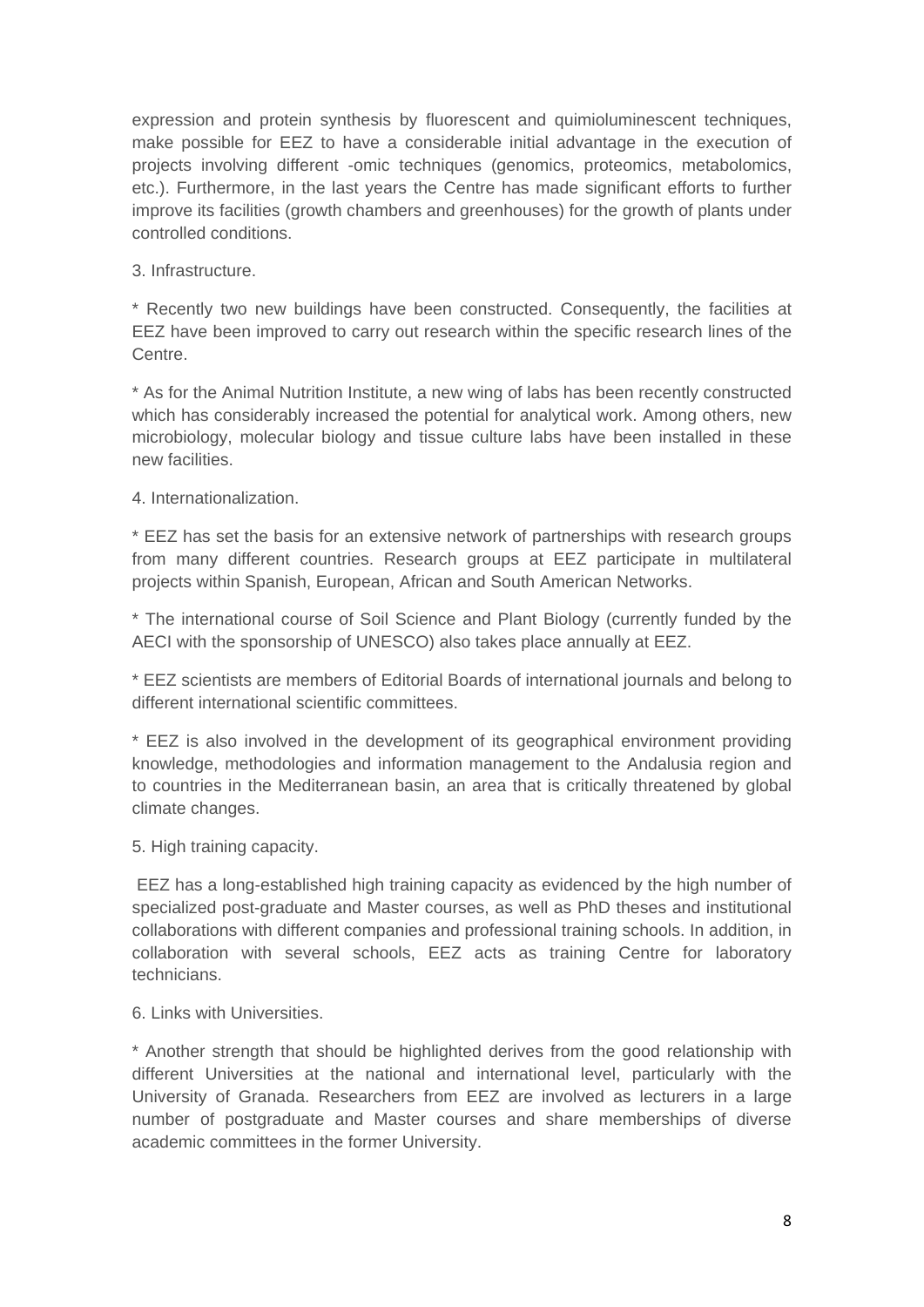7. Interaction with technological and industrial sectors.

\* There are good interactions with the industrial sector leading to contracts and agreements. Several patents are registered periodically by the CSIC thanks to EEZ researchers. In addition, three technologically-based spin-offs have been generated: Mycovitro, Bioiliberis and Allergenome.

8. Scientific Services.

\* The availability of several functional services, such as a CSIC-network Library, the Scientific Instrumentation, Microscopy, DNA Sequencing, Greenhouse and Growth Chamber and the Radioactivity Services, among others, facilitate research activities at EEZ.

#### **DAFO Oportunidades**

1. Socio-economic demand for research results.

\* Given the growing social awareness in relation to the negative impact of global climatic change, the use of fertilizers and phytosanitary products in agrosystems, and the environment impact of livestock production, there is an increasing demand of quality plant and animal-derived products, agricultural sustainability and environmental protection, which in turn provides new opportunities for the different research lines at EEZ.

2. Interaction with the agricultural, technological and industrial sectors.

\* The new EU regulations on fresh horticultural products free from chemicals and the increased inspections will force farmers in the region to make considerable changes in their current practices using environmentally-safe methods for controlling pests, diseases and weeds instead of other less green methods. This generates new opportunities for groups at EEZ to collaborate with companies of the biotechnology and agriculture sectors and to transfer technology generated at EEZ. At the same time, the present context of high cost of animal production systems, mainly due to the high price of animal feedstuffs, along with the ban to use of antibiotics as growth factors, open wide opportunities of collaboration of animal nutrition groups with animal additive and feeding companies.

3. The organization of EEZ for 2014-2017.

\* The organization of EEZ in the Departments of Biochemistry, Cell and Molecular Biology of Plants, Microbiology of Soil and Symbiotic Systems, Environmental Protection and Physiology and Biochemistry of Animal Nutrition will result in a more scientifically homogeneous institute allowing the pursuit of more specific objectives.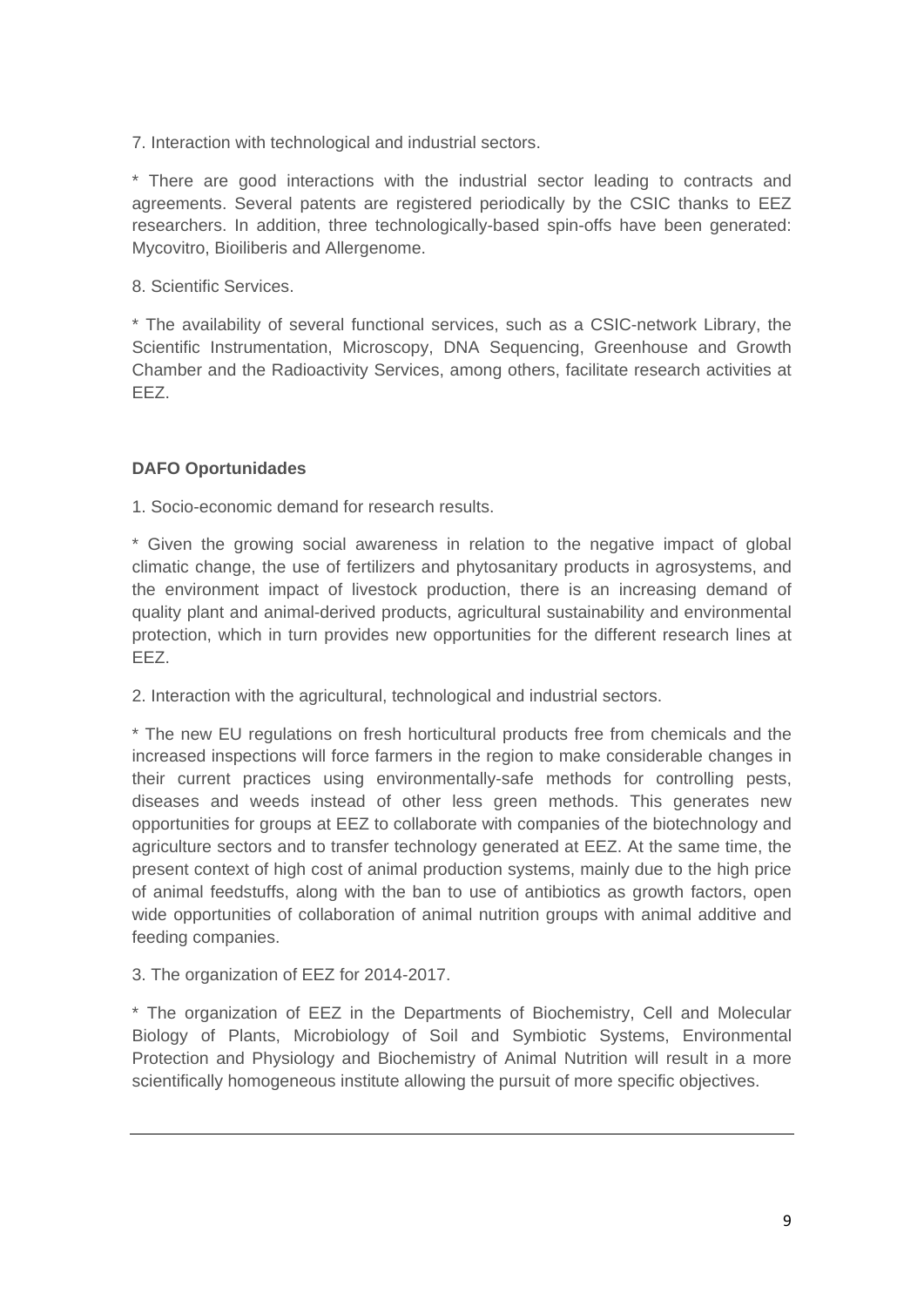#### **Análisis Crítico. Ventajas Selectivas Centro**

1. EEZ is currently the largest Research Centre of the CSIC Agency within the Area of Agricultural Sciences; hence EEZ represents a leading Centre within the CSIC capable of tackling new challenges within the Area with an innovative perspective.

2. EEZ is a Centre of reference in Europe that carries cutting-edge research in the fields of bioremediation and biological protection of agfricultural systems, symbiotic interactions between plants and microorganisms, signalling, stress and developmet in plants, and animal and human nutrition.

3. The multidisciplinary character of the research carried out at EEZ, integrating different areas of knowledge along with the use of common modern equipment operated by specialists and a wide range of technologies, places the Centre at an excellent position to significantly contribute to the development of sustainable agriculture and environmental protection, and to unravel nutritional and metabolic related issues.

4. The integration of the research activities at EEZ within the local and regional scenario contributes to draw attention to the Centre of the corresponding national and regional government departments and productive sectors in the Mediterranean region.

#### **Análisis Crítico. Objetivos y Estrategias Centro**

#### **Objetivos Generales**

The mission of EEZ is to become a centre of excellence on plant sciences, microbiology, environmental protection and animal nutrition by:

\* Carrying out fundamental and strategic research aimed towards the understanding and exploitation of plants, microbes and their relationships, with special emphasis on crop yield, quality, high added-value plant products and development of sustainable animal production systems yielding high-quality and healthy products, all under environmental improvement conditions.

\* Training high quality PhD students and post-doctoral scientists in the different research lines of the Centre.

\* Making findings and research results available to the society as a whole, disseminating knowledge, technology and know-how to meet the needs of end-users.

#### **Objetivos Generales - Actuaciones propuestas**

The planned strategy is based on the different elements of the SWOT and AR, taking advantage of the Selective advantages of our Centre. The strategy will focus on key issues, such as scientific activities, human resources, equipment, infrastructure, general services, collaborations, training, science outreach, knowledge transfer, and general management.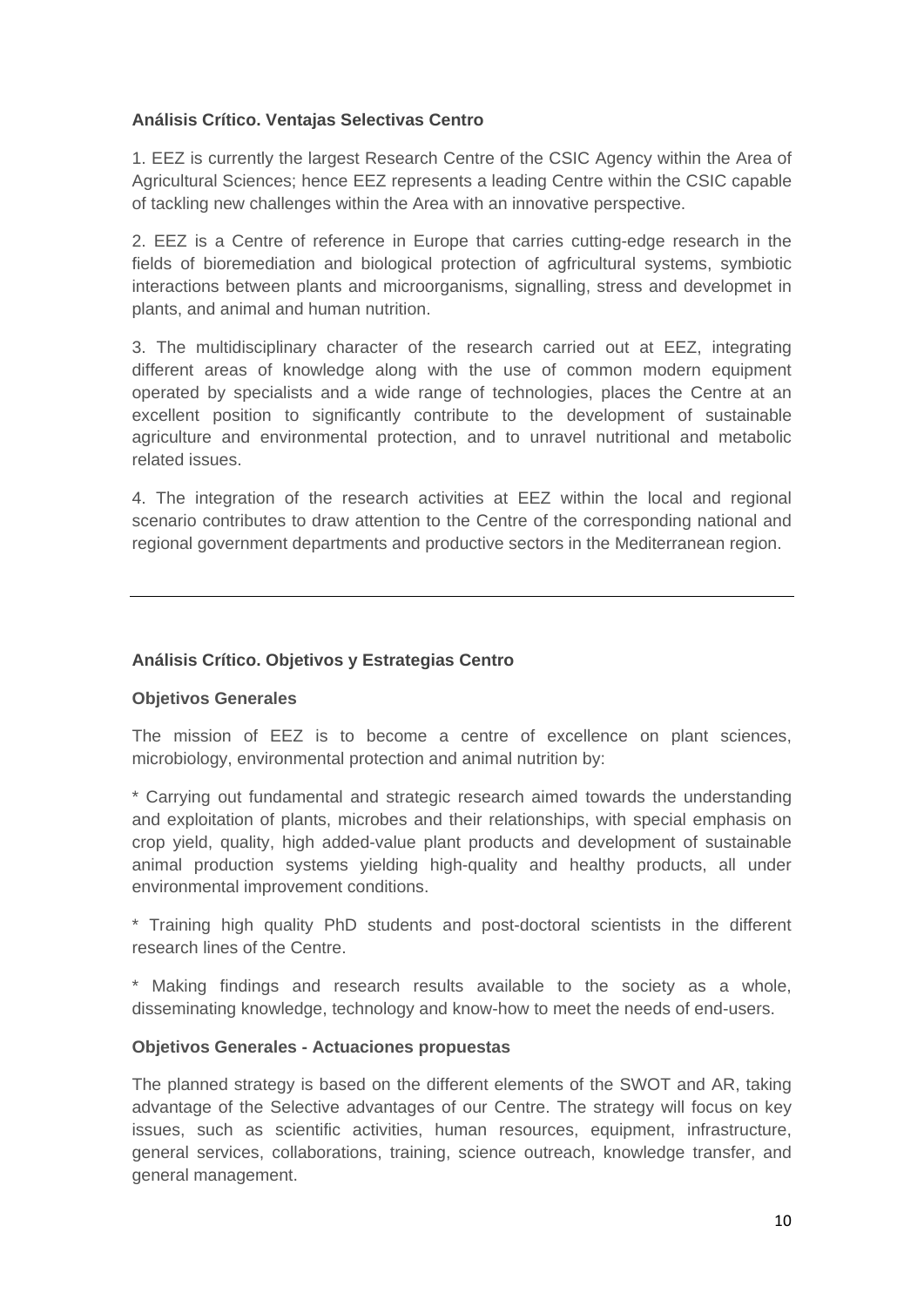#### Scientific activity

The multidisciplinary nature of the research done at EEZ, which enables to undertake both specific research projects with the Centre's own research lines, as well as tackling other interdisciplinary ones of major and strategic dimensions, makes it possible to cope with a wide range of scientific topics on environmental and agricultural issues, including animal nutrition. On the other hand, the organization of the institute based on four homogeneous scientific programmes will enable the Centre to pursue other more specialized objectives. The following actions will be carried out to make the Centre even more flexible and capable of attracting more ambitious projects:

\* The interrelation among groups will be stimulated and further enhanced with integrative collaborations to reach objectives from different perspectives, thus joining forces to gain strength for certain grant calls.

\* Target actions will be carried out to facilitate the successful broadening of research activities within the groups, i.e. identifying new collaborations, more suitable scientific financial programmes, different objectives, etc.

\* The smaller groups will join efforts to support common objectives.

\* The recruitment of external scientists involved in these strategic targets will be pursued.

#### Human resources Unit

The Human resources managed by the Centre during this Strategic Planning will be oriented to the groups based on key parameter indicators, such as funding and scientific production, with special emphasis on their quality. Tenured Scientist positions, should it happen, will also be open to external candidates. Particularly the added-value of the new researcher's expertise to the research lines will be taken into account.

\* Young researchers will be provided with an office upon their appointment and will receive laboratory space so that they may function independently once they receive funding.

#### **Equipment**

A policy to avoid unnecessary duplications of scientific equipment will be implemented for the acquisition of the Centre's large infrastructure. Scientific equipment will be shared by the different groups and even with the general services supporting scientific research. Whenever possible, large equipment assigned to the different groups will be placed in general use laboratories established in all research buildings.

\* A committee will be created to analyze the Centre, services and different research groups needs of equipment and will establish acquisition priorities according to the highest demand.

\* Current equipment with low use within the research groups will be collected and allocated to the appropriate premises.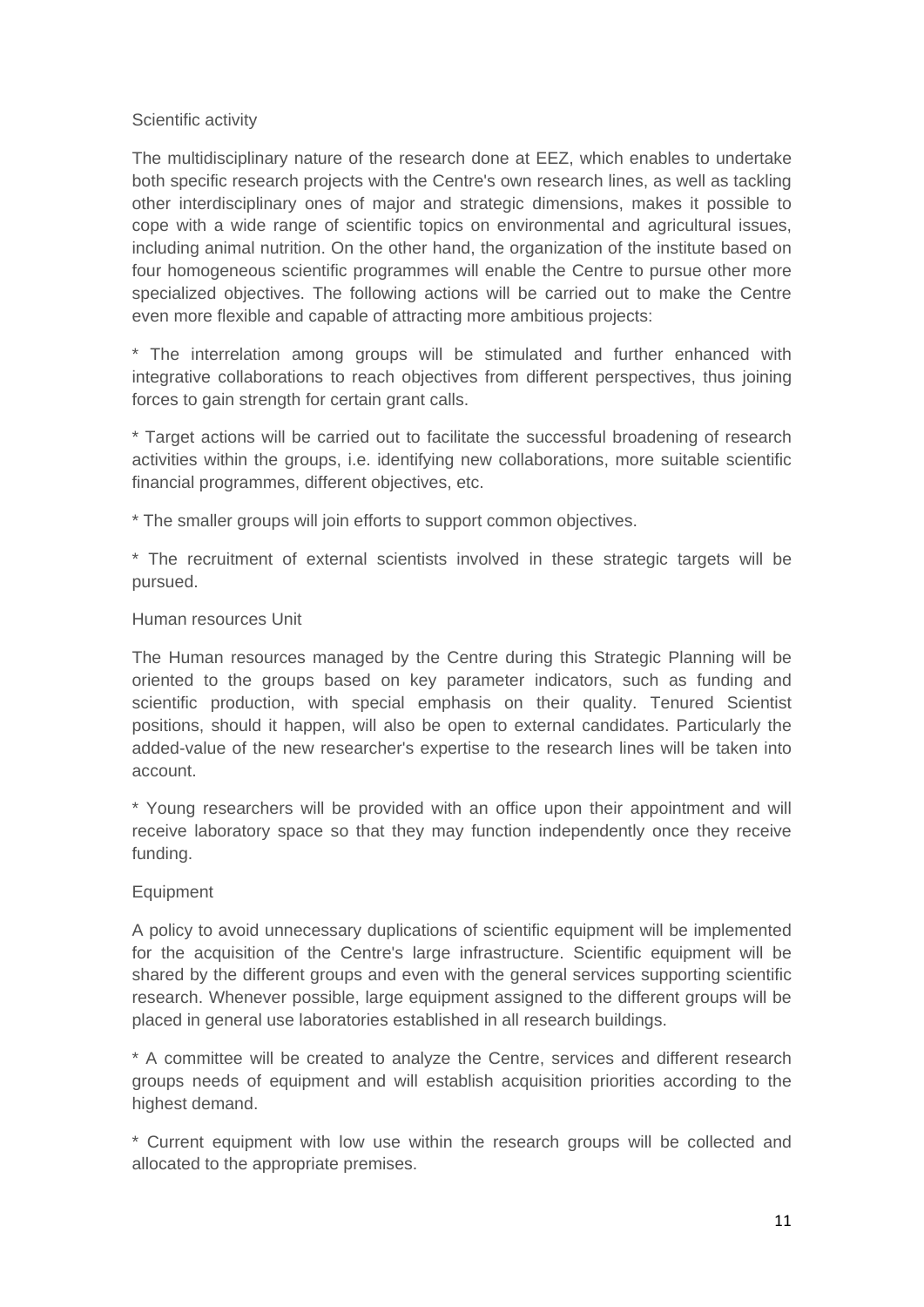#### **Infrastructure**

To reinforce the infrastructure of the Centre, we propose the construction of a new building to replace the non-functional Red House. The construction of this new building will provide the correct environment to research groups and Services currently allocated in the old building while at the same time allowing the expansion of the Centre.

#### General services

The availability of functional services facilitates the development of research activities at EEZ. For this reason the services should be considered of interest for our research activities. They provide support to all research lines so that human resources, infrastructure and equipment are more efficiently managed with consistent and well equipped services.

\* The Services already functioning at EEZ will be further potentiated.

\* The full electronic management concerning all services will be maintained and, even, improved if is appropriate. This promotes a feed-back policy and allows a higher involvement of scientists in the Centre's development.

#### Collaborations

The extensive network of partnerships made up of research groups worldwide, and the development of international courses should facilitate the participation in EC and other international projects. Moreover, the rooted research in the local region will further increase our links with the Andalusian Community enhancing the visibility of our Centre and promoting our research within our social environment. Invitations to renowned scientists to deliver seminars in our centre through our active Seminar Sessions held once a month and the integration of foreign researchers into the staff's scientific community through diverse strategies will continue to broaden our international projection.

#### **Training**

EEZ will maintain and further increase collaborative activities in official Masters and postgraduate university courses, organizing high quality training courses and scientific seminars. The annual International Course on Soil Science and Plant Biology is expected to continue. Likewise, EEZ researchers will continue to train highly qualified technicians, undergraduate students, PhD students and post-doctoral scientists.

#### Science Outreach

The centre will disseminate the potential and the social, economic and ecological importance of the research activities done at EEZ to policy-makers, farmers and the general public by means of its own agenda/strategy including diverse educational programmes, conferences, seminars, participation in social events, increased collaboration with newspapers and magazines, the generation of booklets and the edition of text books while exploiting of modern information technologies in the internet.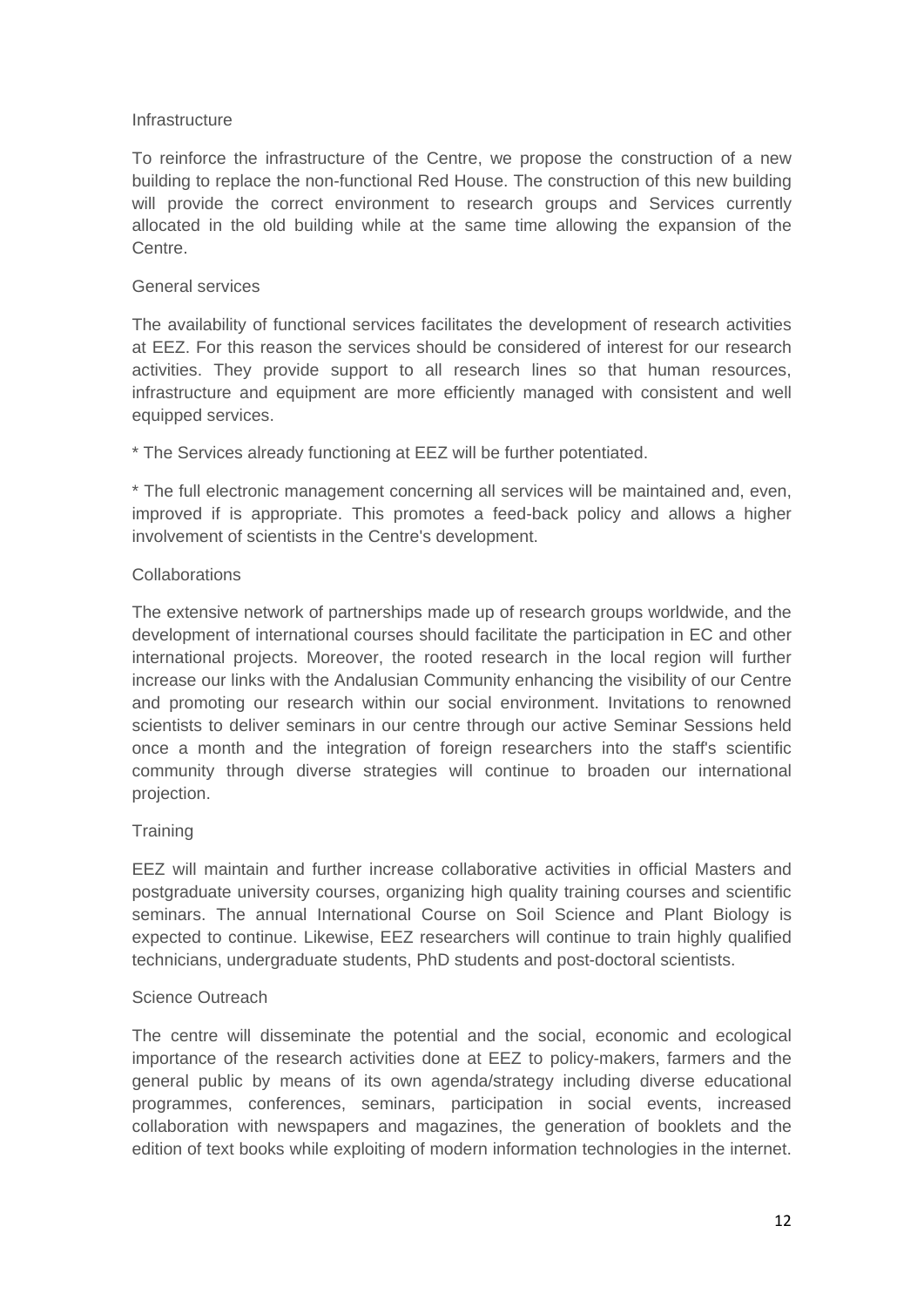Also, the outreach of science and its potentiality to young primary, secondary, and graduate students will be also pursued by the UCC + i Service.

\* Foreign PhD and post-doc scientists will be also attracted through national and international programmes. Science outreach strategies will be implemented to publicize the activity of EEZ in international forums. International platforms such as AECI (Spanish Foreign Office), Bilateral Programmes, EU Programmes, etc. will be used to recruit foreign people for positions and fellowships.

#### Knowledge Transfer

The connection between the Knowledge Transfer and the UCC + i Services will be reinforced with the aim of favoring interactions between EEZ and the technological and industrial fields.

\* We will use the growing social awareness with regards to the negative impact of global climate changes to exploit the interest on our research focused on agricultural sustainability and environmental protection.

\* Interactions with the industrial sector should be increased, which will in turn help to facilitate the transfer of technology and know-how to the productive sector.

#### General Management

A policy for the continuous formation of personnel ascribed to the General Management Service will increase their skills and expertise.

\* Hardware and software resources needed to carry out a more efficient management will continue to be improved.

\* By using our own resources we will make efforts to change from a reactive to a proactive situation and to cope with any difficulties that may arise.

\* In addition, this more specialized staff will ease the increasing bureaucratization of the research and will reduce the paper load from scientists who devote their time to non scientific research issues.

#### **Objetivos Científicos**

Collectively the research carried out at EEZ will contribute to the development of a more sustainable and environmentally-friendly agriculture. The improvement of crop production and fruit quality, as well as the increase of stress tolerance in plants of agronomical interest will be achieved by different means, including interactions with beneficial microorganisms and improved plant species using different strategies based on genetics, genomics and molecular biology approaches.

Our research will also be focused on the protection of soil and agricultural crops through the use of low-cost bioremediation technologies and the promotion of integrated alternatives for the sustainable management of agricultural systems and Mediterranean forestlands.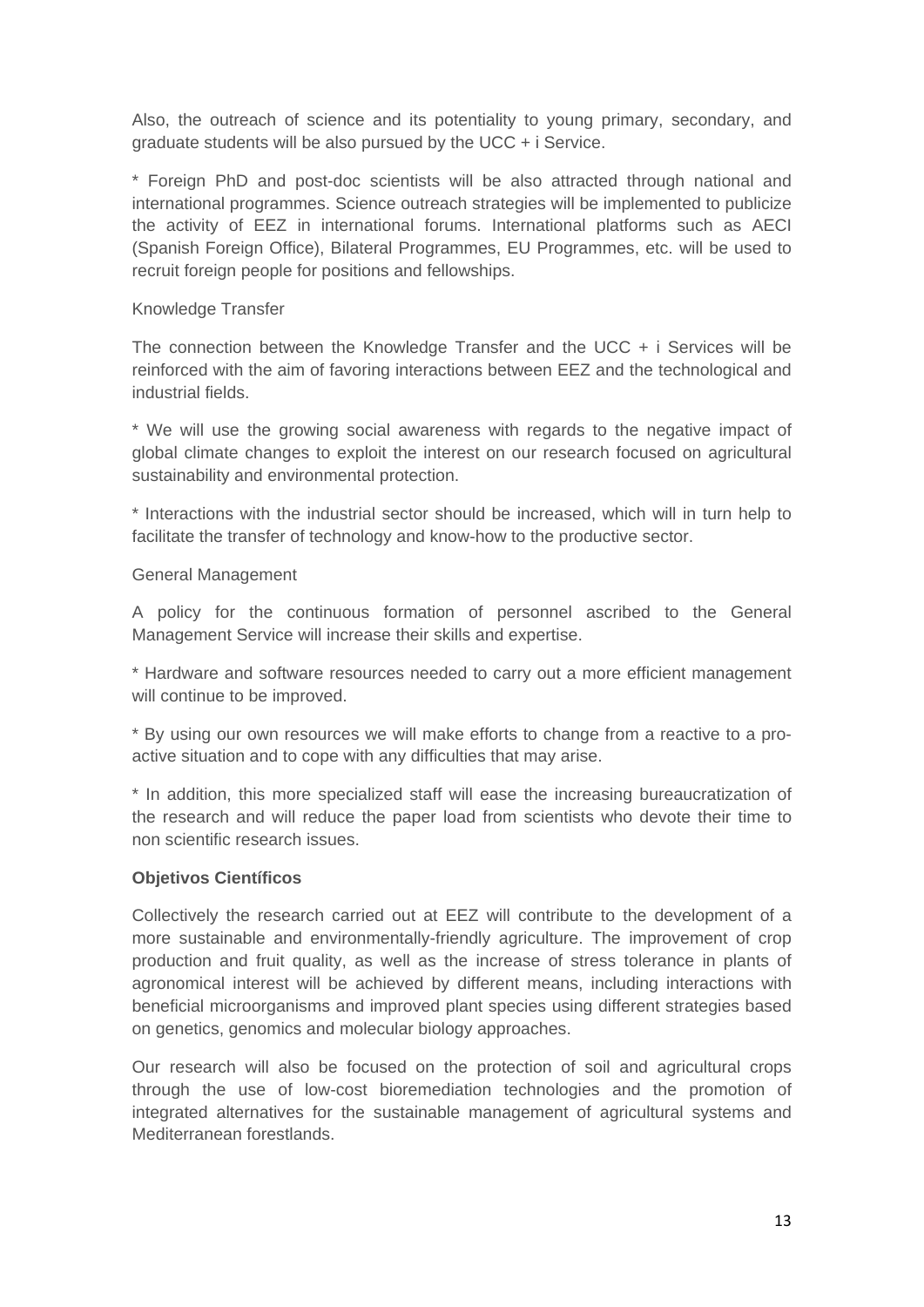Another objective is the contribution to the production of nutritious, healthy animal products for human consumption in cost effective, environmentally friendly production systems. To achieve this objective the assessment of balanced nutrition within sustainable animal production systems, biological activity of specific compounds by studying the mechanisms of action and the effects of bioactive substances present in feed- or foodstuffs, and the interaction between diet and human health will be addressed.

#### **Objetivos Científicos - Actuaciones propuestas**

To expand the knowledge available about the molecular, cellular and physiological mechanisms allowing plants to increase their tolerance to different abiotic and biotic stresses, develop a higher efficiency in carbon assimilation and improve their quality and yield throughout processes like plant reproduction.

To contribute to soil and crop protection through the use of low-cost biotechnologies and the promotion of sustainable development of agricultural systems by means of ecological alternatives. The development of new bioremediation and decontamination strategies, an integrated management of pest in agroecosystems, and methods for the evaluation, maintenance and rational exploitation of microbial biodiversity will be achieved.

To gain basic and applied knowledge on the ecology, physiology, molecular biology, genomics and biotechnology of rhizobacteria, arbuscular mycorrhiza and rhizospheric fungi to understand the physiological and molecular mechanisms underlying microbeplant interactions, allowing their application in processes of biofertilization, biodegradation and biocontrol to improve the sustainability of agrosystems and environmental quality.

To investigate nutrient and energy metabolism of farm animals in terms of animal performance and product quality and to establish nutrient requirements of local native breeds of economic and social relevance. The mechanisms of action and biological effects of chemical fractions, bioactive compounds and metabolic modifiers in food, as well as the effects of the diet on the metabolism and ecology of ruminants will be investigated to seek for conditions which render meat and milk with the highest nutritional and health quality.

#### **Objetivos de Transferencia**

To maintain and improve cooperation links with agricultural and biotechnological companies, special attention will put on direct knowledge transfer by promoting sustainable agriculture together with registration (patenting) of novel procedures derived from fundamental studies, as well as strengthening the already created, technology-based, spin-offs from EEZ researches, participated by the CSIC.

#### **Objetivos de Transferencia - Actuaciones propuestas**

To complete the catalogue of EEZ knowledge transfer capacities.

To identify local demands and encourage suitable EEZ research groups to match them.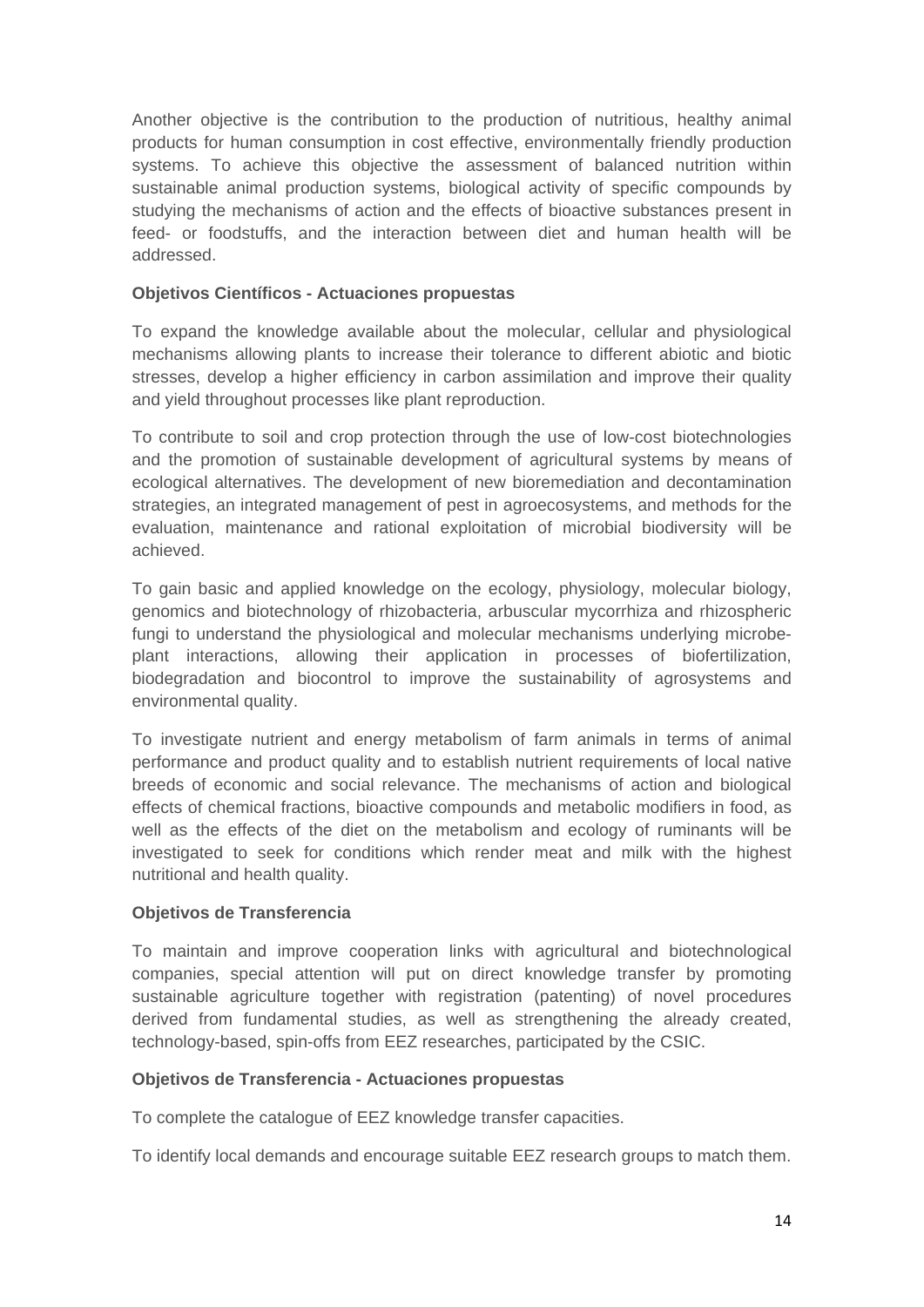To identify and acquire software packages for critical reflection and interpretation of EEZ capacities.

#### **Objetivos de Formación**

EEZ will maintain and increase the training of personnel including high quality technicians, undergraduate students, PhD students and post-doctoral scientists.

#### **Objetivos de Formación - Actuaciones propuestas**

To develop measures to attract/recruit both national and international post-doc and graduate students. The website of the Science Outreach Service will serve as a portal for information to students regarding EZZ's activities.

To integrate Erasmus-Mundus students into the International Course of Soil Science and Plant Biology (formerly UNESCO Course: Edafología y Biología Vegetal).

#### **Objetivos de Divulgación**

The Centre will disseminate the potential and the social, economic and ecological importance of the research carried out at EEZ to policy-makers, farmers and the general public.

#### **Objetivos de Divulgación - Actuaciones propuestas**

The Science Outreach Service, implemented at EEZ in the previous Strategic Planning 2010-2013, will be further enhanced in this new Strategic Planning (2014-2017). The temporary contract of the person responsible for the Service should be transformed into a permanent position.

#### **Objetivos de Internacionalización**

EEZ will maintain and strengthen collaborations and interactions with foreign laboratories and Universities, particularly from Europe, America, Africa and China, increasing EEZ's participation and creation of international consortia.

#### **Objetivos de Internacionalización- Actuaciones propuestas**

EEZ will continue to maintain and strengthen collaborations and interactions with foreign laboratories and Universities increasing its participation in new international consortia with other potential countries of interest for research.

Foreign PhD and Post-doctoral students should also be attracted, as well as candidates for Tenure Staff positions.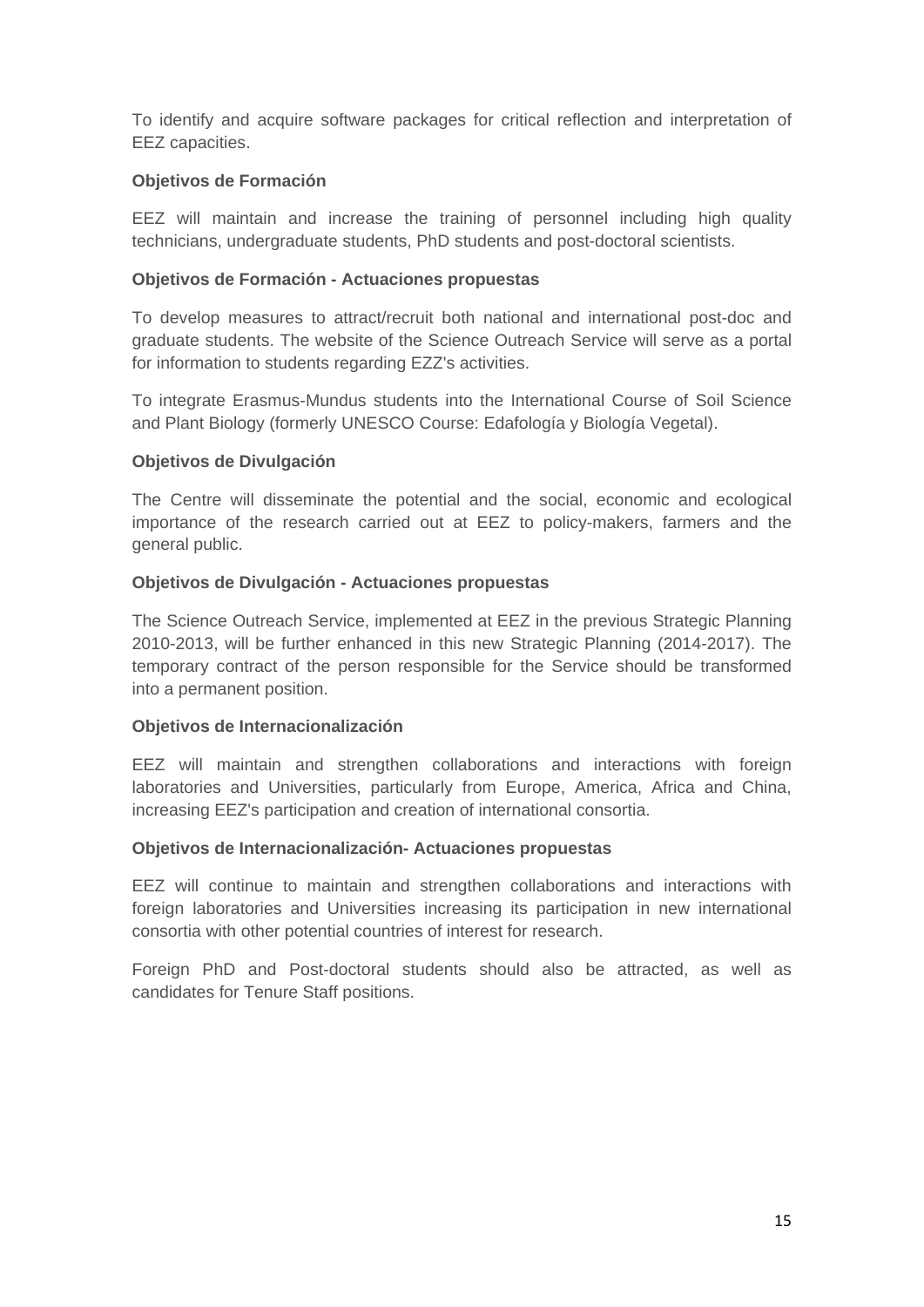#### **Listado de Servicios**

- [010] Nombre del Servicio: Library
- [020] Tipo de Servicio: Scientific
- [030] Responsable Científico: The director of EEZ
- [040] Responsable Técnico: Ana María de la Fuente Navarro
- [050] Descripción del Servicio:

The library at Estación Experimental del Zaidin (EEZ), Granada, Spain, is part of the CSIC's library network linked to the different Centres and Institutes that make up Consejo Superior de Investigaciones Cientificas (CSIC) the largest state body of research in Spain. Although the resources of EEZ's library have a marked multidisciplinary character, this library belongs to a group of specialized libraries on agricultural sciences. Since 2000 it has been located in a new building comprising a reading room, computer room, working space and archive hall.

The catalogue of bibliographic holdings has been computerized and is shared by all libraries within the CSIC network. The catalogue can be screened via the website (http://aleph.csic.es/F?func=file&file\_name=find-b). The library collections at EEZ began around 1950 and currently include over 6000 monographs and 409 serials, nineteen of which the EEZ is currently subscribed to.

The key mission of the library is to provide support to the research being conducted at EEZ (http://www.eez.csic.es/?q=es/node/805). The services provided to the researchers include a reading room, on-line access to information sites, book loans, request of documents not found in the EEZ library, and off-campus online access (http://www.eez.csic.es/?q=es/node/104). Because of its level of specialization, the Institute's library could be defined as a restricted public library oriented to graduate University students, PhD students, researchers, and University teaching staff. In general, its major area of specialty is Agriculture and related sciences.

The services provided to external users are more limited, i.e. reading room and internet access to bibliographic information. The inter-library loan service basically deals with bibliographic exchanges with other CSIC network libraries and University libraries.

The library's internal tasks are related to technical processes: paper and electronic serials management, cooperative acquisitions, shared cataloguing and monograph classification, user service at the library desk, and replying to internal and external queries.

From a technical standpoint, the CSIC Libraries Coordination Unit (known as CBIC in Spanish) is responsible for the coordination and development of the CSIC libraries, including EEZ's library, and is in charge of monitoring and managing the automation process. At a functional level, EEZ's library is under the management and administration of EEZ.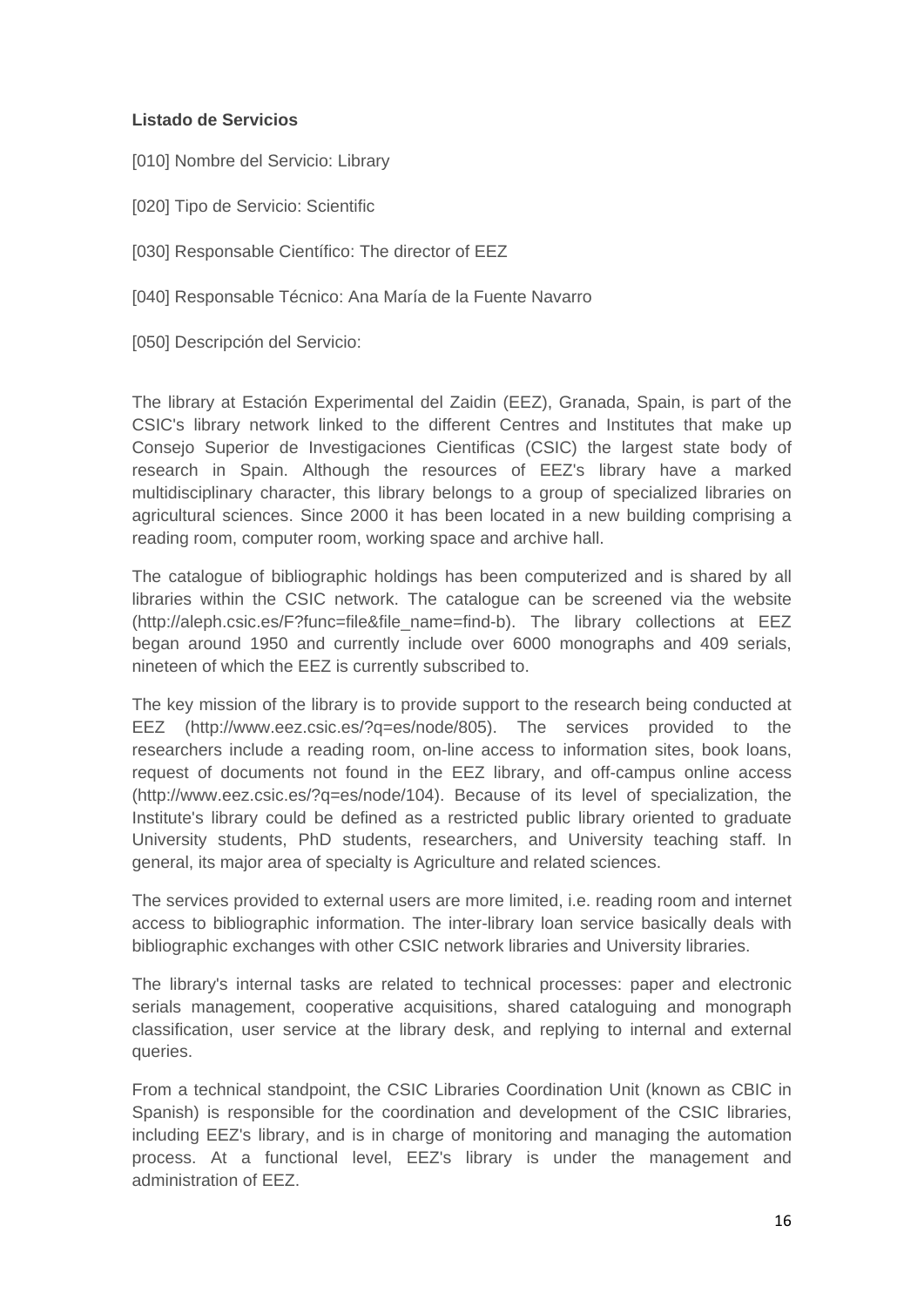Contact addresses: Bibzaidin@eez.csic.es and pizaidin@eez.csic.es.

Statistics: http://www.csic.es/cbic/estadisticas/estadisticas.html

[060] Página web del Servicio: www.eez.csic.es/?q=es/node/3552

[070] Ámbito del Servicio: Internal/External

[080] ¿El Servicio tiene Certificaciones ISO?: NO [090] ¿Está en la Red de Servicios Científico-Técnicos CSIC?: YES

\_\_\_\_\_\_\_\_\_\_\_\_\_\_\_\_\_\_\_\_\_\_\_\_\_\_\_\_\_\_\_\_\_\_\_\_\_\_\_\_\_\_\_\_\_\_\_\_\_\_\_\_\_\_\_\_\_\_\_\_\_\_\_\_\_\_\_\_\_

- [100] Facturación Interna 2010-2012 (k euros): -
- [110] Facturación a otros Centros CSIC 2010-2012 (k euros): -
- [120] Facturación a Universidades 2010-2012 (k euros): -
- [130] Facturación a Empresas 2010-2012:(k euros): -
- [140] Número de grupos usuarios diferentes: 18
- [150] Personal entrenado en el uso de equipos 2010-2012: -

[010] Nombre del Servicio: Radiochemistry Laboratory

- [020] Tipo de Servicio: Scientific
- [030] Responsable Científico: The director of EEZ
- [040] Responsable Técnico: Narciso Algaba García
- [050] Descripción del Servicio:

EEZ has a Category 2 radioactive facility which is authorized, according to point 5 of the Resolution of 29/07/2004, for the storage and use of non-encapsulated radioactive material for research purposes. The isotopes authorized in the Radiochemistry Laboratory are: 3H, 14C, 32P, 33P, 35S, and 125I. (Point 7 of the Resolution of 29-7- 2004, amended by Resolution 17/03/2009, D.G. Política Energética y Minas, Subdirección General de Energía Nuclear).The radiochemistry laboratory has the following facilities:

1. One facility on the first floor of Casa Roja (Red House) at the main EEZ Headquarters at Calle Profesor Albareda,1 in Granada.

The facilities at the main site contain two adjacent laboratory spaces: a monitored and a controlled area. Operations that involve the use of very low radioisotope activities, such as electrophoresis, gel drying, autoradiography, etc. are carried out in the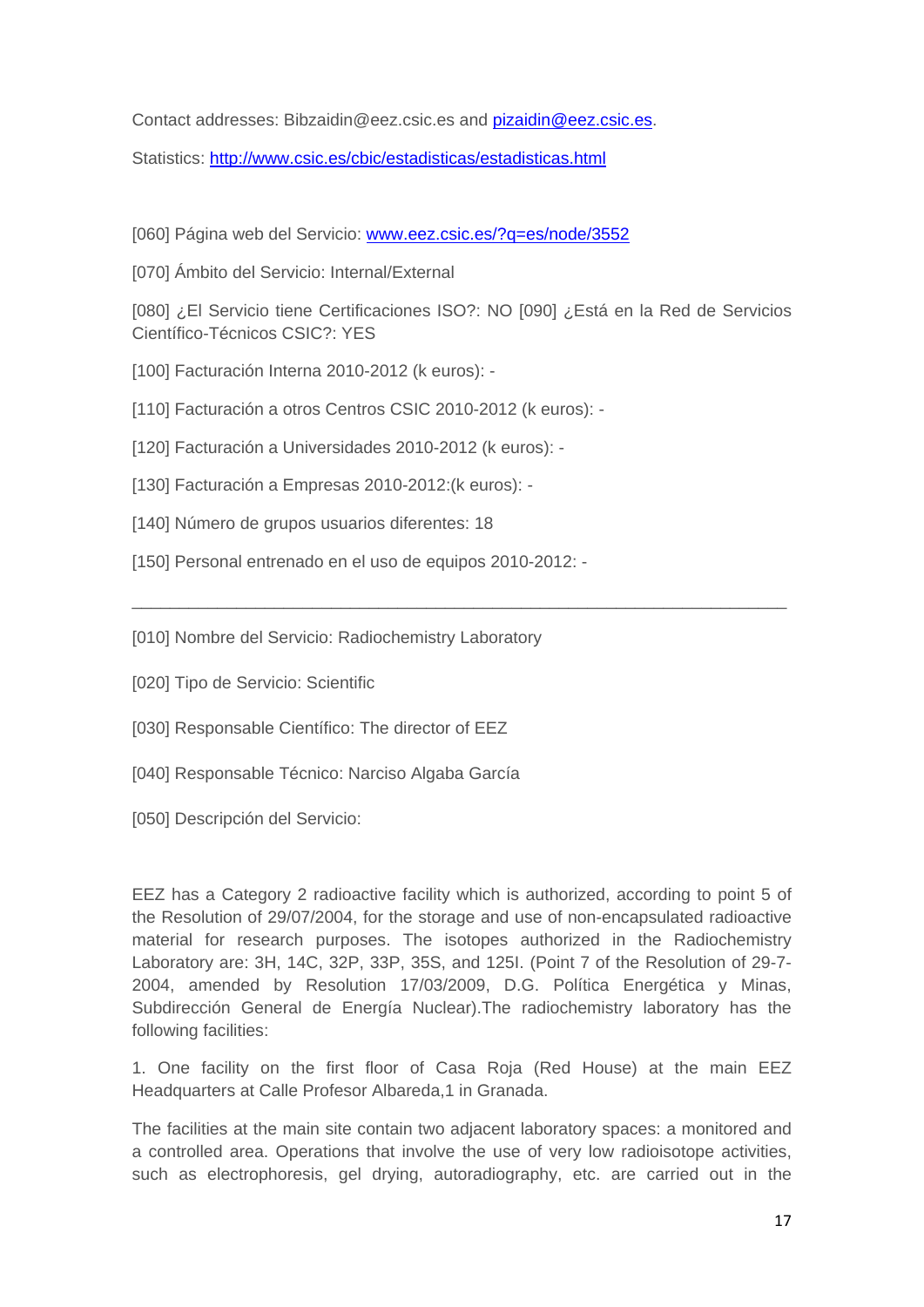monitored area. Operations involving the labelling and storage of radioisotopes and radioactive residues are carried out in the controlled area. The Radiochemistry Laboratory is equipped with Geiger-Müller contamination detectors, a liquid scintillation counter, a thermocycler, a hybridization oven, a freezer, a refrigerator and suitable radiation protection equipment. It also has the necessary equipment for DNA labelling, DNA and RNA hybridization, autoradiography, tests on the incorporation of radioisotopes into plant cells and microorganisms, among others.

2. One laboratory, also owned by EEZ, numbered 116 located in Armilla at the Institute of Animal Nutrition (Calle Camino del Jueves s/n) in Armilla (Granada).

The facility at this site is made up of a single laboratory, and although it is suitable for carrying out the aforementioned operations, it is mainly used for determinations of animal hormones by radioimmune assays (RIA) with 125I. It also has the necessary instruments for the detection of radiation, and the required materials for radio protection and storage of residues/waste products.

Since this is a radioactive facility, its operations are subjected to the Spanish legislation governing this type of facilities:

- Royal Decree 1836/1999 (modified by RD 35/2008), which approved the Regulations on Nuclear and Radioactive Installations.

- Royal Decree 783/2001, which approved the Regulations on Health protection against Ionizing Radiations, and the conditions and limitations established in the Resolution issued on 29th July 2004 which authorized the modification of the radioactive facilities (IR/GR-06/73).

- Law 15/1980 (amended by Law 33/2007) on the creation of the Nuclear Security Council.

- Law 25/1964 on Nuclear Energy.

According to Article 55 of the Regulations on nuclear and radioactive installations there must be at least one supervisor managing the operations at each site of the facilities. This supervisor must hold the regulation license issued by the Nuclear Security Council (point 9 of the Resolution of 17/03/2009). The current organizational structure is as follows:

- Head Supervisor: Narciso Algaba García

- Supervisors of radioactive facilities at the main site in Granada: Francisco Martínez-Abarca Pastor and Silvia Marqués Martín.

- Supervisors of radioactive facilities at the site in Armilla: Rosa María Nieto Liñán, Ignacio Fernández-Fígares Ibáñez and Manuel Lachica López.

The Head Supervisor is the person responsible for ensuring compliance with the Operation Regulations and the Emergency Plan making sure that the proper safety conditions are fulfilled for the different experiments carried out by the different users. To ensure the correct and efficient operativeness of the facility, the Head Supervisor has the following duties: management and control of the dosimeters of those exposed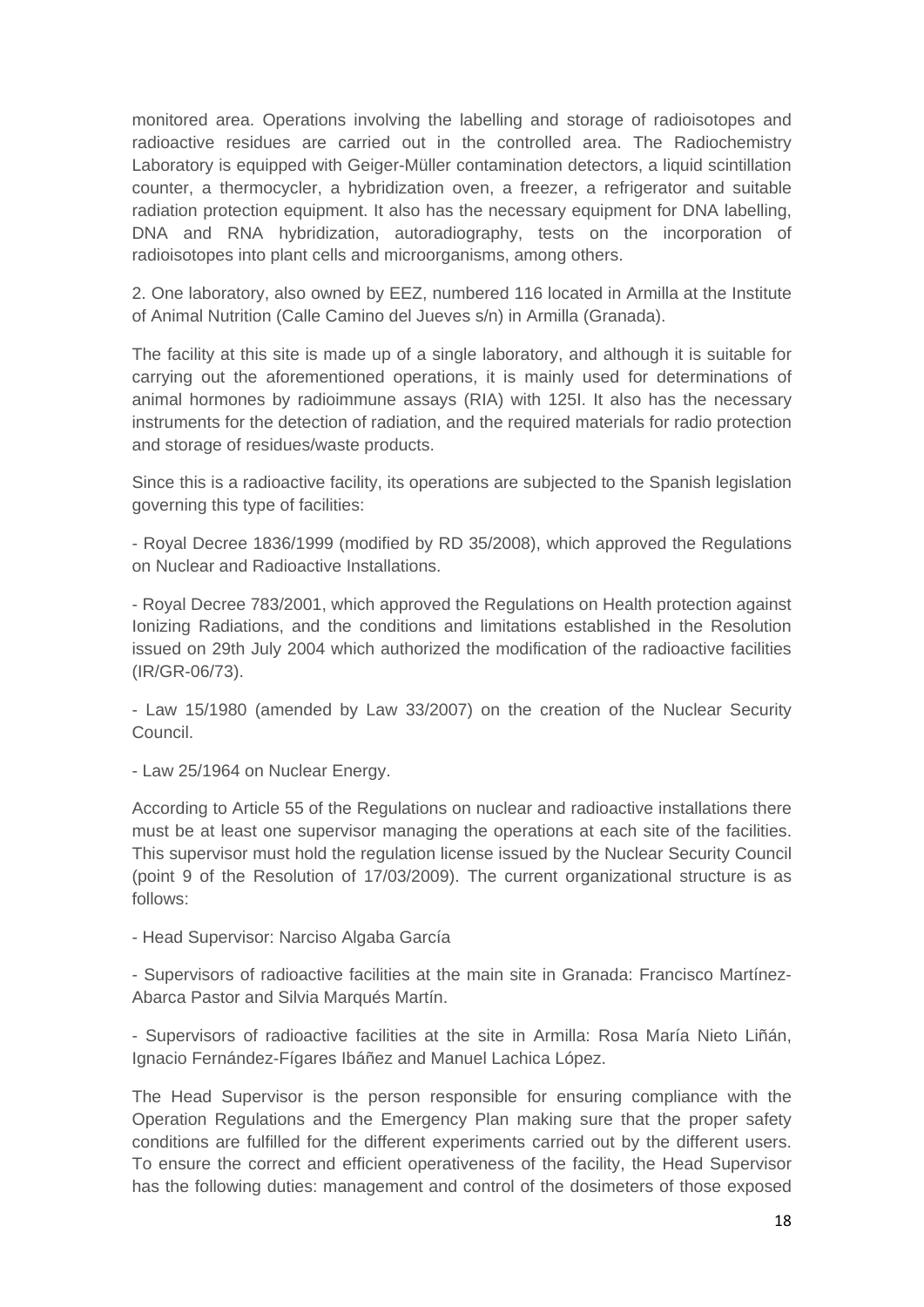to radiations in the course of their work (Point 11of Resolution 17/03/2009); draft the Daily Operations Report (Article 69 of the Regulations on Nuclear and Radioactive Facilities, point 16 of Resolution of 17/03/2009); keep a record of the radioactive material acquired and eliminated; the results of the detection equipment verifications and calibrations; the information relating to the control of radiation and contamination levels; the training plan and the dosimeter readings for the staff; the facility's annual report and its sending to the Department of Energy Policy and Mines and to the Nuclear Security Council (Article 73.2.a of the Regulations on Nuclear and Radioactive Facilities, point 18 of Resolution of 17/03/2009); manage the storage and removal of waste products (points 23, 24 and 25 of the Resolution of 17/03/2009).

- [060] Página web del Servicio: http://www.eez.csic.es/?q=es/node/68
- [070] Ámbito del Servicio: Internal
- [080] ¿El Servicio tiene Certificaciones ISO?: NO
- [090] ¿Está en la Red de Servicios Científico-Técnicos CSIC?: NO
- [100] Facturación Interna 2010-2012 (k euros): -
- [110] Facturación a otros Centros CSIC 2010-2012 (k euros): -
- [120] Facturación a Universidades 2010-2012 (k euros): -
- [130] Facturación a Empresas 2010-2012 (k euros): -
- [140] Número de grupos usuarios diferentes: 17
- [150] Personal entrenado en el uso de equipos 2010-2012: -

[010] Nombre del Servicio: Confocal and Transmission Electron Microscopy (CTEM)

\_\_\_\_\_\_\_\_\_\_\_\_\_\_\_\_\_\_\_\_\_\_\_\_\_\_\_\_\_\_\_\_\_\_\_\_\_\_\_\_\_\_\_\_\_\_\_\_\_\_\_\_\_\_\_\_\_\_\_\_\_\_\_\_\_\_\_\_\_

- [020] Tipo de Servicio: Scientific
- [030] Responsable Científico: Juan de Dios Alché Ramírez
- [040] Responsable Técnico: Alicia Rodríguez Sánchez and María del Carmen Perálvarez Gutiérrez
- [050] Descripción del Servicio:

The Service of Confocal and Transmission Electron Microscopy has been conceived to fulfill the increasing demand of the researchers in this field. The service is aimed to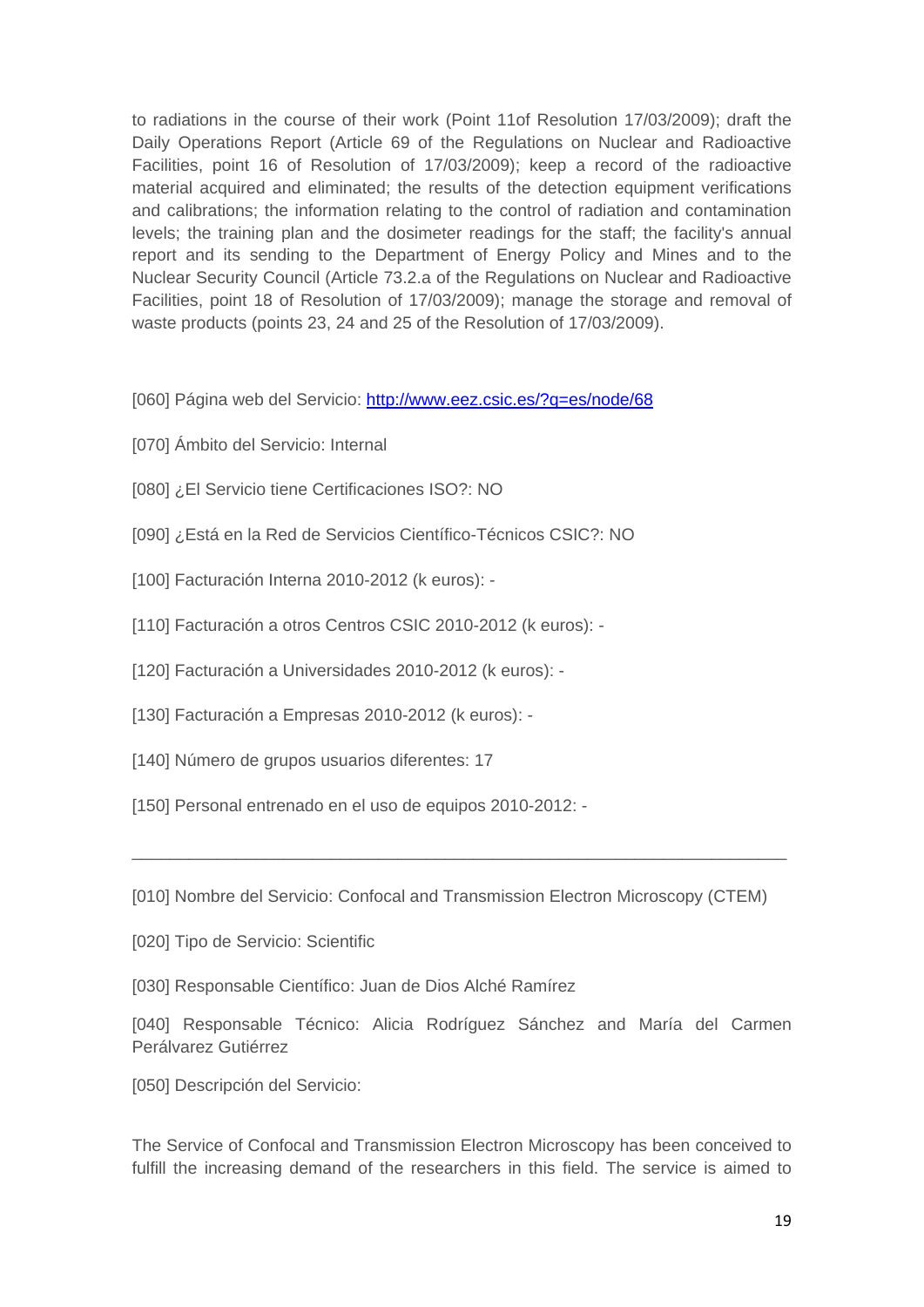organizing, handling, optimizing and promoting the use of the microscopy equipment already available at the institute and to define and accomplish new necessities in this regard. The service is designed to ease the access of EEZ researchers to this equipment, particularly for the observation of samples from diverse origin. Furthermore, it also facilitates standard preparation of samples prior to observation. External users can take advantage of the use of the facilities.

- [060] Página web del Servicio: http://www.eez.csic.es/?q=en/node/4104
- [070] Ámbito del Servicio: Internal/External
- [080] ¿El Servicio tiene Certificaciones ISO?: NO
- [090] ¿Está en la Red de Servicios Científico-Técnicos CSIC?: YES
- [100] Facturación Interna 2010-2012 (k euros): 12.36
- [110] Facturación a otros Centros CSIC 2010-2012 (k euros): 42
- [120] Facturación a Universidades 2010-2012 (k euros): 0
- [130] Facturación a Empresas 2010-2012 (k euros): 0
- [140] Número de grupos usuarios diferentes: 13
- [150] Personal entrenado en el uso de equipos 2010-2012: 29
- [010] Nombre del Servicio: DNA Sequencing Service (DSS)
- [020] Tipo de Servicio: Scientific
- [030] Responsable Científico: Francisco Martínez-Abarca Pastor
- [040] Responsable Técnico: Amparo Salido Ruiz
- [050] Descripción del Servicio:

The DSS laboratory shares a sequencing service that integrates an ABI3730 high throughput sequencer and a GS Junior Genome Sequencer 454 FLX System Roche (since May 2012). It is a consolidated service that responds to the high demand of many groups at EEZ, and which has delivered up to 2500 sequencing reads in a quarter of a year. Is also provides service on a regular basis to other academic and commercial institutions (external service).

\_\_\_\_\_\_\_\_\_\_\_\_\_\_\_\_\_\_\_\_\_\_\_\_\_\_\_\_\_\_\_\_\_\_\_\_\_\_\_\_\_\_\_\_\_\_\_\_\_\_\_\_\_\_\_\_\_\_\_\_\_\_\_\_\_\_\_\_\_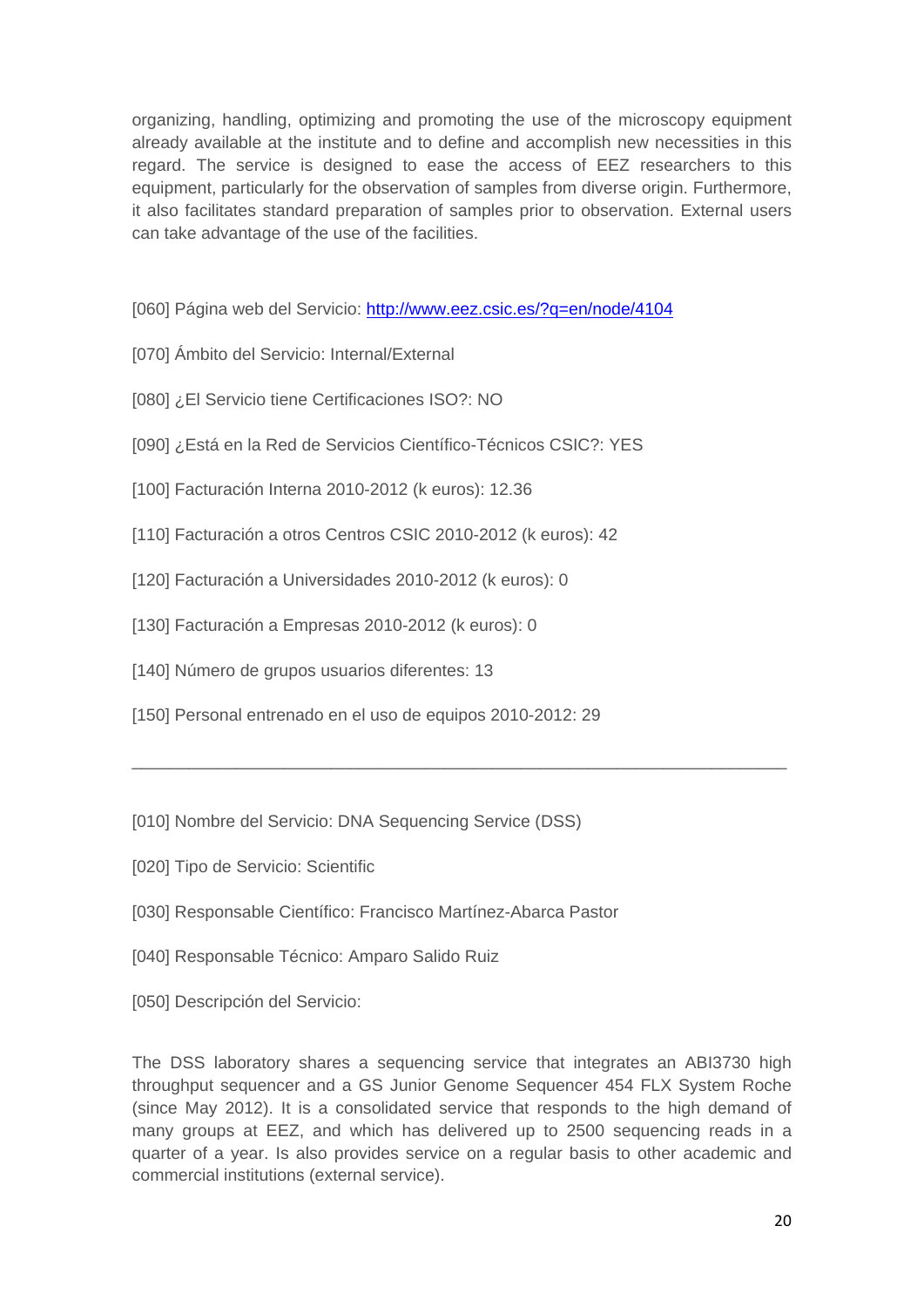The DSS currently offers the following services:

A. Derived from ABI3730 high Throughput services:

A.1) Ready Reactions.

sers perform the sequencing reactions by themselves and then send their reactions to be cleaned up and the samples run on the Abi Prism 3100 available at the service. Data are sent back to researchers via e-mail 2-3 days after receipt of samples.

A.2) DNA to Sequence (the most common request).

The DSS performs the sequencing reactions and post-reaction cleaning up in house, using the customer purified template DNA and primers. Alternatively, the service will provide the most common primers (i.e., universal, reverse, etc.).

A.3) "À la carte" sequencing.

Non standard sequencing reactions are carried out for difficult template DNA regions (hairpins, mononucleotide stretch regions, etc.). The DSS sets the specific conditions and performs the sequencing reactions and post-reactions, in-house clean up, using the customer purified template DNA and primer.

B. Derived from GS Junior Genome Sequencer 454 FLX System Roche:

B.1) 454 amplicon sequencing libraries (Amplitags) since April 2013.

A pool of up to 20 different samples is available in the service in one run. It is expected to deliver at least 5000 sequencing reads (>450 nt) per sample.

B.2) 454 general (shotgun) sequencing libraries since October 2013.

To obtain 60 Mb of DNA information. About 15-30 fold coverage of a bacterial genome.

[060] Página web del Servicio: http://www.eez.csic.es/?q=es/node/4110

[070] Ámbito del Servicio: Internal/External

[080] ¿El Servicio tiene Certificaciones ISO?: NO

[090] ¿Está en la Red de Servicios Científico-Técnicos CSIC?: YES

- [100] Facturación Interna 2010-2012 (k euros): 64.25
- [110] Facturación a otros Centros CSIC 2010-2012 (k euros): 0.42
- [120] Facturación a Universidades 2010-2012 (k euros): 3.76
- [130] Facturación a Empresas 2010-2012 (k euros): IN PROGRESS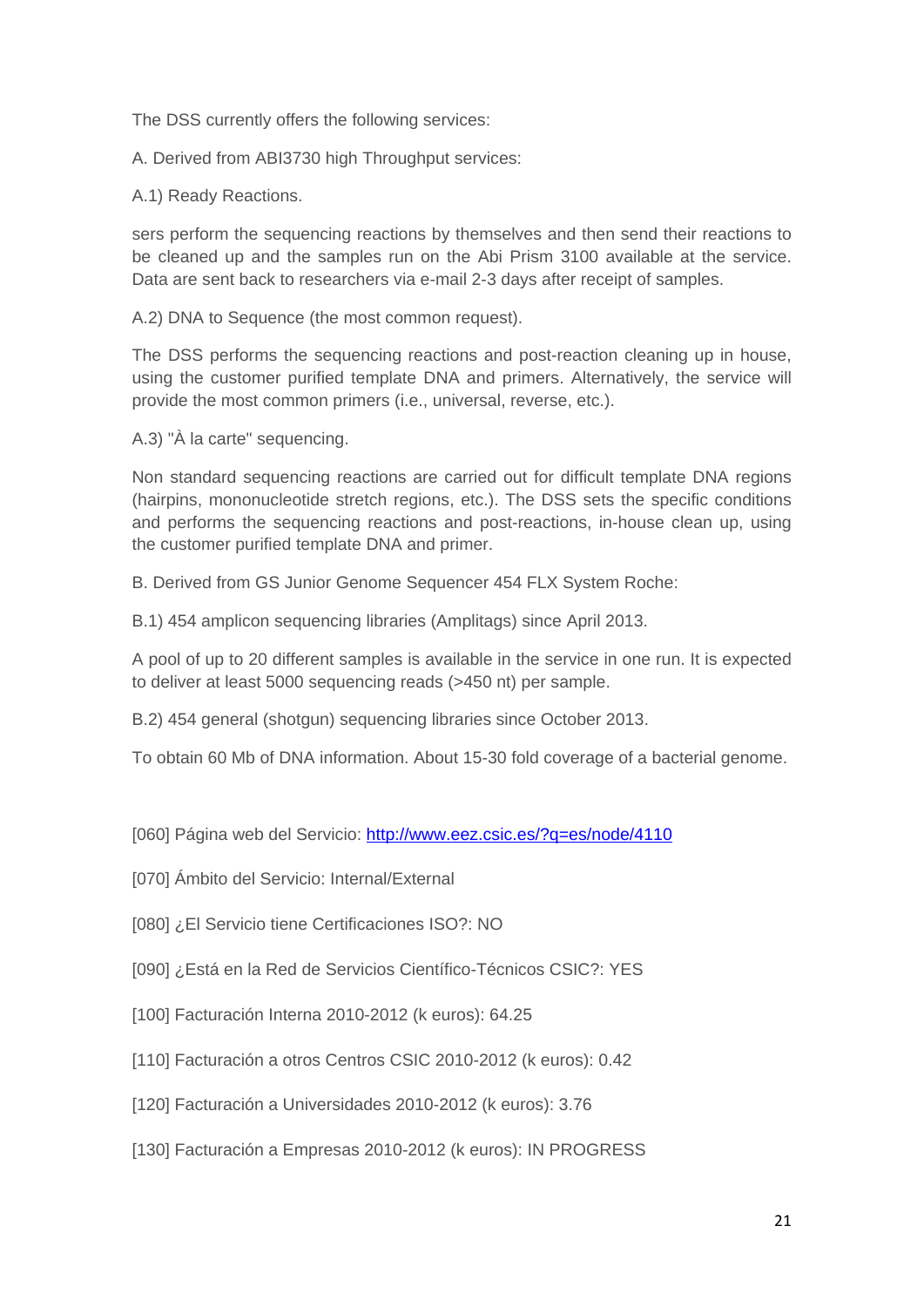[140] Número de grupos usuarios diferentes: 18

[150] Personal entrenado en el uso de equipos 2010-2012: -

[010] Nombre del Servicio: Greenhouses and Growth Chambers

[020] Tipo de Servicio: Scientific

[030] Responsable Científico: Juan Manuel Ruiz Lozano

[040] Responsable Técnico: Fernando Caro Fernández and Fernando Flores García as maintenance crew, and Jesús Chacón Carrasco (33%) as technician.

\_\_\_\_\_\_\_\_\_\_\_\_\_\_\_\_\_\_\_\_\_\_\_\_\_\_\_\_\_\_\_\_\_\_\_\_\_\_\_\_\_\_\_\_\_\_\_\_\_\_\_\_\_\_\_\_\_\_\_\_\_\_\_\_\_\_\_\_\_

[050] Descripción del Servicio:

The initially named Greenhouse Service (GS) initiated its activities under the 2005/09 Strategic Plan by constructing new greenhouses in the area occupied by the former less modern ones. This initiative centralized the use of the greenhouses, which came into communal use within the Centre. The service is regulated by several rules of use that were agreed upon by consensus in an EEZ Scientific Senate meeting held on the 26th of September 2005.

The service consists of 10 units numbered 1 to 10 located between the Yellow House and the Red House within the EEZ's premises. Each unit consists of a greenhouse and a small area for the storage and handling of the necessary materials for plant growth: substrates, plastic, weighing scales, etc. In the greenhouse area there are 2-3 shelves to place the plants, and additional lamps to provide artificial light. The polycarbon platforms used to place the plants have recently been replaced by stronger ones made of aluminium. The facilities are also equipped to set hydroponic cultures in greenhouses 1, 2 and 3. There is a balance in greenhouse 8, a pHmeter in greenhouse 9 and a water purification system in greenhouse 2. Each greenhouse is fully independent enabling plants to be cultivated under 10 different growing conditions.

On the other hand, from September 2007 to May 2012, a total of nine growth chambers that belonged to EEZ, but that were managed independently from the GS, were integrated in this service, which has come to be known as the Greenhouse and Growth Chamber Service (GGCS). Each of these growth chambers consists of two platforms each subdivided into five 90x60-cm trays used to place the plants.

Throughout 2012, EEZ has adapted two growth chambers and two greenhouses for confined cultures of type 1 and type 2 genetically modified organisms (GMOs). The Centre requested the necessary permissions from Consejo Interministerial de OMGs to use GMOs in these facilities. Such authorization was received on the 6th of November, 2012. The rest of the greenhouses and growth chambers are authorized for the use of GMOs type 1.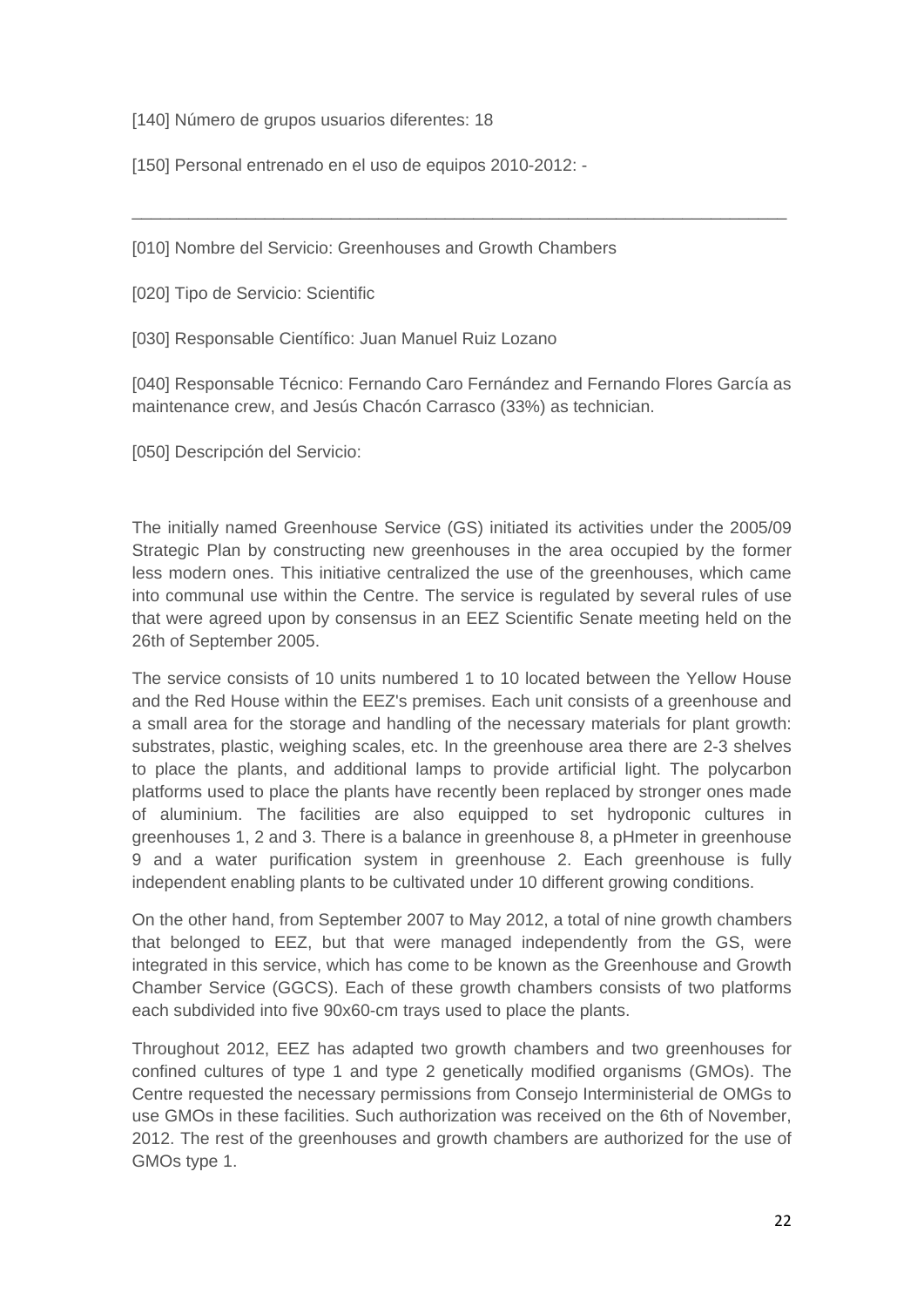The GGCS serves a large number of EEZ researchers, enabling them to cultivate plants under controlled conditions and thus meeting the aims of the Centre's scientific staff. Also, an informatics application was issued so researchers are able to handle their reservations and set the required spaces in the facilities through this system At present, the scientific and technical management and its use have consolidated this service as one of the most widely used at EEZ.

The service is open to external users, but is limited to 10% of the total facilities.

- [060] Página web del Servicio: http://www.eez.csic.es/?q=es/node/60
- [070] Ámbito del Servicio: Internal/External
- [080] ¿El Servicio tiene Certificaciones ISO?: NO
- [090] ¿Está en la Red de Servicios Científico-Técnicos CSIC?: NO
- [100] Facturación Interna 2010-2012 (k euros): 36/YEAR
- [110] Facturación a otros Centros CSIC 2010-2012 (k euros): 0
- [120] Facturación a Universidades 2010-2012 (k euros): 0
- [130] Facturación a Empresas 2010-2012 (k euros): 0
- [140] Número de grupos usuarios diferentes: 10
- [150] Personal entrenado en el uso de equipos 2010-2012: -

[010] Nombre del Servicio: Scientific Instrumentation Service (SIS)

[020] Tipo de Servicio: Scientific

[030] Responsable Científico: Francisco J. Corpas Aguirre

[040] Responsable Técnico: Rafael Núñez Gómez, Mónica Pineda Dorado and Lourdes Sánchez Moreno

\_\_\_\_\_\_\_\_\_\_\_\_\_\_\_\_\_\_\_\_\_\_\_\_\_\_\_\_\_\_\_\_\_\_\_\_\_\_\_\_\_\_\_\_\_\_\_\_\_\_\_\_\_\_\_\_\_\_\_\_\_\_\_\_\_\_\_\_\_

[050] Descripción del Servicio:

The Scientific Instrumentation Service (SIS) was created at the end of 2006 to provide a general access to chromatographic techniques and for the detection of very low levels of a variety of both organic and inorganic molecules. Consequently, the main goal of this SIS has been to provide scientists at our institute, as well as external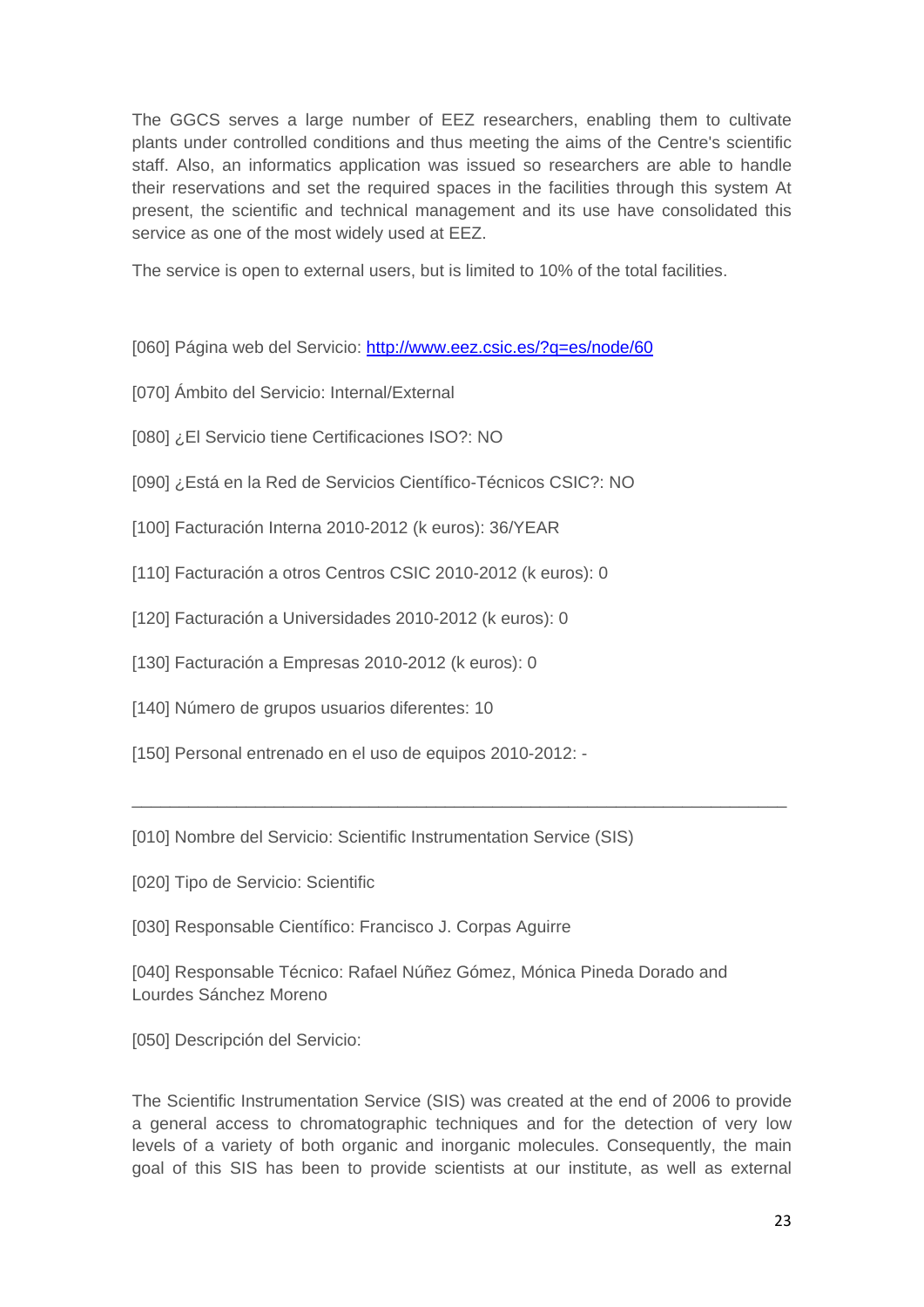laboratories access to modern technologies that are difficult to acquire by a specific group, and technical support to apply in their research projects. The SIS is currently equipped with the following instruments:

A. Three High Performance Liquid Chromatography (HPLC) systems

- An HPLC Waters Allience 2695 connected to a Micromass Quattro micro API Mass Spectrometer (HPLC/MS/MS)

- An HPLC Waters model 2487 with the following detectors: Photodiode Array Detector (PDA), Fluorescence, Refractive Index and Electrochemical Amperometric Detector. Programmable fraction collector (model WFCII)

- An HPLC VARIAN Prostar with Fluorescence detector (mod 9012) and Varian 410 autosampler

B. One Gas Cromatography-Mass Spectrometry (GC-MS) Varian 240-MS system

C. One Inductively-Coupled Plasma Optical Emission Spectrometer (ICP-OES), Varian ICP 720-ES D. One RapidVap Vacuum Evaporation Systems Labconco

[060] Página web del Servicio: http://www.eez.csic.es/?q=es/node/1187

[070] Ámbito del Servicio: Internal/External

[080] ¿El Servicio tiene Certificaciones ISO?: NO

- [090] ¿Está en la Red de Servicios Científico-Técnicos CSIC?: YES
- [100] Facturación Interna 2010-2012 (k euros): 25.6
- [110] Facturación a otros Centros CSIC 2010-2012 (k euros): 3.7
- [120] Facturación a Universidades 2010-2012 (k euros): 0.2
- [130] Facturación a Empresas 2010-2012 (k euros): 0.83
- [140] Número de grupos usuarios diferentes: 19
- [150] Personal entrenado en el uso de equipos 2010-2012: 30

\_\_\_\_\_\_\_\_\_\_\_\_\_\_\_\_\_\_\_\_\_\_\_\_\_\_\_\_\_\_\_\_\_\_\_\_\_\_\_\_\_\_\_\_\_\_\_\_\_\_\_\_\_\_\_\_\_\_\_\_\_\_\_\_\_\_\_\_\_

- [010] Nombre del Servicio: Knowledge Transfer
- [020] Tipo de Servicio: Special
- [030] Responsable Científico: Eduardo López-Huertas León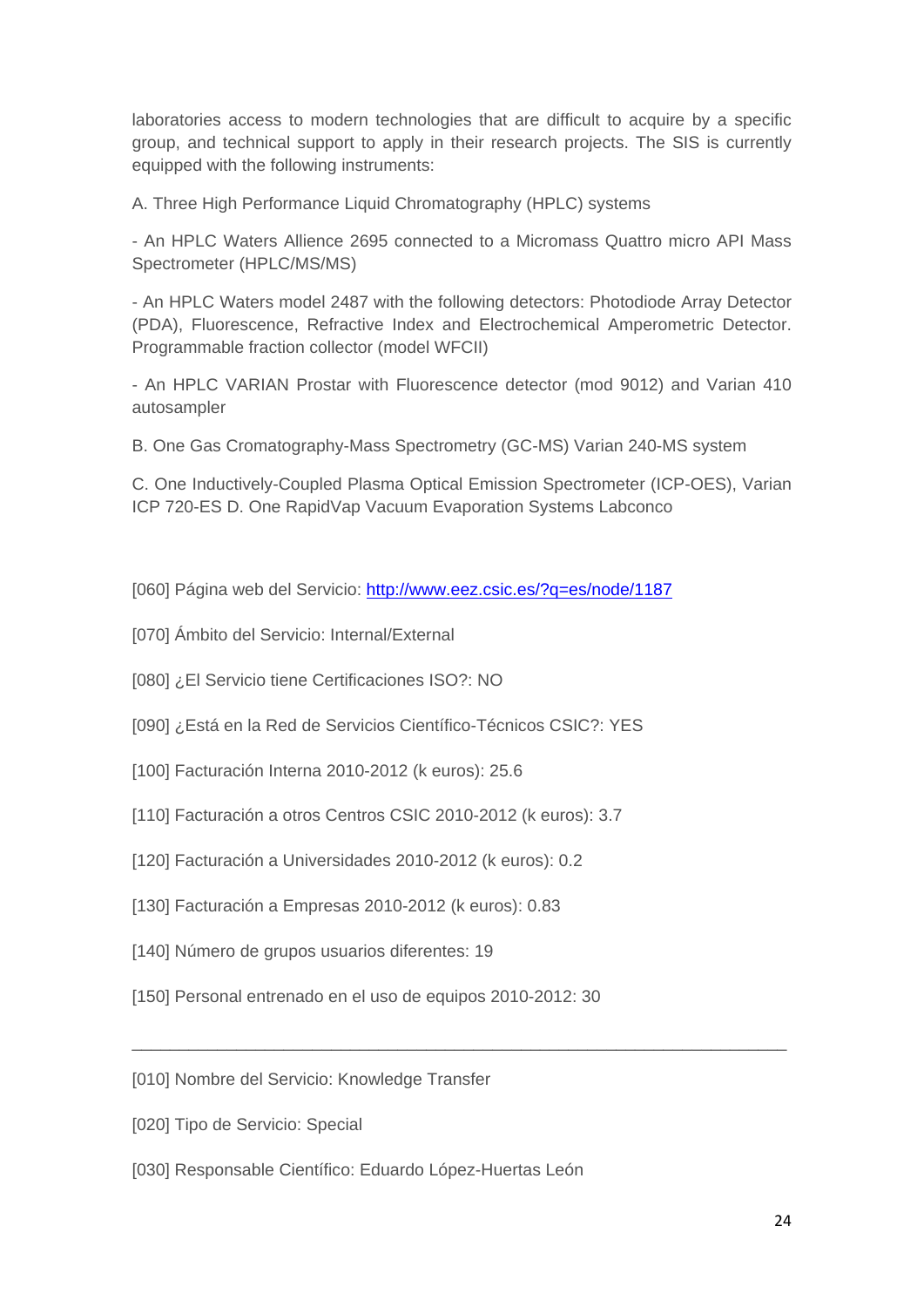[040] Responsable Técnico: Alfonso Díaz Morales

[050] Descripción del Servicio:

The Knowledge Transfer (KT) Service of EEZ-CSIC was created within the context of the Agricultural Sciences Area to give advice and support to scientists from CSIC Centres ascribed to this Area. This KT Service closely works in coordination with the CSIC-VATC, searching for synergies and relying on them for some of the services provided. The KT service carries out the following basic activities related to the different technology transfer means: evaluation and protection of research results, management of public calls to develop research and development projects in collaboration with the industry and private companies; management and negotiation of research contracts; management and negotiation of patent license contracts; promotion and encouragement for the creation of new technological companies within the CSIC (CSIC spin-offs); promotion and marketing of the CSIC results; scientific and technological capacities and CSIC technologies.

The new KT Service of EEZ started on July 2007.

[060] Página web del Servicio: http://ott.eez.csic.es/

- [070] Ámbito del Servicio: Internal/External
- [080] ¿El Servicio tiene Certificaciones ISO?: NO
- [090] ¿Está en la Red de Servicios Científico-Técnicos CSIC?: YES
- [100] Facturación Interna 2010-2012 (k euros): -
- [110] Facturación a otros Centros CSIC 2010-2012 (k euros): -
- [120] Facturación a Universidades 2010-2012 (k euros): -
- [130] Facturación a Empresas 2010-2012 (k euros): -
- [140] Número de grupos usuarios diferentes: 18
- [150] Personal entrenado en el uso de equipos 2010-2012: -

[010] Nombre del Servicio: Unit for the Scientific Culture and Innovation (UCC  $+ i$ )

\_\_\_\_\_\_\_\_\_\_\_\_\_\_\_\_\_\_\_\_\_\_\_\_\_\_\_\_\_\_\_\_\_\_\_\_\_\_\_\_\_\_\_\_\_\_\_\_\_\_\_\_\_\_\_\_\_\_\_\_\_\_\_\_\_\_\_\_\_

[020] Tipo de Servicio: Special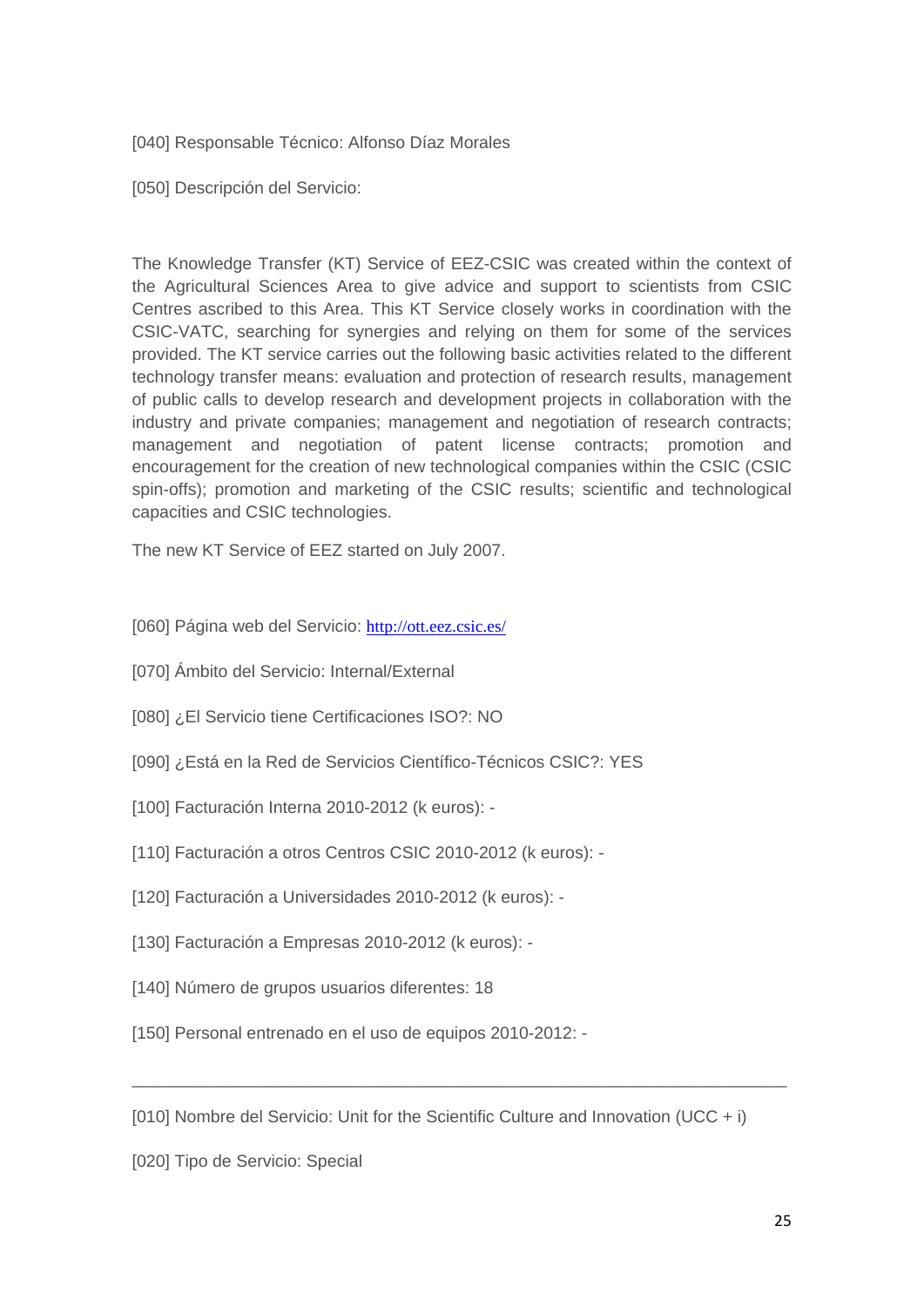[030] Responsable Científico: José Manuel Palma Martínez

[040] Responsable Técnico: Silvia Alguacil Martín

[050] Descripción del Servicio:

This unit is involved in science popularization showing society, particularly at local and regional levels, the main EEZ features, as well as the research carried out in our Institute. The UCC+i deals with all the topics investigated at EEZ (environmental protection, biochemistry, cell and molecular biology of plants, soil microbiology and animal nutrition), and uses modern tools (movies, exhibitions, conferences, mass media, etc.) to make the EEZ's activities visible to the people. In the current Strategic Plan our contribution to the dissemination of the scientific knowledge has made great progress, as evidenced by several national awards given to some of our proposals. Although this service started in the Strategic Plan 2010-13 as the Science Outreach Service (SOS), in 2012 it was given the category of UCC+i by Fundación Española para la Ciencia y la Tecnología (FECYT, Ministry of Economics and Competitiveness, Spain; www.fecyt.es).

The main activities developed by this Unit since 2009 are as follows:

1.- Science and Technology Weeks

1.1. Nights of Science III: Evolution, in collaboration with Instituto de Astrofísica de Andalucía-CSIC (Granada; www.iaa.es)

- 1.2. A modern laboratory in your hands
- 1.3. Programme Investig-Action
- 1.4. Programme Enter & Discover
- 1.5. Open-doors sessions

Some of these activities were distinguished by Fundación Ciencia en Acción (Foundation Science in Motion; www.cienciaenaccion.org)

2.- Programme PIIISA (Proyecto de Iniciación a la Investigación e Innovación en Secundaria en Andalucía; www.piiisa.es; http://emc2astronomy.blogspot.com/; Project for Innitiation in Research and Innovation for Secondary Schools in Andalucía), in collaboration with the University of Granada (www.ugr.es), the Consejería de Educación de la Junta de Andalucía (www.juntadeandalucia.es/educacion/), Obra Social La Caixa (CaixaBank; http://obrasocial.lacaixa.es/) and FECYT

This activity has been awarded twice by Fundación Ciencia en Acción

3.- Learning Through Research. Collaboration with the Centre for Educational Innovation Huerto Alegre (Granada; www.huertoalegre.com) was held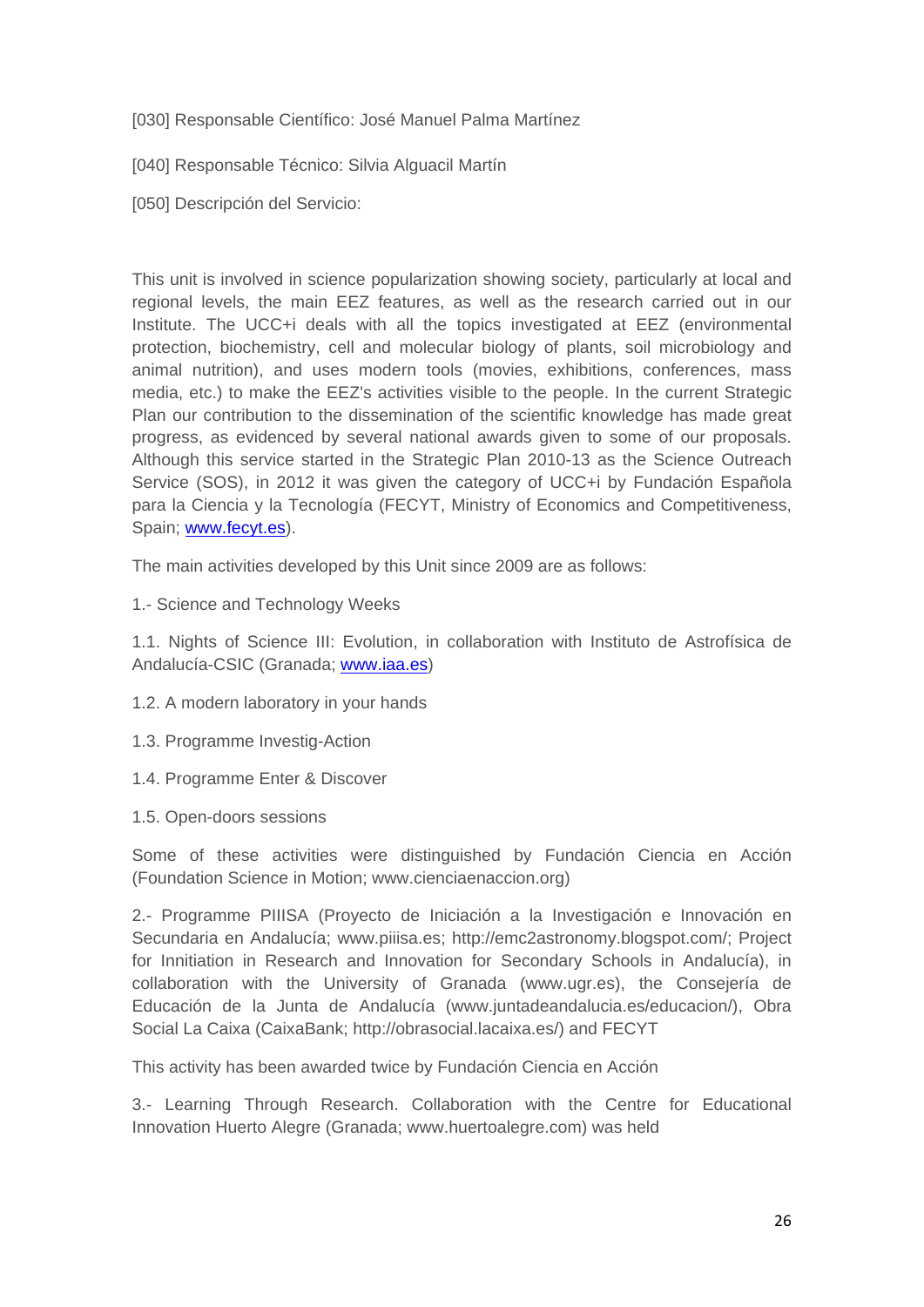4.- Days of Science. Collaboration with the Centre for Educational Innovation Huerto Alegre (Granada)

5.- Women in Science Workshops on the occasion of Women's International Day. Collaborations with the 9 Universities of all provinces of Andalucía, Instituto de Investigación y Formación Agraria y Pesquera (IFAPA, Junta de Andalucía; http://www.juntadeandalucia.es/agriculturaypesca/ifapa/web), Parque de las Ciencias de Granada (http://parqueciencias.com) and Fundación Descubre (http://fundaciondescubre.es/) were kept

6.- EEZ Scientific Awards in collaboration with Fundación Descubre, Parque de las Ciencias de Granada and the private companies Mycovitro S.L. (www.mycovitro.com), BioIliberis R&D. (www.bioiliberis.com) and Allergenome S.L. (www.allergenome.org)

7.- Annual programme of visits, once a week throughout each season

8.- Exhibitions in collaboration with the Parque de las Ciencias de Granada, University of Granada, Casa de la Ciencia, CSIC (Sevilla; www.casadelaciencia.csic.es), and diverse cities all around Andalucía

9.- Fascination of Plants Day, within the framework of the European Plant Science Organisation (EPSO; http://www.plantday12.eu/)

10.- EEZ Seminars

11.- Dissemination of articles, connection with mass media, scientific news platforms and social networks, mainly Facebook (https://eses.facebook.com/pages/Estaci%C3%B3n-Experimental-del-Zaid%C3%ADn-CSIC/124938444244323), Twitter (https://twitter.com/EEZCSIC) y canal YouTube (http://www.youtube.com/user/eezcsic), among others

- 12.- Breakfasts with Science
- 13.- SOS, Science Out at Streets
- 14.- Culture activities (concerts, conferences, round tables, ETC.)

[060] Página web del Servicio: http://www.eez.csic.es/?q=es/node/6152

- [070] Ámbito del Servicio: Internal
- [080] ¿El Servicio tiene Certificaciones ISO?: NO
- [090] ¿Está en la Red de Servicios Científico-Técnicos CSIC?: SI
- [100] Facturación Interna 2010-2012 (k euros): -
- [110] Facturación a otros Centros CSIC 2010-2012 (k euros): -
- [120] Facturación a Universidades 2010-2012 (k euros): -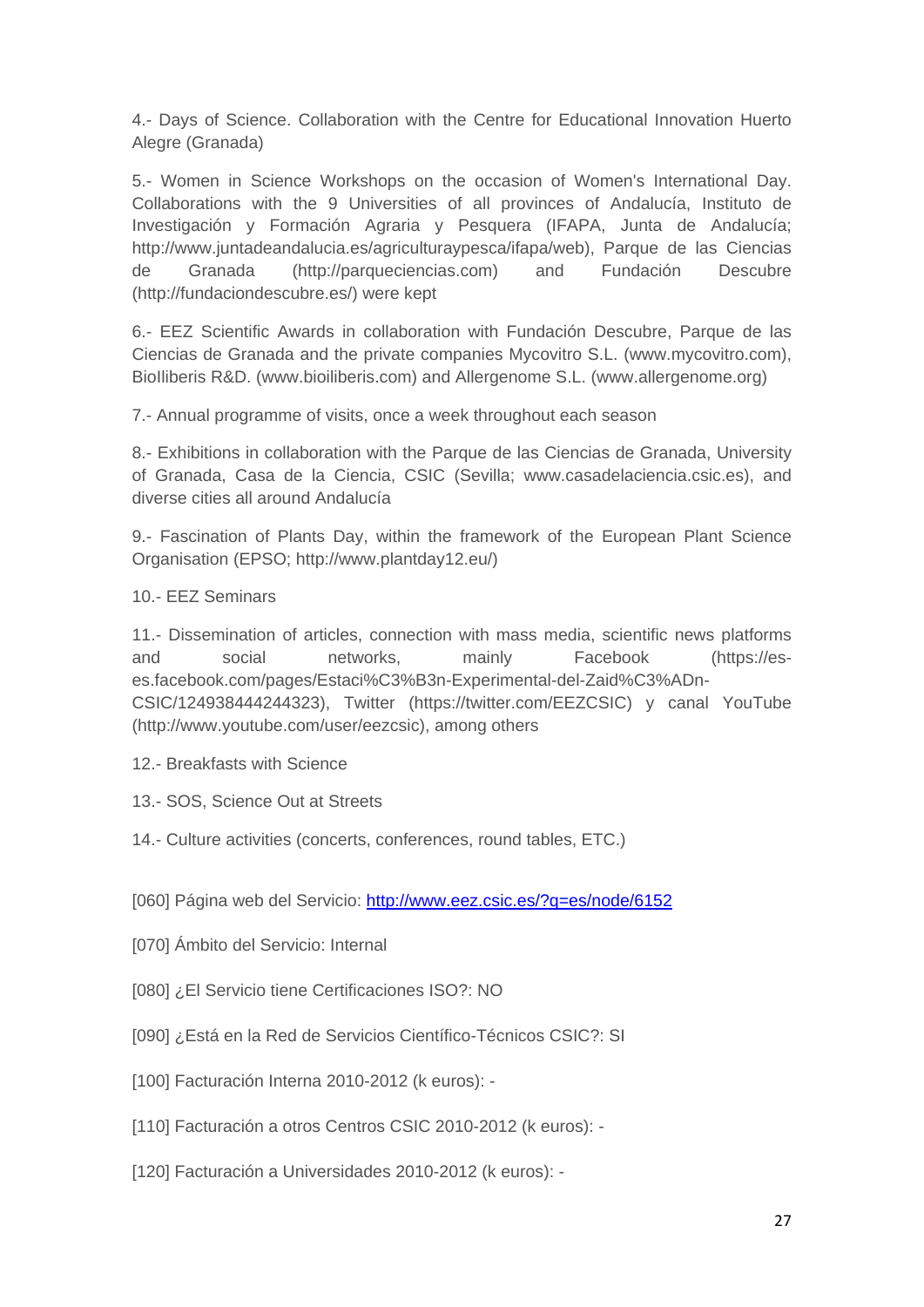- [130] Facturación a Empresas 2010-2012 (k euros): -
- [140] Número de grupos usuarios diferentes: 18
- [150] Personal entrenado en el uso de equipos 2010-2012: -

[010] Nombre del Servicio: General Management

[020] Tipo de Servicio: Management

[030] Responsable Científico: The director of EEZ

[040] Responsable Técnico: José Luis Sánchez Justicia (Centre Manager)

[050] Descripción del Servicio:

The General Management service is headed by the EEZ's Manager and is responsible for managing the settlement, delivery and operation of the Centre, both at the Granada headquarters and at the Institute of Animal Nutrition. The service includes five major financial and administrative areas (Secretariat, Human Resources, Payments, Purchases and Administrative Contracts, and Project Management) as well as Maintenance, Repairs and Conversion Work activities.

\_\_\_\_\_\_\_\_\_\_\_\_\_\_\_\_\_\_\_\_\_\_\_\_\_\_\_\_\_\_\_\_\_\_\_\_\_\_\_\_\_\_\_\_\_\_\_\_\_\_\_\_\_\_\_\_\_\_\_\_\_\_\_\_\_\_\_\_\_

A brief description of the areas is as follows:

The Secretariat is responsible for handling all paperwork dealing with calls for projects, research grants, fellowships, etc. The Secretariat also channels the Institute's relationships with the CSIC's Central Organization and with other agencies and companies. It also provides administrative support to the Director of the Centre. Its work influences all other areas of management.

The Payment section is in charge of the management of funds and all kinds of payments: it deals with all EEZ accounts, including expenditure and income and payment of trip expenses and allowances. It constitutes the EEZ payments centre and is accountable to the CSIC central organization. The Payments section supports all the other management areas, but mainly that of Purchasing and Administrative Contracts.

The Human Resources department manages all aspects regarding the staff working at EEZ as either civil servants or contracted workers (fixed-term, temporary, and intraining contracts). Some of the HR main tasks are: staff registering, management and control of staff holidays and leaves, Social Security paperwork, temporary stay permits, official calls for filling vacancies in research projects, temporary disability and work accidents, health and safety.

The Purchases and Administrative Contract section deals with goods and services purchasing according to the regulations, as well as the management of small contracts,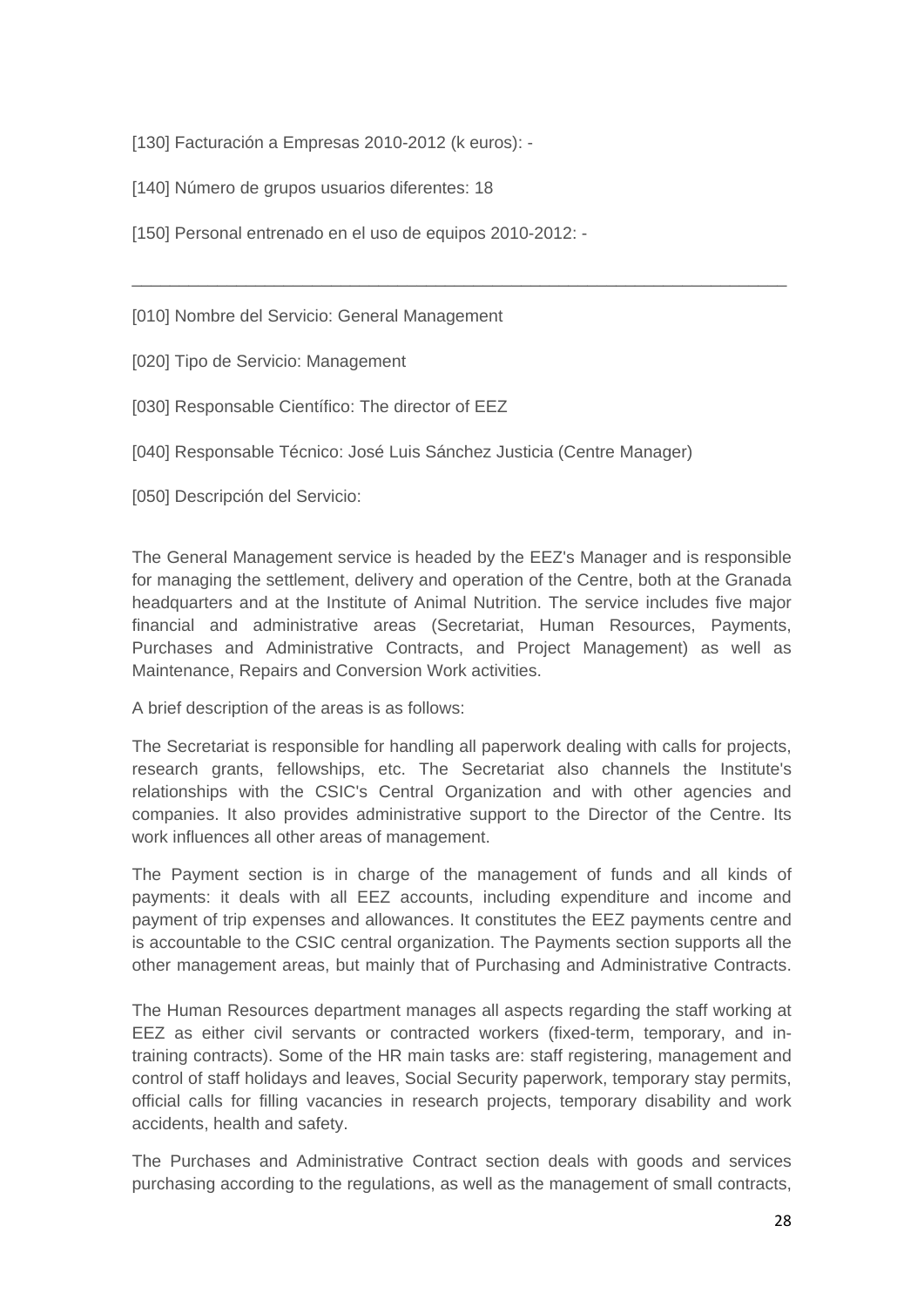open bids and negotiated contracts, etc. It is in charge of the processes involved in all purchases assigned to the centre and to the research projects, from the beginning of the contact with suppliers until final delivery and book-keeping. Two vehicles are used for collecting goods which are not directly delivered to the EEZ by suppliers and for transporting goods to the facilities in Armilla (INAN). It also updates and maintains the inventory at both headquarters.

The Project Management department controls and follows up research projects and manages all contracts and grants. It also handles the distribution of funds to projects and, in collaboration with the Purchasing section, carries out book-keeping duties. This section is also in charge of recording and producing proofs of expenditure for projects and research contracts and the elaboration of project management reports.

The Maintenance, Repair and Conversion Work area is in charge of all infrastructures and functionality of facilities at EEZ, including some of the scientific equipment, the installation and full remodelling work in laboratories, offices, and common areas.

This Service not only provides assistance to the central headquarter of EEZ, but also to the Institute of Animal Nutrition (INAN). This General Management serves the two Institutes which are gradually expanding and moreove, EEZ and INAN are 4-Km away, which makes the global functioning of the service more complicated from a logistic point of view.

On the other hand, this Service also provides assistance to the Department of Environmental Geochemistry, which in the PE2010-13 will be integrated in the future Andalusian Institute of Earth Sciences. However, since its founding and up to now this Department has fully dependent on the EEZ's General Management Service.

Overall, the General Management staff assists the needs of about 300 people working at EEZ and INAN whose activity is developed in facilities distributed in 3 two-to-four stories laboratory; the main administration building with 2 stories, a conference room for 150 people, one Library and the Purchase Department -located in independent facilities within EEZ- and diverse buildings devoted to workshops, greenhouses, plant growth chambers, storage, stables, etc.

- [060] Página web del Servicio: -
- [070] Ámbito del Servicio: Interno/Externo
- [080] ¿El Servicio tiene Certificaciones ISO?: NO
- [090] ¿Está en la Red de Servicios Científico-Técnicos CSIC?: NO
- [100] Facturación Interna 2010-2012 (k euros): -
- [110] Facturación a otros Centros CSIC 2010-2012 (k euros): -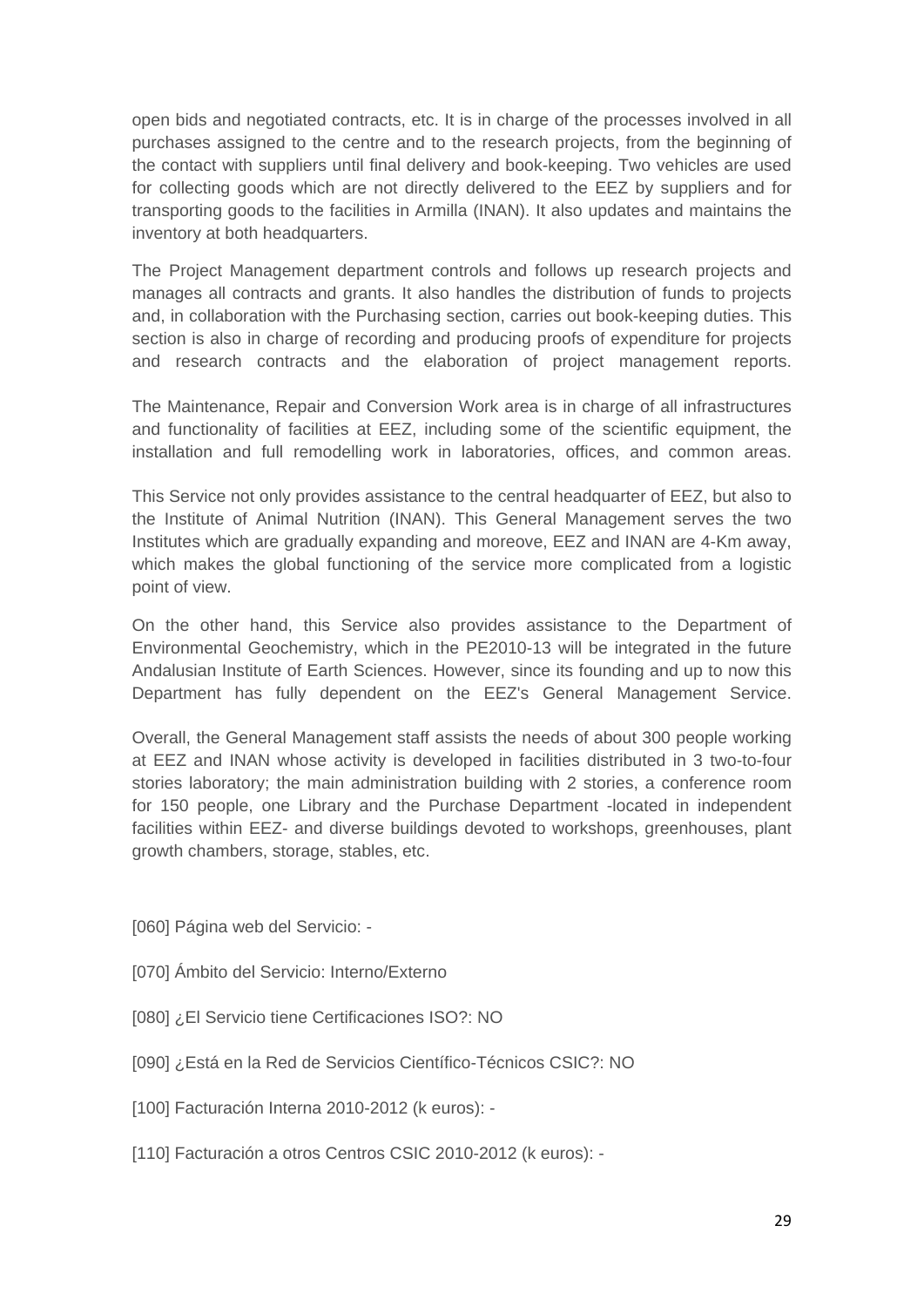[120] Facturación a Universidades 2010-2012 (k euros): -

[130] Facturación a Empresas 2010-2012 (k euros): -

[140] Número de grupos usuarios diferentes: 19

[150] Personal entrenado en el uso de equipos 2010-2012: -

[010] Nombre del Servicio: Information Technologies

[020] Tipo de Servicio: Technical

[030] Responsable Científico: The director of EEZ

[040] Responsable Técnico: Javier de la Fuente López

Other staff of the Service: César Azorín Márquez, Alejandro Morales Jiménez, Lourdes Salmerón García

\_\_\_\_\_\_\_\_\_\_\_\_\_\_\_\_\_\_\_\_\_\_\_\_\_\_\_\_\_\_\_\_\_\_\_\_\_\_\_\_\_\_\_\_\_\_\_\_\_\_\_\_\_\_\_\_\_\_\_\_\_\_\_\_\_\_\_\_\_

[050] Descripción del Servicio:

The aim of the Information Technologies Service (ITS) at EEZ is to offer support to research by analyzing, arranging and implementing CIT (Communications and Information Technologies) solutions on a case-by-case basis. In practice, this objective is divided into two lines of work: system administration and personalized technical support.

EEZ has a complex IT infrastructure. Almost 300 users need quick access to information in the network, check their e-mails under different levels of security, the provision of protection and privacy services, controlled access to databases and bibliographic resources, etc.

[060] Página web del Servicio: http://www.eez.csic.es/?q=es/node/58

[070] Ámbito del Servicio: Internal

[080] ¿El Servicio tiene Certificaciones ISO?: NO

[090] ¿Está en la Red de Servicios Científico-Técnicos CSIC?: YES

[100] Facturación Interna 2010-2012 (k euros): -

[110] Facturación a otros Centros CSIC 2010-2012 (k euros): -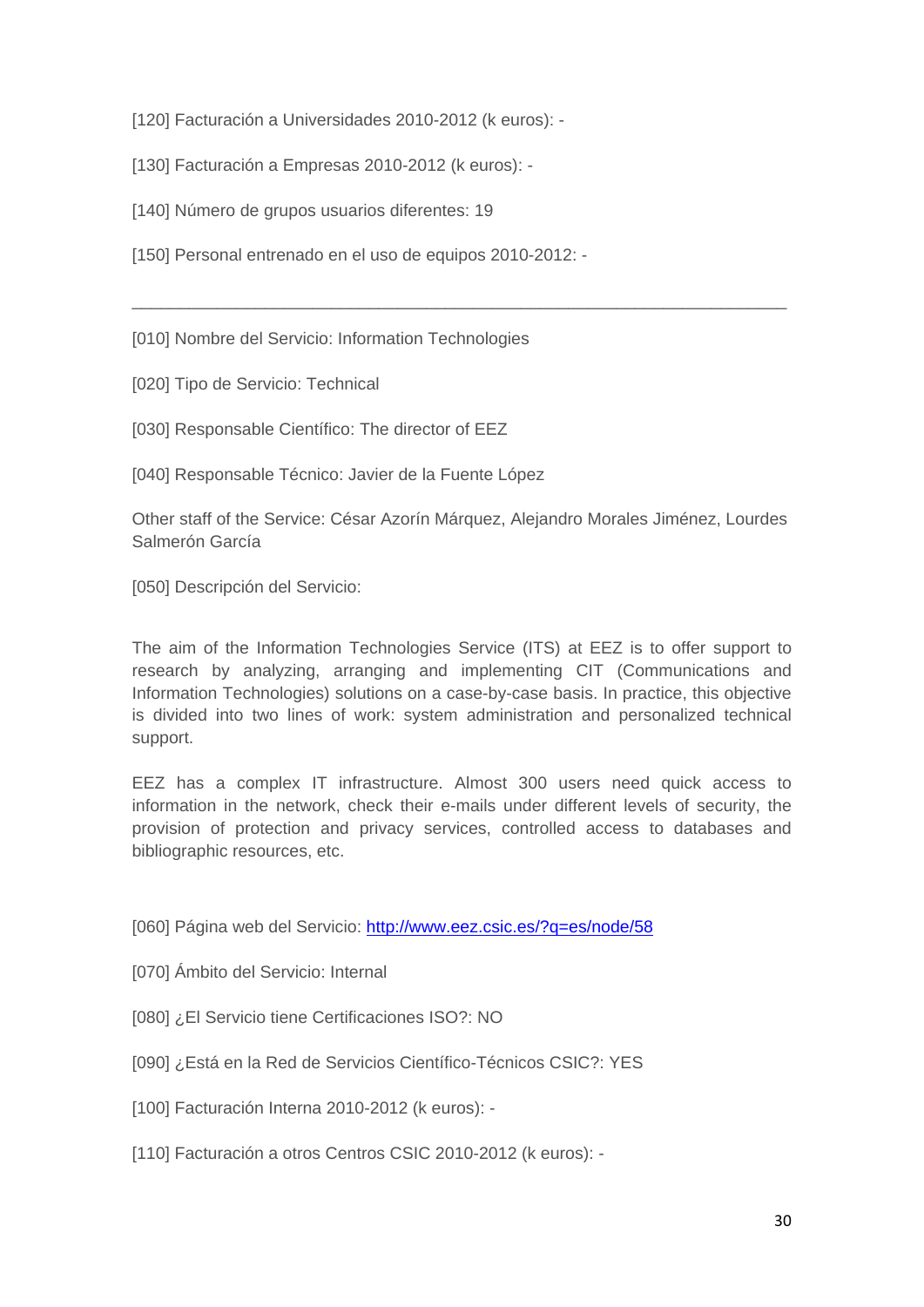[120] Facturación a Universidades 2010-2012 (k euros): -

[130] Facturación a Empresas 2010-2012 (k euros): -

[140] Número de grupos usuarios diferentes: 18

[150] Personal entrenado en el uso de equipos 2010-2012: -

[010] Nombre del Servicio: Carbon and Nitrogen Analysis Service

[020] Tipo de Servicio: Scientific

[030] Responsable Científico: Rosa M. Nieto Liñán

[040] Responsable Técnico: Rafael Hueso Ibáñez

[050] Descripción del Servicio:

The Carbon and Nitrogen analysis Service, placed at the Animal Nutrition Institute (INAN-EEZ), was created at 2008, as a part of the Instrumentation Service of EEZ. Five years later, 2013, is developed as independent service, between the set of services of EEZ.

\_\_\_\_\_\_\_\_\_\_\_\_\_\_\_\_\_\_\_\_\_\_\_\_\_\_\_\_\_\_\_\_\_\_\_\_\_\_\_\_\_\_\_\_\_\_\_\_\_\_\_\_\_\_\_\_\_\_\_\_\_\_\_\_\_\_\_\_\_

This service is able to quantify, in a few minutes, the total amount of Carbon and Nitrogen in a wide range of samples: soils, feeds, animal and vegetal tissues, faeces, blood or milk. It only requires that the sample be presented as homogeneously as possible.

The equipment used is an elemental analyzer Leco TruSpec CN, that detect the Nitrogen in the sample by the Dumas method: complete combustion of the sample at 950 degrees with high pressure Oxygen, chemical reduction of Nitrogen oxides to molecular Nitrogen and analysis of this molecular Nitrogen with a thermal conductivity detector (TCD). Carbon is detected as Carbon dioxide (from the sample combustion) by an infrared detector. Quantification is performed with certified standards from Leco, each one of different concentration.

Final report is given as Carbon and Nitrogen per cent in total analysed mass.

[060] Página web del Servicio: http://www.eez.csic.es/?q=es/node/6714

[070] Ámbito del Servicio: Internal/External

[080] ¿El Servicio tiene Certificaciones ISO?: NO

[090] ¿Está en la Red de Servicios Científico-Técnicos CSIC?: NO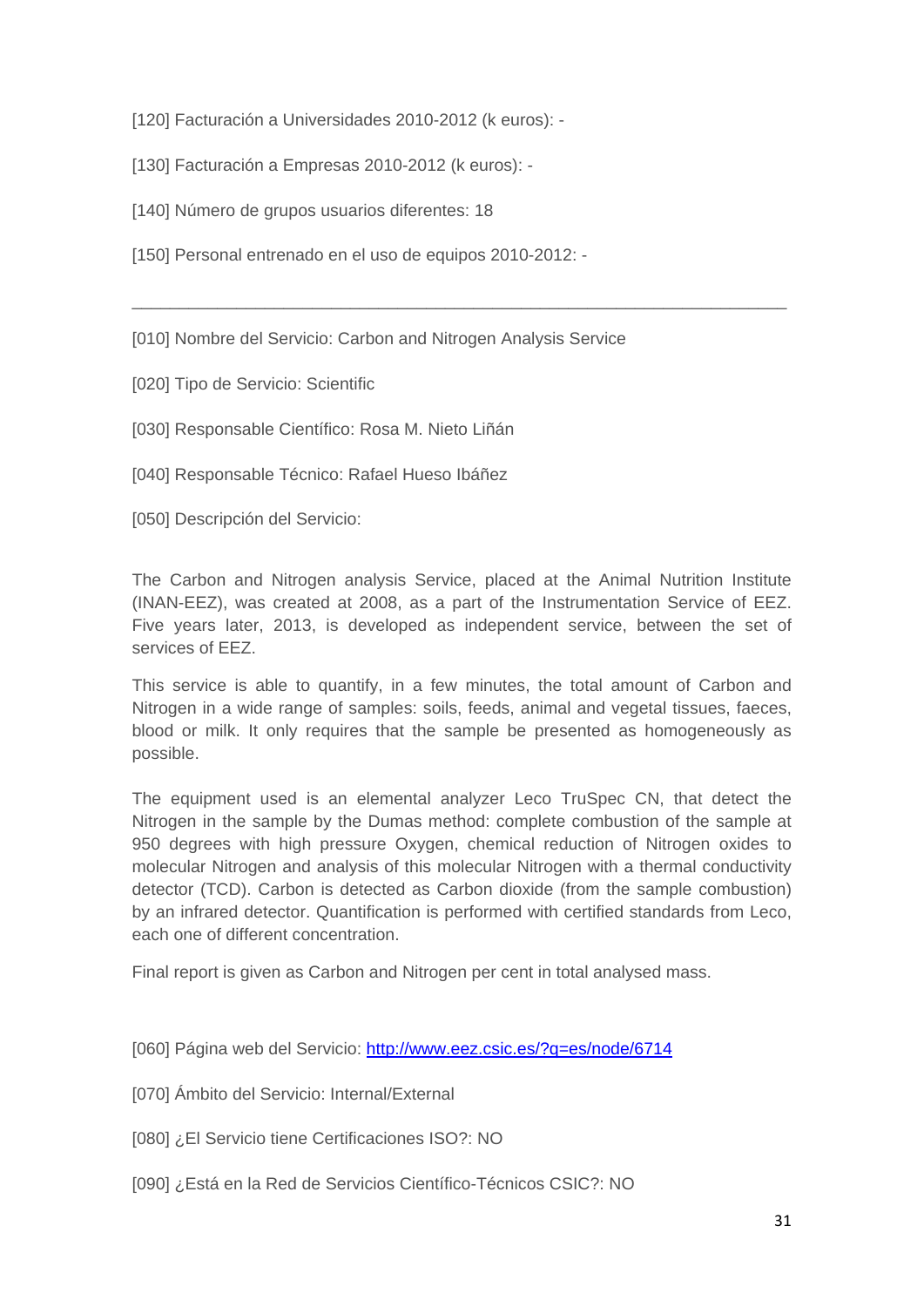[100] Facturación Interna 2010-2012 (k euros): - (In that period this service was part of the Scientific Instrumentation Service)

[110] Facturación a otros Centros CSIC 2010-2012 (k euros): - (In that period this service was part of the Scientific Instrumentation Service)

[120] Facturación a Universidades 2010-2012 (k euros): - (In that period this service was part of the Scientific Instrumentation Service)

[130] Facturación a Empresas 2010-2012 (k euros): - (In that period this service was part of the Scientific Instrumentation Service)

[140] Número de grupos usuarios diferentes: 10

[150] Personal entrenado en el uso de equipos 2010-2012: -

#### **Debilidades y Amenazas Generales**

#### **Weaknesses, threats, strengths and opportunities of the Library**

#### **Weaknesses**

Lack of a formation policy from CBIC to modernize and promote library issues.

Lack of funds for the library.

Lack of informatics equipment and technological means to keep up with modern technologies.

Difficulty to directly obtain data from our own activities without the intermediation of CBIC due to system drawbacks.

Little knowledge about the technical processes done at the library, which is translated as a lack of integration of the service in the Centre, duplicating the efforts.

#### **Threats**

The instability and rapid pace at which many TIC technologies are changing and new ones are being developed (Data bases, library and edition web sites, new management programmes for libraries), which bring about:

(a) professional lag if no new formation and "recycling" programmes are implemented

- (b) obsolete equipment
- (c) self management and duplicity of tasks
- (d) lack of resources optimization

(e) little use of the reading room at the library because access to information can be done at the scientists' own offices/labs.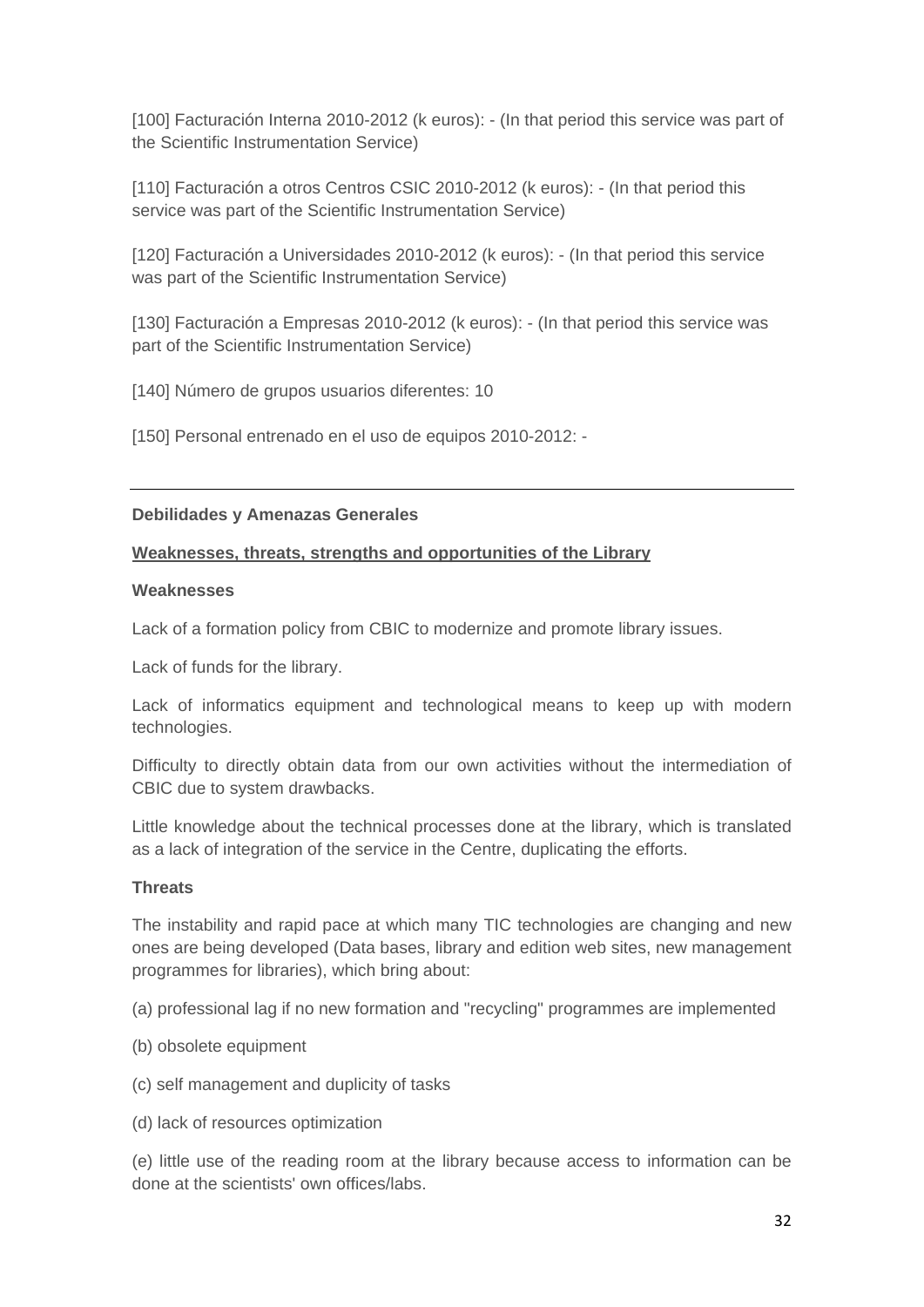#### **Strengths**

From the point of view of the different technical process, the EEZ library is actively involved in the production of one of the most ambitious collective catalogues of specialized library stock, which has been computerized and made public and it is considered one of the most important countrywide.

The library is diverse and has a multidisciplinary character because of the different research lines at EEZ.

Users at EEZ have access to a high number of books and journals, as well to computerized high quality information.

Interlibrary loans to complement the lack of the library stock.

Access to bibliographic information and full journal texts from external sources to EEZ users.

Policy of donations to the library's stock.

Participation in the collective purchase of book collections to reduce costs.

New book deposits with enough new space guaranteed.

Available space for the expansion of the library activities.

Full automation of tasks which enables the users to meet their needs outside the library's own premises.

Distribution of tasks between the personnel working in the library. This specialized personnel is aware of the weaknesses of the system and is keen to promote any necessary changes to enhance and improve this service.

#### **Opportunities**

To have access to resources not acquired by EEZ or hired by it (high quality resources without expenditures).

Shared tasks with other CSIC libraries within the same area.

Substantially increase the volume of the collections at EEZ.

Face up to the costs of scientific information.

Establish professional links with colleagues.

-------------------------------------------------------------------------------------------------------------------

#### **Weaknesses, threats and opportunities of the Radiochemistry Laboratory Service**

#### **Weaknesses**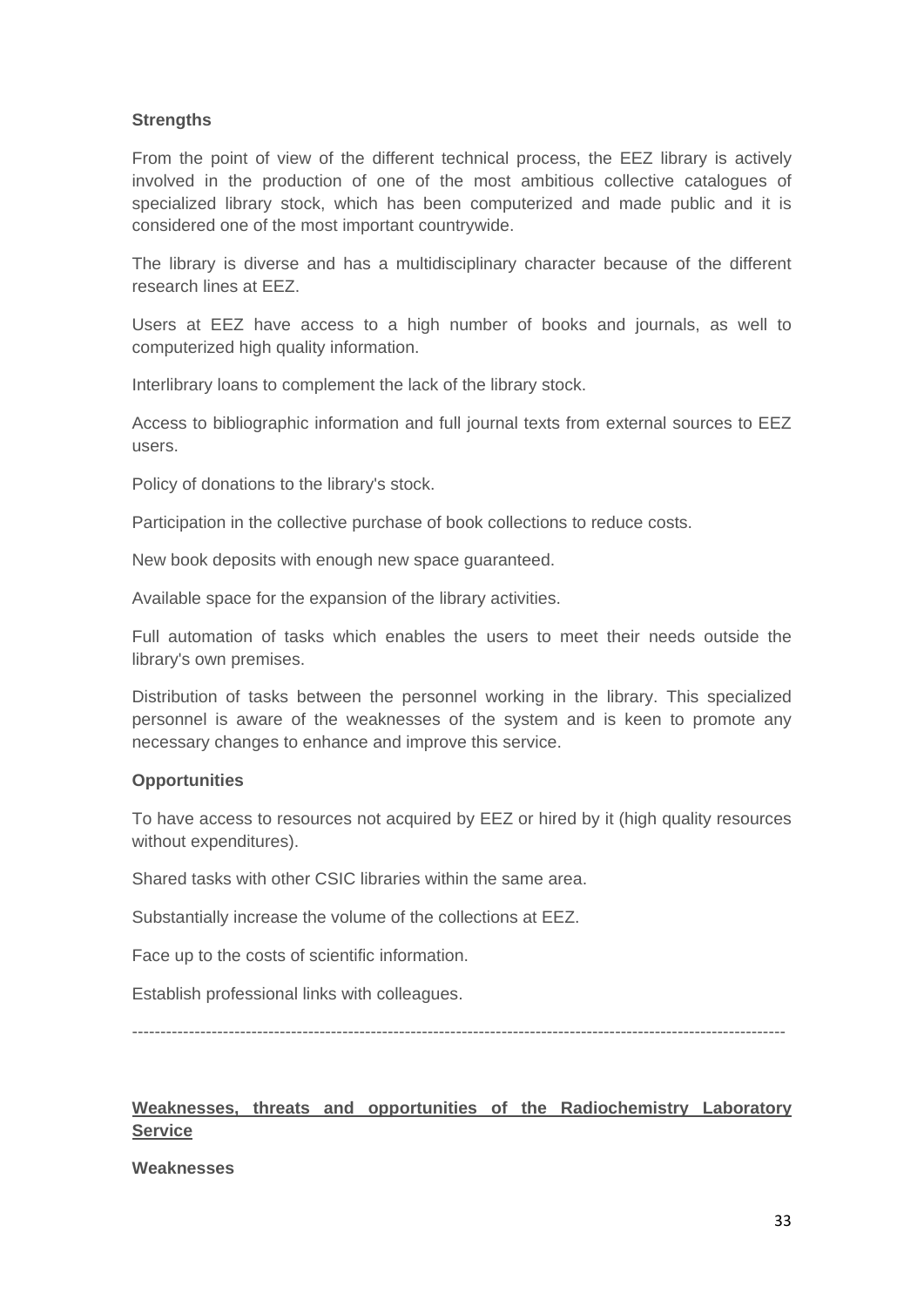Both the number of users and the different techniques used have increased in line with the growth of EEZ in recent years, and so has the use made of the Radiochemistry Laboratory, which means that there are too many users working in a limited space and with limited equipment.

#### **Threats**

The adverse biological effects of ionizing radiations have led researchers to look for means of replacing radiochemical techniques with other safer methods whenever possible.

#### **Strengths**

As this is a Service regulated by law, the conditions in which it is managed are inspected annually by the national regulatory body (CSN), who indicates what should be done to correct any possible deviations from the provisions of current legislation.

The high sensitivity of radiochemical methods makes them an essential part of numerous experimental procedures in molecular biology and physiology.

The number and type of isotopes authorized to work meets the needs of EEZ's research groups.

#### **Opportunities**

The wide variety of the high sensitivity scientific experiments that can be performed using isotopes and which are currently performed by other external bodies, e.g. the quantitative determination of animal hormones using RIA (in the Department of Animal Nutrition, EEZ site of Armilla) will contribute to the design of research projects with tasks based in radiochemistry parameters.

The potential future renewal of the Red House will allow modernizing the facilities in the main EEZ site in Granada.

--------------------------------------------------------------------------------------------------------------------

#### **Weaknesses, threats and opportunities of the Confocal and Transmission Electron Microscopy (CTEM)**

#### **Weaknesses**

This is a technical service of relatively new creation. Technical staff (both a graduate and a higher scientific officer) incorporated to this unit and consolidated as two permanent positions throughout 2010-2013 to develop its tasks. Although staff has taken numerous formation and training courses in the period 2010-2013 they can still be considered in formation.

This service lacks a unique emplacement: the equipment is currently split into two different buildings. Some basic infrastructure is still needed (benches, tables, chairs, shelves, etc.).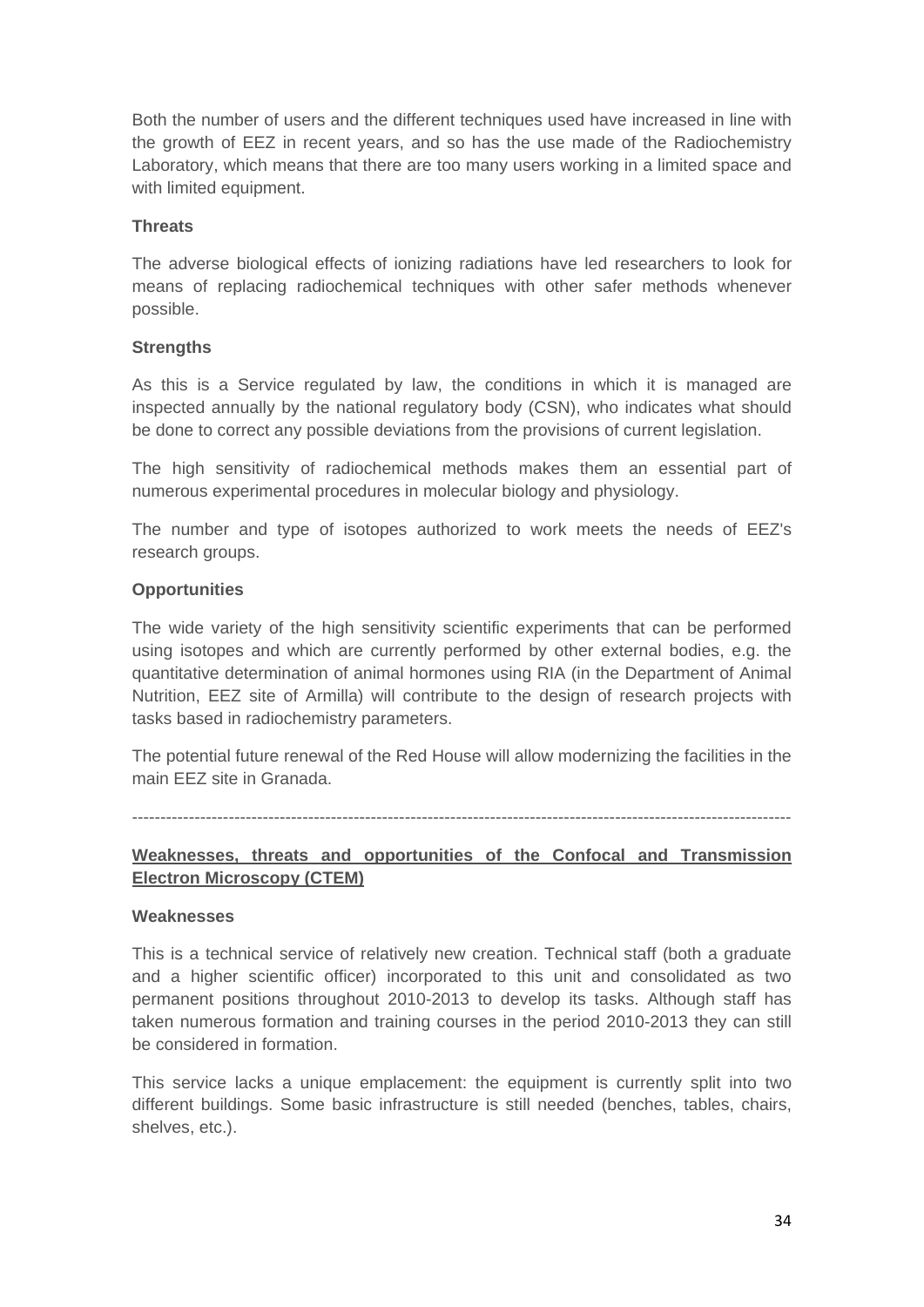The CLSM system available corresponds to a very basic configuration (non-spectral system, manual change of objectives, filters, view mode etc.), and it is only fitted with a limited number of laser lines. The CLSM is not fitted with a standard CCD camera for fluorescence. This configuration is unable to adequately perform advanced applications on confocal microscopy (FRAP, FRET, FLIM, ROI analyses, live microscopy). Therefore, and even though the system can be upgraded, the elevated price of this operation (c.a. 180.000  $\epsilon$ ) makes it highly advisable to purchase a new microscope with the adequate built-in accessories.

There is no specific image treatment and analysis software available.

The available microtome and ultramicrotome belong to a research group and are over 25 years old; therefore, the acquisition of updated devices by the service is highly recommended. Also, the Ar 488 laser line of the confocal unit is approaching the end of its estimated lifespan (2.000 h of use).

#### **Threats**

Lack of a currently stable structure, with permanent financial support currently harming the maintenance of the microscope units. Technical maintenance is not currently performed in a periodical, stable basis, and is currently carried out by scientific and technical staff from the service. Failures produced in the equipment are costly, and unfortunately more and more frequent as the facilities become older and used. Currently all equipment is out of guarantee and not subjected to maintenance agreements either.

Acquisition of the new equipment needed for the settlement of the unit since its creation in 2010 was stopped and is seriously compromised by the present economic situation. The same applies to the further formation in microscopy tecniques of the technical staff.

Self-financing of the service, particularly at this early stages, should not be considered a priority.

#### **Strengths**

Basic Equipment is already available and actively used.

The two major microscopes (CLSM Nikon acquired in 2003 and TEM JEOL in 2005) are still within their effective period of use, foreseen that resources are provided for their maintenance.

A number of projects developed in EEZ include analysis by both electron microscopy and CLSM. The demand of this service is increasing.

Both major microscopes can be easily upgraded and complemented with different accessories as the result of their modular design, to become adapted to new uses on demand.

Several researchers of the institute have ample experience in the use and maintenance of microscopy devices, as well as in the use of state-of-the-art microscopy techniques.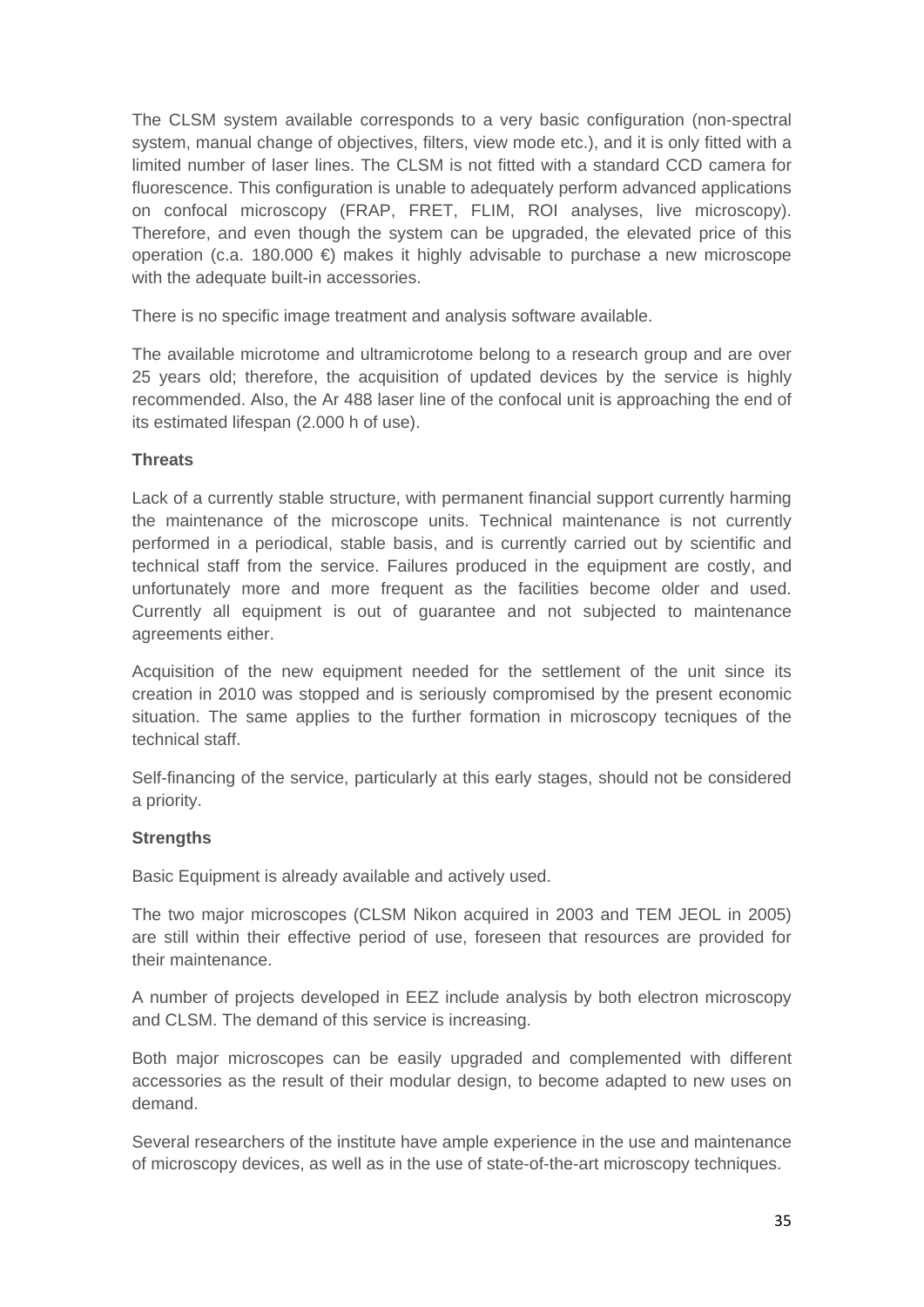There is a good level of cooperation with other microscopy services in the surrounding geographical regions, many of them sharing similar technological tasks and even identical equipment.

There is a good level of cooperation with suppliers of microscope equipment and technical services for microscope maintenance, built throughout a long period of time. In addition to the commercial relationships, this cooperation includes technical assistance, advice, participation in joint activities (congresses, courses), update of software, interchange of information etc.

The service has had through the nearly three years of activity a remarkable impact on the institute, with numerous collaboration, teaching, generation of publications, catalogues etc. The web page of the unit contains increasing amount of interesting information and links for researchers and potential users.

### **Opportunities**

Microscopy is becoming an invaluable tool for functional analysis. As a consequence there is an increasing demand (both internal and external) for these techniques, which should be fulfilled.

Microscopy imaging is an extremely dynamic discipline currently taking advantage of numerous technical improvements. These include the development of new techniques of microscopy, the advances in the synthesis and characterization of new molecular probes, and particularly, the improvement of the methods for image capture, treatment and analysis. The appearance of new commercially available products and new companies in the field are improving both availability and pricing.

The service can take advantage of the excellent relationships and collaborations of some EEZ researchers with members of the Spanish Microscopical Society (SME), the European Microscopical Society (EMS), the Royal Microscopical Society (RMS-UK) and the Spanish Network for Advanced Light Microscopy (REMOA), providing a good visibility for this service.

The service can progressively increase the number and the nature of the facilities offered once it becomes properly settled.

#### --------------------------------------------------------------------------------------------------------------------

### **Weaknesses, threats and opportunities of the DNA Sequencing Service (DSS)**

### **Weaknesses**

Cost of maintenance of the equipments further stressed by the current crisis.

Difficulty in incorporating new offers and protocols in the service. Expensive long term trainings, etc.

Current limited capacity of the DSS to attract external users.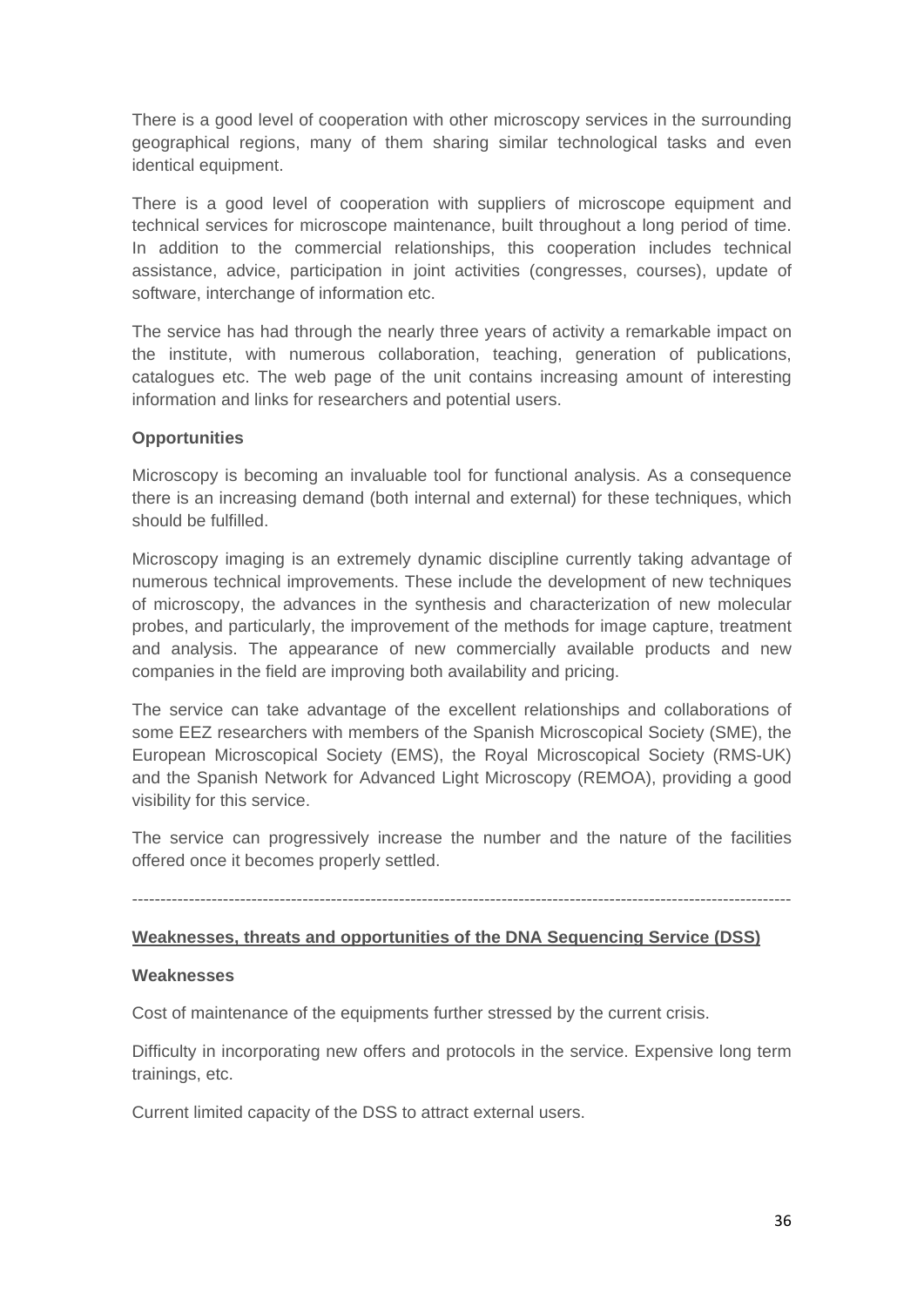# **Threats**

Competition with other services in the same and out of the geographical area (Granada, in terms of quality, speed, broader expertise, prices, etc.

The lack of specialized personnel and permanent financial support is currently harming the maintenance of the DSS.

Self-financing of the service must be considered a priority in their current state.

## **Strengths**

This service has currently an assigned emplacement in an independent laboratory equipped with some basic facilities (benches, tables, seats, shelves...).

After a 3 year period (2010-2012) we can state a consolidation of the service since a change has been observed in the pattern of expenses of the DNA sequencing carried out by different groups in the centre. This consolidation is also due to a competitive improvement in the quality of services of sequencing in a small set of request (low number of reads <50). This improvement is reinforced by the increase in the number of external users (particularly from the University of Granada).

Good level of cooperation with other DNA sequencing services of the Granada Area, many of which share similar technological tasks and even similar equipment (IPBLN for ABI3730, Hospital Clínico San Cecilio, for GS Junior Genome Sequencer 454 FLX System Roche).

Good assistance from vendors (Applied Biosystems and Roche), built through a long period of time. In addition to the commercial relationships, this cooperation includes technical assistance, advice, update of software, interchange of information, etc.).

## **Opportunities**

DNA sequencing is an invaluable tool for Molecular Biology laboratory analysis. As a consequence, there is an increasing demand (both internal and external) for these techniques which should be fulfilled.

The DSS solves specific problems with difficult template DNA regions that other services do not usually offer.

The DSS can progressively increase the number and the nature of the services offered once it becomes properly settled.

In May 2013, the NGS service (derived from GS Junior Genome Sequencer 454 FLX System Roche, and acquired though Plan Equipa) started. It opens new opportunities for the service and increases the Bioinformatics approaches and services to be developed within the groups of EEZ and for external requests. Also the increase of synergies with other DNA sequencing services at local, national and international levels.

--------------------------------------------------------------------------------------------------------------------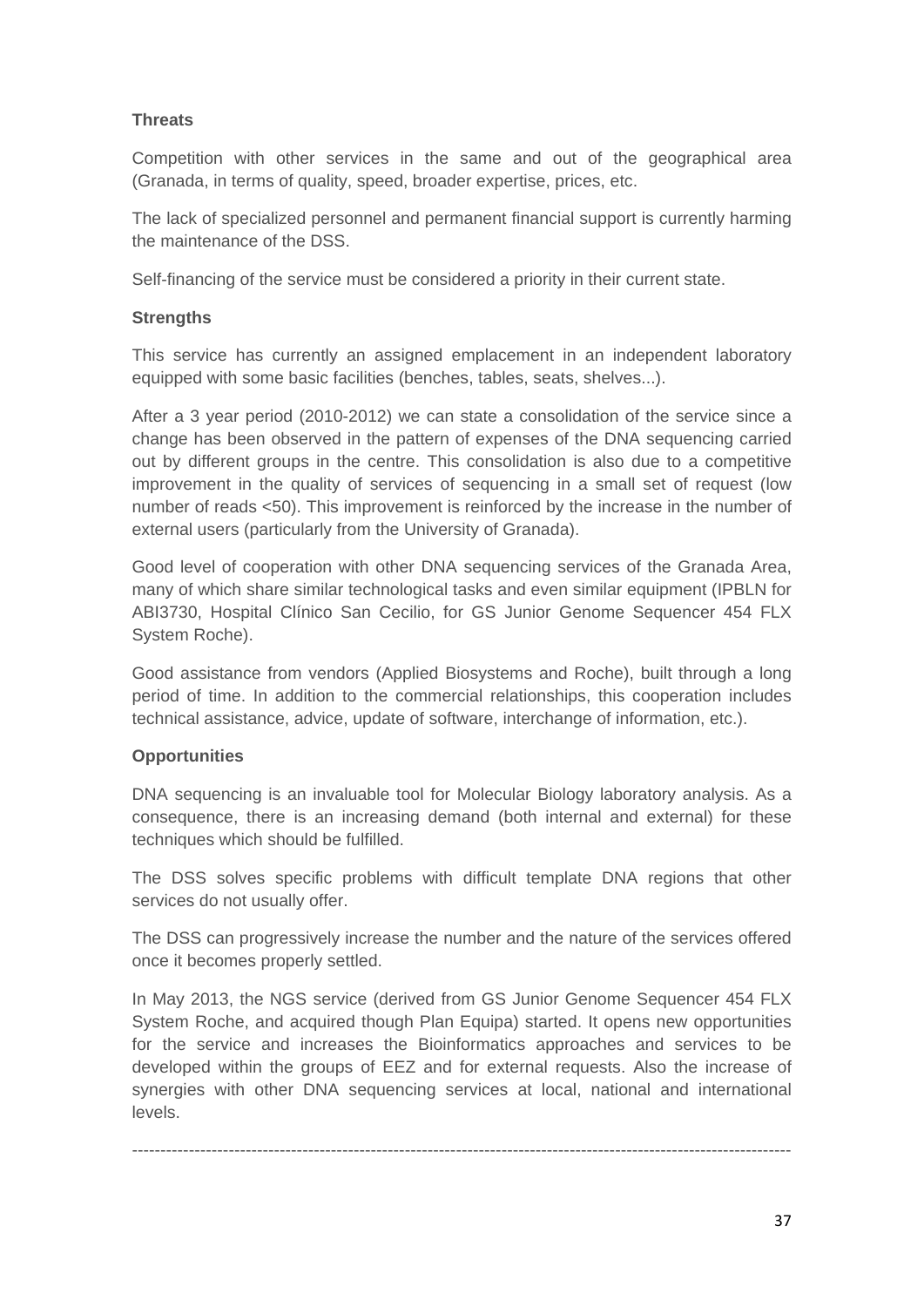# **Weaknesses, threats and opportunities of the Greenhouses and Growth Chambers Service**

### **Weaknesses**

The number of groups demanding this service is increasing every year, particularly for the growth chambers. At present, these facilities are at 80% occupancy. However, the most important limitation comes from the different growth conditions that are demanded by the users, which in some cases do not fit with the available number of chambers.

The increasing demand for greenhouses will lead to insufficient surface area to grow plants under controlled conditions. The available space to build new greenhouses is at present compromised.

The risk of pests and diseases affecting plants growing within the chambers and the lack of personnel with appropriate background formation for the control of phytopathogens in the GGCS is also a potential weakness.

#### **Threats**

No funding for the acquisition of new growth chambers and the high cost of electricity and maintenance.

The difficulties to recruit technicians with the appropriate backgrounds for the service from the OEP (Public Employment Offer) to cover the needs of the personnel in charge of controlling pests and diseases.

### **Strengths**

The GGCS is widely used by the different groups at EEZ. Up to now, the design and distribution of the greenhouses and growth chambers surface areas has met the needs of the researchers with over 90% of the facilities being in continuous use throughout the year.

The infrastructure of the service allows a wide range of conditions to be set up in greenhouses (aeration for hydroponic crops, additional illumination, individual temperature control, etc.) making it highly versatile.

The setting up of both growth chambers and greenhouses for culturing of GMOs opens new perspectives for future scientific projects proposed by EEZ scientists.

### **Opportunities**

In the last few years the service has integrated four growth chambers that have enabled plant growth under a wider set of conditions. The recent partial incorporation (33% dedication) of new personnel will provide technical support to this service. Inparticular, such personnel will be in charge of controlling pests and diseases, which will undoubtedly contribute to the correct and enhanced functioning of the service.

-------------------------------------------------------------------------------------------------------------------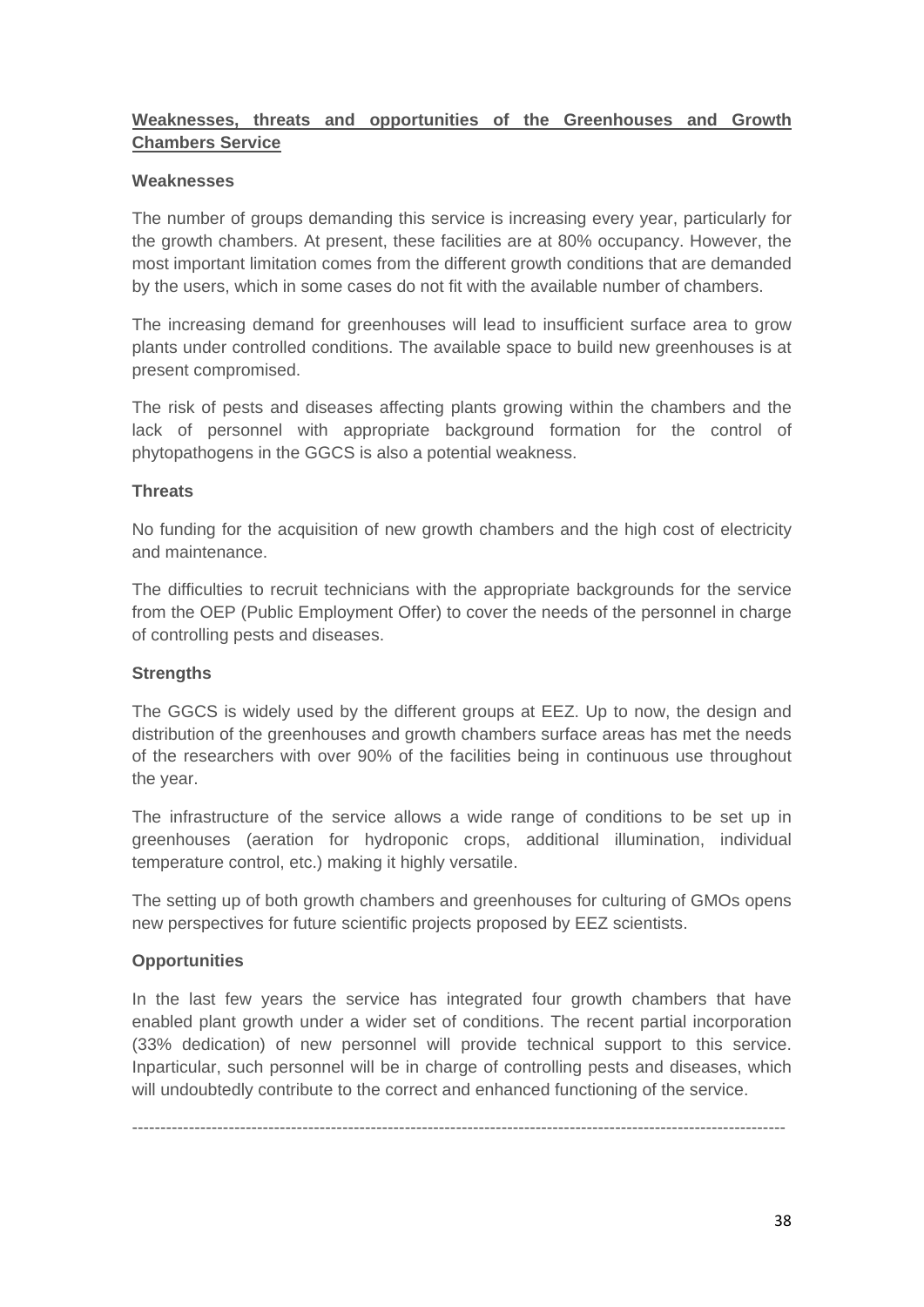## **Weaknesses, threats and opportunities of the Scientific Instrumentation Service**

#### **Weaknesses**

Our Institute is formed by different departments with a wide range of different analytical requirements. Therefore, the staff personnel of the service need to set up and optimize the specific protocols for each analysis depending on the sample origin; this requires a considerable time, effort and commitment on their behalf.

#### **Threats**

Efficacy must be one of the SIS targets. The SIS needs to respond to analytical demands as soon as possible. Otherwise, the researchers may demand these services outside our Institute.

On the other hand, the economical cost to keep instruments in good conditions is also an important threat because in addition to the necessary periodic revisions to set up some of the components which undergo mechanical wear out, there are unexpected breakdowns of instruments. This could be a real problem because the cost to fit them is usually hard to afford, especially in the present economical situation. This may provoke some technical stops of some of the facilities of the service.

Additionally, chromatographic techniques are continuously developing with significant technical advances. Therefore, in a certain period of time some of the available instruments will become old and, consequently, less competitive with other external services with more modern instruments. In this sense, although the three technicians are highly qualified, it must be considered that they need also to have the opportunity to attend specific workshops to keep them updated in new chromatography and spectroscopy techniques.

### **Strengths**

The three technicians are highly qualified since they obtained their respective PhD degrees and all three have perfect knowledge of the available techniques and their applications. Consequently, they have the capacity to provide the users with appropriate advice and support to new technical approaches.

The external demand started several years ago and is progressively increasing. The good service provided to other institutions will increase the external demand.

The SIS is able to provide and develop protocols and specific approaches on demand.

### **Opportunities**

The SIS has explored the analytical necessity of the different researchers in our Institute and other institutions. The instrumental offers a wide and flexible spectrum of analytical applications; therefore it is very important to determine the potential lines of work of the SIS for the future.

The recent acquisition of new equipments, such as the ICP-OES, will fulfill most of the analytical needs of EEZ research groups, thus improving their research capacity, and will allow competing with other services for the elementary analysis of samples.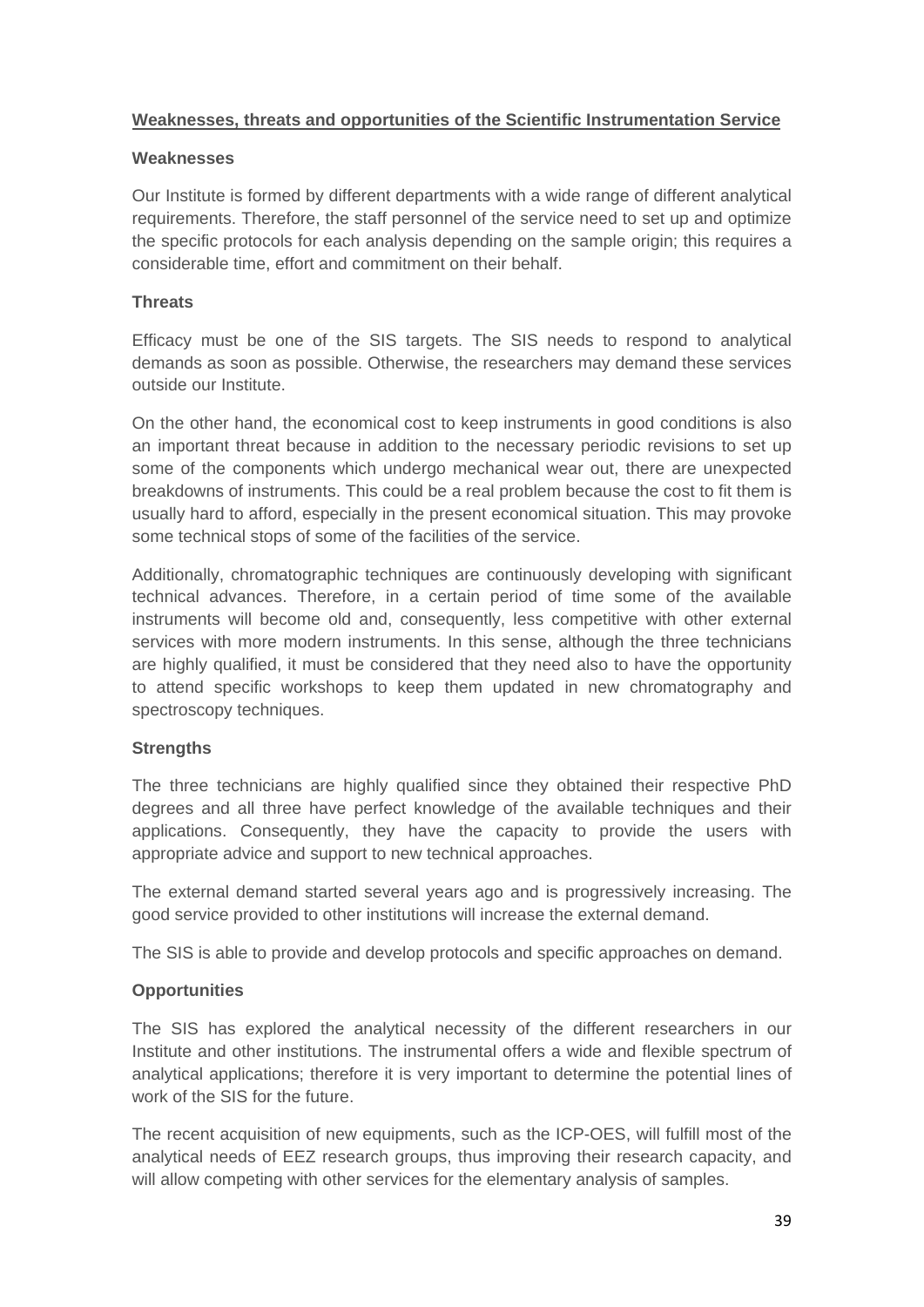### --------------------------------------------------------------------------------------------------------------------

### **Weaknesses, threats, strengths and opportunities of the Knowledge Transfer Service**

#### **Weaknesses**

A complete catalogue of the knowledge transfer capacities of EEZ and other Institutes of belonging to the Agricultural Area is not available yet.

Knowledge management is poorly optimized: computer tools allowing the homogenization and systematization of the performed activity archives are not available to the present date.

Bureaucratic over-reliance on management of knowledge transfer with the CSIC in Madrid. Poorly flexible management not adapted to reality, structure, timing and organization of companies.

#### **Threats**

Low capacity of technological absorption by the Spanish industrial sector.

High competitiveness among other OPIs (Organismos Públicos de Investigación; Public Research Centres) whose technology transfer structures are more flexible in their relationships with the companies.

The lack of recognition of the knowledge transfer activities in the recruiting processes of scientific staff and in professional promotion.

#### **Strengths**

An important number of scientists from EEZ contribute to new cutting-edge capacities and technologies.

Development of fundamental applied and technological research from the multidisciplinary and multisector prospective.

Human resources with high quality standards, extensive professional experience in technology transfer activities and deep knowledge of the internal procedures of CSIC.

Important relational capital with the Agents of the Regional Innovation System (Andalusian region).

### **Opportunities**

Institutional support to the knowledge transfer functions within the CSIC.

Close collaboration and cooperation with the Vicepresidency for Knowledge Transfer of CSIC.

--------------------------------------------------------------------------------------------------------------------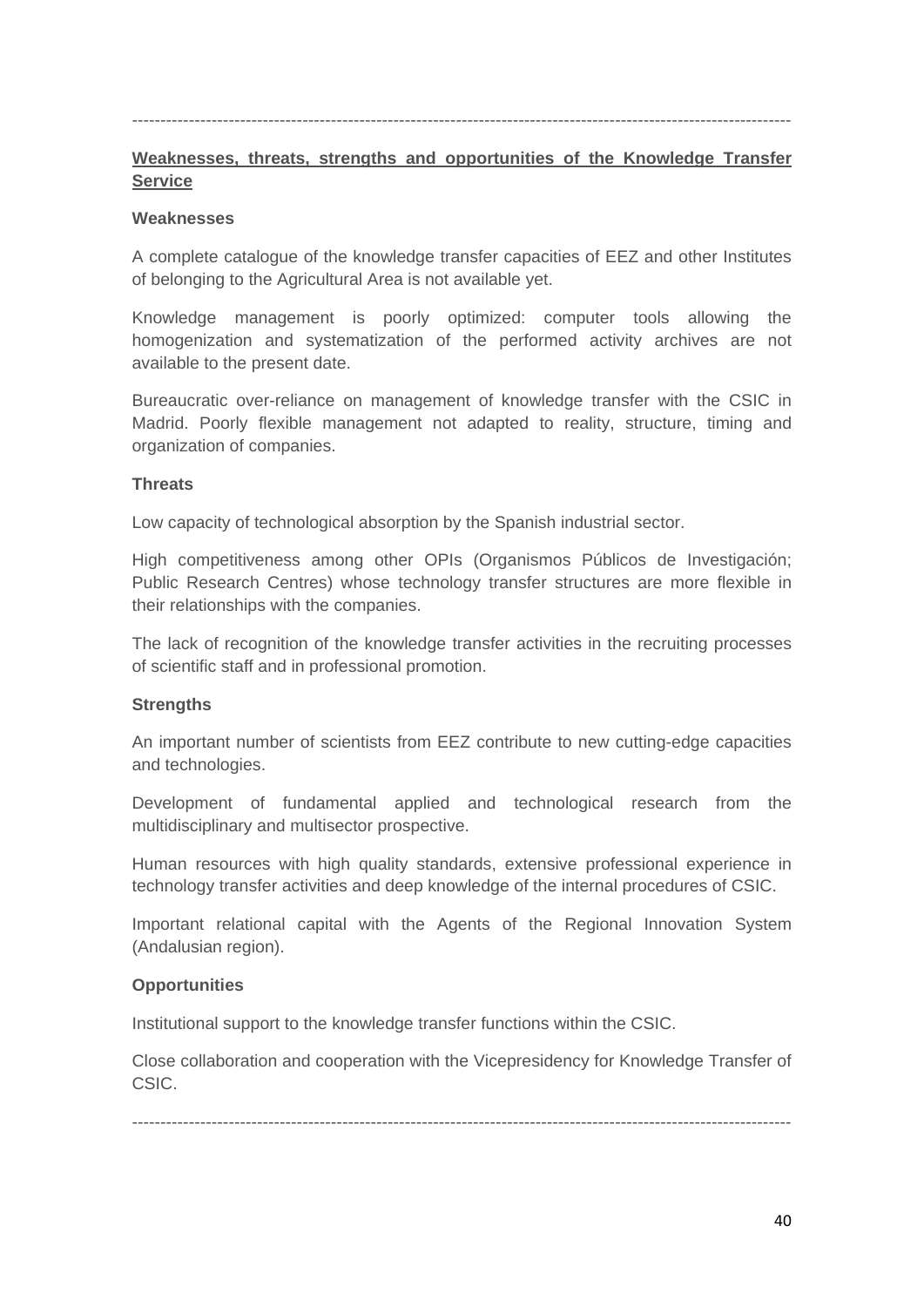# **Weaknesses, threats, strengths and opportunities of the Unit for Scientific Culture and Innovation (UCC + i)**

### **Weaknesses**

The main weakness is the eventuality of the technician involved in the Unit. The lack of public jobs offered for science outreach profiles implies that candidates can only be recruited through specific co-financed contracts launched through national open calls from the Ministry. The resolution of these calls is carried out by an external committee and depends on available budget, number of applicants countrywide, and other parameters not specific to the research center.

There are limited human resources for a high time-consuming activity. Since its start in the current Strategic Plan, the UCC+i (former SOS, Science Outreach Service), has greatly increased its activity every year. Actually, the number of events which EEZ organizes has been demanded by many collectives with diverse purposes. This has brought to EEZ the main CSIC centre in Agricultural Sciences Area with continuous and novel dissemination proposals in the last years. However, at present, there is only one full-time person who manages and handles most of the activity.

There is shortage of financial funding to the Service, since our yearly proposals to the FECYT calls are mediated and integrated within the CSIC Scientific Culture Unit.

### **Threats**

The main and very crucial threat is the continuity of the Technician in charge of the Unit, since her contract ends in 2015. If there are no possibilities to maintain this job (national calls, promotion, etc), the service will be drastically diminished with repercussions onof duties on the Institute itself and, consequently, on the CSIC.

## **Strengths**

The own entity as a UCC  $+$  I, which allows functioning with certain autonomy to raise proposals by itself without the sponsoring of UCC-CSIC.

The Unit has strong connections with many organizations devoted to Science Outreach such as the Parque de las Ciencias de Granada, Fundación Descubre, Huerto Alegre, FECYT, etc. and participates in diverse dissemination networks.

The involvement of many people from all EEZ working scales strengthens the activity of the Unit.

## **Opportunities**

The increasing demand of scientific knowledge as part of the society's cultural background.

At the present moment, Science is considered as one of the pillars where economical recovery in Spain could reside. The reinforcement of such belief by clear and precise dissemination protocols is one of the tasks of the Units for Scientific Culture.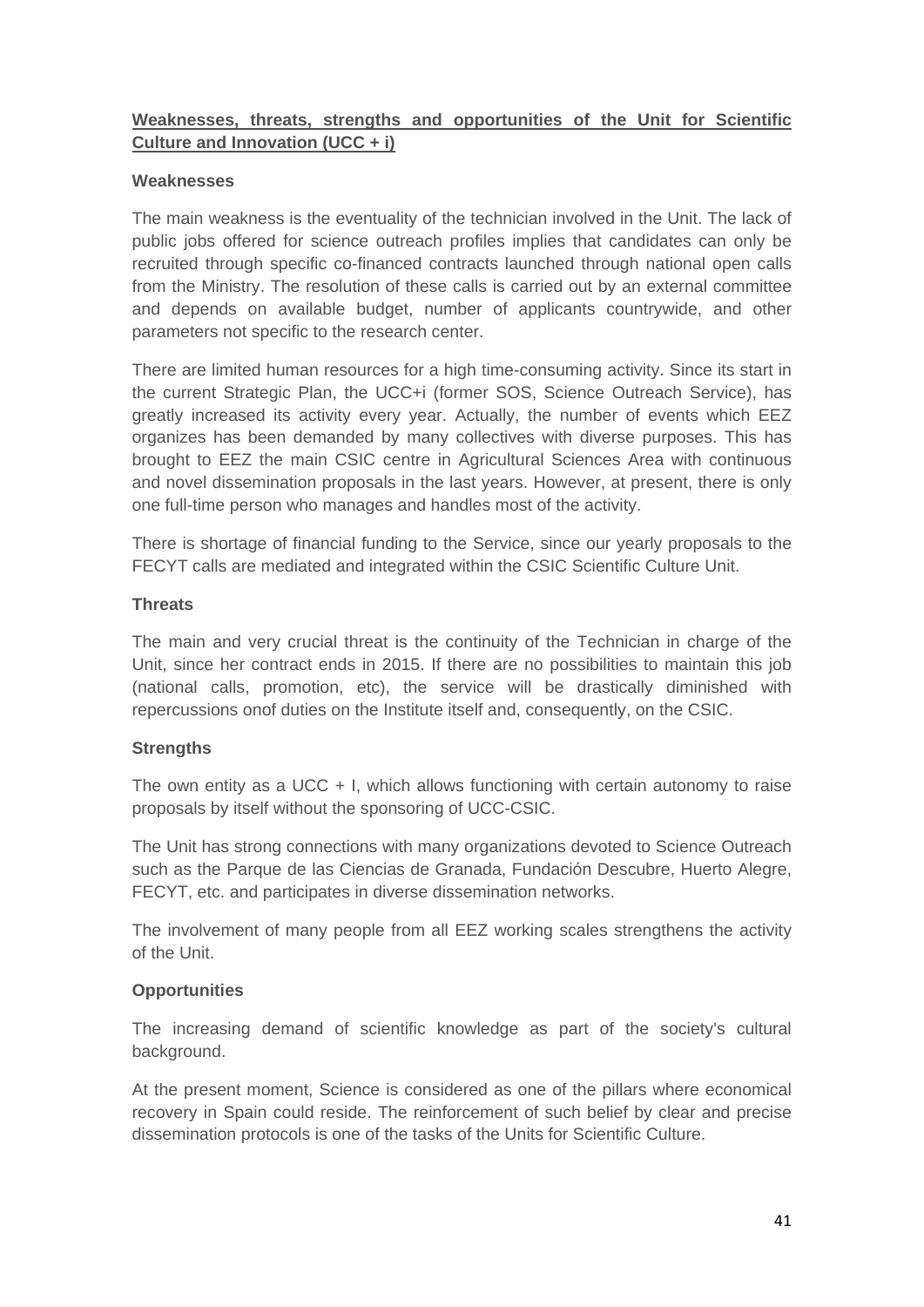The contribution to educational programmes which promote and make attractive the access to scientific and technological careers for young students is also one of the aims of the UCC-EEZ.

--------------------------------------------------------------------------------------------------------------------

### **Weaknesses, threats, strengths and opportunities of the General Management**

### **Weaknesses**

Shortage and limited specialized formation of the administrative support staff

Human Resources Unit

Lack of IT tools to facilitate the management of the area and to distribute information to other EEZ services.

Delays in processing due to the intense bureaucratization of tasks and the high volume of work.

Project Management

IT resource deficiencies.

Communication between researchers and the project management area lacks fluidity.

Purchases and Administrative Contracts

The accounts software available (SAICI) offers limited functionality and runs very slowly. It does not allow analytical accounting.

The supporting staff has limited training in financial management.

Excessive administrative steps while processing, which translates into a heavy bureaucratic load.

Contracts are made through the Servicio de Adquisición Centralizada (Centralized Procurement Service of goods and services) from the Ministry of Economy and Competitiveness, which translates into a heavy bureaucratic load, higher prices and extreme slowness of the acquisition process.

The dedicated software (SICOM) is unstable and leads to many errors in the order processing.

Maintenance, repair and conversion works

Lack of specialized continuing education.

### **Threats**

The bureaucratization of research activities is being translated into a loss of effectiveness of the administrative personnel. Processes for personnel recruitment, financial management and acquisition of infrastructure are excessively strict, timeconsuming and sometimes unaffordable.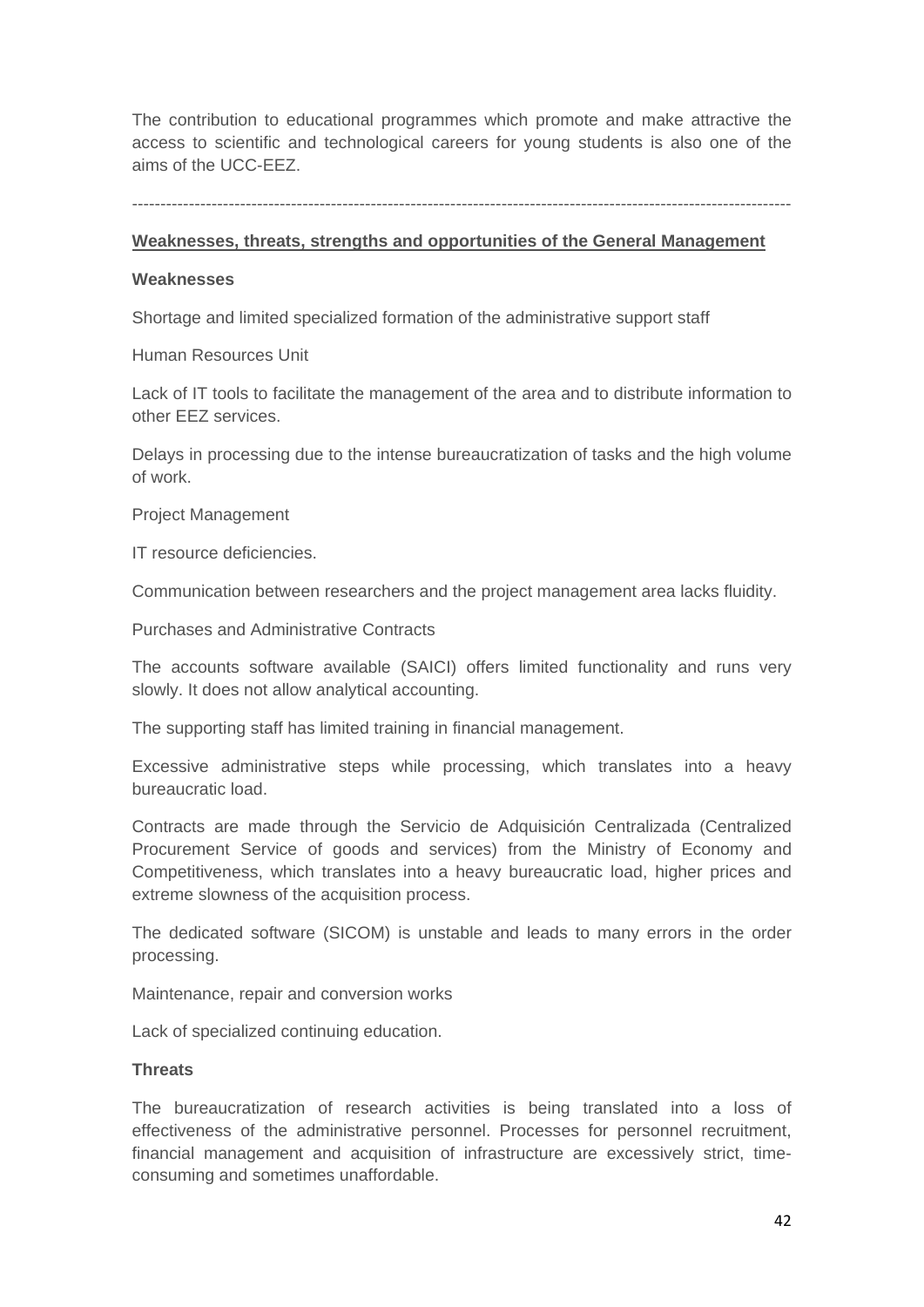The General Management shared between Estación Experimental del Zaidín in Granada and the Institute of Animal Nutrition at Armilla lacks CSIC backup in terms of human and material resources which weakens the functionality of this Service in both headquarters.

The loss of positions at the Administration. These positions are taken up the CSIC in a general bourse and are reallocated by the Institution.

The lack of replacement of relevant positions within the Adminstration because of the policy from the Ministry of Public Administrations.

Project Management

Lack of well-defined guidelines regarding proof of expenses on behalf of the financing agencies.

Human Resources Unit

Dehumanization, due to the rigid regulations and fiscal rules our services are subjected to.

Purchases and Administrative Contracts

Highly bureaucratic and repetitive tasks that undermine the staff's capability and motivation.

Due to the instability of the accounting software, order processing could collapse and this would have an impact on the "individual project accounts", which are vital for proofs regarding project expenditures.

Given the growth of EEZ and delays in the current system (SIBI) to assign reference numbers to the inventory, the registered material could be erronously mislocated.

Maintenance, Repair and Conversion Works

Contracting external companies to carry out the maintenance and refurbishing tasks.

### **Strengths**

Human Resources Unit

It follows established protocols from the HR's Secretaría General Adjunta of the CSIC which facilitates efficiency.

Skill and capacity of the staff in their professional performance.

Ability to process the variety of tasks attributed to the Service.

Project Management

Experience and efficiency, especially in meeting deadlines.

Commitment of the staff to solve the problems arising from the weaknesses outlined.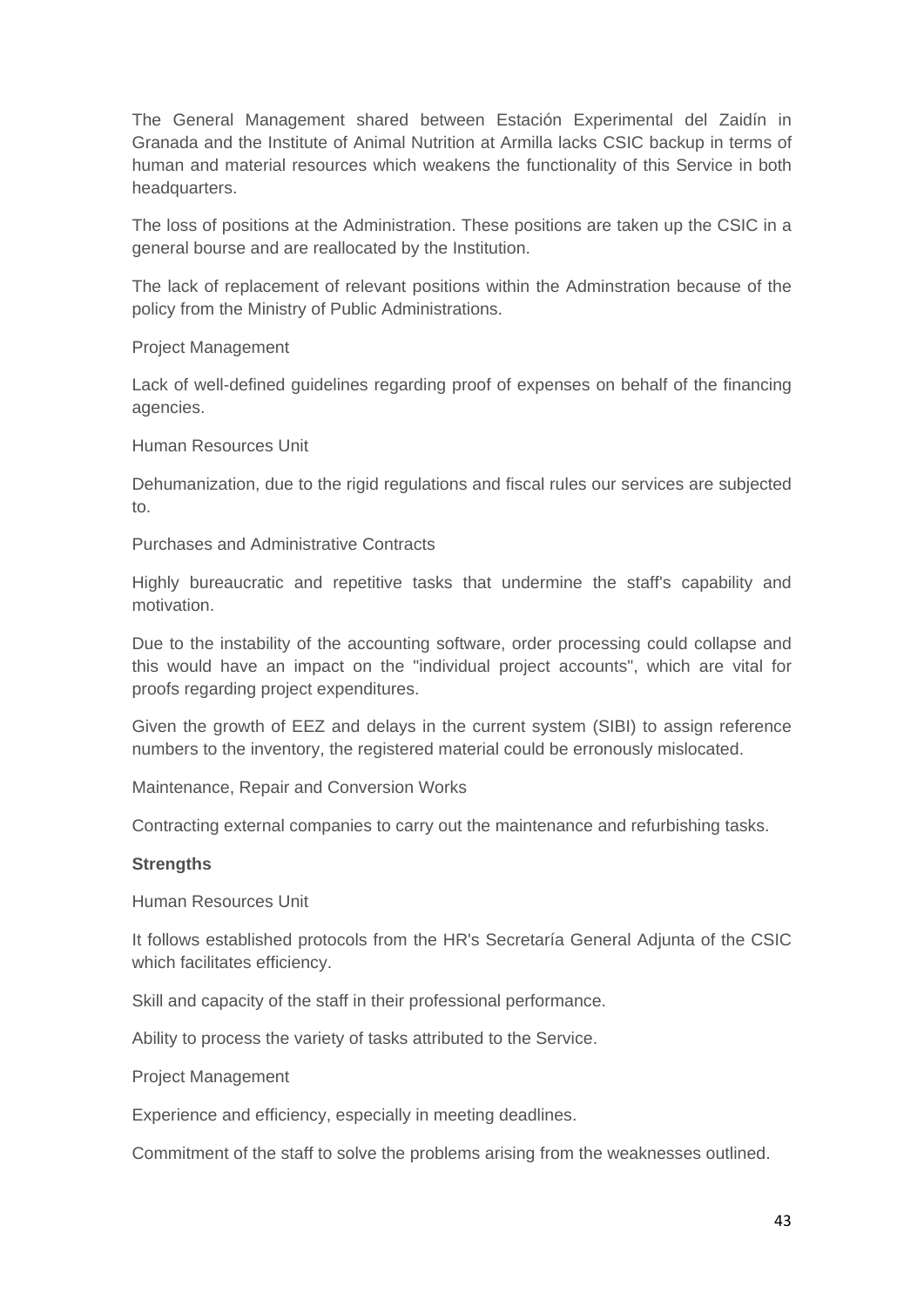Purchases and Administrative Contracts

Experience in dealing with suppliers

Maintenance, Repair and Conversion Works

Rapid response to requests once the corresponding incidence is identified.

Better cost-effectiveness regarding refurbishing and work carried out by our own staff compared to contracting external companies.

The staff is cooperative and keen to solve any type of incident.

### **Opportunities**

The electronic management is being applied on administrative procedures and processing.

The increase in RDI resources encourages the improvement of management tools.

Technological development of computer software by the CSIC, especially in the management of purchases and orders.

--------------------------------------------------------------------------------------------------------------------

### **Weaknesses, threats, strengths and opportunities of the Information Technologies Service**

#### **Weaknesses**

Deficiencies in the VolIP infrastructure.

Lack of financial resources to purchase and maintain equipment and improve the network infrastructure.

Undefined administrative procedures.

#### **Threats**

The voice and data communications could be disrupted by lack of financial resources.

The implementation of Electronic Management in the other services of the Centre results in increased demand for IT services.

#### **Strengths**

A strong adaptive capacity.

Fundamental service to the development of the research work and general operation of the Institute.

Commitment of the personnel to enhance the development of the Centre.

The service has a good external image.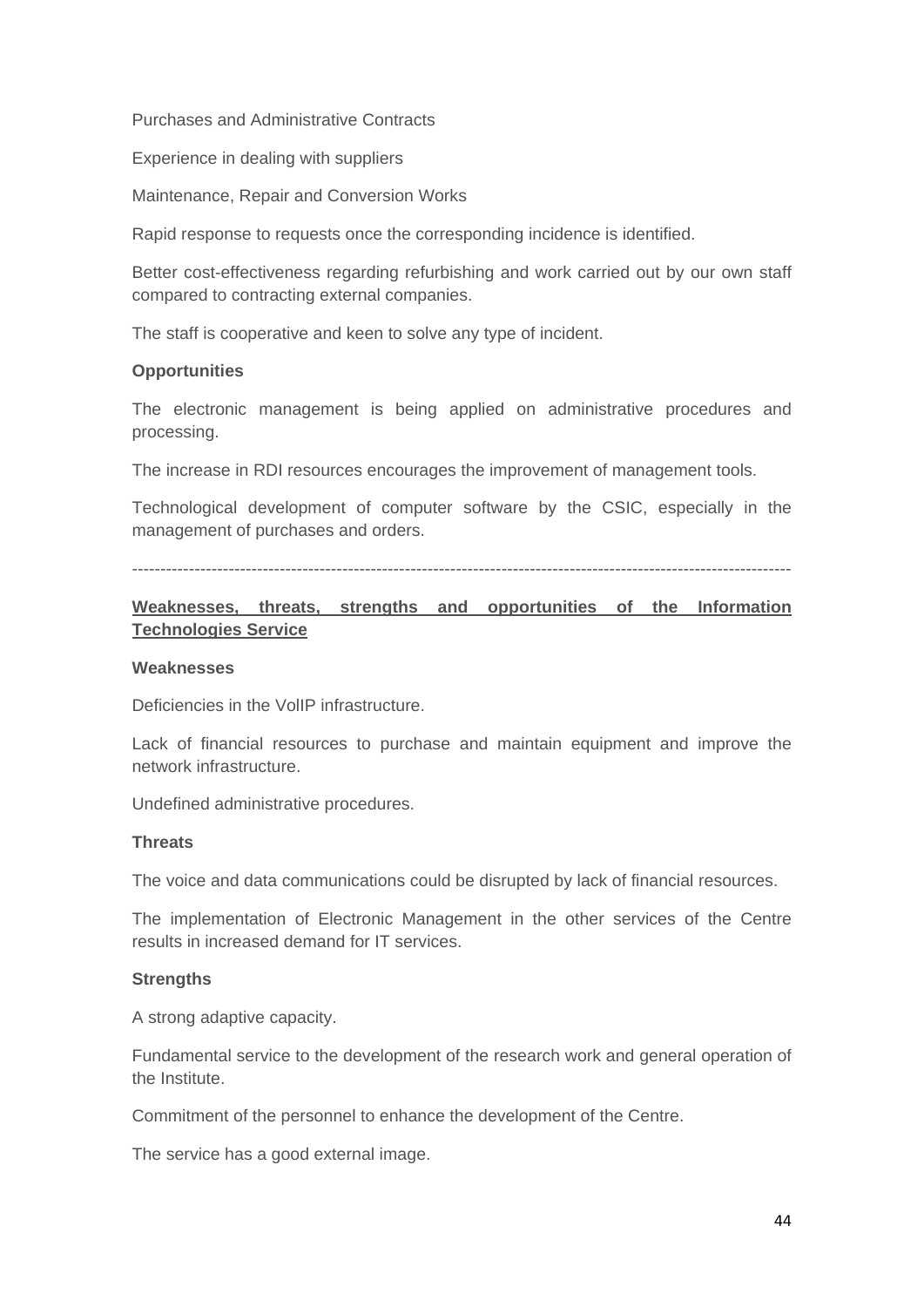# **Opportunities**

Good start in service infrastructure and facilities for performance improvement.

Information, research and development are the drivers for future growth.

The potential and the quick progress of the field.

The staff in the ITS is now in consonance with the size of the Institute, which means that new tasks requested by EEZ personnel are more easily attended. This situation allows, on the one hand, developing new IT services and, on the other hand, having a more efficient ITS.

--------------------------------------------------------------------------------------------------------------------

### **Weaknesses, threats, strengths and opportunities of the Carbon and Nitrogen Analysis Service**

### **Weaknesses**

The Carbon and Nitrogen analysis requires a minimum amount of samples (approximately 50 mg depending the N and C content). Usually this is not a limitation, but sometimes (for example for lyophilized liquids) it could become a problem to meet the users' needs.

There is only one person 100% qualified to work with the equipment and to perform the preventive maintenance and the routine tasks.

The service does not do any step of sample preparation due to enough time availability.

### **Threats**

There are other services that combine this kind of elemental analysis (N and C but also H, O and S) with elemental analysis of a wide range of elements, using Inductively Coupled Plasma (ICP) instruments.

### **Strengths**

The carbon and nitrogen analysis is performed quickly and with good precision and accuracy. It is possible to analyze a large number of samples per day.

We are able to analyze carbon and nitrogen in a wide range of samples, from blood, food or animal tissues to soils, plants or liquids.

The technical staff is well qualified to work with the equipment which improves its efficiency.

This service, combined with the optical ICP of the Scientific Instrumentation Service at the main EEZ headquarters, provides the chance to obtain the data of a wide range of elements from a sample inside EEZ.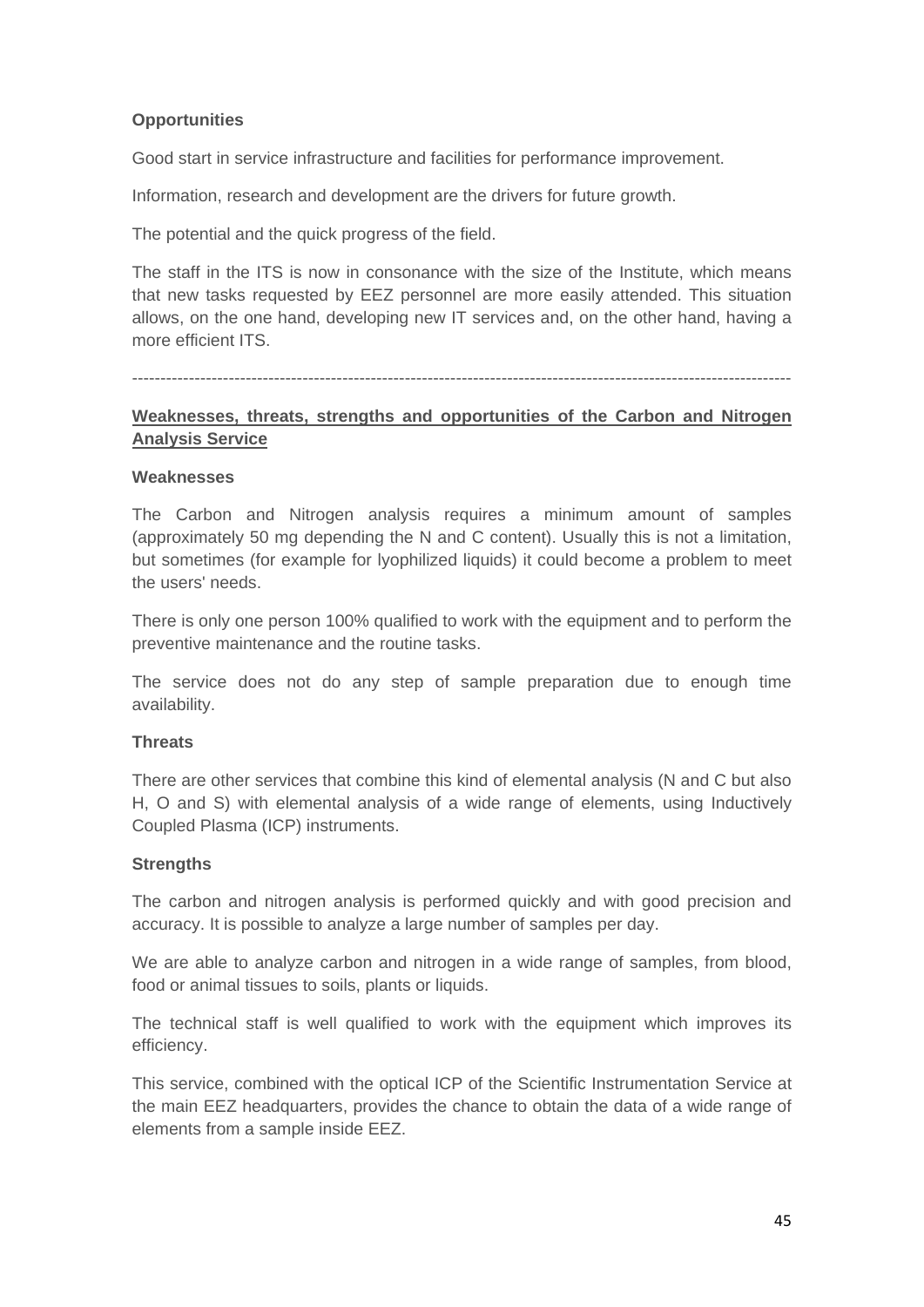# **Opportunities**

The possibility to discriminate between organic and inorganic carbon in routine analysis.

This kind of analysis is very useful in different areas so it is expected to have more samples to analyze, since the Carbon and Nitrogen analysis has visibility at EEZ web site. The Carbon and Nitrogen analysis is now a routine technique for many groups in EEZ, and could be a very useful analysis for other groups outside EEZ (University, for example).

The possibility of perform some sample preparation steps.

## **Posibles Soluciones**

Full access to scientific networks on the activities carried out by the different EEZ services will be pursued, so that all services may have the chance of sharing methodology, databases, etc.

Technological Offers will be implemented through different media to reach the productive sector.

Policy to maintain the UCC  $+$  i position (at present achieved through a co-financed contract) will be pursued with the CSIC authorities. The huge number of events and materials issued through this service makes this Unit indispensable to disseminate agricultural science, not only locally but also countrywide.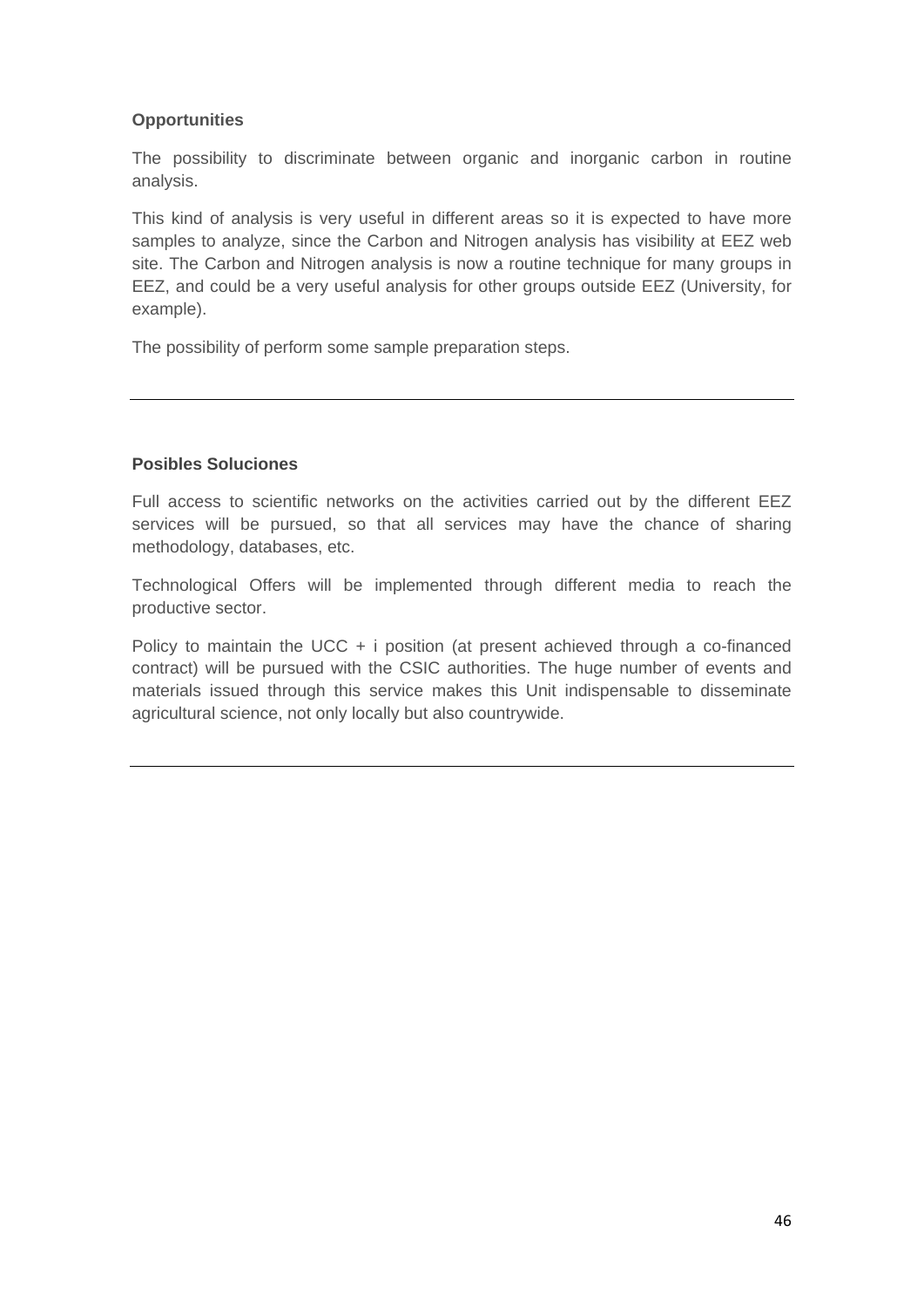# **GRUPOS DE INVESTIGACIÓN POR DEPARTAMENTOS**

### **Dpto. Microbiología del Suelo y Sistemas Simbióticos**

- Biofertilización y Biorremediación por Hongos Rizosféricos
- Micorrizas
- Estructura, Dinámica y Función de Genomas de Rizobacterias
- Genética de Infecciones Fitobacterianas
- Interacciones Planta-Bacteria
- Metabolismo del Nitrógeno

### **Dpto. Protección Ambiental**

- Microbiología Ambiental y Biodegradación
- Protección Vegetal
- Relaciones Planta-Suelo

### **Dpto. Bioquímica, Biología Celular y Molecular de Plantas**

- Antioxidantes, Radicales Libres y Óxido Nítrico en Biotecnología y Agroalimentación
- Señalización por Especies de Oxígeno y Nitrógeno Reactivo en Situaciones de Estrés en Plantas
- Biología Reproductiva de Plantas
- Homeostasis Iónica y Transportadores de Membrana
- Regulación Redox, Señalización por Azúcares y Respuesta al Estrés Biótico y Abiótico del Proceso Fotosintético

### **Dpto. Fisiología y Bioquímica de la Nutrición Animal**

- Producción de Pequeños Rumiantes
- Biodisponibilidad de Minerales
- Nutrición Animal
- Salud Gastrointestinal
- Grupo de Pastos y Sistemas Silvopastorales Mediterráneos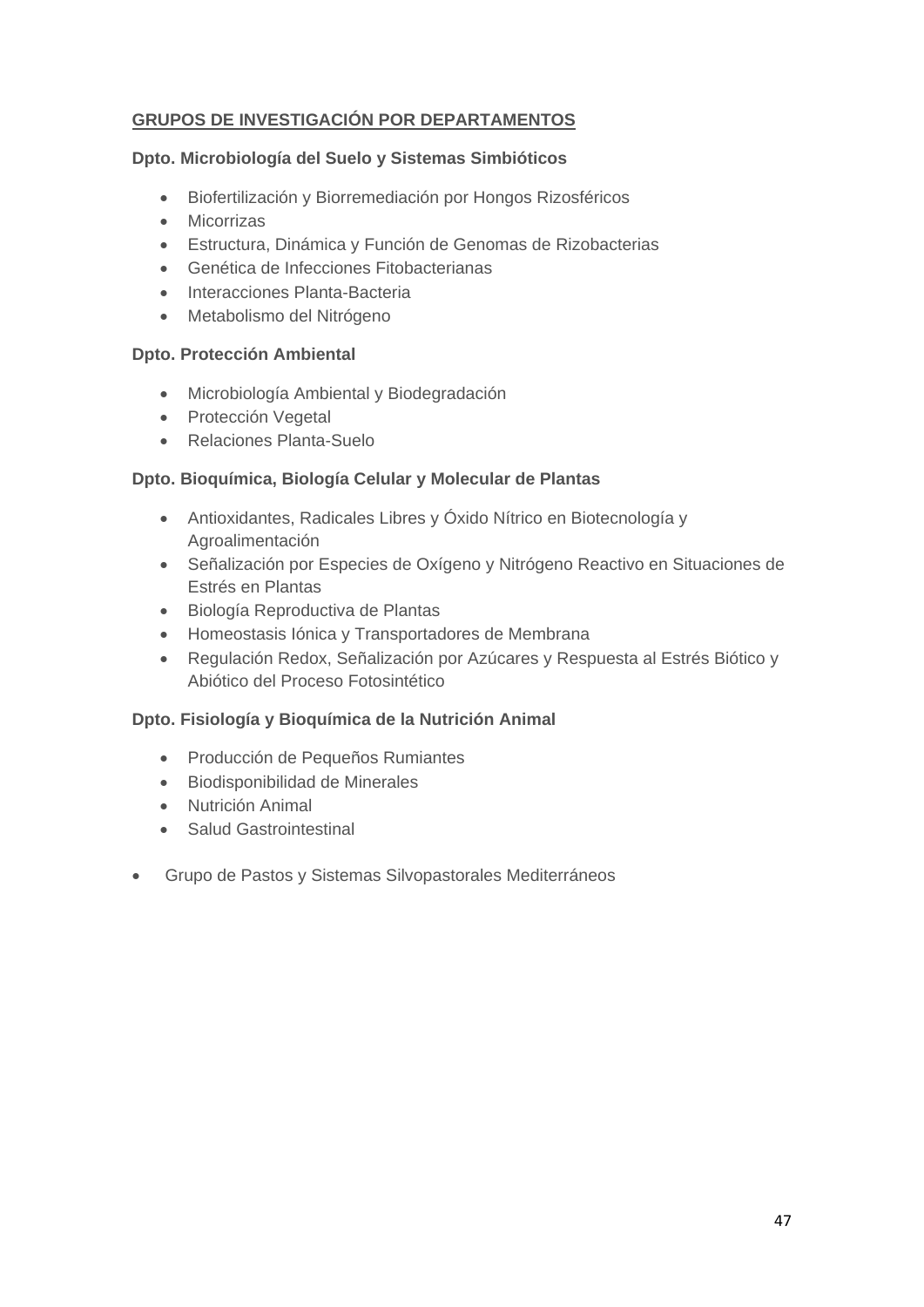# **RESEARCH GROUPS BY DEPARTMENTS:**

### **Dpt. of Biology and Biotechnology of Plant Microbe Interactions**

- Biofertilization and Biodegradation by Rhizospheric Fungi
- Mycorrhizas
- Structure, Dynamics and Function of Rhizobacterial Genomes
- Genetics of Phytobacterial Infections
- Plant-Bacteria Interactions
- Nitrogen Metabolism

## **Dpt. of Bioremediation and Biological Protection of Agricultural Systems**

- Environmental Microbiology and Biodegradation
- Plant-Soil Relationships
- Plant Protection

## **Dpt. of Signalling, Stress and Development in Plants**

- Antioxidants, Free Radicals and Nitric Oxide in Biotechnology and Agro-Food (ARNOBA)
- Reactive Oxygen and Nitrogen Species Signaling under Stress Conditions in Plants
- Plant Reproductive Biology
- Ion Homeostasis and Membrane Transporters
- Redox Regulation, Sugar Signalling and Response against Biotic and Abiotic Stress of the Photosynthetic Process

## **Dpt. of Metabolism of Nutrients and Energy: Productive and Health Beneficial Aspects**

- Small Ruminants Production
- Bioavailability of Minerals
- Animal Nutrition
- Gastrointestinal Health
- Group of Mediterranean Pastures and Silvopastoral Systems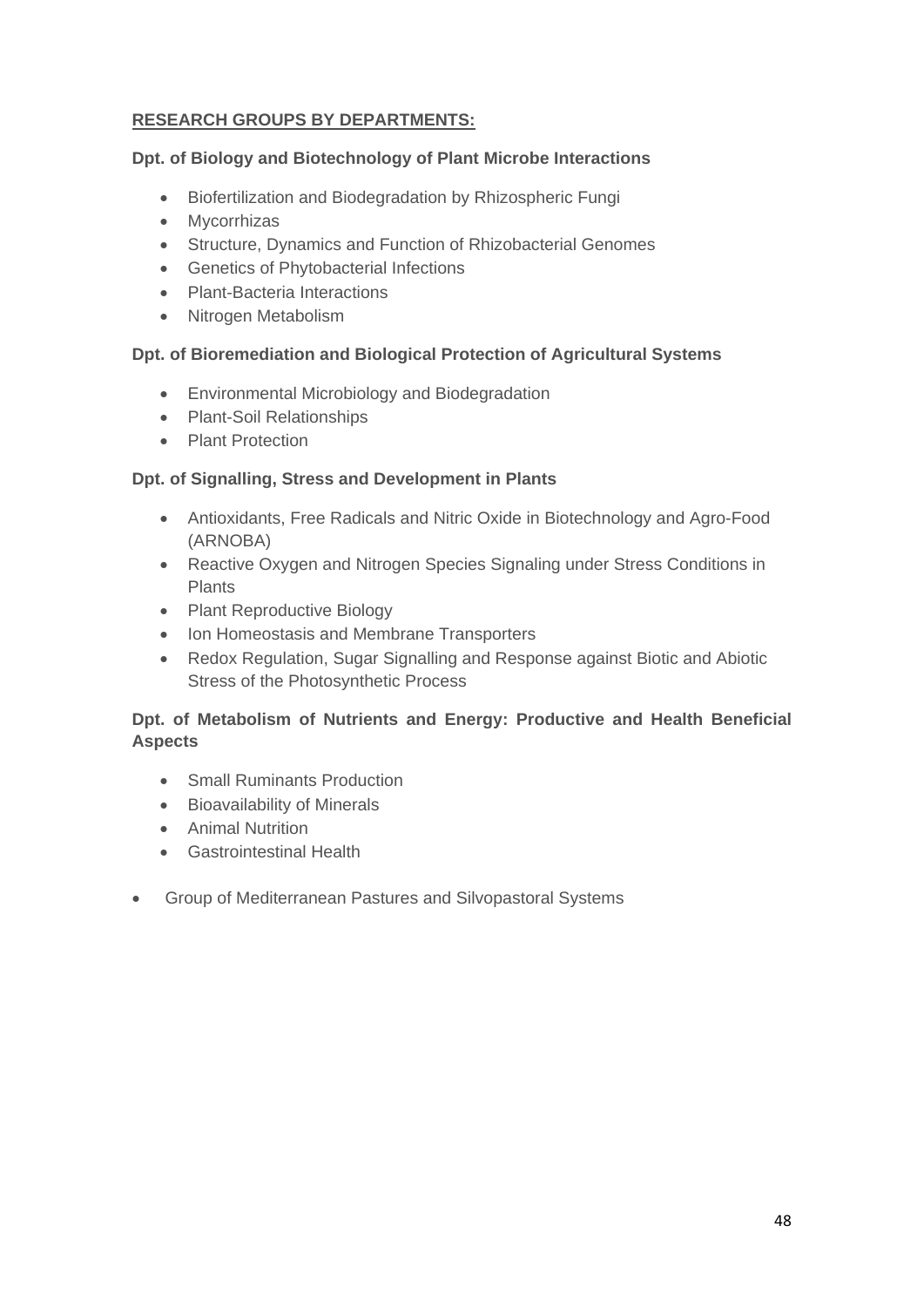# **BIOFERTILIZACIÓN Y BIORREMEDIACIÓN POR HONGOS RIZOSFÉRICOS**

### *BIOFERTILIZATION AND BIODEGRADATION BY RHIZOSPHERIC FUNGI*

Dpto. Microbiología del Suelo y Sistemas Simbióticos

*Dpt. of Biology and Biotechnology of Plant Microbe Interactions* 

| Área Científica:                | A4. Ciencias Agrarias                                   |
|---------------------------------|---------------------------------------------------------|
|                                 | A4.3 Interacciones plantas/organismos/medioambiente     |
| Disciplinas ERC:                | <b>LS - LIFE SCIENCES</b>                               |
|                                 | LS9 Applied Life Sciences and Non-Medical Biotechnology |
| Industrial Leadership: 7. Other |                                                         |
|                                 | 7.1. Other                                              |
|                                 |                                                         |

- Societal Challenges: 2. Food security, sustainable agriculture, marine and maritime research and the bioeconomy
	- 2.1. Sustainable agriculture and forestry

### **Descripción**

Mejorar el crecimiento de plantas mediante la utilización de hongos rizosféricos con capacidades biofertilizantes y bioremediadoras.

*Improve the plant growth by using rhizosphere fungi with biofertilizers and biorremediation capabilities.* 

### **Objetivos PA2014-2017**

1.- Interacción sinérgica entre hongos saprobios y hongos endófitos de raíz: Señalización y procesos reguladores en la interacción entre planta, endófito de raíz y hongo saprobio. Mecanismos fisiológicos y bioquímicos implicados en la interacción beneficiosa de los hongos saprobios en las plantas micorrizadas.

2.- Regulación molecular de la simbiosis micorriza arbuscular: Papel de fitohormonas en el proceso de regulación de la micorrización. Caracterización y análisis funcional de genes reguladores del proceso de micorrización.

3.- Señalización y regulación en interacciones mutualistas y patogénicas entre plantas y microorganismos del suelo. Identificación y comparación del papel de compuestos de señalización y mecanismos de regulación en diferentes interacciones entre microorganismos simbióticos y patogénicos de plantas.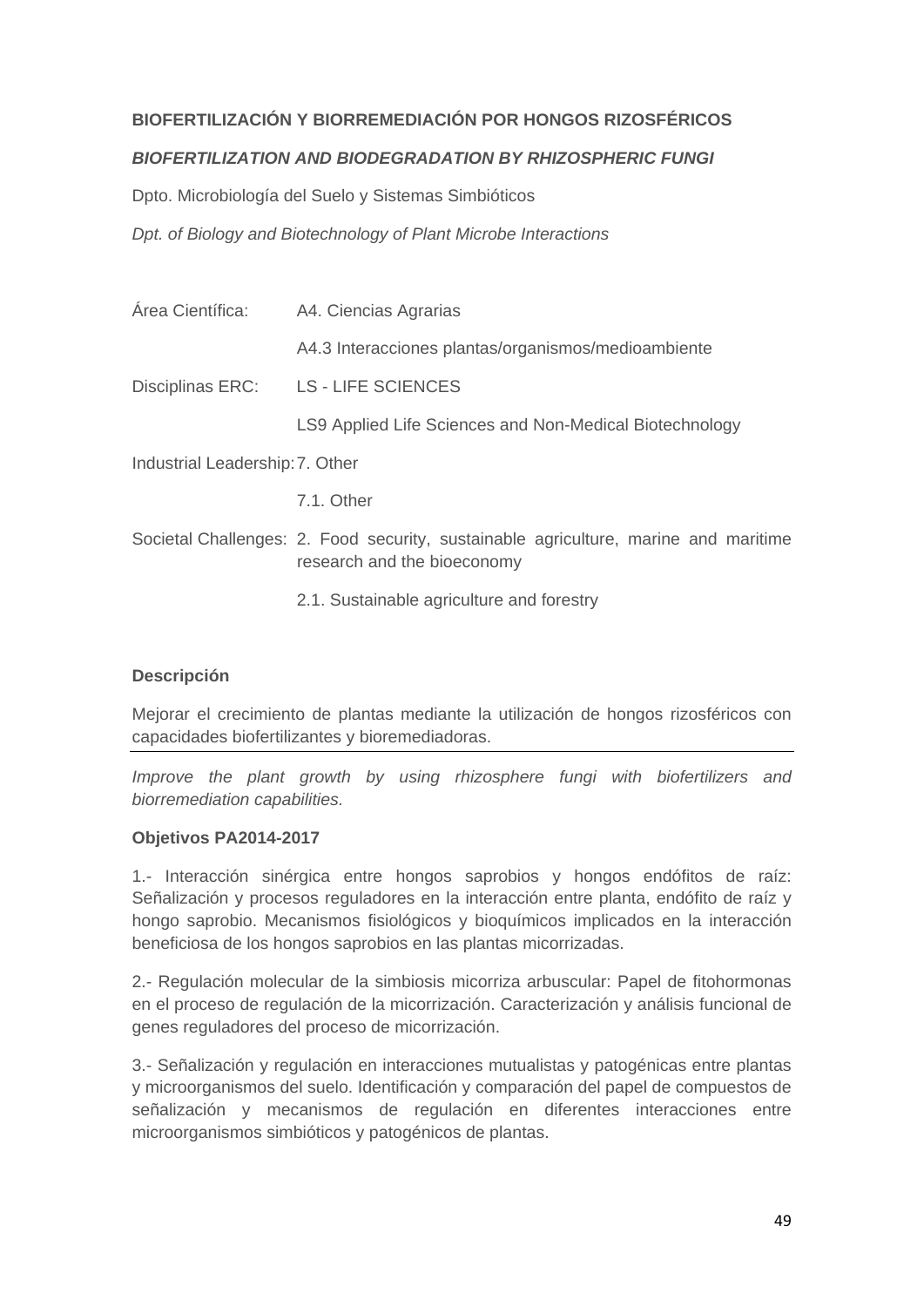4.- Empleo de microorganismos en la mejora del cultivo de plantas de interés agrícola e industrial en suelos degradados o contaminados.

5.- Empleo de hongos saprobios para la biorremediacion de alpeorujo y su uso como fertilizante orgánico. Contribución de los hongos micorrízicos en el efecto fertilizante del alpeorujo transformado por hongos saprobios. Repercusión del alpeorujo transformado por hongos saprobios en la fisiología de la planta y la calidad del suelo. Empleo del alpeorujo transformado por hongos saprobios en descontaminación, biocontrol y conservación de la biodiversidad del suelo. Empleo de hongos saprobios y arbusculares en la valorización de otros residuos agrícolas e industriales.

6. Biorremediación de suelos contaminados con PAHs mediante consorcios entre plantas micorrizadas, nuevas cepas fúngicas capaces de oxidar PAHs y bacterias productoras de biosurfactantes. Estudio de los mecanismos de actuación de la simbiosis micorriza arbuscular frente a la degradación de PAHs.

7.- Diseño, formulación y mejora de biofertilizantes de base micorriza en combinación con otros microorganismos promotores del crecimiento vegetal: Efectos de distintas formulaciones de biofertilizantes de base micorriza sobre diversas plantas de interés agrícola, forestal y medioambiental. Estudio de las interacciones de cepas de potencial interés en inoculantes micorrícicos con otros microorganismos promotores del crecimiento vegetal. Aprovechamiento de subproductos de alto interés comercial producidos durante la simbiosis micorrícica. Establecimiento de protocolos estándar para la cuantificación y certificación de la presencia de micorrizas en sistemas de producción de plantas a escala industrial.

8.- Estudio de los exudados de interés biológico (hormonas, aminoácidos, etc.) producidos por inoculantes micorrícios in Vitro: posibles aplicaciones en la industria agropecuaria, viverística, medioambiental, farmacéutica y cosmética.

El éxito en el logro de estos objetivos estará sujeto a las siguientes amenazas:

a) Serias dificultades para contar con jóvenes investigadores debido a la poca expectativa y oportunidad de desarrollar su trabajo en el futuro. Aún no disponemos de jóvenes investigadores con una posición estable para desarrollar su investigación;

b) La política de financiación de la investigación científica inestable y no bien definida de investigación de financiación, y

c) La falta de apoyo en la financiación científica por parte de la industria y entidades privadas

*1. To study synergistic interaction between endophyte fungi and saprobe fungi in the rhizosphere: Signalling and process implicated in their interaction. To study physiological and biochemical mechanisms implicated in the interaction between saprobe fungi and Arbuscular Mycorrhizal plants.* 

*2. Molecular regulation of Arbuscular Mycorrhizal (AM) symbiosis: Role of plant hormones in the regulation of the process of mycorrhization. Characterization and functional analysis of regulatory and marker genes associated to AM symbiosis.*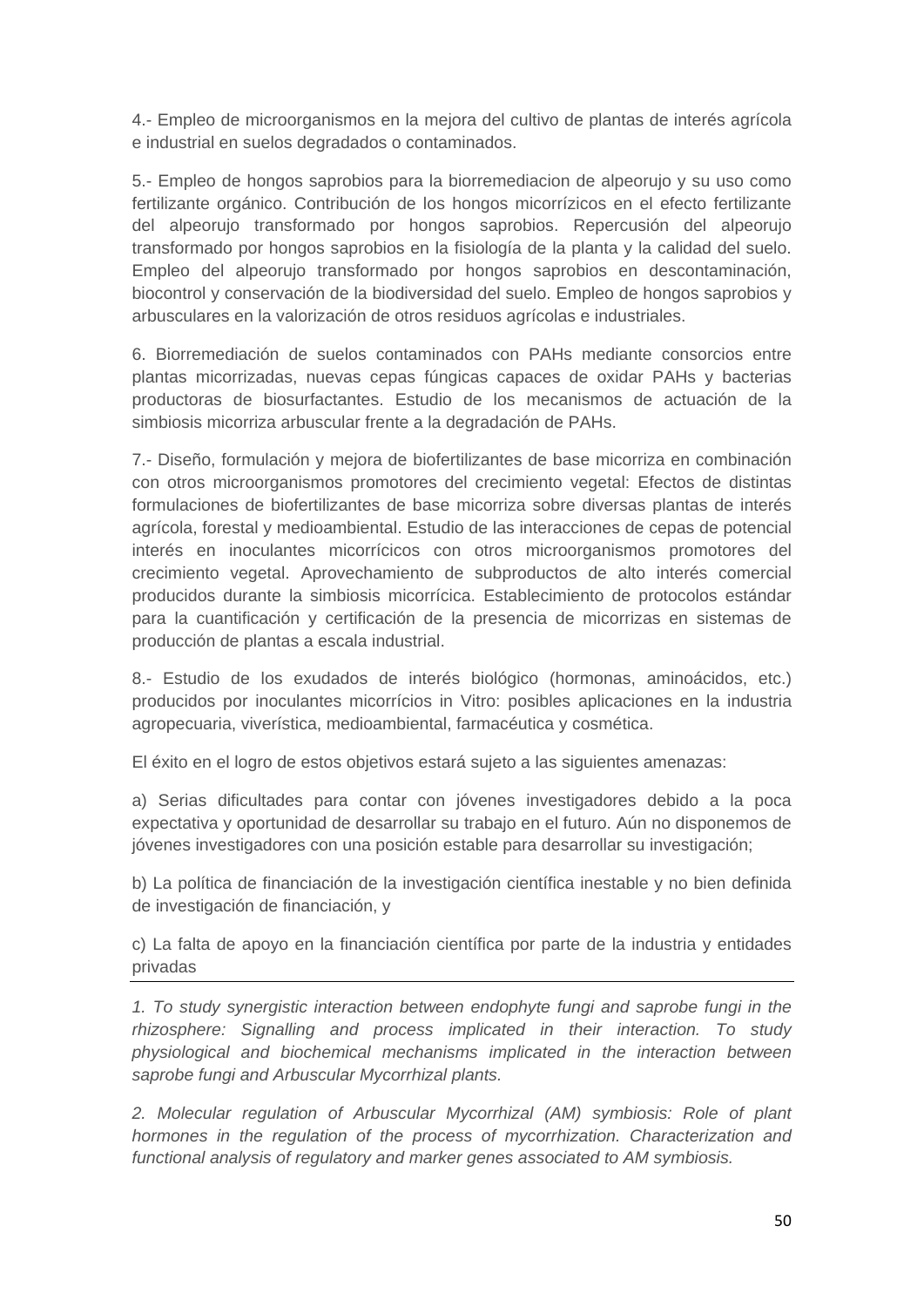*3. Signalling in mutualistic and pathogenic interactions between plants and soil microorganisms. Identification and comparison of the role of signal compounds and regulatory mechanisms in different interactions between plants and pathogenic or mutualistic microorganisms.* 

*4. Use of microorganisms to improve the growth of plant with agronomic and industrial interest in degraded or polluted soils.* 

*5. Bioremediation of olive dry residue by saprobe fungi and use of this transformed*  residue as organic amendment. Effect of the mycorrhizal fungi in the fertilizing effect of *olive dry residue transformed by saprobe fungi. Impact of bioremediated olive dry residue on the plant physiology and soil quality. Use of the bioremediated olive dry residue by saprobe fungi for decontamination, biocontrol and soil biodiversity conservation. Valorization of other agricultural and industrial waste by saprobe and arbuscular fungi.* 

*6. Bioremediation of soils contaminated with PAHs by the consortium between mycorrhizal plants, new fungal strains capable of oxidizing PAHs and biosurfactant producing bacteria. Mechanisms of action of the arbuscular mycorrhizal symbiosis against degradation of PAHs.* 

*7. Design, development and improvement of biofertilizers inocula based on Arbuscular Mycorrhiza fungi in combination with other plant growth promoting microorganisms: Effect of different formulations of these biofertilizers inocula on various plants of agricultural, forestry and environmental interest. Study of the interactions between AM*  fungal strains with potential interest as inoculants and other plant growth promoting *microorganisms. Use of sub-products with high commercial interest produced during mycorrhizal symbiosis. Establishment of standard protocols and methodologies to quantify and certify the presence of mycorrhizae in the plant production systems on an industrial scale.* 

*8. Study of biological interest exudates (hormones, amino acids, etc..) from Mycorrhizal inoculants produced "in vitro": potential applications in the agricultural, nursery, environmental, pharmaceuticals and cosmetic industries.* 

*Success in achieving these objectives is subject to clearly identified threats, such as:* 

*a) Great difficulties to get young researchers due to little expectative and opportunity to develop their work in the future. We have not young researchers with stable position to develop investigation;* 

- *b) Unstable and non-well-defined scientific policy of funding investigation; and*
- *c) Lack of industrial support and private funding for research.*

### **Personal de plantilla**

Juan Antonio Ocampo Bote. Profesor de Investigación

José Manuel García Garrido. Investigador Científico

Inmaculada García Romera. Investigador Científico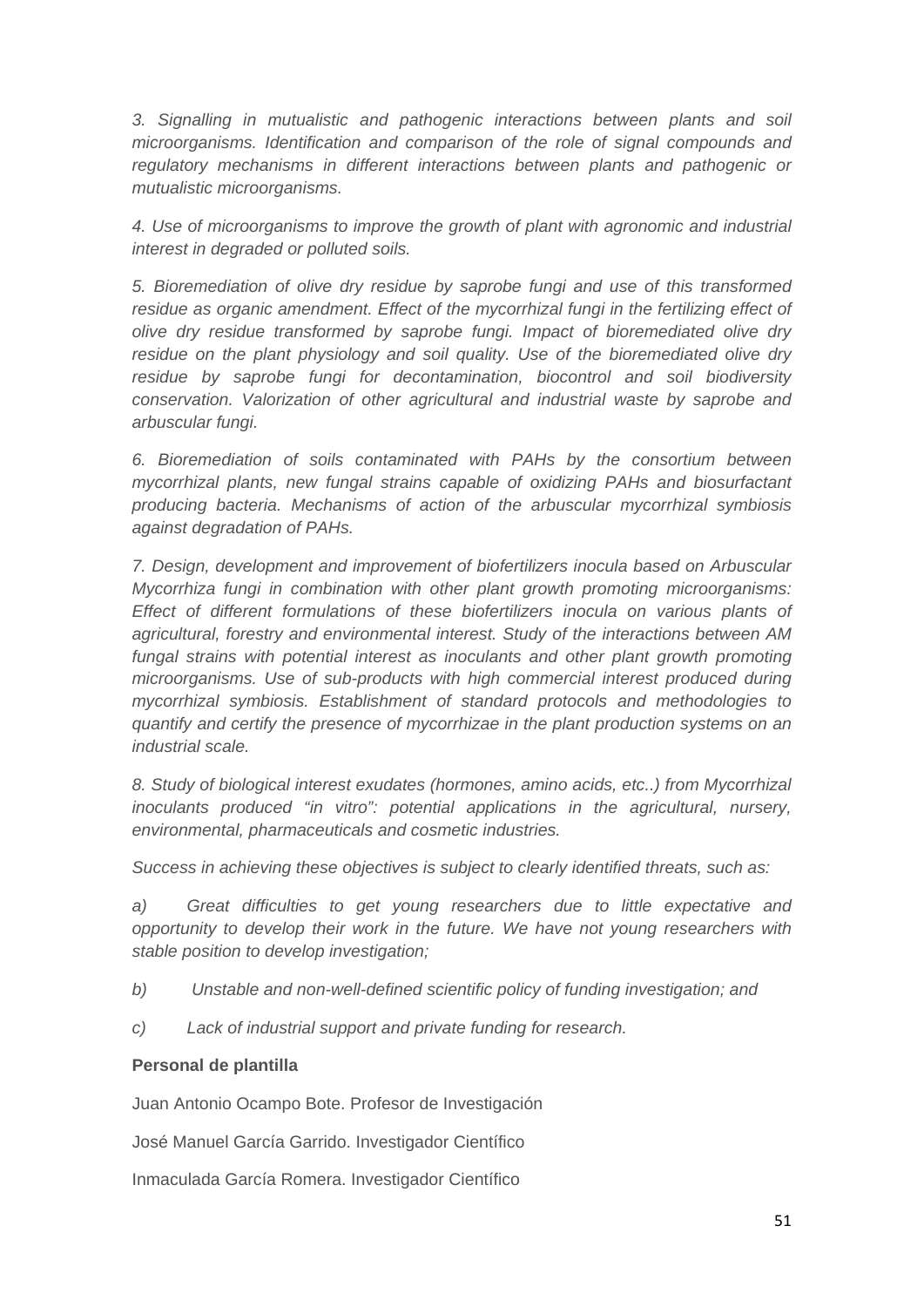Alberto Bago Pastor. Científico Titular Narciso Algaba García. Técnico Especialista Grado Medio de OPIs Custodia Cano Romero. Auxiliar de Investigación de OPIs Julia Martín Trujillo. Auxiliar de Investigación de OPIs Mª Isabel Tamayo Navarrete. Personal Laboral Nuria Molinero Rosales. Personal Indefinido no Fijo

#### **MICORRIZAS**

### *MYCORRHIZAS*

Dpto. Microbiología del Suelo y Sistemas Simbióticos

(Dpt. of Biology and Biotechnology of Plant Microbe Interactions)

|                                         | Área Científica: A4. Ciencias Agrarias                                                                             |
|-----------------------------------------|--------------------------------------------------------------------------------------------------------------------|
|                                         | A4.3 Interacciones plantas/organismos/medioambiente                                                                |
| Disciplinas ERC:                        | <b>LS - LIFE SCIENCES</b>                                                                                          |
|                                         | LS9 Applied Life Sciences and Non-Medical Biotechnology                                                            |
| Industrial Leadership: 4. Biotechnology |                                                                                                                    |
|                                         | 4.1. Boosting cutting-edge biotechnologies as future innovation<br>drivers                                         |
|                                         | Societal Challenges: 2. Food security, sustainable agriculture, marine and maritime<br>research and the bioeconomy |

2.1. Sustainable agriculture and forestry

#### **Descripción**

Este Grupo realiza estudios básicos y estratégicos sobre la ecología, fisiología, bioquímica, biología molecular, genómica funcional y biotecnología de las micorrizas arbusculares, en relación con la nutrición y protección de las plantas frente a estreses bióticos y abióticos, y su contribución, en interacción con microorganismos, a la recuperación de ecosistemas degradados y conservación de flora amenazada, y como alternativa al uso excesivo de agroquímicos y fitosanitarios en agricultura.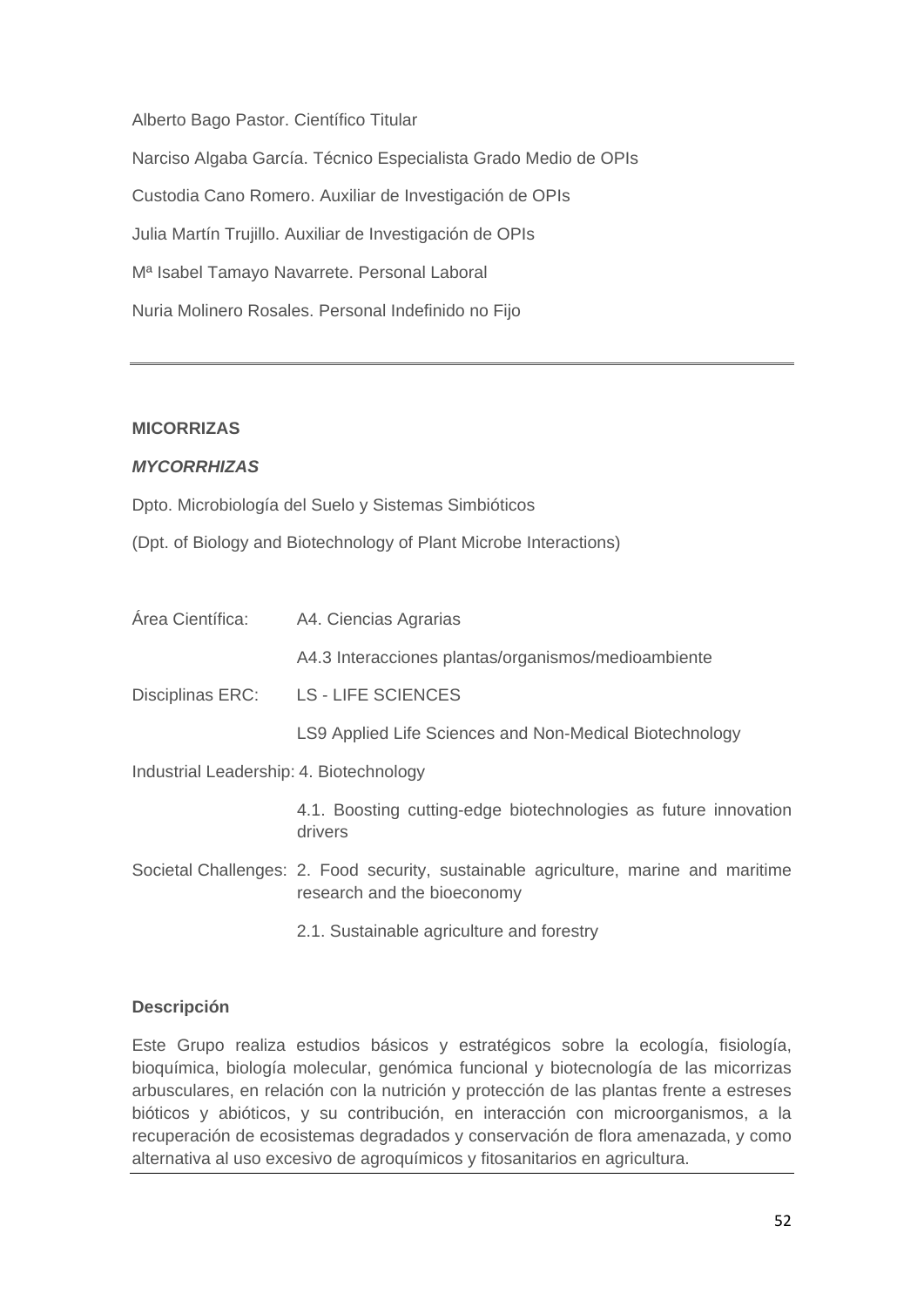*This research Group carries out basic and strategic studies on the ecology, physiology, biochemistry, molecular biology, functional genomics and biotechnology of arbuscular mycorrhizas, in relation to nutrition and protection of plants against biotic and abiotic stresses, and their contribution, in interaction with other soil micro-organisms, to the recovery of degraded ecosystems and conservation of threatened flora, and as an alternative to the excessive use of agrochemicals in agriculture.* 

### **Objetivos PA2014-2017**

### Objetivos generales

Desarrollo de investigación fundamental y estratégica en relación con la ecología, fisiología, bioquímica, biología molecular y biotecnología de las micorrizas arbusculares (MA), y/o los hongos MA, que permita avanzar en su conocimiento y facilitar su aplicación en agricultura y medio ambiente.

### Objetivos específicos

Objetivo operacional # 1. Analizar la diversidad de hongos MA en ecosistemas naturales. Establecimiento y mantenimiento de colecciones de hongos MA

Objetivo operacional # 2. Establecer las bases moleculares de la nutrición de plantas micorrizadas y de su tolerancia al exceso de metales.

Objetivo operacional # 3. Establecer las bases fisiológicas y moleculares de la tolerancia a estreses osmóticos (salinidad y sequia) de las plantas micorrizadas

Objetivo operacional # 4.Procesos de señalización y reconocimiento en micorrizas arbusculares. Mecanismos de inducción de resistencia frente a patógenos por los hongos MA

Objetivo operacional # 5. Promover desarrollos biotecnológicos que faciliten la aplicación de los hongos MA en agricultura, en la restauración de ecosistemas Mediterráneos degradados y en la recuperación de flora amenazada

*To promote basic and strategic research related to the ecology, physiology, biochemistry, molecular biology and biotechnology of arbuscular mycorrhizas (AM)*  and/or the AM fungi, allowing their rational application to improve agricultural *sustainability and environmental quality.* 

*1. To analyse the diversity of AM fungi in target agricultural systems and natural ecosystems, and implementation of AM fungal collections (germplasm bank).* 

2. To gain information on the molecular basis of nutrient exchange and metal *homeostasis in mycorrhizal plants.* 

*3. To gain information on the physiological and molecular basis of the tolerance of mycorrhizal plants to abiotic stresses (salinity, drought and extreme temperatures).* 

*4. Signalling processes in arbuscular mycorrhizas. Mechanisms responsible for the induction of plant resistance to pathogens by AM fungi.*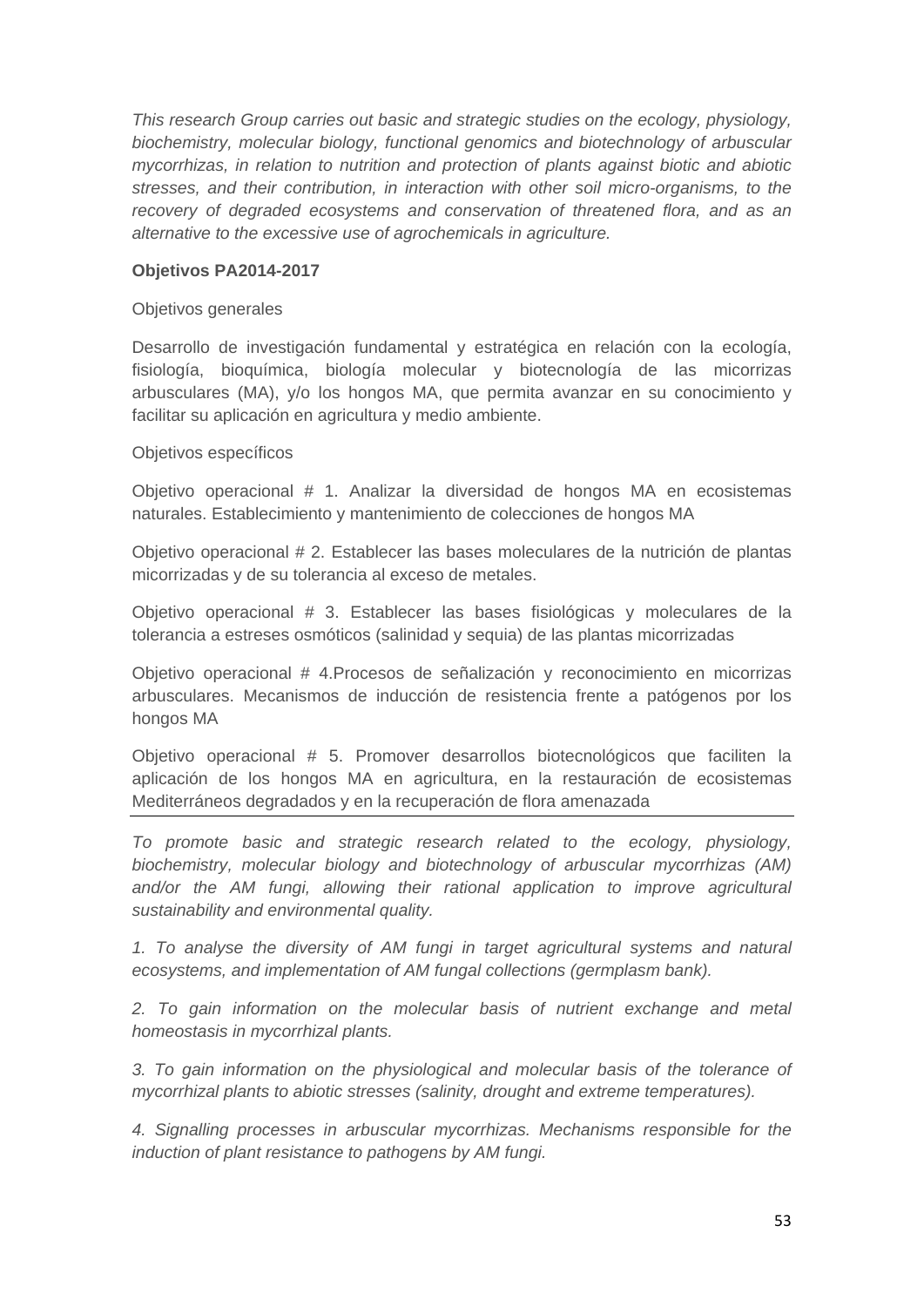*5. Biotechnology and application of AM fungi in agriculture and for the recovery of mediterranean degraded ecosystems, and endangered and/or endemic flora.* 

## **Personal de plantilla**

Concepción Azcón González de Aguilar. Profesor de Investigación. Rosario Azcón González de Aguilar. Profesor de Investigación Nuria Ferrol González. Investigador Científico Juan Manuel Ruiz Lozano. Investigador Científico Ricardo Aroca Álvarez. Científico Titular Juan Antonio López Ráez. Científico Titular María José Pozo Jiménez. Científico Titular Eulogio Javier Palenzuela Jiménez. E. Técnicos Superiores Especializados de OPIS Domingo Álvarez Gómez. Técnico Especialista de Grado Medio OPIs Francisca González Iglesias. Ayudante de Investigación de OPIs Ascensión Valderas Jiménez. Ayudante de Investigación de OPIs Virginia Cuéllar Maldonado. Personal Laboral Juan Manuel García Ramírez. Personal Laboral Sonia María Molina Arias. Personal Indefinido no Fijo José Miguel Barea Navarro. Profesor de Investigación Ad honorem

# **ESTRUCTURA, DINÁMICA Y FUNCIÓN DE GENOMAS DE RIZOBACTERIAS**

## *STRUCTURE, DYNAMICS AND FUNCTION OF RHIZOBACTERIAL GENOMES*

Dpto. Microbiología del Suelo y Sistemas Simbióticos

*Dpt. of Biology and Biotechnology of Plant Microbe Interactions* 

| Área Científica: | A4. Ciencias Agrarias                                      |
|------------------|------------------------------------------------------------|
|                  | A4.3 Interacciones plantas/organismos/medioambiente        |
|                  | Disciplinas ERC: LS - LIFE SCIENCES                        |
|                  | LS2 Genetics, Genomics, Bioinformatics and Systems Biology |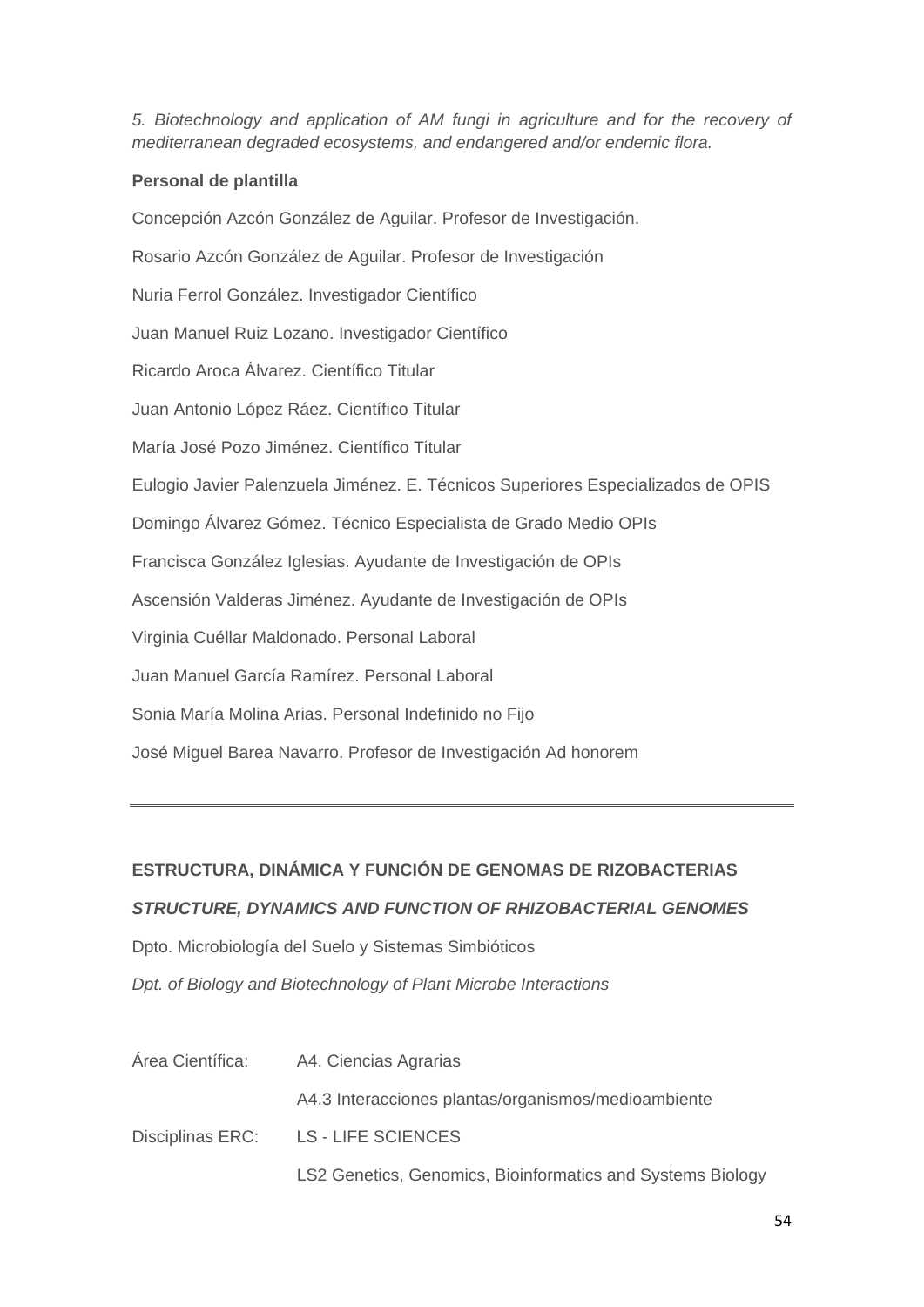Industrial Leadership: 4. Biotechnology

 4.1. Boosting cutting-edge biotechnologies as future innovation drivers

Societal Challenges: 2. Food security, sustainable agriculture, marine and maritime research and the bioeconomy

2.4. Sustainable and competitive bio-based industries

## **Descripción**

La actividad de investigación del grupo está orientada a la microbiología del suelo con una perspectiva global o de sistema, centrando las líneas de investigación en el estudio de la estructura, función, plasticidad, dinámica y evolución de los genomas de bacterias simbióticas fijadoras de nitrógeno así como de metagenomas de la rizosfera de plantas de interés agroforestal. Para ello se combinan aproximaciones microbiológicas, bioquímicas y genético-moleculares más clásicas con las tecnologías de secuenciación masiva de alto rendimiento de desarrollo más reciente.

*The group investigates soil microbiology from a systems biology perspective. Current research lines involve the study of the structure, function, plasticity, dinamics and evolution of nitrogen-fixing symbiotic bacterial genomes as well as of metagenomes of the plants rhizosphere from agro-forestry ecosystems. Experimental approaches combine clasical microbiology, biochemistry and molecular-genetics methods with cutting edge next generation deep-sequencing technologies.* 

### **Objetivos PA2014-2017**

Objetivos específicos de las líneas de investigación del grupo son:

1) Explorar la diversidad genética y funcional de las bacterias que establecen interacciones de interés biotecnológico con plantas mediante la caracterización del genoma común (genoma "core") y el genoma accesorio del simbionte de alfalfa Sinorhizobium meliloti y de los metagenomas de suelos y rizosferas de ecosistemas diversos.

2) Caracterización del conjunto de elementos genéticos moviles (moviloma) de S. meliloti como una de las fuentes de plasticidad genómica en estas bacterias.

3) Caracterización y explotación biotecnológica de la diversidad y mecanismos de movilidad de los intrones bacterianos del grupo II.

4) Estudio de la estructura y función de la fracción no codificante (RNoma) de los genomas de cepas diversas de S. meliloti y caracterización de los mecanismos de regulación post-transcripcional mediados por RNAs no codificantes en esta bacteria simbiótica.

La amenaza para el grupo, y por ello el mayor problema para conseguir alcanzar nuestros objetivos es la actual inestabilidad del sistema de I+D+i en España que lleva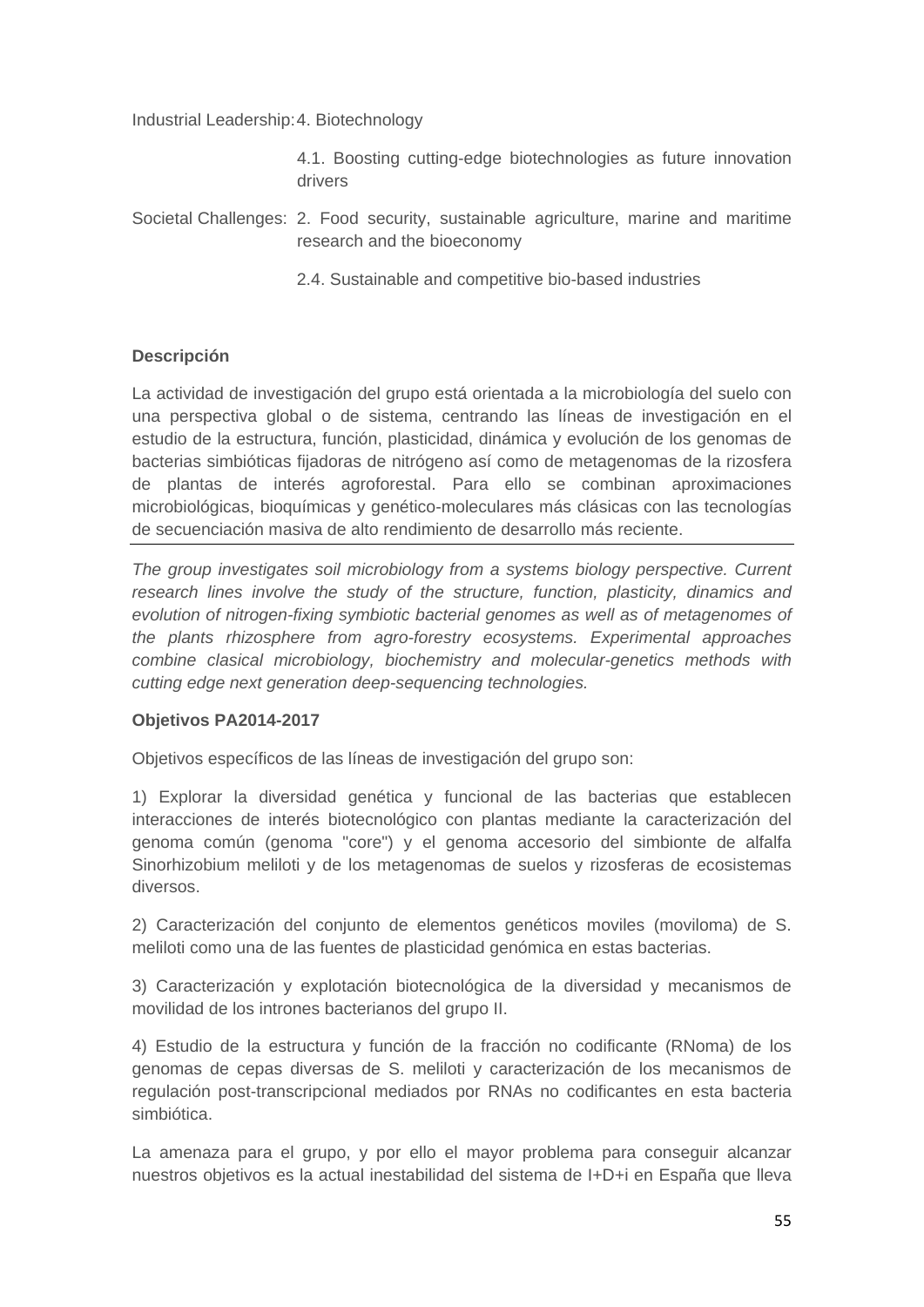a la falta de recursos económicos y humanos, la pérdida de personal cualificado y el desinterés de los estudiantes graduados por seguir la carrera científica. Asímismo, los actuales problemas económicos del CSIC dificultan el progreso de nuestra investigación.

*1) Exploring the functional and genetic diversity of biotechnologically relevant bacteria that establish benefitial interactions with plants through the characterization of the pan genome (i.e. core and accesory genome) of the alfalfa symbiont Sinorhizobium meliloti and of soil and rhizosphere metagenomes from a diversity of ecosystems.* 

*2) Characterization of the S. meliloti mobilome (i.e. set of movile genetic elements) as a major source of genomic plasticity in these group of soil bacteria.* 

*3) Characterization and biotechnological exploitation of the diversity of S. meliloti group II introns and their mobility mechanisms.* 

*4) Study of the structure and function of the noncoding RNomes of diverse S. meliloti strains and deciphering of the mechanism involved in the sRNA-mediated posttranscriptional control of gene expression in this symbiotic bacterium.* 

*The threat to the group, hence the major problem to achieve these objectives, is the current instability of the Scientific Research Policy in Spain that involves lack of economical and human resources, loss of high qualified personnel, and disinterest by graduate's students to pursue the scientific career. Likewise, the current economical problems of the CSIC is hampering the progress of our research.* 

### **Personal de Plantilla**

Nicolás Toro García. Profesor de Investigación

Francisco Martínez-Abarca Pastor. Investigador Científico

Manuel Fernández López. Científico Titular

José Ignacio Jiménez Zurdo. Científico Titular

Pablo José Villadas Latorre. E. Técnicos Superiores Especializados de OPIS

José María del Arco Martín. Personal Laboral

Fernando Manuel García Rodríguez. Personal Laboral

Ascensión Martos Tejera. Personal Indefinido no Fijo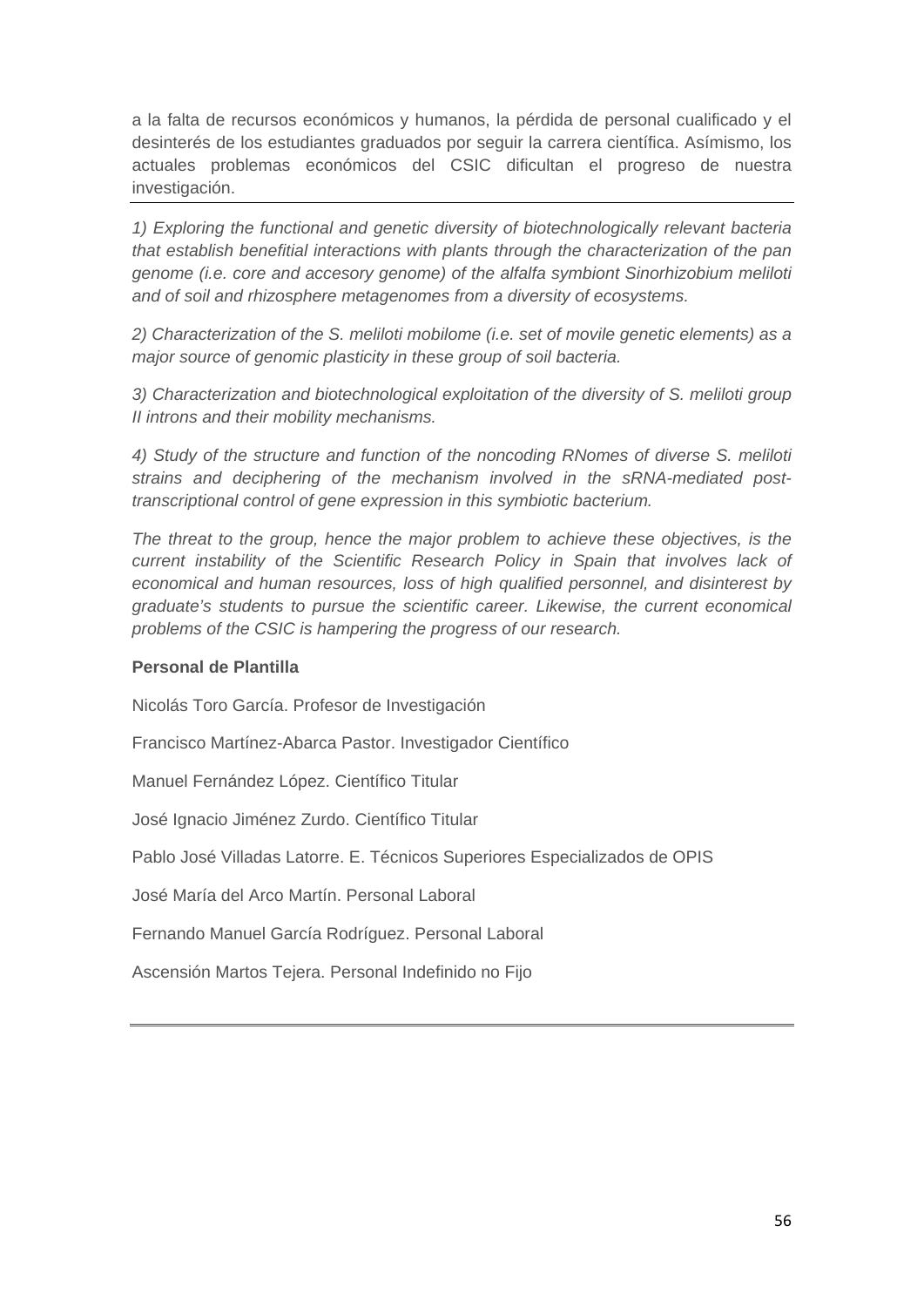## **GENÉTICA DE INFECCIONES FITOBACTERIANAS**

### *GENETICS OF PHYTOBACTERIAL INFECTIONS*

Dpto. Microbiología del Suelo y Sistemas Simbióticos

*Dpt. of Biology and Biotechnology of Plant Microbe Interactions* 

| Área Científica:                        | A4. Ciencias Agrarias                                                                                              |
|-----------------------------------------|--------------------------------------------------------------------------------------------------------------------|
|                                         | A4.3 Interacciones plantas/organismos/medioambiente                                                                |
| Disciplinas ERC:                        | <b>LS - LIFE SCIENCES</b>                                                                                          |
|                                         | LS2 Genetics, Genomics, Bioinformatics and Systems Biology                                                         |
| Industrial Leadership: 4. Biotechnology |                                                                                                                    |
|                                         | 4.1. Boosting cutting-edge biotechnologies as future innovation<br>drivers                                         |
|                                         | Societal Challenges: 2. Food security, sustainable agriculture, marine and maritime<br>research and the bioeconomy |
|                                         | 2.1. Sustainable agriculture and forestry                                                                          |

### **Descripción**

El interés científico del grupo se centra en la identificación de nuevos determinantes genéticos y mecanismos moleculares que permiten el establecimiento de infecciones bacterianas en plantas. Para lograr este objetivo, utilizamos como modelo de estudio fundamentalmente la interacción Sinorhizobium meliloti-Medicago spp., y como estrategia investigamos aspectos de la vida en superficie de Rhizobium. Concretamente, nos interesan los mecanismos que gobiernan la motilidad tipo swarming y el desarrollo de biofilms en Rhizobium, dada la demostrada conexión de estos fenómenos con la virulencia de bacterias patógenas.

Con el conocimiento adquirido esperamos desarrollar nuevas herramientas biotecnológicas que permitan el control de bacteriosis en plantas y/o la producción de biofertilizantes más efectivos con los que se incremente la producción vegetal, siendo respetuosos con el medioambiente.

*The scientific interest of the group is focused on the identification of new genes and molecular mechanisms that allow the establishment of bacterial infections in plants. To achieve this goal, we employ as a model system the Sinorhizobium meliloti-Medicago spp. interaction. The strategy used is based on the study of rhizobial cells living on surfaces. Specially, the group is interested in investigating mechanisms involved in the control of swarming motility and biofilm development, considering the close connection of these two phenomena with the virulence of pathogenic bacteria.*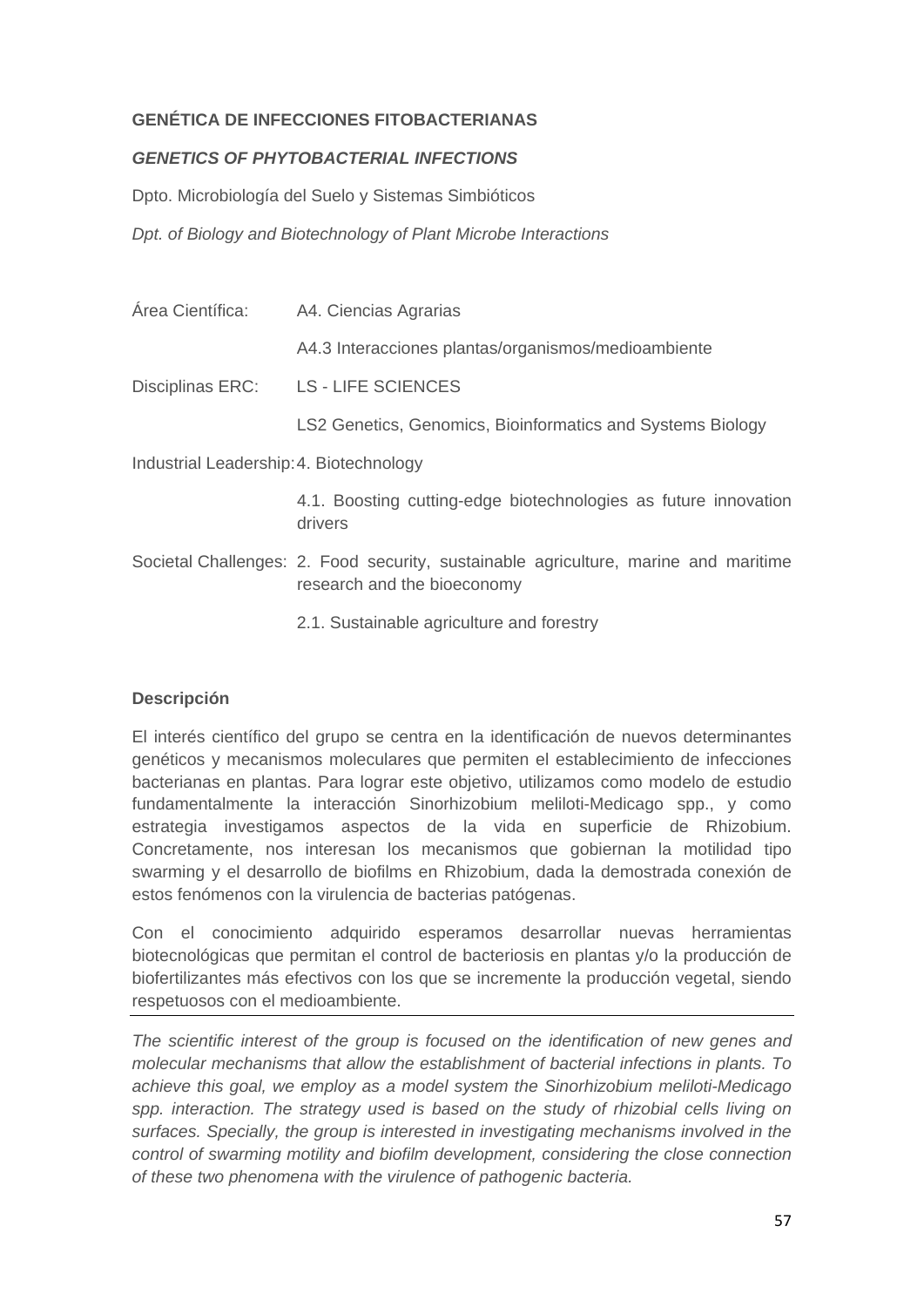### **Objetivos PA2014-2017**

El objetivo general del grupo es la identificación de nuevos determinantes genéticos y mecanismos moleculares que permiten el establecimiento de interacciones plantabacteria. Especialmente nos interesa identificar señales químicas y nuevos componentes bacterianos implicados en la colonización y posterior invasión de las plantas. Para ello, utilizamos como estrategia la investigación de fenómenos bacterianos asociados a superficie como son el control de la motilidad y formación de biofilm fundamentalmente en la bacteria modelo Sinorhizobium meliloti. Algunos de nuestros objetivos concretos son:

1.-Identificar determinantes genéticos y mecanismos reguladores que gobiernan los distintos tipos de motilidad en superficie mostrados por S. meliloti, investigar su función en el desarrollo de biofilms y en la interacción con la planta.

2.-Dilucidar el mecanismo de acción de 2-tridecanona (2-TDC) por el que interfiere negativamente en el establecimiento de infecciones bacterianas (Patente P201231248).

*The main objective is the identification of new genes and molecular mechanisms that allow the establishment of bacteria-plant interactions. We are especially interested in identifying chemical signals and new bacterial components which play a role in plant colonization and invasion. In order to achieve this goal, we investigate bacterial surface-associated phenomena such as the control of motility and biofilm formation in the model bacterium Sinorhizobium meliloti. Some of our specific objectives are:* 

*1.-Identification of genes and regulatory mechanisms involved in the different types of surface motility shown by S. meliloti, as well as to investigate their roles in biofilm development and in the establishment of associations with plants.* 

*2.-To elucidate the mechanism of action of 2-tridecanone (2-TDC) responsible for the prevention of plant bacterial infections (Patent P201231248).* 

### **Personal de plantilla**

María José Soto Misffut. Científico Titular

Virginia Cuéllar Maldonado. Personal Laboral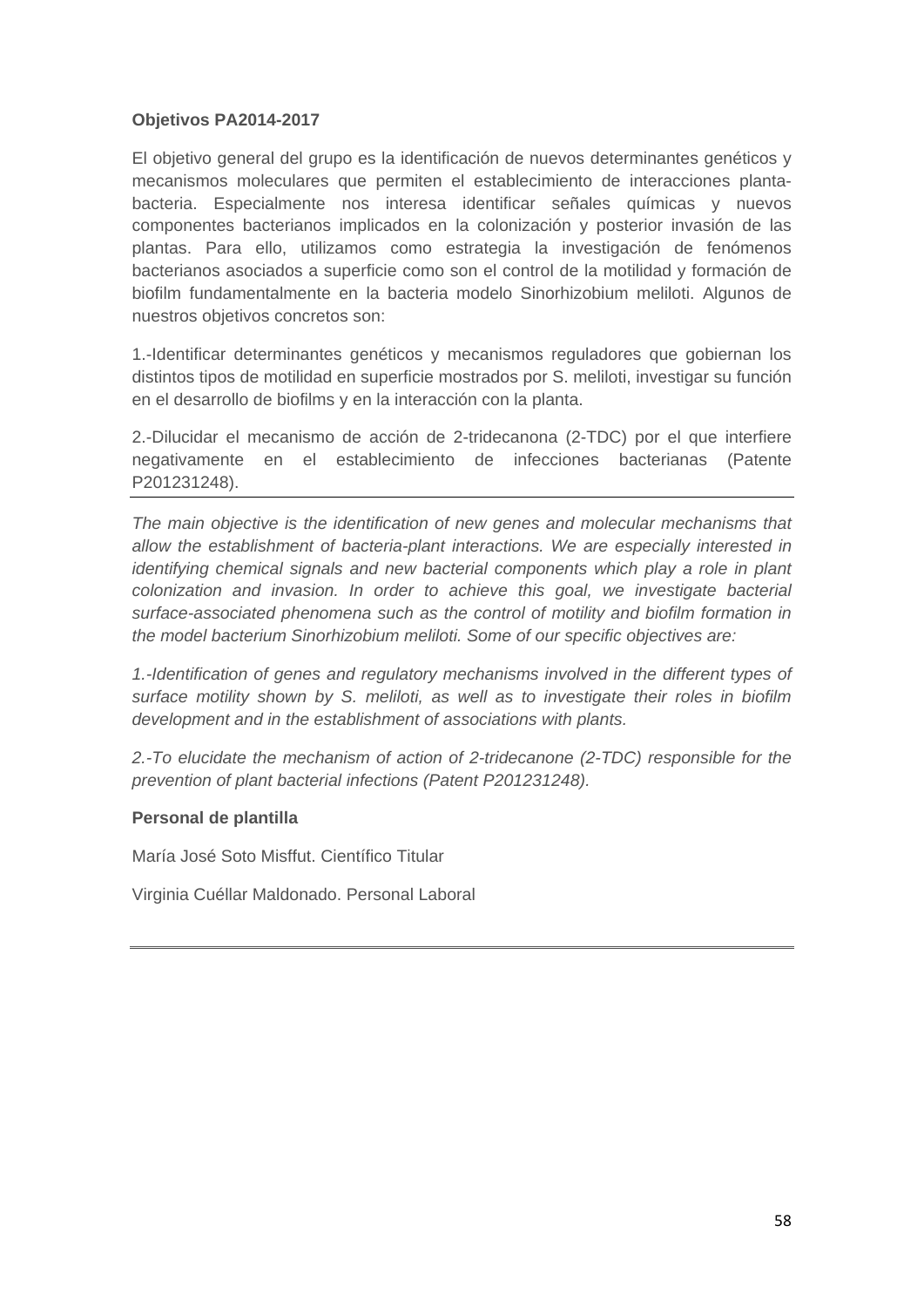### **INTERACCIONES PLANTA-BACTERIA**

### *PLANT-BACTERIA INTERACTIONS*

Dpto. Microbiología del Suelo y Sistemas Simbióticos

*Dpt. of Biology and Biotechnology of Plant Microbe Interactions* 

| Área Científica:                        | A4. Ciencias Agrarias                                      |
|-----------------------------------------|------------------------------------------------------------|
| Disciplinas ERC:                        | A4.3 Interacciones plantas/organismos/medioambiente        |
|                                         | <b>LS - LIFE SCIENCES</b>                                  |
|                                         | LS9 Applied Life Sciences and Non-Medical Biotechnology    |
| Industrial Leadership: 4. Biotechnology |                                                            |
|                                         | 4.2. Biotechnology-based industrial processes              |
|                                         | Societal Challenges: 3. Secure, clean and efficient energy |
|                                         | 3.5. New knowledge and technologies                        |

### **Descripción**

Mecanismos moleculares que rigen las interacciones planta-bacteria mutualistas y patogénicas.

*Molecular mechanisms driving mutualistic and pathogenic plant-bacteria interactions.* 

### **Objetivos PA2014-2017**

El objetivo general de este grupo es adquirir conocimientos básicos sobre los mecanismos moleculares de las interacciones planta-bacteria y bacteria-bacteria. Específicamente se aborda:

1.-Identificación y caracterización de componentes moleculares y respuestas bacterianas y vegetales importantes durante el establecimiento de asociaciones planta-microbio de tipo mutualista y patogénico.

2.-Señalización molecular a través de c-di-GMP en interacciones planta-bacteria mutualistas y patogénicas

*The broad goal of this group is to acquire new knowledge on the molecular mechanisms governing diverse plant-bacteria and bacteria-bacteria interactions. Specific objetives are:*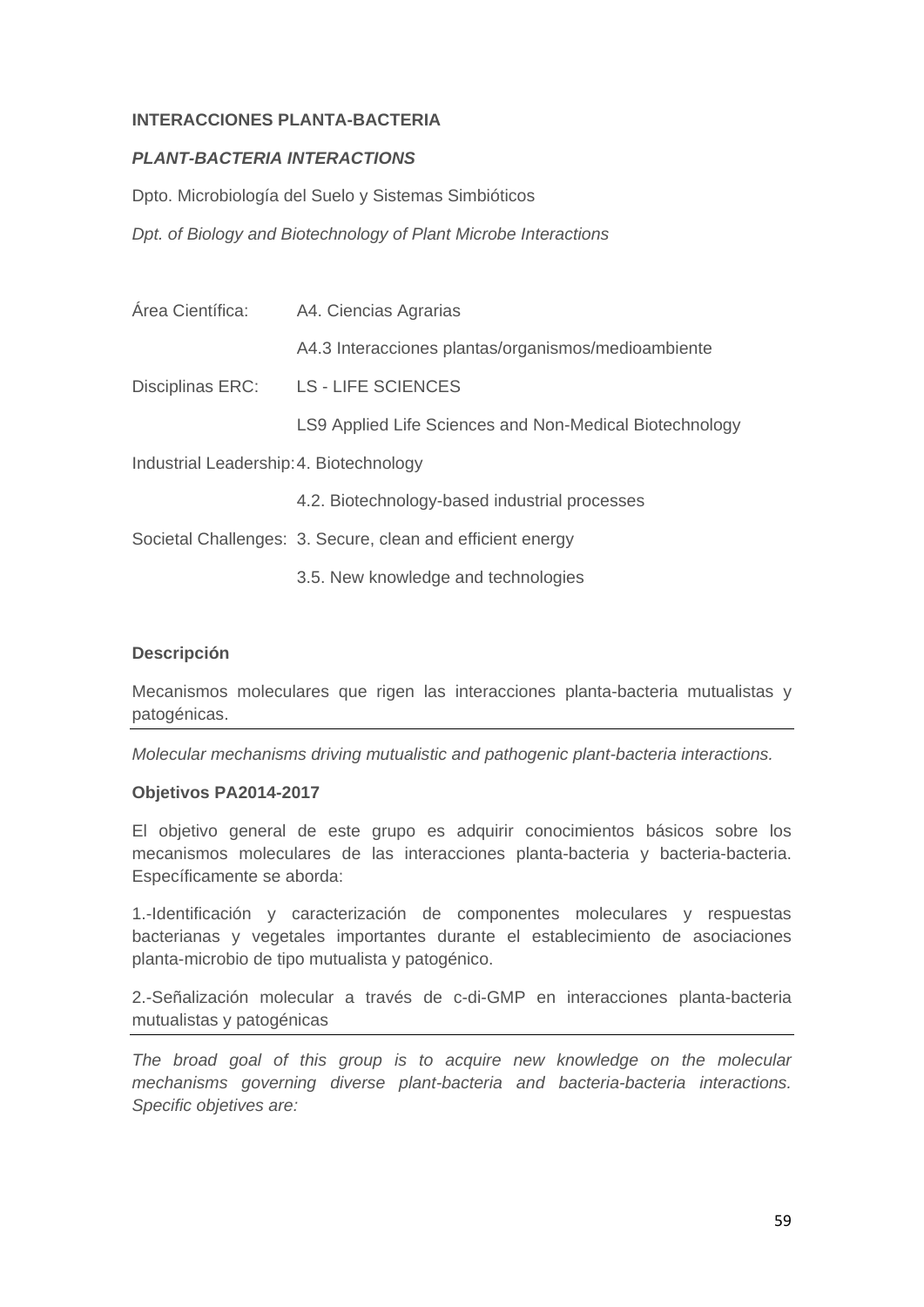*1.- Identification and characterization of molecular components and plant and bacterial responses during the establishment of mutualistic and pathogenic plant-bacterial associations.* 

*2.- c-di-GMP molecular signaling in mutualistic and pathogenic plant-bacteria interactions* 

### **Personal de plantilla**

Juan Sanjuán Pinilla. Profesor de Investigación Mª Trinidad Gallegos Fernández. Investigador Científico Antonia Felipe Reyes. Ayudante de Investigación de OPIs Socorro Muñoz Rodríguez. Ayudante de Investigación de OPIs María José Lorite Ortega. Personal Laboral José Olivares Pascual. Profesor de Investigación Ad honorem

# **METABOLISMO DEL NITRÓGENO**

### *NITROGEN METABOLISM*

Dpto. Microbiología del Suelo y Sistemas Simbióticos

*Dpt. of Biology and Biotechnology of Plant Microbe Interactions* 

| Área Científica:                        | A4. Ciencias Agrarias                                                                                              |
|-----------------------------------------|--------------------------------------------------------------------------------------------------------------------|
| Disciplinas ERC:                        | A4.3 Interacciones plantas/organismos/medioambiente                                                                |
|                                         | <b>LS - LIFE SCIENCES</b>                                                                                          |
|                                         | <b>LS8 Evolutionary, Population and Environmental Biology</b>                                                      |
| Industrial Leadership: 4. Biotechnology |                                                                                                                    |
|                                         | 4.3. Innovative and competitive platform technologies                                                              |
|                                         | Societal Challenges: 2. Food security, sustainable agriculture, marine and maritime<br>research and the bioeconomy |

2.1. Sustainable agriculture and forestry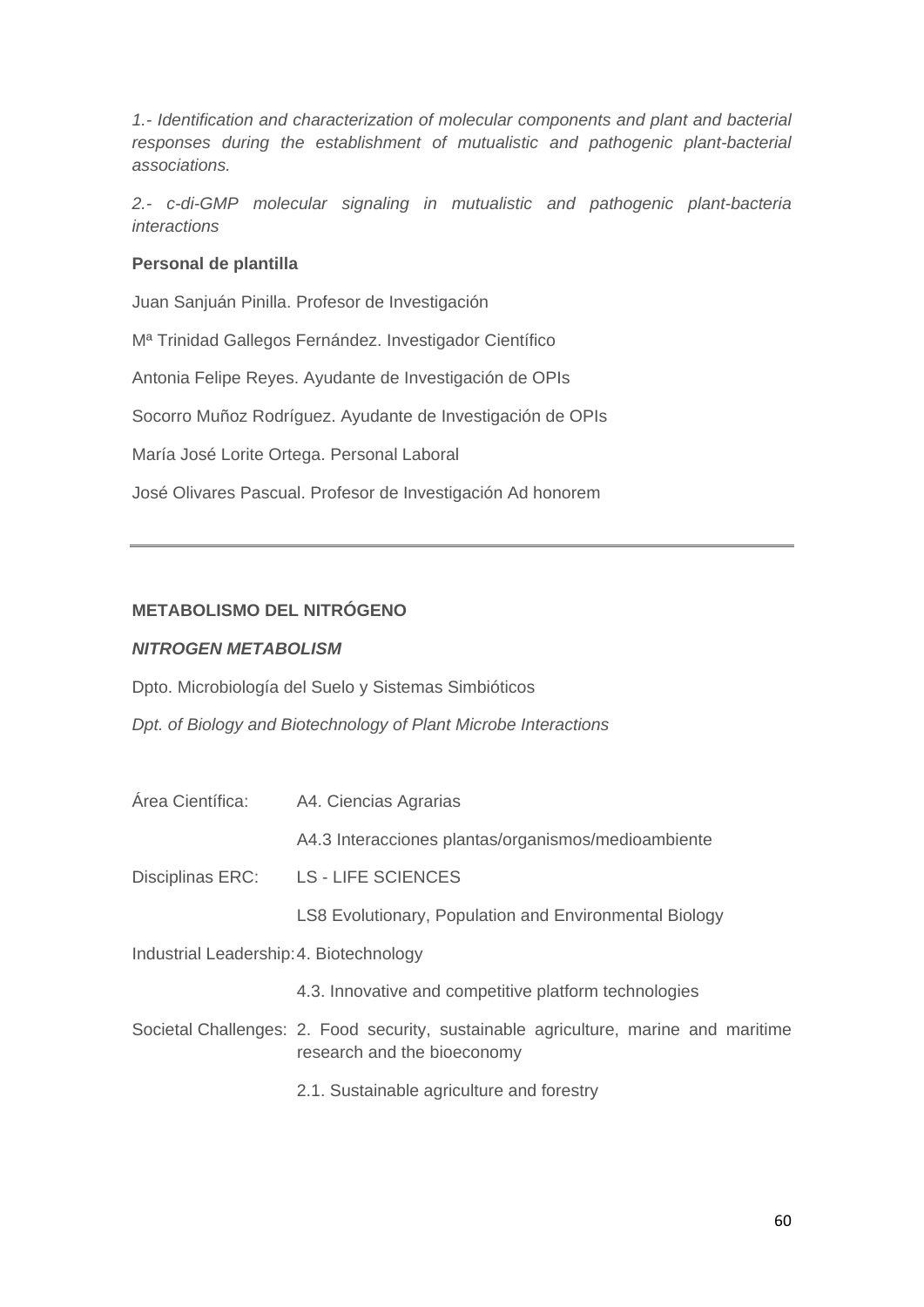# **Descripción**

Se estudian las bases moleculares y regulación de los procesos de respiración microaeróbica y desnitrificación en bacterias endosimbióticas de las leguminosas, tanto en vida libre como en la interacción bacteria-planta-medio ambiente. Con ello se pretende estudiar las relaciones entre la fijación del dinitrógeno atmosférico y la desnitrificación, caracterizar reguladores clave implicados en dichos procesos, disminuir la contaminación de nitratos en suelos y aguas, reducir las emisiones de óxido nitroso de suelos agrícolas a la atmósfera, analizar la biodiversidad de bacterias implicadas en el ciclo del N y disminuir el efecto que los estreses abióticos ejercen sobre la simbiosis.

*We study the molecular basis and regulation of microaerobic respiration and denitrification processes in endosymbiotic bacteria of legumes, both as free-living and in the plant-bacteria-environment interaction. Our aim is to analyze the relationships between atmospheric dinitrogen fixation and denitrification, characterize key regulators involved in these processes, reduce pollution of nitrate in soil and water,diminish nitrous oxide emissions from agricultural soils to the atmosphere, to analyze the biodiversity of bacterita a involved in the nitrogen cycle and reduce the effect of abiotic stresses exerted on the symbiosis.* 

## **Objetivos PA2014-2017**

Obtener conocimientos sobre la desnitrificación utilizando la bacteria endosimbiótica Bradyrhizobium japonicum como modelo para estudiar el proceso tanto en vida libre como en simbiosis con leguminosas. Para ello, se contempla el estudio integrado de los factores ambientales, genes y enzimas y procesos de óxido-reducción que intervienen en la desnitrificación, prestando especial interés a la identificación de los reguladores transcripcionales que controlan su expresión y actividad y a la caracterización del mecanismo molecular de dichos reguladores. En la interacción planta-bacteria-medio ambiente, el Grupo trata de establecer la interrelación fijación de N2-desnitrificación, y conocer los factores y reguladores implicados en la reducción de la emisión del gas invernadero óxido nitroso por bacterias endosimbióticas asociadas a cultivos de leguminosas, así como el análisis de la biodiversidad de tales bacterias. Mediante estudios de metagenómica se pretende analizar la abundancia relativa, la diversidad funcional, y la actividad de las poblaciones de bacterias desnitrificantes en muestras medioambientales, fundamentalmente aguas y sedimentos contaminados con nitratos, así como analizar su distribución espacial y temporal. Finalmente, el Grupo está interesado en el estudio de los mecanismos del microsimbionte con potencial para incrementar la tolerancia de la simbiosis bacteria-leguminosa a estreses abióticos. La consecución de estos objetivos está supeditada a los presupuestos futuros que, a corto y medio plazo, las distintas Instituciones, regionales, nacionales e internacionales, dediquen a la política científica incluyendo la investigación, el desarrollo y la innovación y, especialmente, los recursos humanos.

*Get knowledge of denitrification using the endosymbiotic bacteria Bradyrhizobium japonicum as a model to study the process both in the free-living and in symbiosis with legumes. To this end, the study includes integrated environmental factors, genes and enzymes and redox processes involved in denitrification, with particular interest in the*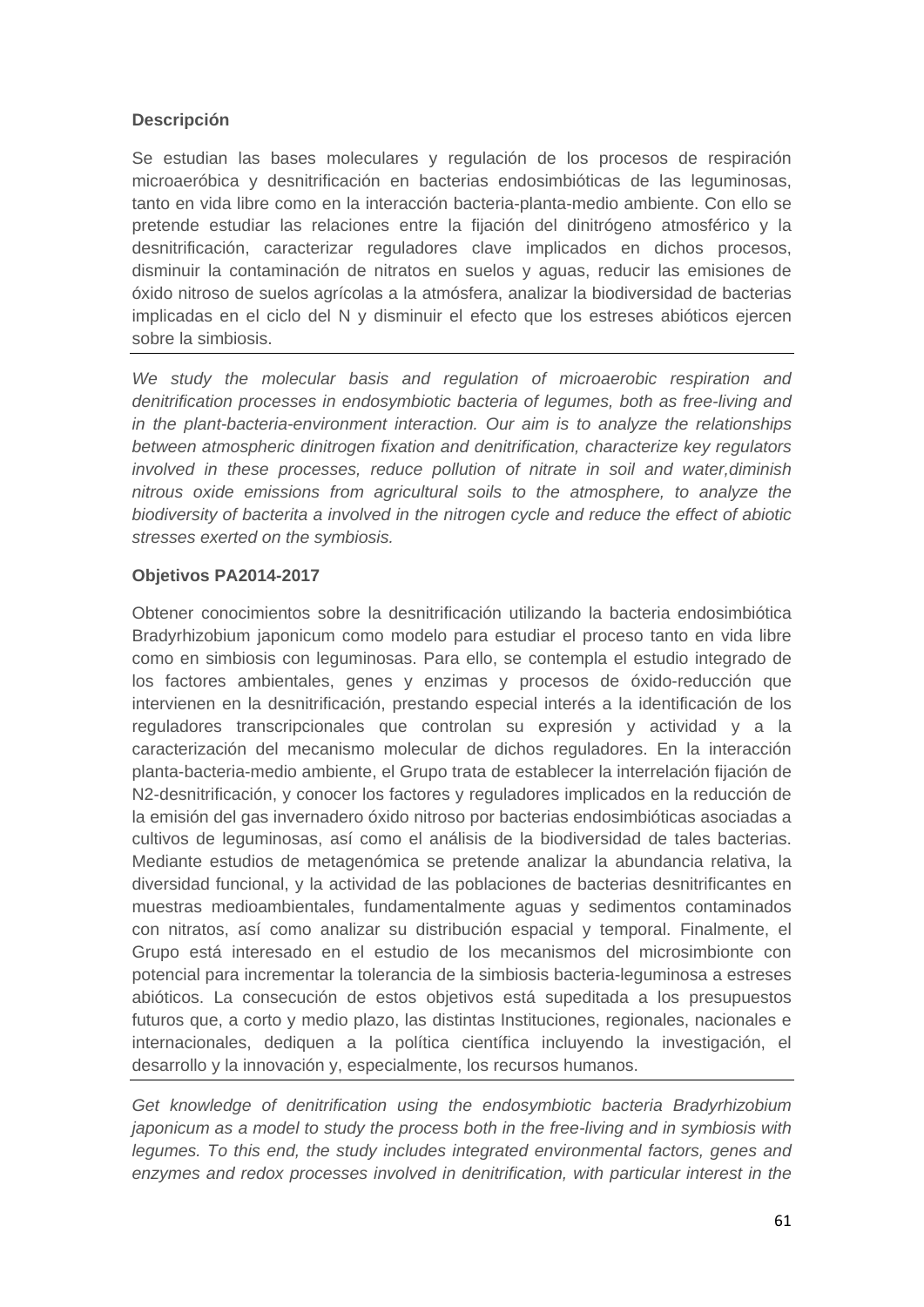*identification of transcriptional regulators that control their expression and activity, and the characterization of the molecular mechanism of those regulators. In the plantbacteria-environment system, the Group seeks to establish the relationship between N2 fixation and denitrification, understand the factors and regulators involved in mitigation of the release into the atmosphere of the greenhouse gas nitrous oxide produced by endosymbiotic bacteria associated with leguminous crops, as well as the diversity of such bacteria. Using metagenomics, we study the relative abundance,*  functional diversity, and activity of denitrifying bacteria populations in environmental *samples, mainly water and sediments contaminated with nitrates, and analyze spatial*  and temporal distribution. Finally, the group is interested in the study of the *mechanisms of microsymbiont potential to increase tolerance of bacteria-legume symbiosis to abiotic stresses. Achievement of these objectives is subjected to the future budgets that, in the short and medium terms, the various regional, national and international Institutions devote to the scientifc policy, including research, development and innovation and, especially, human resources.* 

### **Personal de plantilla**

Eulogio J. Bedmar Gómez. Profesor de Investigación Mª Jesús Delgado Igeño. Investigador Científico Mª Socorro Mesa Banqueri. Científico Titular Germán Tortosa Muñoz. Ayudante de Investigación de OPIs Jesús Chacón Carrasco. Personal Laboral Alba Hidalgo García. Personal Indefinido no Fijo

## **MICROBIOLOGÍA AMBIENTAL Y BIODEGRADACIÓN**

### *ENVIRONMENTAL MICROBIOLOGY AND BIODEGRADATION*

Dpto. Protección Ambiental

*Dpt. of Environmental Protection* 

Área Científica: A4. Ciencias Agrarias

A4.2 Biología, bioquímica y fisiología vegetal

Disciplinas ERC: LS - LIFE SCIENCES

LS2 Genetics, Genomics, Bioinformatics and Systems Biology

Industrial Leadership: 4. Biotechnology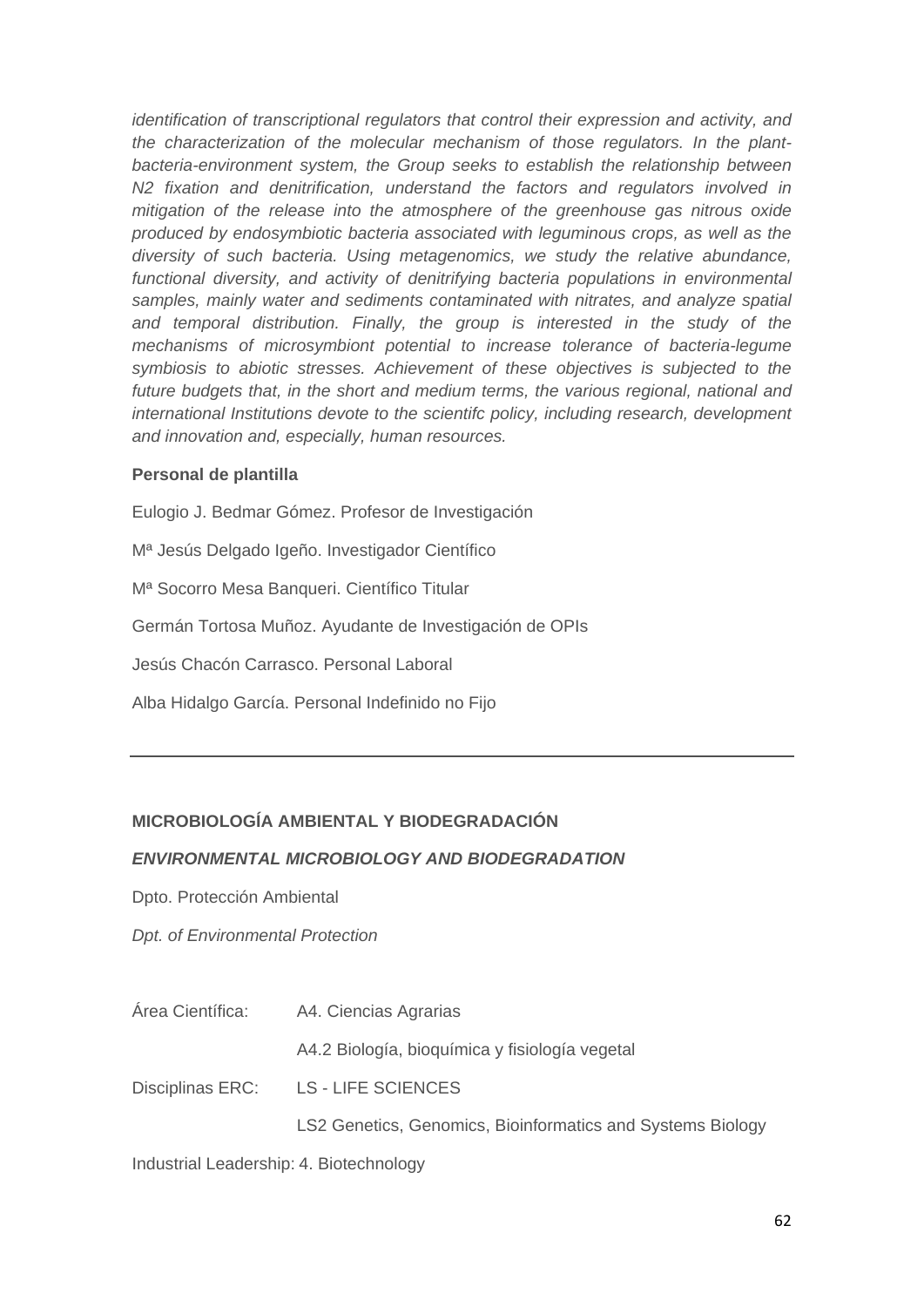4.1. Boosting cutting-edge biotechnologies as future innovation drivers

Societal Challenges: 7. Other

7.1. Other

### **Descripción**

El grupo se deriva del grupo Degradación de Tóxicos Orgánicos fundado por el Profesor J. L. Ramos. Inicialmente su investigación se centró en diferentes aspectos de la degradación de contaminantes ambientales por bacterias, pero a medida que el grupo se fue expandiendo sus intereses científicos se dirigieron hacia el estudio y explotación biotecnológica de los mecanismos moleculares mediante los cuales las bacterias persisten en el medio ambiente, favorecen la degradación de contaminantes e influyen en la salud vegetal. Se realiza un abordaje multidisciplinar, combinando análisis genéticos, genómicos o metagenómicos con bioinformática, bioquímica de proteínas, química orgánica y ensayos de campo. El grupo está liderado por el Profesor Ramos, recientemente galardonado con el Premio Jaime I de Investigación en Medio Ambiente y compuesto por 9 científicos en plantilla, 7 técnicos, dos R&C y varios becarios pre-doctorales y contratados doctores. El tamaño de medio es de unas 35 personas.

*The group has its origin in the Degradation of Organic Toxics group that was founded by Professor Juan Luis Ramos. Initially the group focused on different aspects of the degradation of environmentally relevant contaminants by bacteria. With time, the group expanded their scientific interests towards the biotechnological exploitation of the molecular mechanisms by which bacteria persist in the environment, favour the degradation of contaminants and influence plant health following a multidisciplinary approach, combining genetic, genomic and metagenomic analysis with bioinformatics, protein biochemistry, organic chemistry and field assays. The group is led by Professor Ramos, who was recently awarded with the prestigious prize "Jaime I" in Environmental Sciences and comprises 9 staff scientists, 7 technicians (staff), one administrative, two Ramón y Cajal scientists and several PhD students and postdocs. The size of the group during the last 8 years was around 35 persons.* 

### **Objetivos PA2014-2017**

Los objetivos científicos del grupo se pueden clasificar en tres categorías interrelacionadas:

i) Descifrar los mecanismos moleculares implicados en la persistencia y adaptación de bacterias en vida libre y en comunidades multicelulares (biofilms) asociadas al sistema radicular de plantas. Utilizando Pseudomonas como modelo se estudian respuestas mediadas por vías de quimioseñalización, sistemas reguladores de uno y dos componentes, expresión génica a nivel global y circuitos metabólicos. Asimismo analizamos el papel de segundos mensajeros (di-GMP cíclico, indol), proteínas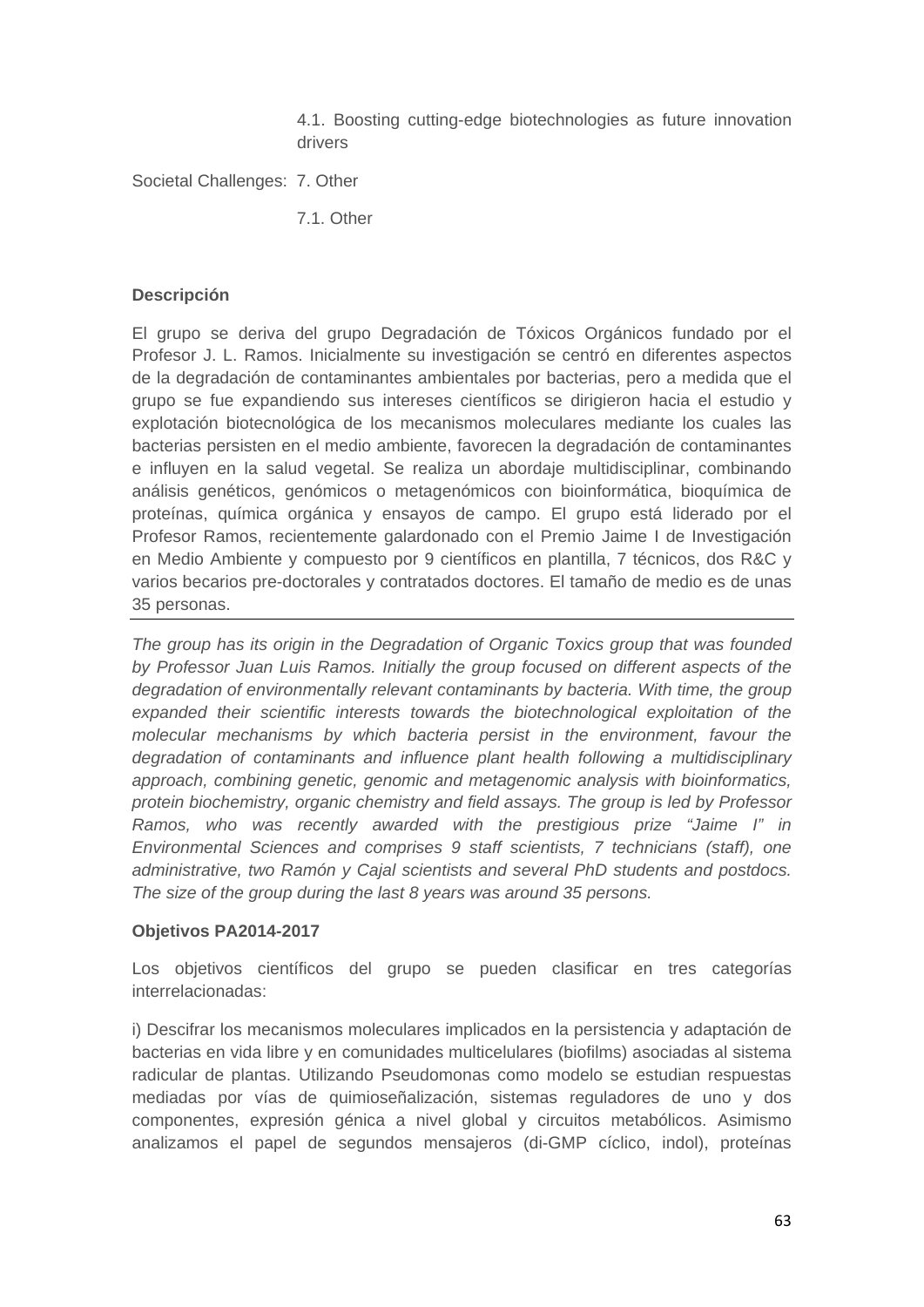extracitoplásmicas y moléculas señal como ácidos grasos, acilhomoserina lactonas o sideróforos.

ii) Caracterizar las bases moleculares de la degradación de contaminantes, en particular hidrocarburos aromáticos mono y policíclicos, así como halo-, sulfo- y nitroaromáticos, en diferentes bacterias aisladas del medio ambiente, tanto aerobias como anaerobias. Se analizan tanto las rutas biodegradativas y su regulación como los mecanismos de tolerancia a estos compuestos tóxicos.

iii) Estudiar la respuesta de las comunidades bacterianas a la presencia de contaminantes derivados del petróleo mediante aproximaciones metagenómicas. El objetivo último es caracterizar la diversidad funcional de la microbiota que participa en la respuesta e identificar los microorganismos y genes implicados en los procesos de biodegradación en el medio ambiente.

La utilización del nuevo conocimiento generado en distintas aproximaciones biotecnológicas aporta un valor añadido a esta investigación, con el consiguiente beneficio para la sociedad.

Como ejemplos, se estudia el uso de bacterias rizosféricas y degradadoras de contaminantes para estrategias de biorremediación en suelos; el de bacterias tolerantes a disolventes orgánicos para la síntesis de compuestos de valor añadido; o el de cepas de Pseudomonas en promoción del crecimiento vegetal o protección frente a infecciones por patógenos. Desde nuestro grupo se han generado varias patentes y se ha creado una empresa de base biotecnológica (BioIliberis) que opera en el sector agrario y medioambiental.

El grupo pretende mantener su vocación formativa, participando de forma habitual en los programas de formación de doctores del Plan Estatal de Investigación, del CSIC y de la Junta de Andalucía, y en los programas de prácticas de los Institutos de Formación Profesional para personal técnico. Asimismo, los científicos del grupo participan en distintos Másteres de las Universidades de Granada, Málaga y Huelva. En los últimos 5 años se han defendido 16 Tesis Doctorales, en casi todos los casos dando lugar a la continuación de una carrera científica o a la incorporación en empresas de I+D.

Toda esta actividad continuará reflejándose en publicaciones científicas, notas de prensa y apariciones en medios de comunicación, como parte de los objetivos de difusión y divulgación. Durante los últimos 5 años se han publicado unos 25 capítulos de libros y 90 artículos de investigación, casi todos en revistas SCI dentro del 25% de mayor impacto en su ámbito. Entre estas actividades se incluyen también numerosas participaciones en congresos, siendo en más de 30 ocasiones como conferenciantes invitados a congresos internacionales. Paralelamente, la investigación se da a conocer a la sociedad a través de nuestras páginas web, artículos en periódicos, o entrevistas por radio y televisión. El grupo participa además en actividades de divulgación como la Semana de la Ciencia, jornadas de puertas abiertas o exhibiciones en el Parque de las Ciencias de Granada.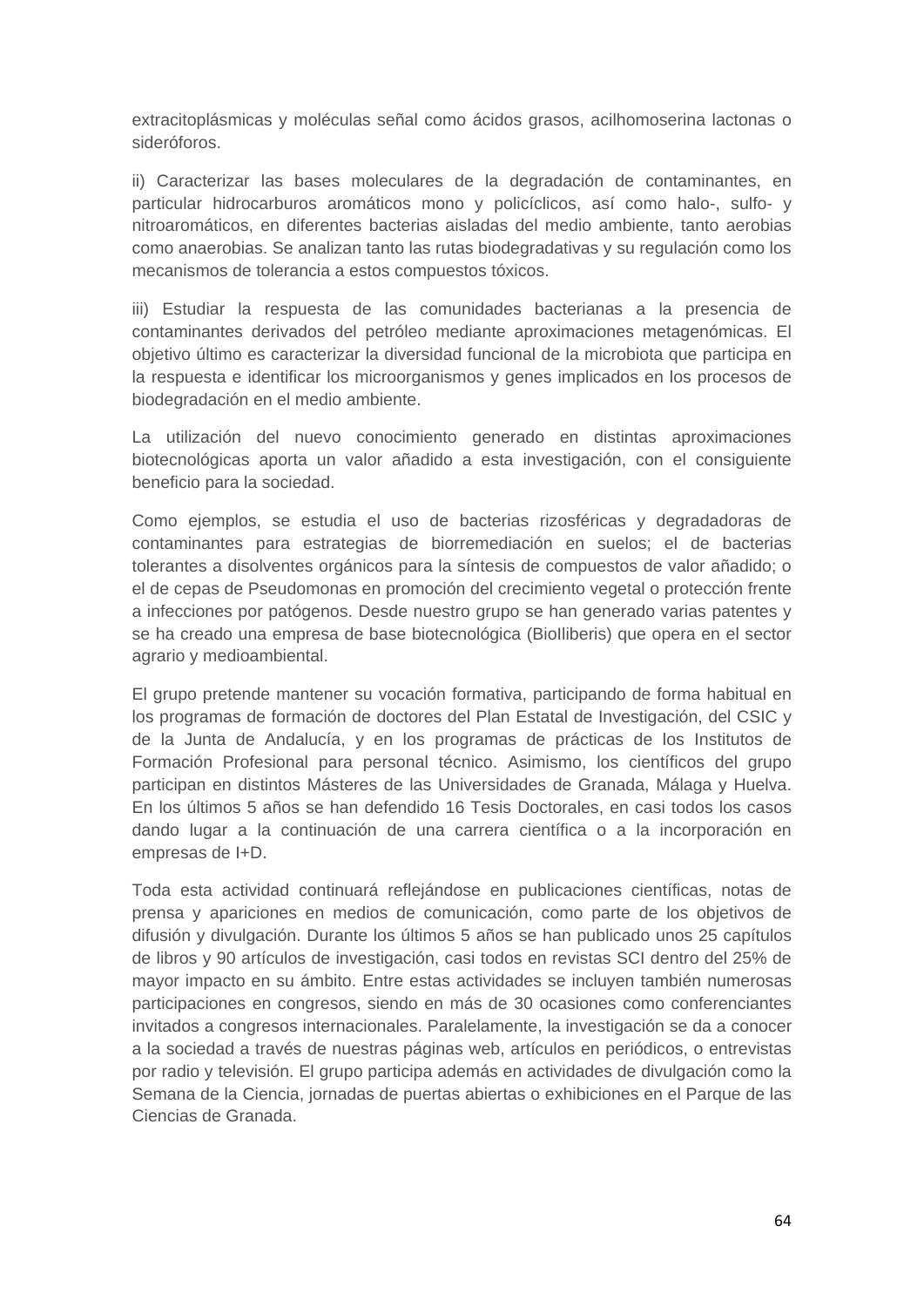La consecución de los objetivos vendrá determinada por la disponibilidad de recursos económicos y humanos, actualmente amenazada por las limitaciones y retrasos en las convocatorias.

### *The scientific objectives of the group can be clustered in three interrelated categories:*

*i)* Deciphering the molecular mechanisms involved in the persistence and adaptation of *free living bacteria and bacteria in multicellular communities (biofilms) associated to the*  root system of plants. Using Pseudomonas as a model organism, we study the *responses mediated by chemosensory pathways, one- and two-component regulatory systems, global gene expression and metabolic circuits. We also analyze the role of second messengers (cyclic di-GMP, indole), of extracytoplasmic proteins and of signaling molecules such as fatty acids, acyl homoserine lactones or siderophores.* 

*ii) Characterizing the molecular basis for degradation of pollutants, in particular monoand polycyclic aromatic hydrocarbons, as well as halo-, sulfo- and nitroaromatics, in different bacteria isolated from the environment, both areobic and anaerobic. We analyze the biodegradation pathways and their regulation, as well as the mechanisms for tolerance against these toxic compounds.* 

*iii)* Studying the response of bacterial communities to the presence of oil-derived *contaminants by metagenomic approaches. The final objective is to characterize the*  functional diversity of the microbiota participating in this response and to identify the *microorganisms and genes involved in biodegradation processes in the environment.* 

*The use of the newly generated knowledge in different biotechnological approaches provides an added value to this research, with the accompanying benefit for society. As*  examples, we study the use of rhizosphere bacteria with biodegradation potential for *soil bioremediation strategies; solvent-tolerant bacteria for the synthesis of added-value products; or strains of Pseudomonas with plant growth promoting or pathogen protection activities. Our group has developed several patents and from it has stemmed a biotechnology-based company (BioIliberis), operating in the environmental and agronomy sectors.* 

*The group intends to maintain its educative vocation, routinely participating in training programs for PhD students from different organisms (CSIC, Plan Estatal, Junta de Andalucía), as well as in practice programs for technicians. Besides, members of the group are involved in different Masters programs from the universities of Granada, Malaga and Huelva. In the past 5 years 16 PhD theses have been defended within the group. In most cases they have resulted in a continuing scientific career or in the enrollment in R&D companies.* 

*All this activity will continue to be reflected in scientific publications, press notes and appearances in different media, as part of the dissemination and divulgation objectives. During the past 5 years, the group has published over 25 book chapters, and around 90 research articles, most of them in SCI journals within the top 25% in their field in terms of impact factor. Among these activities, we have participated in numerous meetings, more than 30 times as invited speakers in international conferences. In parallel, the results from our research are made public through dedicated webpages, articles in local and national newspapers, or radio and TV interviews. Members of the*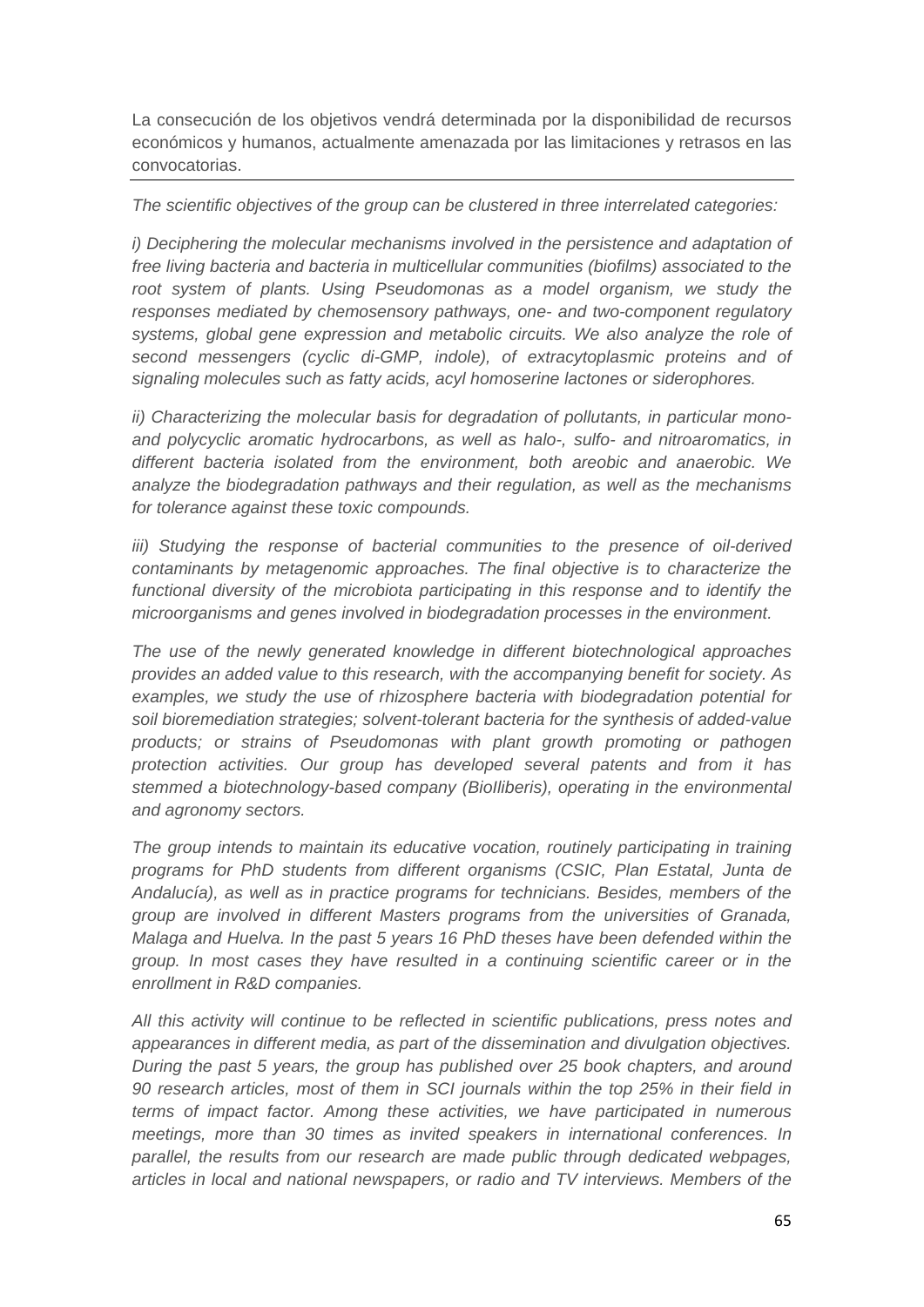*team take part in activities such as guided visits to the EEZ for students, scientific fairs, open-doors days, or exhibits at the Science Park in Granada.* 

*Fulfilling these objectives will depend on the available economic and human resources, currently endangered due to the cuts and delays in the different calls and programmes.* 

### **Personal de plantilla**

Regina M. Wittich. Profesor de Investigación Tino Krell. Investigador Científico Silvia Marqués Martín. Investigador Científico Ana Segura Carnicero. Investigador Científico Manuel Espinosa Urgel. Científico Titular Mª Isabel Ramos González. Científico Titular Pieter Van Dillewijn. Científico Titular Mª Antonia Molina Henares. Técnico Especialista Grado Medio de OPIs Jesús de la Torre Zúñiga. Ayudante de Investigación de OPIs Mª Angustias Reyes Franco. Personal Laboral Mª Luisa Travieso Huertas. Personal Laboral Abdelali Daddaoua. Personal Indefinido no Fijo Alicia García Puente. Personal Indefinido no Fijo Patricia Marín Quero. Personal Indefinido no Fijo

## **PROTECCIÓN VEGETAL**

## *PLANT PROTECTION*

Dpto. Protección Ambiental *Dpt. of Environmental Protection* 

| Area Científica: | A4. Ciencias Agrarias                               |
|------------------|-----------------------------------------------------|
|                  | A4.3 Interacciones plantas/organismos/medioambiente |
| Disciplinas ERC: | LS - LIFE SCIENCES                                  |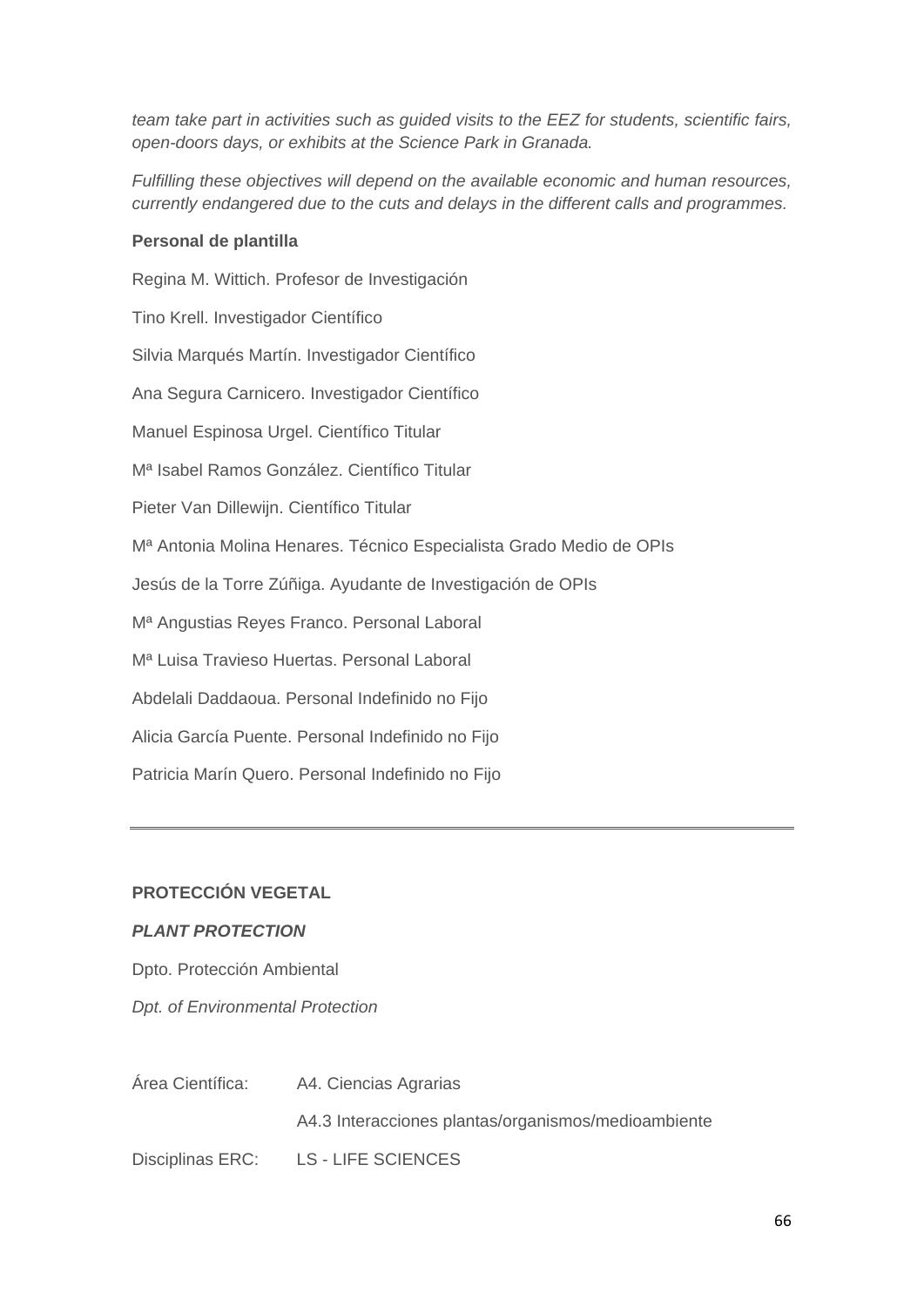### LS9 Applied Life Sciences and Non-Medical Biotechnology

Industrial Leadership: 7. Other

7.1. Other

Societal Challenges: 2. Food security, sustainable agriculture, marine and maritime research and the bioeconomy

2.1. Sustainable agriculture and forestry

### **Descripción**

Desarrollo del manejo integrado de plagas en agroecosistemas. Caracterización de sistemas agrícolas sostenibles.

*To develop integrated pest management (IPM) in agroecosystems. To characterize sustainable agricultural systems.* 

### **Objetivos PA2014-2017**

1.- Profundizar en el conocimiento de la incidencia de los diferentes manejos agronómicos aplicados en el cultivo del olivo sobre la fauna auxiliar asociadas a las principales plagas.

2.- Evaluar las características biológicas y comportamiento de las principales especies depredadoras y parasitoides para potenciar su actividad beneficiosa

3.- Determinar la utilidad de la artropodofauna como bioindicadora de la sostenibilidad de las prácticas agronómicas aplicadas

El principal problema para alcanzar los objetivos es la reducida posibilidad de obtener recursos y personal debido al reducido numero de convocatorias de proyectos de investigación y a la no resolución de los ya solicitados.

*1.-To deepen in the knowledge about the effect of different olive agronomic managements on the main pests and their associated natural enemies.* 

*2.-To assess the biological and behavioural traits of the main species of predator and parasitoids to promote their beneficial activity.* 

*3.-To establish the usefulness of arthropods as sustainable agricultural management bioindicators.* 

### **Personal de plantilla**

Mercedes Campos Aranda. Profesor de Investigación

Herminia Barroso Muñoz. Ayudante de Investigación de OPIs

María Luisa Fernández Sierra. Personal Laboral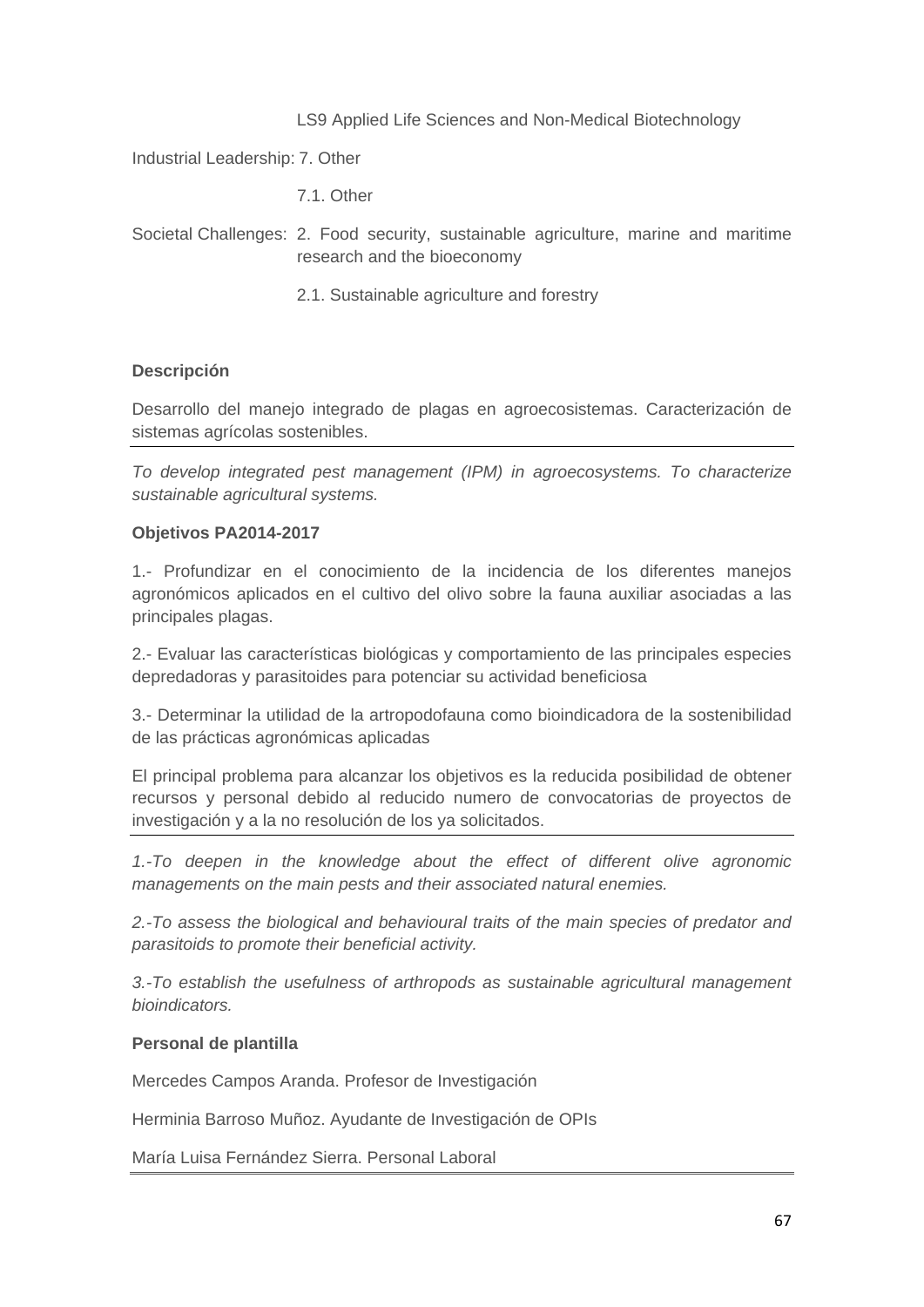# **RELACIONES PLANTA-SUELO**

### *PLANT-SOIL RELATIONSHIPS*

Dpto. Protección Ambiental

*Dpt. of Environmental Protection* 

| Área Científica:                        | A4. Ciencias Agrarias                                                                                              |
|-----------------------------------------|--------------------------------------------------------------------------------------------------------------------|
|                                         | A4.3 Interacciones plantas/organismos/medioambiente                                                                |
| Disciplinas ERC:                        | <b>LS - LIFE SCIENCES</b>                                                                                          |
|                                         | LS9 Applied Life Sciences and Non-Medical Biotechnology                                                            |
| Industrial Leadership: 4. Biotechnology |                                                                                                                    |
|                                         | 4.1. Boosting cutting-edge biotechnologies as future innovation<br>drivers                                         |
|                                         | Societal Challenges: 2. Food security, sustainable agriculture, marine and maritime<br>research and the bioeconomy |
|                                         | 2.1. Sustainable agriculture and forestry                                                                          |

# **Descripción**

La actividad científica del grupo de investigación tiene como fin generar conocimientos básico-teóricos y aplicados innovadores que contribuyan a la protección del suelo, cultivos vegetales y aguas subterráneas mediante el uso de tecnologías agrarias de bajo coste y el impulso de sistemas agrícolas por medio de alternativas ecológicas. Este objetivo se aborda desde una triple perspectiva: 1) el desarrollo de procesos biotecnológicos que favorezcan, el reciclaje y la valorización de residuos orgánicos e inorgánicos, 2) el desarrollo de tecnologías de bajo coste para la prevención y protección del suelo y aguas subterráneas frente a la contaminación puntual y difusa inducida por los contaminantes orgánicos y 3) el desarrollo de métodos para la evaluación y el mantenimiento de la biodiversidad en suelos de agroecosistemas convencionales y sostenibles.

*The scientific activity of the research group is to contribute to the generation of new basic and applied knowledge which allow the protection of soils, crops and groundwater through the use of low-cost agricultural technologies and the promotion of sustainable development of agricultural systems by means of ecological alternatives. This overall goal objective is approached from a triple perspective: (i) the development of biotechnological processes that favour the recycling and recovery of organic and inorganic wastes, (ii) the development of low-cost technologies for the prevention and protection of soil and groundwater against punctual and diffuse pollution induced by*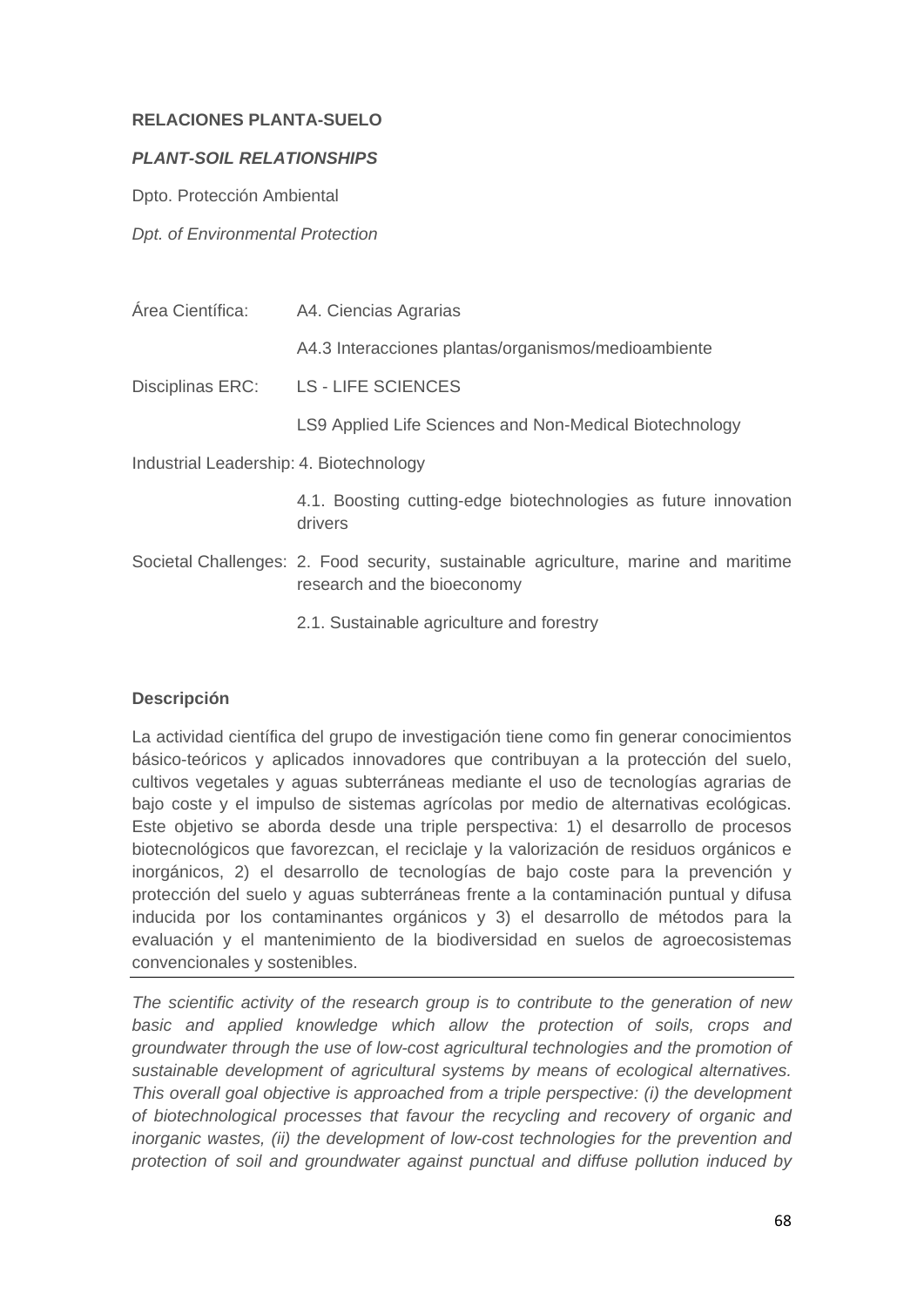*organic pollutants iii) to development of methods to evaluate and to maintain the biodiversity in sustainable agrosystems.* 

# **Objetivos PA2014-2017**

Los objetivos generales y específicos a desarrollar por el grupo de investigación "Relaciones Planta-Suelo" en el PE 2014-17 conectan con los propuestos en los PE anteriores, pero a su vez constituyen un avance innovador en la reutilización de residuos orgánicos e inorgánicos, la protección de suelos, aguas y cultivos agrícolas para el desarrollo de sistemas agrícolas sostenibles.

1. Recuperación y valorización de residuos orgánicos e inorgánicos como insumos agrícolas con valor añadido

1.1. Desarrollar procesos de vermicompostaje, caracterizando la biodiversidad genética y metabólica de comunidades microbianas involucradas en ellos, y valorando la bioactividad microbiana de diferentes tipos de vermicomposts.

1.2 Producir abonos líquidos a partir de composts y vermicomposts evaluando su potencial fertilizante, antioxidante y biodegradante.

2. Desarrollo de tecnologías agrarias de bajo coste para minimizar la contaminación puntual y difusa inducida por contaminantes orgánicos e inorgánicos en suelos y aguas

2.1 Diseñar biotecnologías empleando residuos orgánicos e inorgánicos para reducir la contaminación de suelos y aguas, aislando y caracterizando microorganismos con capacidad para metabolizar contaminantes orgánicos

2.2. Desarrollar técnicas analíticas para evaluar la biodisponibilidad de plaguicidas y contaminantes orgánicos en diferentes compartimentos ambientales.

2.3. Generar, a partir de los residuos orgánicos e inorgánicos, matrices duales con capacidad para inmovilizar contaminantes orgánicos e inorgánicos como método de biorrecuperación de suelos contaminados de depuración (bioadsorbentes) de aguas residuales.

3. Conservación de la biodiversidad para la gestión sostenible de los agroecosistemas.

3.1. Mejora de la sostenibilidad ambiental asociada a la cadena agroalimentaria mediante el desarrollo de métodos de evaluación, el manejo de la biodiversidad y el uso de bioenmiendas.

La consecución de los objetivos propuestos se encontrará condicionada por dos problemas que afectan al sistema científico español, y a los que también se enfrenta el grupo de investigación: a) La reducción de la financiación, debido a los drásticos recortes producidos en los últimos años, por lo que la mayoría de las convocatorias de proyectos públicos o privadas se encuentran cerradas o dotadas de escasos recursos, b) la necesidad imperiosa de consolidar el personal científico formado en años anteriores, el cual, actualmente se encuentra en situación precaria o bien han tenido que abandonar su trabajo en el grupo de investigación.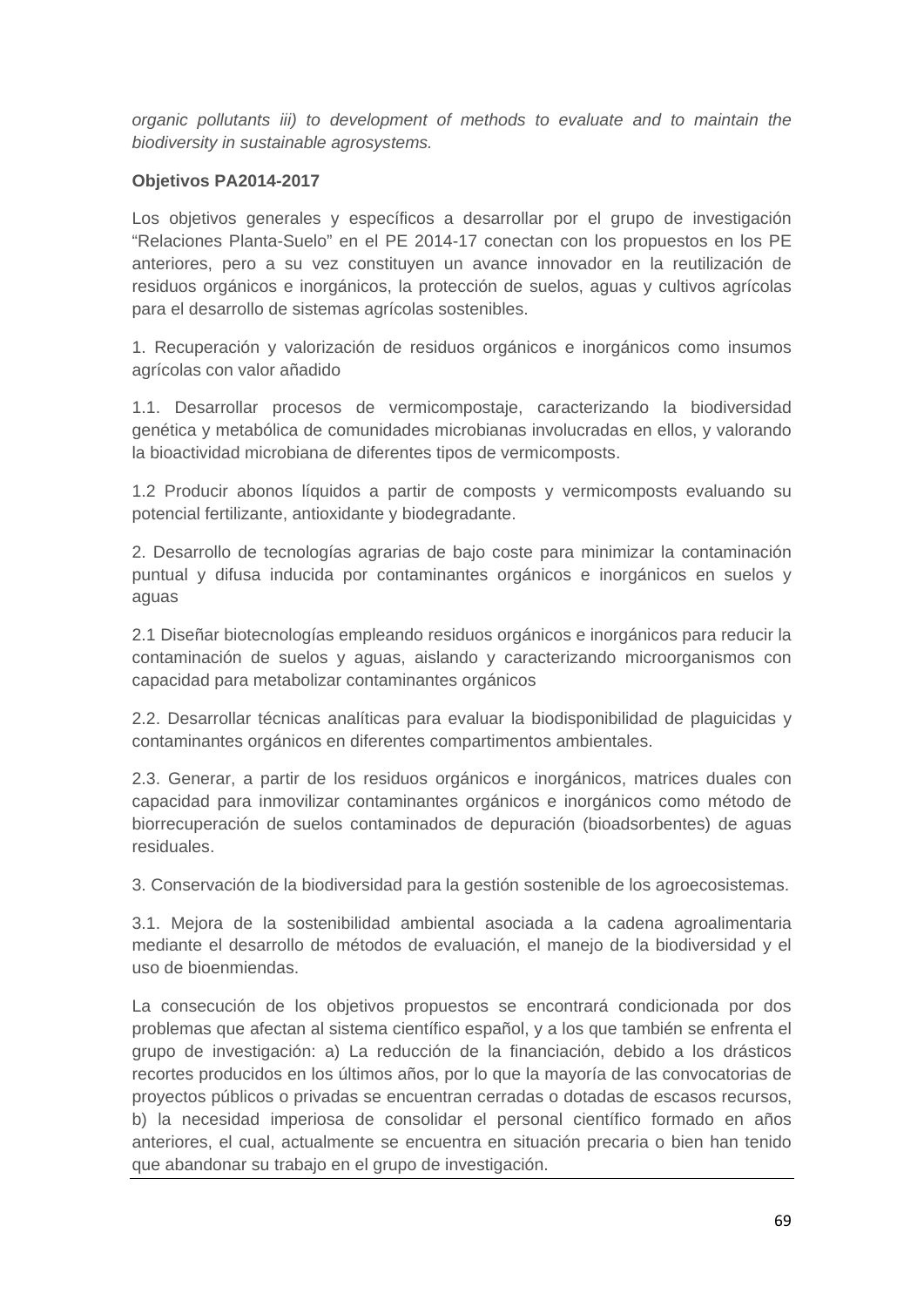*The general and specific objectives of the research group "Plant-Soil" to be developed*  in the PE 2014-17 connect with those proposed in the previous PE, but, in turn, *represent an innovative breakthrough in the reuse of organic and inorganic wastes, the protection of soil, water and crops and the development of sustainable agrosystems.* 

*1. Recovery and reuse of organic and inorganic waste as value-added inputs for agriculture* 

*1.1. To develop vermicomposting processes, characterizing the metabolic and genetic biodiversity of microbial communities involved in them, and assessing the microbial bioactivity of the obtained vermicomposts.* 

*1.2 To develop and produce new liquid organic fertilizers –te- from composts and vermicomposts, evaluating its fertilizer, antoxidant and biodegrading capabilities.* 

*2. Development of low-cost agricultural technologies to minimize the punctual and diffuse pollution point and nonpoint pollution induced by inorganic and organic contaminants in soils and waters* 

*2.1 To design and validate biotechnologies using organic and inorganic wastes to reduce soil and water contamination, isolating and characterizing microorganisms capable of metabolizing organic contaminants.* 

2.2. Develop analytical techniques to evaluate the bioavailability of pesticides and other *organic contaminants in different environmental compartments* 

*2.3. To generate, from the organic and inorganic wastes, dual matrices with with capacity to immobilize organic and inorganic contaminants as method of bioremediation of polluted soils or as purification technique (bioadsorbentes) of wastewater.* 

*3. Conservation of biodiversity for sustainable management of agroecosystems.* 

*3.1. To improve the environmental sustainability associated with the food chain through the development of assessment methods, the management of biodiversity and the use of bioamendments* 

*The achievement of the proposed objectives will be dependent on two severe problems affecting the Spanish scientific system, and also facing the research group: a) The reduction in funding due to the drastic cuts produced in recent years, since most of the calls for public or private projects are closed or are provided with limited economical resources, b) the urgent need for consolidating the scientific staff trained in previous years, which is currently in unstable jobs or have had to abandon its work in the research group.* 

### **Personal de plantilla**

Emilio Benítez León. Investigador Científico

Rogelio Nogales Vargas-Machuca. Investigador Científico

Esperanza Romero Taboada. Investigador Científico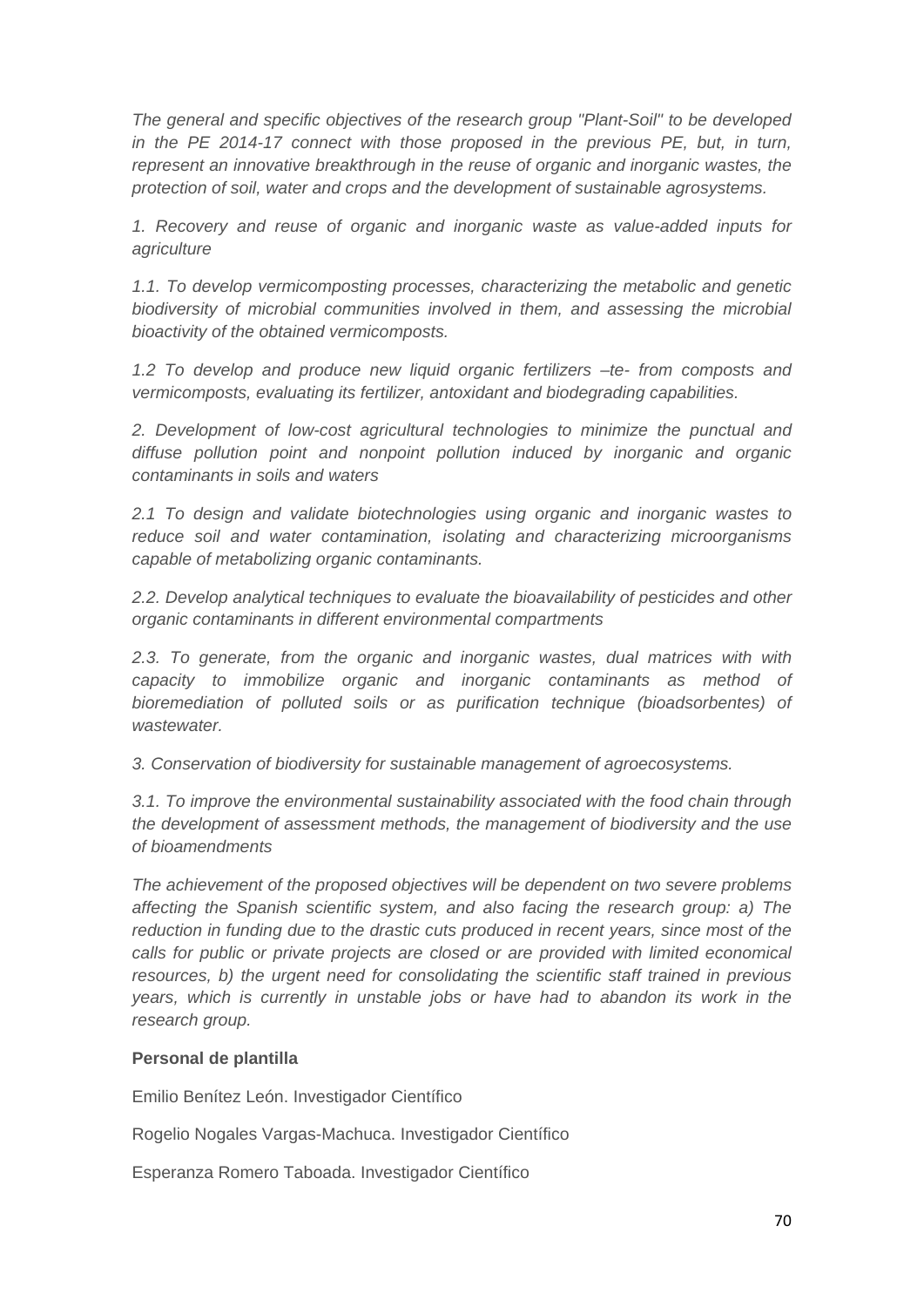Celia Cifuentes Urién. Ayudante de Investigación de OPIs

Fernando Calvo Rivas. Personal Indefinido no Fijo

Beatriz Moreno Sánchez. Personal Indefinido no Fijo

# **ANTIOXIDANTES, RADICALES LIBRES Y ÓXIDO NÍTRICO EN BIOTECNOLOGÍA Y AGROALIMENTACIÓN (ARNOBA)**

# *ANTIOXIDANTS, FREE RADICALS AND NITRIC OXIDE IN BIOTECHNOLOGY AND AGRO-FOOD (ARNOBA)*

Dpto. Bioquímica, Biología Celular y Molecular de Plantas

*Dpt. of Signalling, Stress and Development in Plants* 

Área Científica: A4. Ciencias Agrarias

A4.1 Agrobiotecnología y mejora vegetal

- Disciplinas ERC: LS LIFE SCIENCES
	- LS1 Molecular and Structural Biology and Biochemistry

Industrial Leadership: 4. Biotechnology

- 4.2. Biotechnology-based industrial processes
- Societal Challenges: 2. Food security, sustainable agriculture, marine and maritime research and the bioeconomy

 2.2. Sustainable and competitive agri-food sector for a safe and healthy diet

### **Descripción**

Estudio de la función de los antioxidantes, radicales libres y óxido nítrico en la fisiología de especies hortofrutícolas (pimiento, tomate, olivo, guisante, etc.) para el desarrollo de estrategias biotecnológicas que permitan una mejor explotación de las características nutricionales de dichas especies. Para abordar estos objetivos nuestro grupo colabora con empresas líderes en el sector agroalimentario y biotecnológico como son Syngenta Seeds, SA, Puleva Foods, SL, Deoleo, SA y Agrosol. Asimismo se lleva a cabo una investigación en Arabidopsis y guisante, como plantas modelo, para generar conocimiento que pueda ser útil en los objetivos aplicados de la actividad del grupo.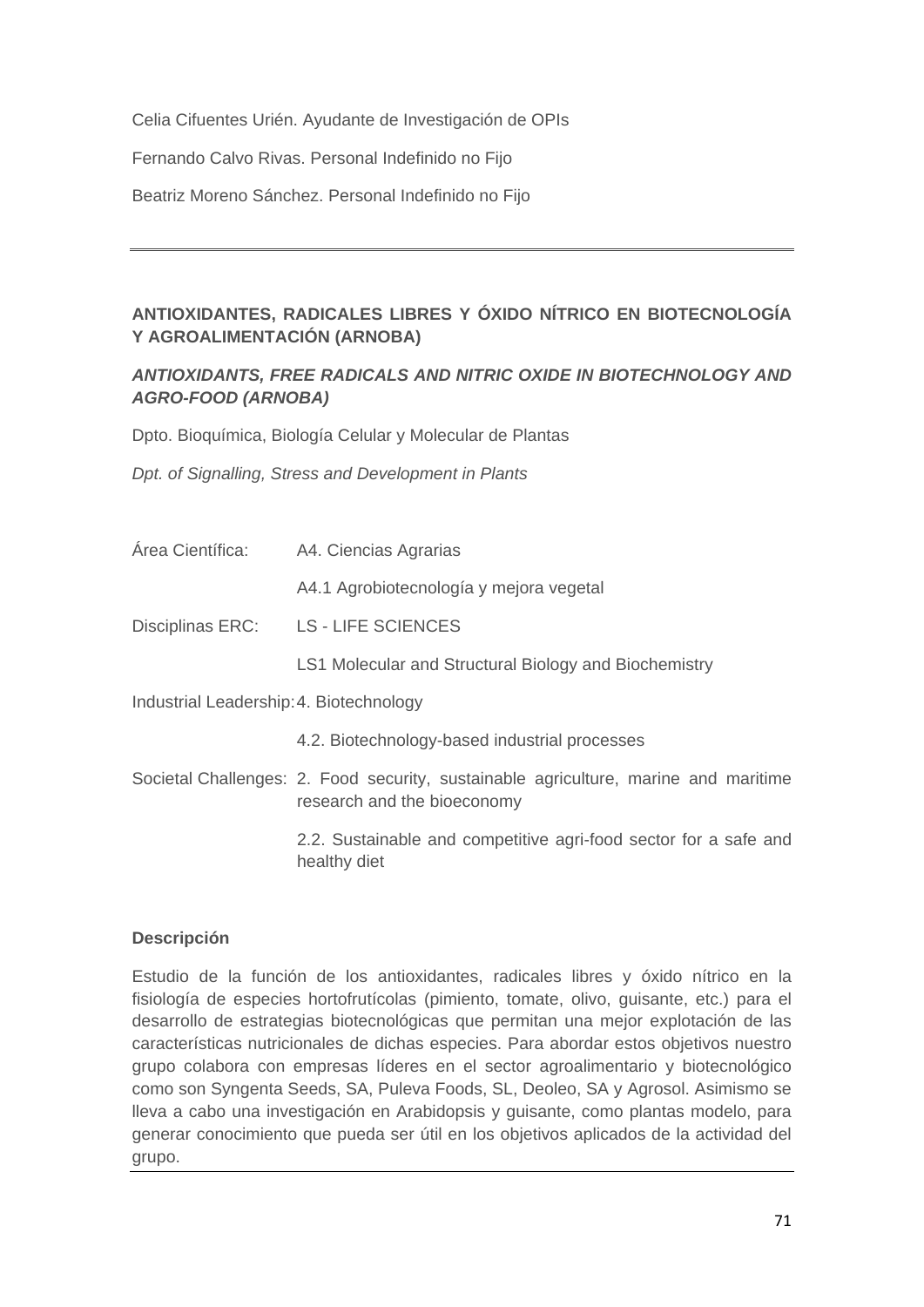*Study at cell and molecular levels of the role of antioxidants, free radicals and nitric oxide in the physiology of horticultural species (pepper, tomato, olive, pea, etc.) for the development of biotechnological strategies which allow a better exploitation of the nutritional features of these species. To address these objectives, our group collaborates with leader companies in the food and biotechnology sector such as Syngenta Seeds, SA, Puleva Foods, SL, Deoleo, SA and Agrosol. In addition, we carry out research in Arabidopsis and pea, as model plants, to generate basic science knowledge to be further used in the applied objectives of the group's activity.* 

## **Objetivos PA2014-2017**

Este grupo representa la evolución de la sub-línea Antioxidantes y señalización celular por especies de oxígeno y nitrógeno reactivo (ROS y RNS) del anterior Plan Estratégico 2010-13. Sin renunciar al desarrollo de investigación básica, la actividad del grupo se orienta también a una investigación aplicada en pos de una transferencia de conocimiento hacia el tejido productivo. Luego de un periodo fecundo de generación de conocimiento, el grupo ha acumulado un cuerpo de doctrina con potencial explotable en los campos de la biotecnología y la agroalimentación.

Los pilares de la investigación del grupo son:

1. Estudio de la fisiología de frutos de interés agrícola. Se investiga la maduración y post-cosecha de frutos de pimiento, tomate y olivo, mediante el análisis de antioxidantes enzimáticos (catalasa, superóxido dismutasa, enzimas del ciclo ascorbato-glutation y NADP-deshidrogenasas) y no enzimáticos (ascorbato, glutatión, alfa-tocoferol, carotenoides, flavonoides, polifenoles). Igualmente se determina la participación del óxido nítrico (NO) y especies de oxígeno y nitrógeno reactivo (ROS y RNS, respectivamente) en dicho procesos fisiológicos. Se estudia, asimismo, la influencia de todas estas moléculas en los parámetros de calidad de los productos seleccionados. Para abordar este objetivo se emplean frutos completos o bien preparaciones de fracciones subcelulares, principalmente peroxisomas.

2. Función del NO y RNS en la germinación, desarrollo y estrés abiótico en plantas superiores. Se lleva a cabo la caracterización bioquímica y molecular de las dianas celulares endógenas (proteínas, lípidos y ácidos nucleicos) implicadas en los procesos de nitración y S-nitrosilación propiciados por RNS y el análisis de su participación en procesos de señalización celular, durante la germinación y el desarrollo, y de estreses abióticos (salinidad, arsénico, daño mecánico, baja y alta temperatura). Se emplean plantas modelo como Arabidopsis y guisante, pero también olivo, pimiento y girasol.

Uno de los aspectos a destacar es la investigación de cómo las RNS y ROS intervienen en los mecanismos de señalización y/o protección frente a estrés por arsénico en plantas de interés agrícola, y el uso de de bio-marcadores que se inducen en las plantas en respuesta a este metaloide. Estos abordajes contribuirán al desarrollo de estrategias y herramientas de aplicación biotecnológica que permitan participar en la regulación de los procesos de germinación y desarrollo, así como la obtención de plantas más tolerantes frente a distintos estreses medioambientales abióticos.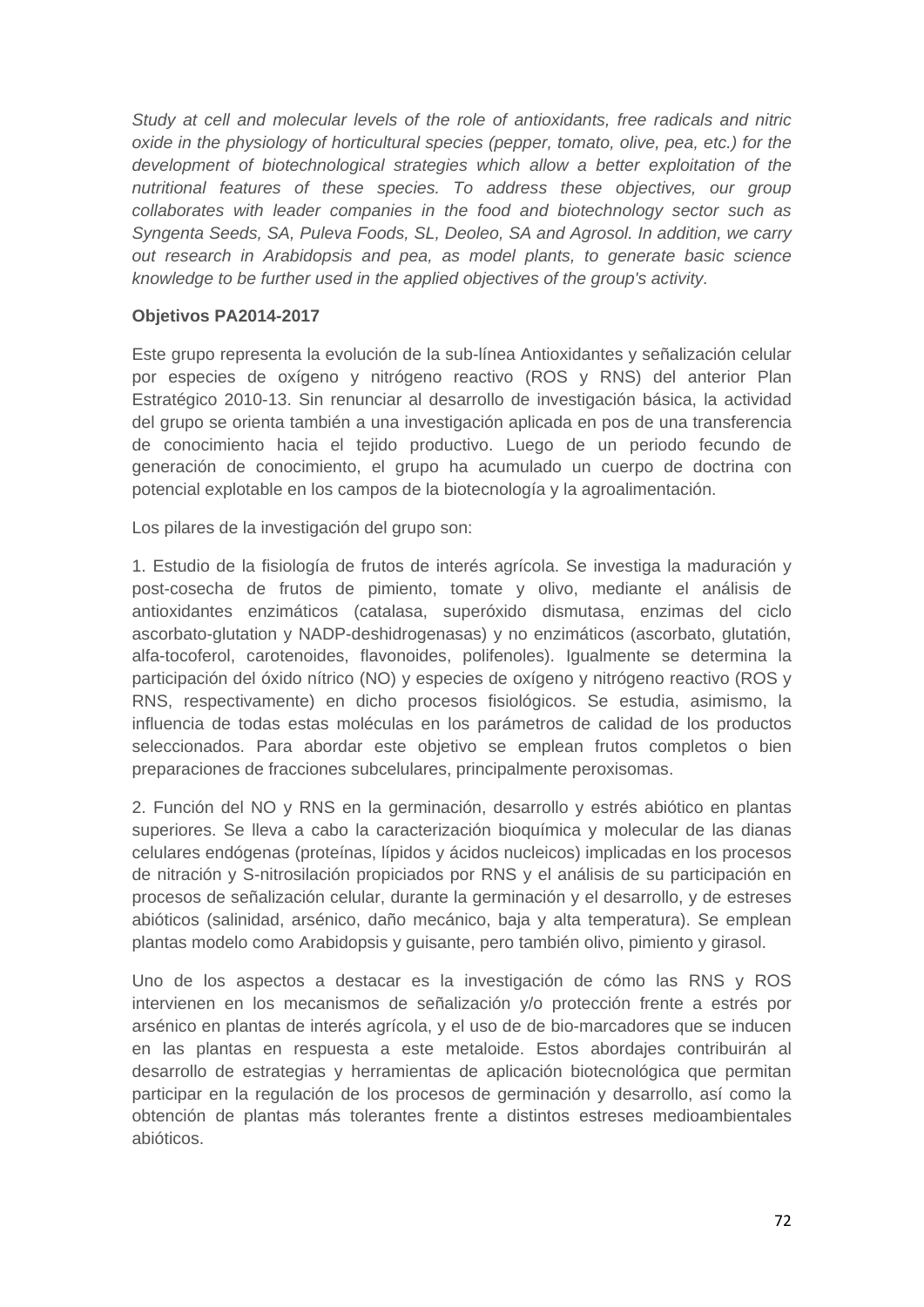3. Prospección de compuestos bioactivos naturales procedentes de productos hortofrutícolas con aplicaciones nutricionales y biotecnológicas. Dada la evolución del grupo, este objetivo se orienta a los sectores alimentario y biotecnológico. Se investigan nuevos componentes bioactivos y antioxidantes de tomate, aceituna y pimiento con efectos beneficiosos para la salud (capsicina, proteínas bioactivas, flavonoides, etc). Asimismo, en conexión con el sector productivo, nuestro grupo lleva a cabo la caracterización y selección de variedades de productos hortofrutícolas especialmente ricas en antioxidantes, con vistas a mejorar su competitividad en los mercados. Otro de los objetivos de este apartado es la producción de antioxidantes enzimáticos a partir de productos hortofrutícolas usando técnicas biotecnológicas para aplicaciones en dermofarmacia como ingredientes protectores bioactivos.

Amenazas a corto y medio plazo:

1-Ausencia de un proyecto científico estable y de financiación por parte de las agencias que regulan los programas de I+D+i

2-Laboratorios obsoletos, ubicados en un edificio de más de 40 años

3-Jubilación en dic-2013 de uno de los científicos del grupo.

*This group represents the evolution of the sub-line "Antioxidants and cell signalling by reactive oxygen nitrogen species (ROS and RNS)" from the previous Strategic Plan 2010-13. Without refusing to fundamental research, the activity of the group also*  focuses on applied research towards a transfer of knowledge to the productive sector. *After a fruitful period of knowledge generation, the group has accumulated a body of doctrine with exploitable potential in the fields of biotechnology and agro-food.* 

#### *The pillars of our research are:*

*1. Study of the physiology of fruits of agricultural interest. The ripening and postharvest is basically investigated in pepper, tomato, olive and others, by the analysis of enzymatic (catalase, superoxide dismutase, ascorbate-glutathione cycle, and NADPdehydrogenases) and non-enzymatic (ascorbate, glutathione, alpha-tocopherol, carotenoids, flavonoids, polypphenols) antioxidants. Likewise, the involvement of nitric oxide (NO) and reactive oxygen and nitrogen species (ROS and RNS, respectively) in those physiological processes is also accomplished. The influence of these molecules in the quality parameters of the selected produces is analyzed as well. To address this objective, whole fruits, but also subcellular fractions, mainly peroxisomes, are used.* 

*2. Role of NO and RNS in germination, development and abiotic stress in higher plants. The biochemical and molecular characterization of the endogenous cell targets (proteins, lipids and nucleic acids) involved in nitration and S-nitrosylation promoted by RNS is investigated, as well as the analysis of their participation in cell signalling processes during germination and development and in abiotic stresses (salinity, wounding, high and low temperature). Arabidopsis and pea are used as model plants, but also olive, pepper, and sunflower.* 

*One of the aspects to be remarked in this objective is the study on how the ROS and RNS participate in the signalling mechanisms and/or protection against stress by*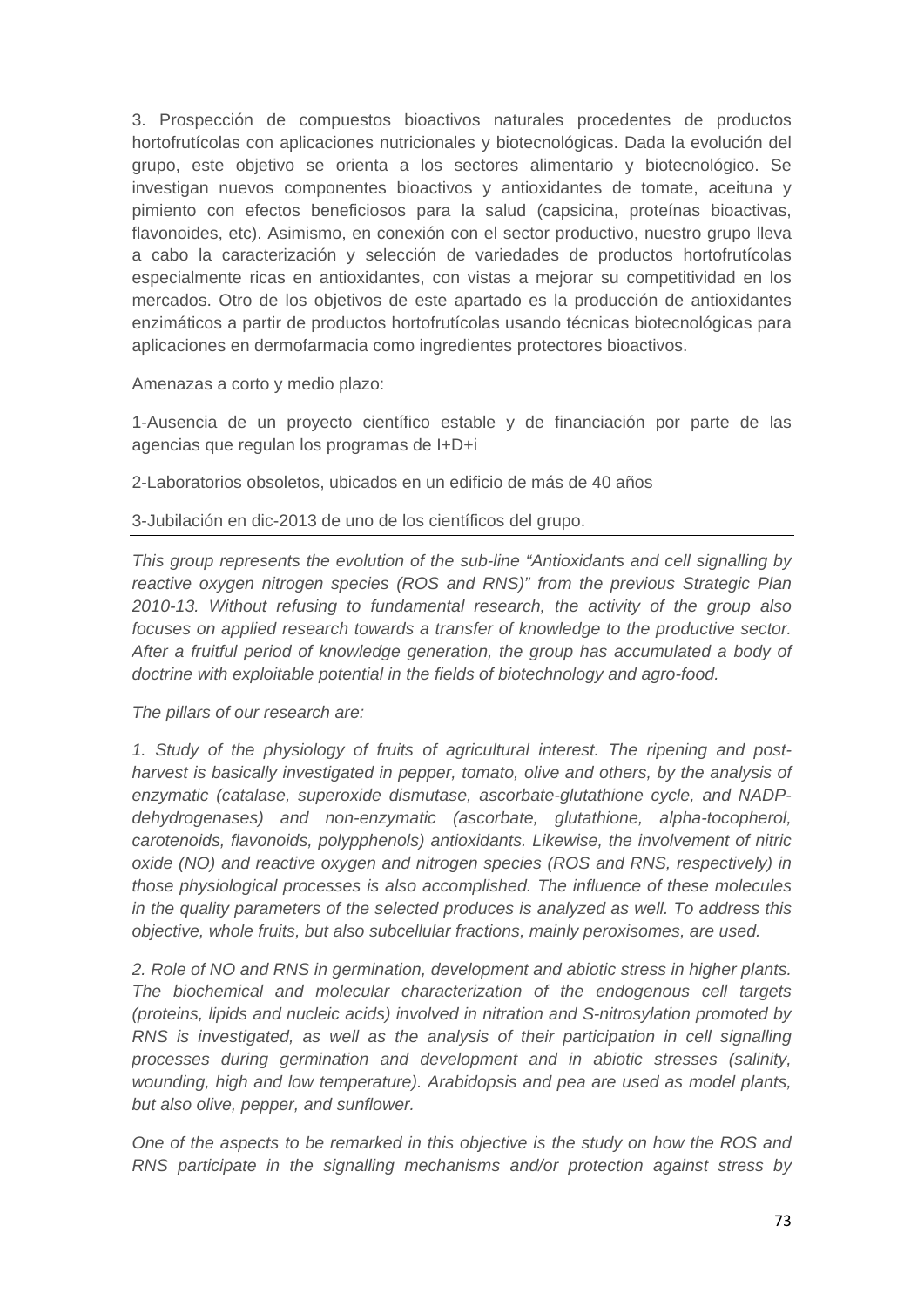*arsenic in plants of agricultural interest, and the use of bio-markers induced in plants in*  response to this metalloid. These approaches will contribute to the development of *strategies and tools for biotechnological applications which allow modifying the*  regulation of the germination and development processes, as well as the selection of *plants more tolerant to several environmental stresses.* 

*3. Search for natural bioactive compounds coming from vegetable with nutritional and biotechnological applications. Due to the group's evolution, this objective is addressed to the nutritional and biotechnological sectors. New bioactive compounds and antioxidants from tomato, olive and pepper with beneficial effects for the health (capsaicin, bioactive proteins, flavonoids, etc.) are investigated. Likewise, in connection*  with the productive sector, our group carries out the characterization and selection of *vegetable varieties especially rich in antioxidants, focused at improving their competitiveness in the markets. Another goal is the production of enzymatic antioxidants from vegetables using biotechnological approaches for their application in dermatological products as bioactive protecting ingredients.* 

*Short and medium term threats:* 

*1- Absence of a stable scientific project and financing on behalf of the agencies which promote the R + D + i policies.* 

*2- Obsolete laboratories located in a more than 40-year-old building.* 

*3- Retirement in Dec-2013 of one of the scientists of the group.* 

## **Personal de Plantilla**

José Manuel Palma Martínez. Profesor de Investigación

Francisco Javier Corpas Aguirre. Investigador Científico

Eduardo López-Huertas León. Investigador Científico

María Jesús Campos Ramos. Ayudante de Investigación de OPIs

Tamara Molina Márquez. Personal Indefinido no Fijo

Carmelo Ruiz Torres. Personal Indefinido no Fijo

Luis Alfonso del Río Legazpi. Profesor de Investigación Ad honorem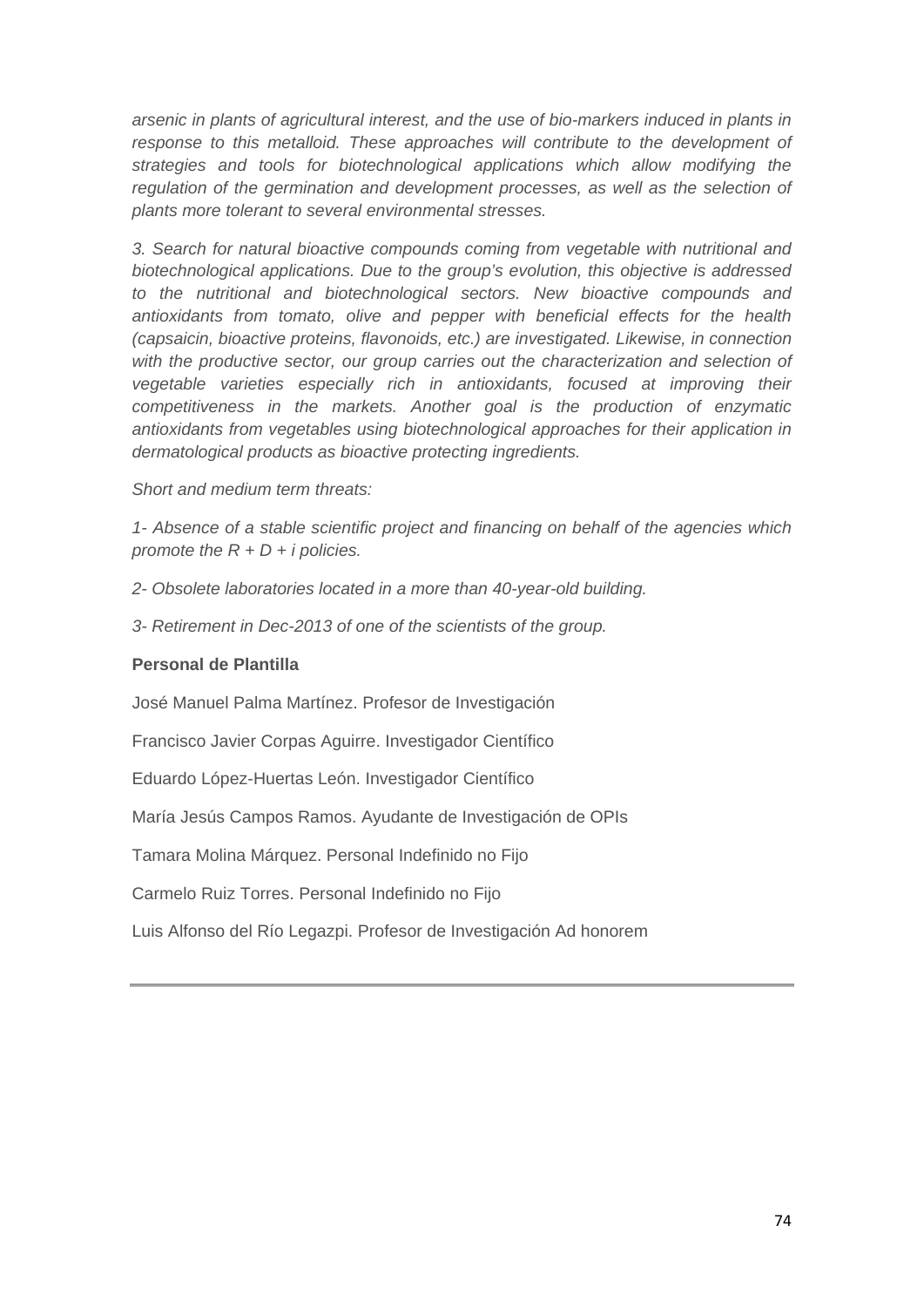## **SEÑALIZACIÓN POR ESPECIES DE OXÍGENO Y NITRÓGENO REACTIVO EN SITUACIONES DE ESTRÉS EN PLANTAS**

## **REACTIVE OXYGEN AND NITROGEN SPECIES SIGNALING UNDER STRESS CONDITIONS IN PLANTS**

Dpto. Bioquímica, Biología Celular y Molecular de Plantas

*Dpt. of Signalling, Stress and Development in Plants* 

- Área Científica: A4. Ciencias Agrarias A4.2 Biología, bioquímica y fisiología vegetal Disciplinas ERC: LS - LIFE SCIENCES LS1 Molecular and Structural Biology and Biochemistry Industrial Leadership: 4. Biotechnology
	- 4.2. Biotechnology-based industrial processes
- Societal Challenges: 2. Food security, sustainable agriculture, marine and maritime research and the bioeconomy
	- 2.1. Sustainable agriculture and forestry

## **Descripción**

Se estudia desde un punto de vista multidisciplinar, a nivel bioquímico, celular y molecular, los mecanismos implicados en la respuesta de la planta a distintos tipos de estrés abiótico (metales pesados, xenobióticos y sequía) y biótico (infección por Pseudomonas), con el objetivo de aplicar el conocimiento obtenido para la monitorización temprana del estrés y el diseño de estrategias de mejora vegetal. La investigación del Grupo se centra en dos líneas fundamentales: 1) El estudio de la función de las especies de oxígeno y nitrógeno reactivo (ROS y RNS) de origen peroxisomal como moléculas señal en la regulación de la expresión génica en respuesta a estrés. Con especial interés en establecer el papel de la dinámica de los peroxisomas en la regulación de la respuesta celular. 2) Diseño de estrategias de fitoremediación basadas en la selección de mutantes de Arabidopsis resistentes a metales pesados y su posterior uso biotecnológico en el desarrollo de especies de interés agrómico.

*The mechanisms involved in plant responses to different types of abiotic (heavy metal, xenobiotic, drought) and biotic (pseudomonas infection) stress are studied from a multidisciplinary perspective at the biochemical, molecular and cellular level with the*  aim of applying the knowledge obtained to early stress monitoring and design of *improved plant breeding strategies. The group focuses on two main lines of research: 1) the study of the function of peroxisomal ROS and RNS as signaling molecules in the*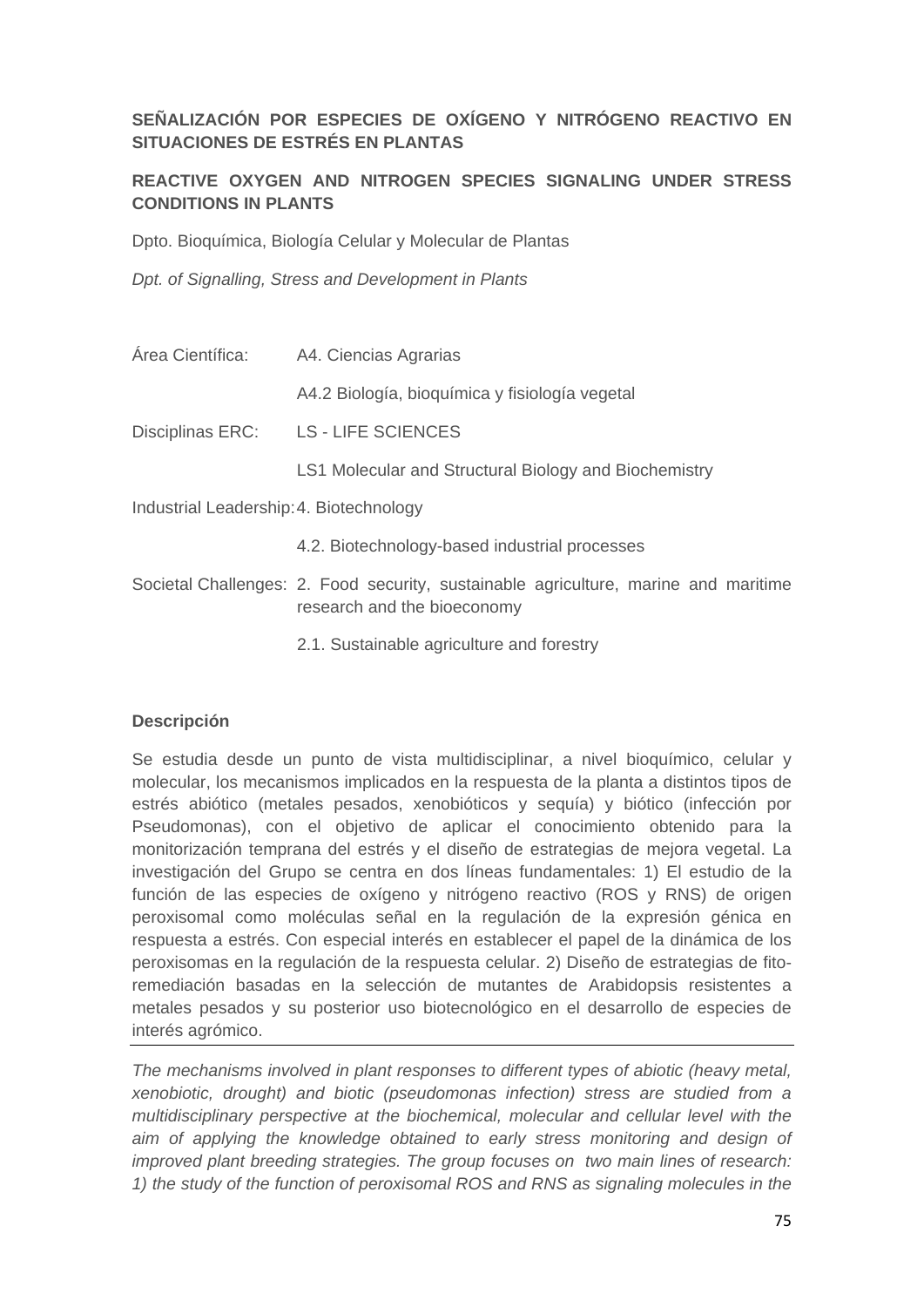*regulation of gene expression in response to stress. Particular attention will be paid to determining the role of peroxisomal dynamics in cell response regulation and 2) the design of phytoremediation strategies based on the selection of Arabidopsis mutants tolerant to heavy metals and their subsequent biotechnological application to developing species of agronomic interest.* 

## **Objetivos PA 2014-2017**

El conocimiento de los mecanismos responsables de la percepción de estímulos externos y la especificidad de la respuesta celular a un determinado tipo de estímulo constituyen dos de los grandes retos de la biología vegetal. Para llevar a cabo este estudio se proponen los siguientes objetivos:

1. Estudio del papel de la dinámica de orgánulos y citoesqueleto en señalización y respuesta al estrés, tanto biótico como abiótico. Para abordar estos estudios disponemos del software, las líneas de Arabidopsis y la tecnología para estudiar el cross-talk entre orgánulos y la regulación de la dinámica de los mismos dependientes de ROS y NO en condiciones fisiológicas y de estrés. El estudio de los peroxisomas como sensores y efectores de la respuesta celular al estrés se aborda mediante el uso de técnicas sofisticadas de microscopía confocal y análisis de expresión de proteínas peroxisomales. Se dispone además de líneas de Arabidopsis que expresan biosensores de ROS asociados a peroxisomas y citosol para visualizar in vivo la producción de ROS en respuesta al estrés. La identificación de los componentes de la red de señalización que regulan la respuesta de estos orgánulos al estrés es también objeto de estudio mediante el uso de mutantes de Arabidopsis con niveles alterados de proteínas reguladoras, factores de transcripción y producción de ROS y NO. Además, se estudia la función de modificaciones postraduccionales (S-nitrosilación, nitración, oxidación y fosforilación) de proteínas en la regulación de la percepción de estrés y transducción de señales, así como el papel regulador de las fitohormonas ácido salicílico, etileno y ABA.

2. Identificación de genes esenciales en la tolerancia a distintos metales en suelos mineros contaminados para el diseño de estrategias de fito-remediación y recuperación de suelos degradados. Para ello se han seleccionado genes implicados en la tolerancia a metales pesados a partir de una colección de mutantes con inserción de T-DNA. A partir de los genes seleccionados se generarán plantas con niveles alterados de los mismos que se caracterizarán y evaluarán en cuanto a su fenotipo, crecimiento y capacidad para acumular metales en suelos mineros contaminados. Con los conocimientos adquiridos, se procederá a su posterior uso biotecnológico mediante el diseño de plantas de interés forestal y de utilidad en procesos de fito-remediación.

La consecución de estos objetivos se encuetra seriamente amenazada por distintos factores como consecuencia de la reducción drástica de los presupuestos dedicados a investigación. Esta situación afecta negativamente a la incorporación de estudiantes de Doctorado, contratación de Doctores y mejora de la deficiente infraestructura de nuestro Instituto.

*The study of mechanisms involved in the perception of external stimuli and the specificity of cell responses to a particular type of stimulus constitute two major*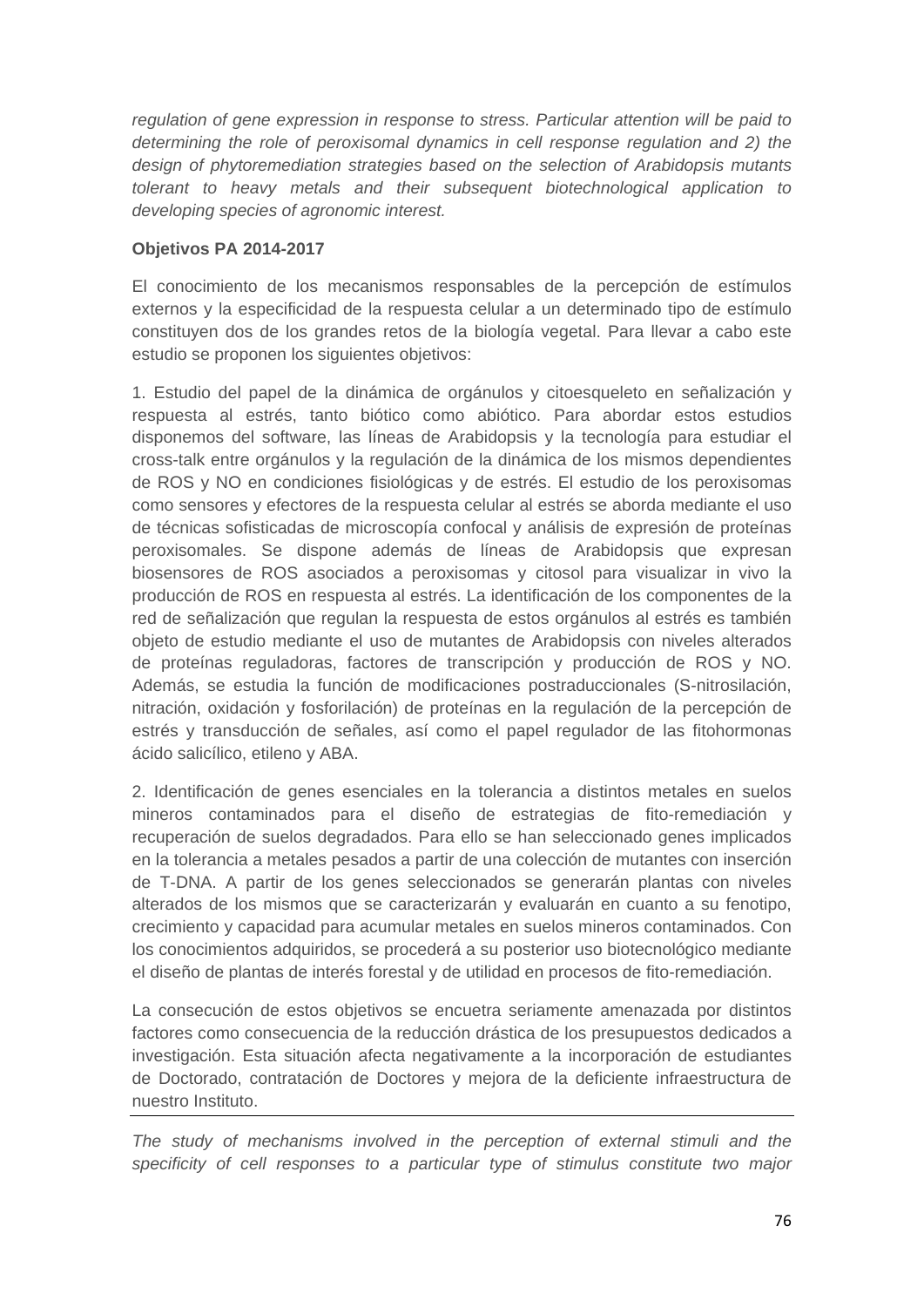*challenges in the field of plant biology. This study aims to achieve the following objectives:* 

*1. To study the role of organelle and cytoskeleton dynamics in signaling and cell responses to stress, both biotic and abiotic. To carry out these studies, we have the appropriate software, Arabidopsis lines and the technology necessary to study crosstalk between organelles and the regulation of organelle dynamics dependent on ROS and NO under physiological and stress conditions. The study of peroxisomes as sensors and effectors of cell responses to stress is carried out using sophisticated confocal microscopy techniques and by analyzing peroxisomal gene expression. Arabidopsis lines expressing ROS biosensors associated with peroxisomes and cytosol are also available for in-vivo imaging of ROS production under stress conditions. The components of signaling networks involved in the regulation of peroxisomal responses to stress are also identified by using Arabidopsis mutants to show disturbances in regulatory proteins, transcription factors and ROS and NO production. The role of posttransductional modifications in proteins (S-nitrosylation, nitration, oxidation and phosphorylation) in the regulation of stress perception and signal transduction is also studied, as well as the regulatory role played by the phytohormones salicilic acid, ethylene and abscisic acid.* 

*2. To identify essential genes for tolerance to different metals in polluted mining soils in order to design phytoremediation and recovery strategies for degraded soils. For this purpose, genes involved in metal tolerance have been selected from a collection of T-DNA Arabidopsis mutants. Plants with altered expression of selected genes will be obtained and characterized in terms of phenotype, growth rate and capacity to accumulate metals in contaminated mining soils. The knowledge acquired will be used for biotechnological purposes to design woody plants useful in relation to phytoremediation.* 

*Achieving these objectives is under serious threat due to several factors as a result of the drastic reduction of budgets for research. This situation negatively affects the incorporation of PhD students, recruitment of Doctors and improving the deficient facilities from our Institute.* 

#### **Personal de Plantilla**

Adela Olmedilla Arnal. Investigador Científico

Luisa María Sandalio González. Investigador Científico

María del Carmen Romero Puertas. Científico Titular

Juana Muñoz García. Técnico Especialista Grado Medio de OPIs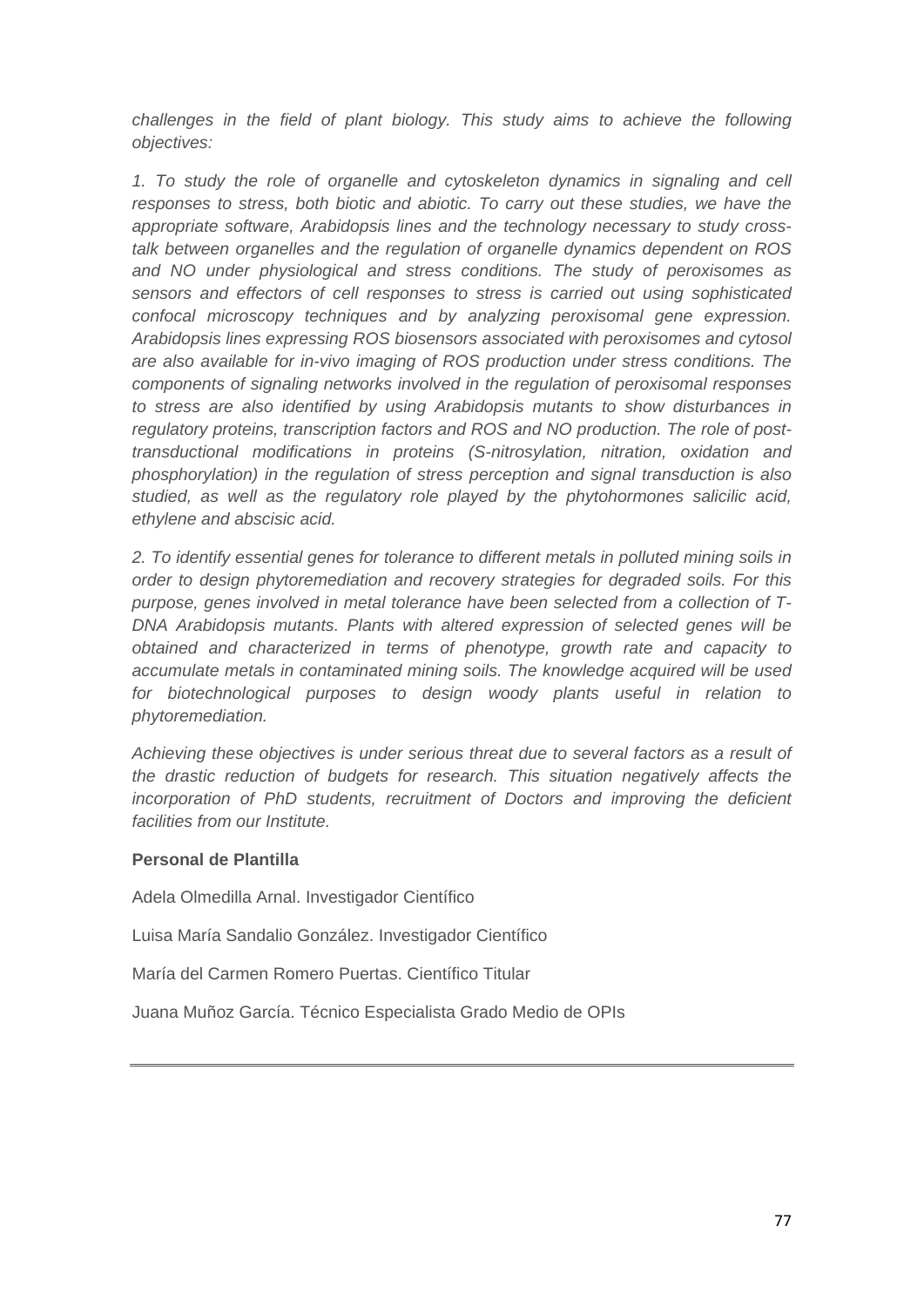## **BIOLOGÍA REPRODUCTIVA DE PLANTAS**

## *PLANT REPRODUCTIVE BIOLOGY*

Dpto. Bioquímica, Biología Celular y Molecular de Plantas

*Dpt. of Signalling, Stress and Development in Plants* 

| Área Científica:                        | A4. Ciencias Agrarias                                                                                              |
|-----------------------------------------|--------------------------------------------------------------------------------------------------------------------|
|                                         | A4.2 Biología, bioquímica y fisiología vegetal                                                                     |
|                                         | Disciplinas ERC: LS - LIFE SCIENCES                                                                                |
|                                         | LS1 Molecular and Structural Biology and Biochemistry                                                              |
| Industrial Leadership: 4. Biotechnology |                                                                                                                    |
|                                         | 4.2. Biotechnology-based industrial processes                                                                      |
|                                         | Societal Challenges: 2. Food security, sustainable agriculture, marine and maritime<br>research and the bioeconomy |
|                                         | 2.2. Sustainable and competitive agri-food sector for a safe and<br>healthy diet                                   |

## **Descripción**

El grupo analiza desde una perspectiva multidisciplinar los procesos de reproducción sexual de las plantas, especialmente la gametogénesis masculina y femenina, la compatibilidad, la interacción polen-estigma y los mecanismos de atracción, fusión de gametos, y fertilización. Se investigan aspectos básicos y aplicados, esencialmente en el ámbito agronómico, nutricional y de salud (alergias).

*The group analyzes plant sexual reproduction processes from a multidisciplinary point of view, particularly male and female gametogenesis, compatibility, pollen-stigma interaction, and the mechanisms of attraction, fusion of gametes and fertilization. Basic and applied aspects are investigated, mainly within the frame of an agronomic, nutritional and health (allergy) scope.* 

#### **Objetivos PA 2014-2017**

#### OBJETIVOS GENERALES

1) Identificar y caracterizar funcionalmente los productos génicos implicados en el desarrollo del polen y el pistilo, la receptividad estigmática, la germinación del polen y el crecimiento del tubo polínico, y las interacciones polen-pistilo. Estudiar las bases celulares y moleculares de la autoincompatibilidad y de los mecanismos de señalización implicados en la orientación del tubo polínico en el pistilo, con objeto de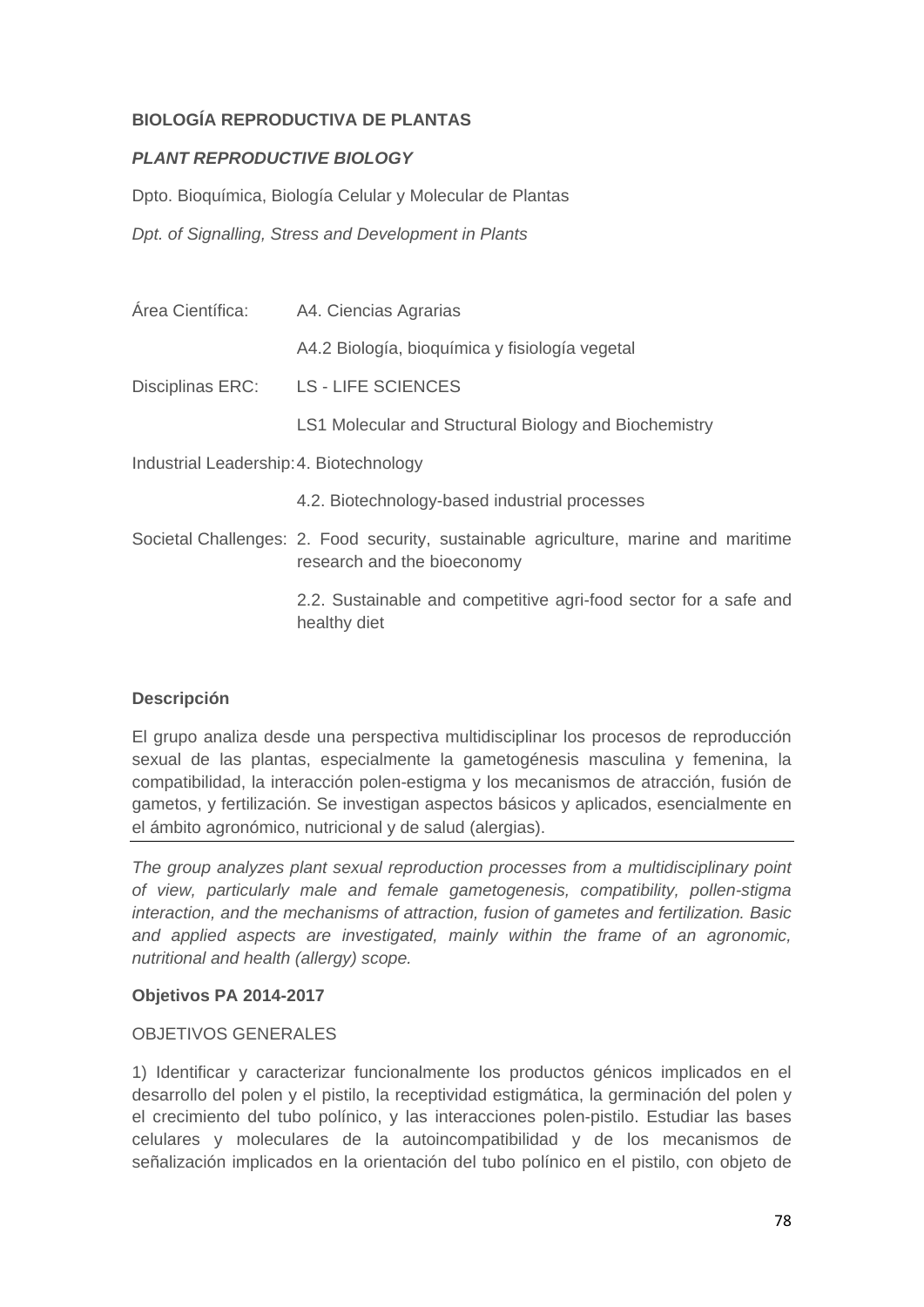optimizar la polinización, la fertilización, la calidad y la productividad en especies de interés agrícola y en especies modelo.

2) Estudiar los efectos de los factores ambientales adversos sobre la eficacia reproductiva y la producción en el olivo y otras especies de interés agronómico.

3) Determinar la variabilidad genética y funcional de las proteínas alergénicas del polen. Establecer las implicaciones del polimorfismo en la fisiología reproductiva de las plantas y en la evaluación clínica y la personalización de los tratamientos en pacientes alérgicos.

4) Caracterizar a nivel bioquímico y molecular las formas proteicas y lipídicas mayoritarias presentes tanto en los tejidos de la semilla como en distintos aceites de plantas de interés económico como el olivo, así como en los subproductos de su elaboración. Determinar su digestibilidad, alergenicidad y absorción intestinal, explorando usos adicionales que generen valor añadido.

#### OBJETIVOS ESPECÍFICOS

- Caracterizar el papel de las especies de oxígeno reactivo (ROS), del óxido nítrico (NO) y de los enzimas implicados en su metabolismo en la biología reproductiva de plantas con interés agronómico y con diferentes tipos de autoincompatibilidad polenestigma.

- Identificar y caracterizar proteínas del polen y el pistilo implicadas en mecanismos de reconocimiento en el olivo y otras plantas modelo, analizando su función en el contexto de la incompatibilidad.

- Estudiar las proteínas y enzimas relacionados con la movilización de los lípidos de reserva (ej. caleosinas) en el polen. Implicaciones en la eficacia reproductiva y la producción en el olivo.

- Estudiar los efectos de la temperatura sobre el desarrollo del polen y su viabilidad y capacidad para germinar, y sobre el desarrollo y el número de óvulos/sacos embrionarios y su viabilidad en distintos cultivares de olivo.

- Buscar marcadores moleculares relacionados con el estrés por temperatura en los tejidos reproductivos del olivo mediante herramientas de transcriptómica y proteómica. Papel de las heat shock proteins en la eficiencia reproductiva.

- Analizar el polimorfismo molecular de las proteínas alergénicas del polen en cultivares de olivo y otras especies de interés alergogénico.

- Caracterizar funcionalmente el polimorfismo y la expresión génica diferencial de alérgenos relevantes en los órganos reproductivos.

- Determinar las implicaciones del polimorfismo alergénico en cuanto al diagnóstico y tratamiento de la alergia.

- Definir histológicamente las semillas del olivo y otras especies de interés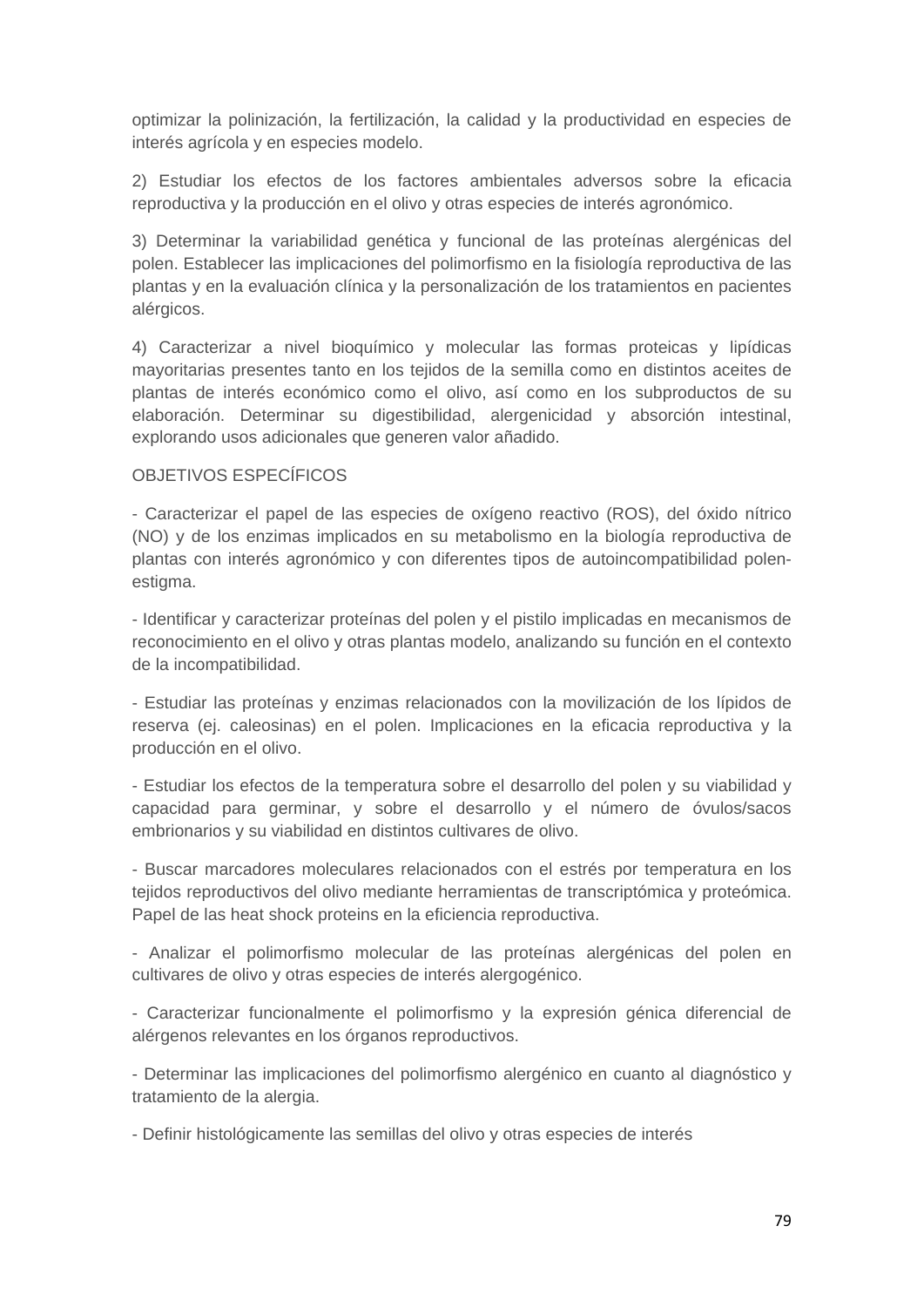- Caracterizar a nivel bioquímico y molecular las formas proteicas mayoritarias y las actividades enzimáticas presentes en estas semillas.

- Caracterizar las formas proteicas presentes en aceites virgen y refinados, y en los subproductos de su elaboración.

- Ensayar la digestibilidad, alergenicidad y absorción intestinal de estas proteínas, y explorar usos adicionales de los subproductos.

El cumplimiento de estos objetivos no está garantizado debido a la actual situación de crisis económica e institucional. Tampoco se puede garantizar la continuidad de la estructura del grupo en términos de personal, financiación (incluidos los proyectos en marcha), ni las técnicas y equipamientos disponibles, o las inversiones previstas o potenciales.

#### *MAIN OBJECTIVES*

*1) Identify, characterize and perform functional analyses of the gene products involved in pollen and pistil development, the establishment of stigmatic receptivity, pollen germination, pollen tube growth and pollen-pistil interactions. Study the cell and molecular basis of self-incompatibility and the signaling mechanisms involved in pollen tube guidance through the pistil, with the purpose of optimizing pollination, fertilization, quality and productivity of plant species of agronomic interest as well as in model species.* 

*2) Study the effects of adverse environmental factors on both reproductive efficiency and yield in the olive tree and other plants of agronomical interest* 

*3) Determine genetic and functional variability of pollen allergenic proteins. Establish the implications of polymorphism in plant reproductive physiology and in the clinical assessment and personalization of treatments for allergic patients.* 

*4) Characterize at the biochemical and molecular levels the major forms of proteins and lipids present in the seed tissues and oils from plants of economical interest like the olive tree, as well as in by-products generated during their elaboration. Determine their digestibility, allergenicity and intestinal absorption, exploring additional uses able to generate added value.* 

## *SPECIFIC OBJECTIVES*

*-To characterize the role of Reactive Oxygen Species (ROS), nitric oxide (NO) and the enzymes involved in their metabolism in the reproductive biology of plants with agronomical interest and different types of self-incompatibility pollen-stigma.* 

*- Identify and characterize pollen and pistil proteins involved in recognition mechanisms in the olive tree and other plant model species, analyzing their function in the frame of the different self-incompatibility models already described.* 

*- Study proteins and enzymes involved in storage lipid mobilization (e.g. caleosins, TAG, lipases) in pollen. Implications in reproductive efficacy and yield in the olive.*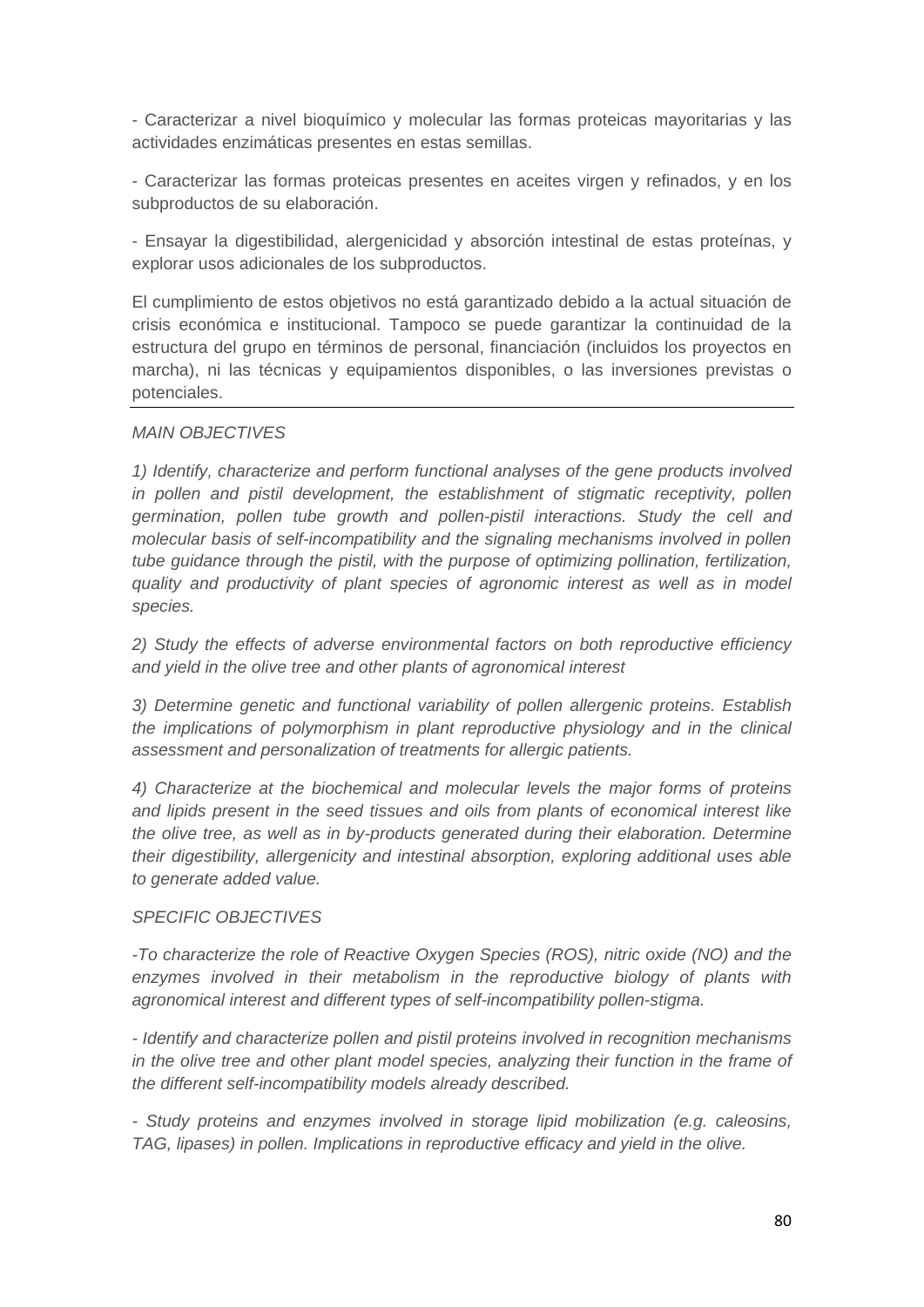*- Study the effects of temperature upon pollen development and its viability and ability to germinate, and on the development and number of ovules/embryo sacs and their viability in different olive cultivars.* 

*- Search for molecular markers involved in temperature stress in the olive reproductive tissues by means of trascriptomic and proteomic tools. Role of heat shock proteins in reproductive efficiency.* 

*- Analyze molecular polymorphism of allergenic proteins in pollen from different olive cultivars and other species of allergogenic interest.* 

*- Characterize at the functional level the polymorphism and differential gene expression of relevant allergens in reproductive organs.* 

*- Determine the implications of allergen polymorphism in allergy diagnosis and treatment* 

*- Define histologically the seeds from the olive tree and other plant species of interest.* 

*- Characterize at the biochemical and molecular levels the major protein forms and the enzyme activities present in these seeds.* 

*- Characterize the protein forms present in virgin and refined olive oils, and in the subproducts of its elaboration.* 

*- Assay digestibility, allergenicity and intestinal absorption of these proteins, and explore additional uses for these subproducts.* 

Fulfilment of the objectives described above is not quaranteed under the present *economic and institutional situation. Same applies to the current structure of the group in terms of personnel, funding (even on-going projects and contracts), techniques and equipment available or foreseen/potential investments.* 

## **Personal de Plantilla**

Juan de Dios Alché Ramírez. Investigador Científico.

Antonio Jesús Castro López. Científico Titular

Mª Isabel Rodríguez García. Profesor de Investigación Ad honorem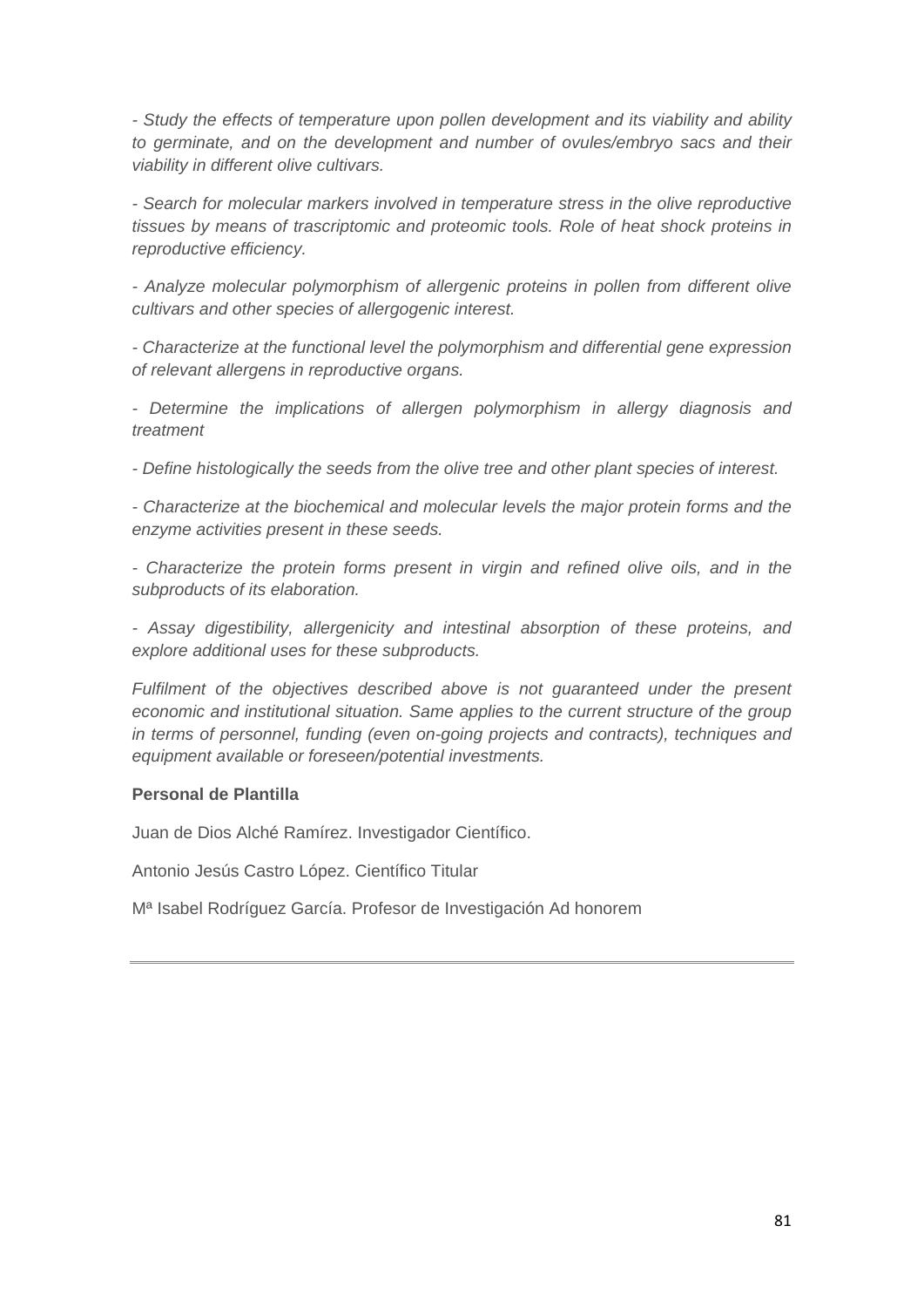## **HOMEOSTASIS IÓNICA Y TRANSPORTADORES DE MEMBRANA**

#### *ION HOMEOSTASIS AND MEMBRANE TRANSPORTERS*

Dpto. Bioquímica, Biología Celular y Molecular de Plantas *Dpt. of Signalling, Stress and Development in Plants* 

Área Científica: A4. Ciencias Agrarias A4.1 Agrobiotecnología y mejora vegetal Disciplinas ERC: LS - LIFE SCIENCES LS1 Molecular and Structural Biology and Biochemistry Industrial Leadership: 4. Biotechnology 4.2. Biotechnology-based industrial processes

- Societal Challenges: 2. Food security, sustainable agriculture, marine and maritime research and the bioeconomy
	- 2.1. Sustainable agriculture and forestry

#### **Descripción**

Se investiga la funcionalidad de transportadores implicados en la homeostasis de Na+ y K+ y sus proteínas reguladoras de Arabidopsis y tomate con el fin de evaluar su potencial biotecnológico en la mejora de uso del agua, nutrición del potasio y tolerancia a la salinidad.

*We use an integrated approach to study the biochemical and molecular mechanisms of ion homeostasis in plants in order to develop biotechnological applications to improve salt tolerance, mineral nutrition and water use efficiency in crop plants*.

#### **Objetivos PA 2014-2017**

Investigar, desde un enfoque integrado, los mecanismos bioquímicos y moleculares de la homeostasis iónica en plantas, con el fin de desarrollar aplicaciones biotecnológicas implicadas en la tolerancia salina y en el aumento de la eficiencia en la nutrición mineral y del uso del agua en plantas de interés agronómico. La identificación y la función de los genes que codifican a sistemas de transporte de Na+, K+ y H+ y sus proteínas reguladoras (NHX, SOS, CHX, CCX, HKT, NhaD and KEA) son objeto de investigación en sistemas modelo heterólogos (E. coli, levadura y Arabidopsis) y en plantas de interés agronómico (tomate). Para lograr este propósito nos servimos del análisis funcional in vitro e in vivo. Los enfoques in vitro conllevan la purificación y la reconstitución de proteínas de membrana en liposomas, para la determinación de su actividad de transporte, mientras que el análisis funcional in vivo se basa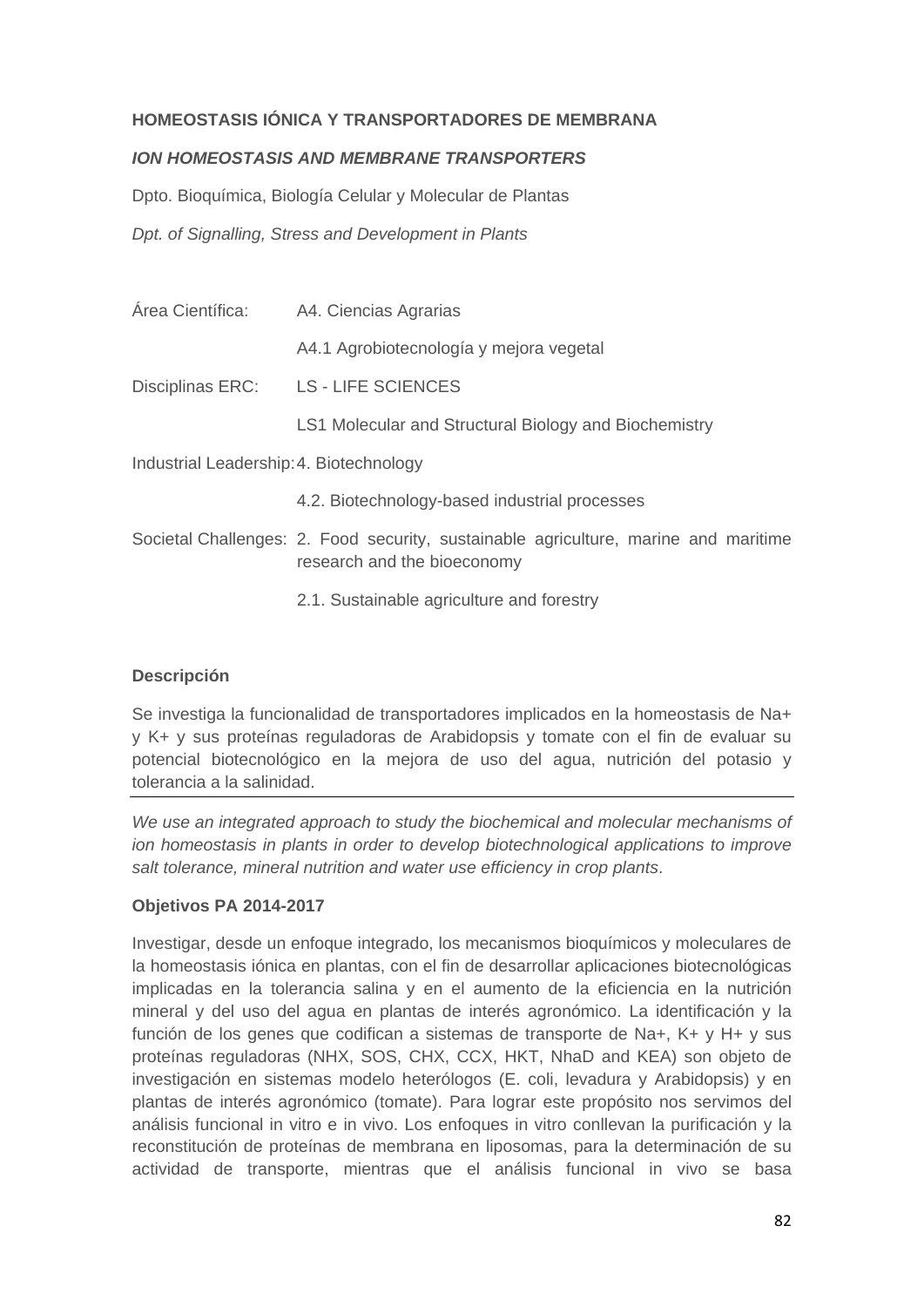principalmente en uso de mutantes y en experimentos de sobreexpresión y silenciamiento génico (RNAi) en Arabidopsis y tomate.

#### Problemas

El principal problema viene derivado de las dificultades actuales de financiación del CSIC y los recortes presupuestarios de I+D por parte del MINECO, que han supuesto un retraso en la apertura y resolución de la convocatoria de proyectos, así como en algunos casos el incumplimiento de los plazos para aportar la dotación presupuestaria de proyectos concedidos de fondos regionales. Todo ello ha repercutido en los recursos humanos del grupo y las posibilidades de mantener el personal formado debido a la paralización de contratación en el CSIC. Esta situación se agrava debido a la ausencia de programas de becas FPU y la supresión de los programas JAE del CSIC. En relación al espacio nuestros laboratorios están ubicados en un edificio antiguo y poco funcional.

*We use an integrated approach to study the biochemical and molecular mechanisms of ion homeostasis in plants in order to develop biotechnological applications to improve salt tolerance, mineral nutrition and water use efficiency in crop plants. The identification and function of transport systems of Na+, K+ and H+ and their regulatory proteins (NHX, SOS, CHX, CCX, HKT, NhaD and KEA) are investigated in model systems (yeast and Arabidopsis) and crop plants (tomato). For this purpose we use in vitro and in planta functional analysis. In vitro approaches imply membrane protein purification and reconstitution in liposomes, whereas in planta analysis is mainly based on gene overexpression and silencing (RNAi) experiments (Arabidopsis and tomato).* 

*The main difficulties are imposed by the present situation in the CSIC and budgets cuts*  in R&D from the competent Ministry (MINECO). This has caused delays in the opening *and resolution of research funding calls. Additionally, research funds of already approved proposals have not been released on time. Budget cuts have had important consequences on human resources of our research group making it impossible to retain or hire highly qualified personnel. The situation has become even more critical due to the withdrawal of several fellowship programmes (FPU, JAE) and shortage in programmes like Juan de la Cierva and Ramón y Cajal.* 

*Apart from this, other problems are derived from our laboratories located in not quite functional buildings.* 

## **Personal de Plantilla**

Andrés Belver Cano. Científico Titular

Raquel Olías Sánchez. Científico Titular

Mª del Pilar Rodríguez Rosales. Científico Titular

Cornelis Venema. Científico Titular

Isabel Gaspar Vidal. Ayudante de Investigación I+D+i

María Elena Sánchez Romero. Personal Laboral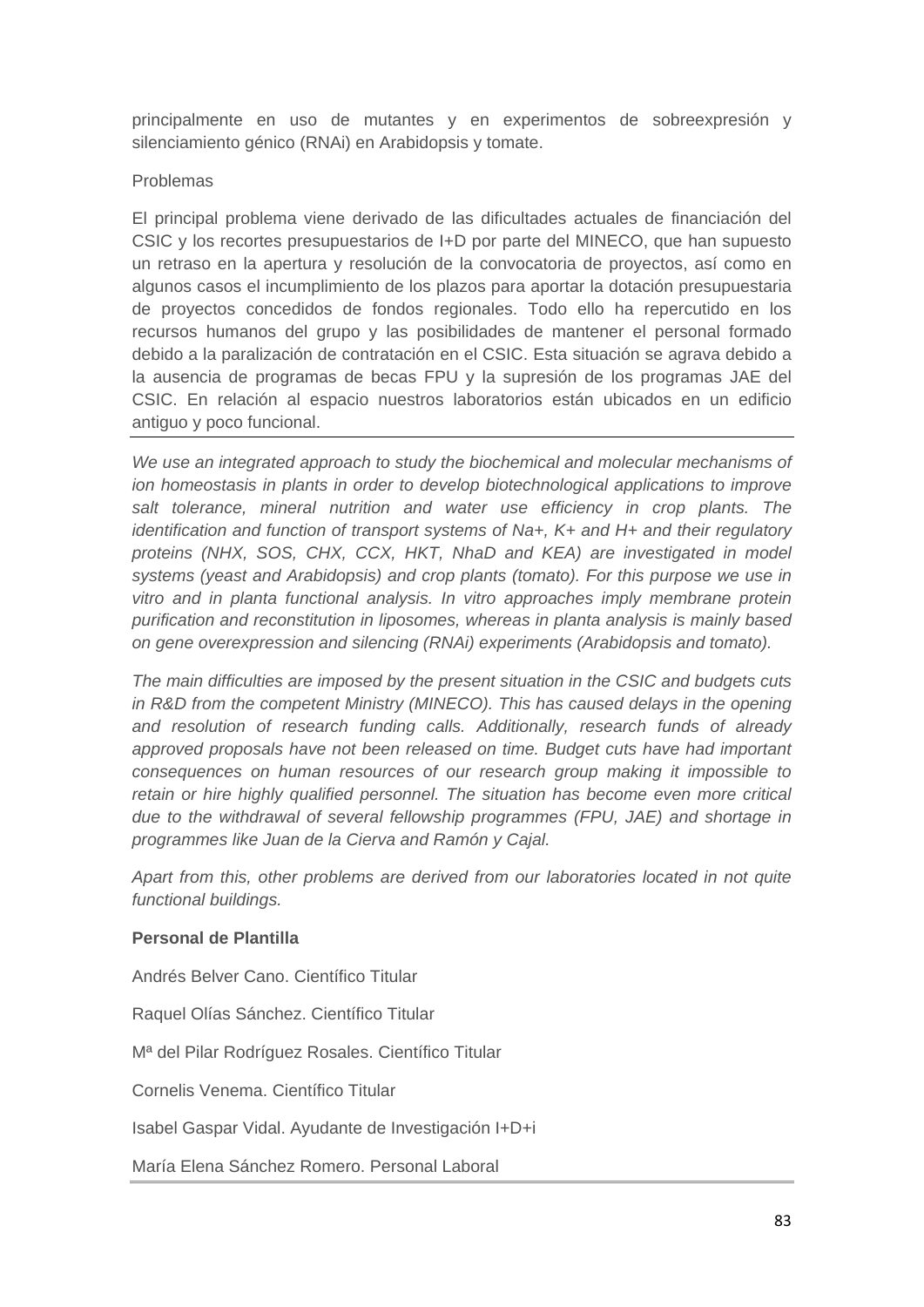## **REGULACIÓN REDOX, SEÑALIZACIÓN POR AZÚCARES Y RESPUESTA A ESTRÉS BIÓTICO Y ABIÓTICO DEL PROCESO FOTOSINTÉTICO**

## *REDOX REGULATION, SUGAR SIGNALLING AND RESPONSE AGAINST BIOTIC AND ABIOTIC STRESS OF THE PHOTOSYNTHETIC PROCESS*

Dpto. Bioquímica, Biología Celular y Molecular de Plantas

*Dpt. of Signalling, Stress and Development in Plants* 

Área Científica: A4. Ciencias Agrarias A4.2 Biología, bioquímica y fisiología vegetal Disciplinas ERC: LS - LIFE SCIENCES LS1 Molecular and Structural Biology and Biochemistry

Industrial Leadership: 7. Other

7.1. Other

Societal Challenges: 2. Food security, sustainable agriculture, marine and maritime research and the bioeconomy

2.1. Sustainable agriculture and forestry

## **Descripción**

Se estudia la regulación en plantas de sistemas antioxidantes y la señalización por azúcares en el metabolismo de carbohidratos así como los mecanismos vegetales de tolerancia a estrés biótico y abiótico mediante técnicas bioquímicas, moleculares, proteómicas y de imagen.

*We study the regulation of antioxidant systems in plants and sugar signaling in carbohydrate metabolism and the mechanisms of plants tolerance to biotic and abiotic stress by biochemical, molecular, proteomic and imaging techniques.* 

## **Objetivos PA 2014-2017**

La regulación redox es una característica esencial de los cloroplastos y las mitocondrias en la que las tiorredoxinas (Trxs), proteínas implicadas en el intercambio disulfuro/ditiol, juegan un papel fundamental. Ambos orgánulos son esenciales en la respuesta a estrés biótico y abiótico de la planta. Partiendo de estas premisas, el grupo aborda el estudio de: A.-La señalización por azúcares y la regulación redox de las enzimas implicadas en el metabolismo carbonado a través de las Trxs, así como el análisis del papel de estas enzimas en el balance sacarosa/almidón de plantas . B.- El papel de las Trxs, peroxirredoxinas (Prxs) y sulfirredoxinas (Srxs) en la señalización postraduccional durante el estrés oxidativo.C.- El uso de técnicas de imagen no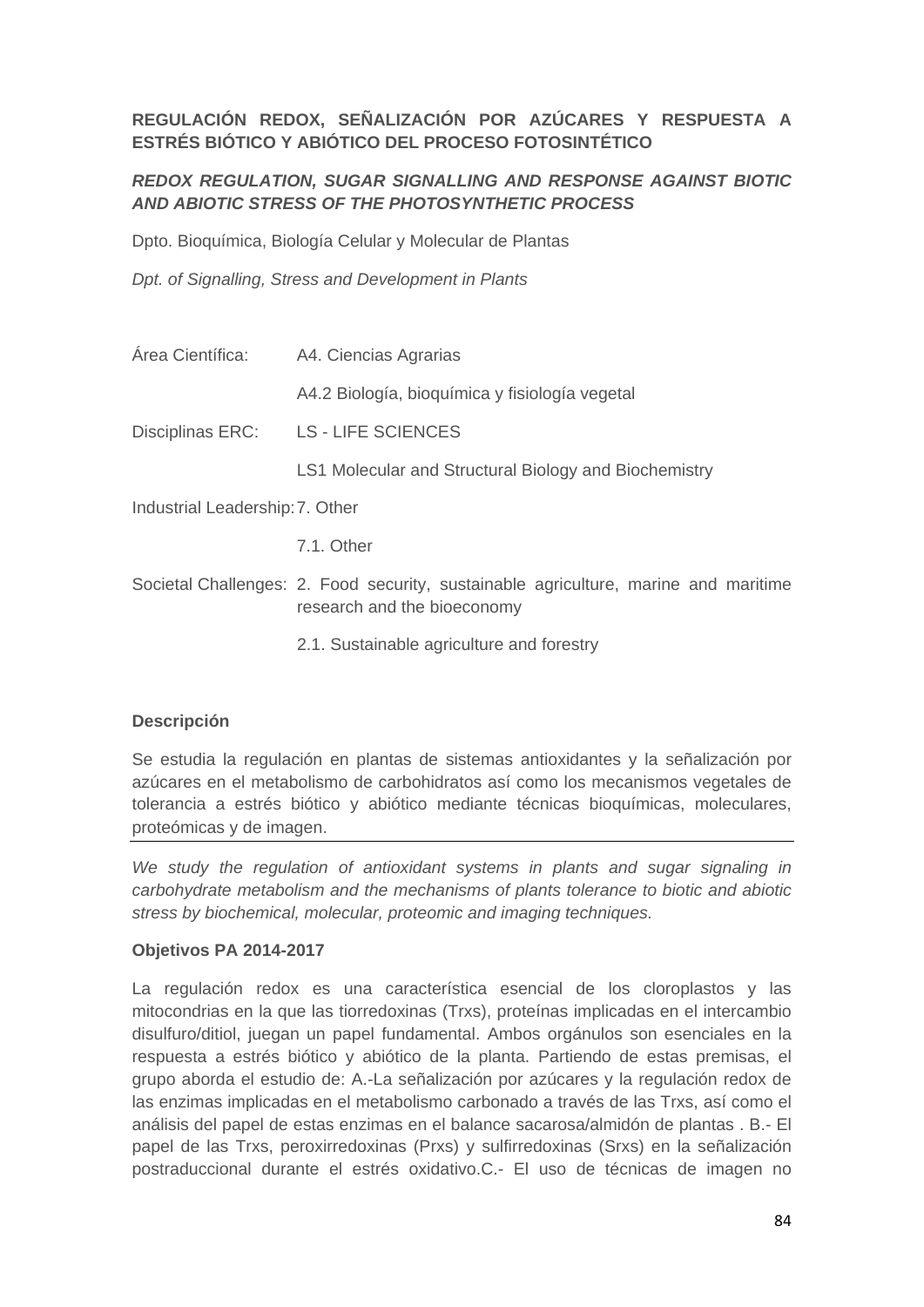invasivas (fluorescencia y termografía) para el seguimiento de situaciones de estrés biótico y abiótico.

Los resultados obtenidos en los últimos años se resumen en: A.- Se ha descubierto una nueva isoforma plastidial de fructosa-1,6-bifosfatasa (cpFBPasa2) en plantas y se han localizado Trxs cloroplastídicas en tejidos heterotróficos. B:- Se tienen evidencias de que las Trxs, Prxs y Srxs podrían estar implicadas en los procesos de señalización postraduccionales. Se ha demostrado que la forma sobreoxidada de la Prx IIF mitocondrial es regenerada mediante una Srx usando como agente reductor la Trx. C.- Se han desarrollado métodos de seguimiento de infecciones por patógenos virales y bacterianos mediante captura de imágenes de fluorescencia multiespectral (roja, azul, verde) y termografía. Se han evaluado los cambios en el proteoma cloroplastídico y en el sistema antioxidante de la planta inducidos por los patógenos anteriores.

Los objetivos definidos para cada campo son:

A.1.- Analizar el papel de las tres fructosa-1,6-bifosfatasas (FBPasas), 2 cloroplastídicas y una citosólica, de plantas en la síntesis y distribución de los azúcares durante el metabolismo del carbono y en situaciones de estrés. Evaluar su potencial aplicación biotecnológica para mejorar el contenido de sacarosa o almidón en cultivos de interés agrícola destinados a la alimentación o a la producción de combustible.

A.2.- Desarrollar estudios básicos sobre el papel de los azúcares, no solo como fuente de carbohidratos para el desarrollo de las plantas sino también como moléculas señalizadoras en el control de los procesos metabólicos.

A.3- Identificar la función y las dianas de las Trxs cloroplastídicas implicadas en procesos de regulación redox post-traduccional, tanto en tejidos fotosintéticos como heterotróficos.

B.1.- Identificar proteínas mitocondriales diana de Srx,susceptibles de glutationilación junto con el patrón de proteínas mitocondriales capaces de glutationalizarse.

B.2. ¿Valorar el papel de la Srx en la regulación de la glutationilación/desglutationilación de la 2-Cys Prx cloroplastídica y Prx IIF mitocondrial y determinar los aminoácidos implicados en esta actividad.

B.3.-Identificar los cambios en el patrón de proteínas mitocondriales glutationalizadas en plantas control y knockout en Srx, en condiciones de estrés salino.

C.1.- Evaluar el impacto de infecciones por patógenos (virus, bacterias y hongos) en el metabolismo primario y secundario de la planta.

C.2.- Desarrollo de métodos de diagnóstico presintomático de estrés biótico y abiótico mediante técnicas de imagen como fluorescencia (roja y multiespectral) y termografía. Uso de estas técnicas para la evaluación de mutantes de la planta resistentes a estrés y de patógenos afectados en su nivel de virulencia.

*Redox regulation is an essential characteristic of chloroplasts and mitochondria where thioredoxins (Trxs), proteins involved in the exchange disulfide/dithiol, play a key role.*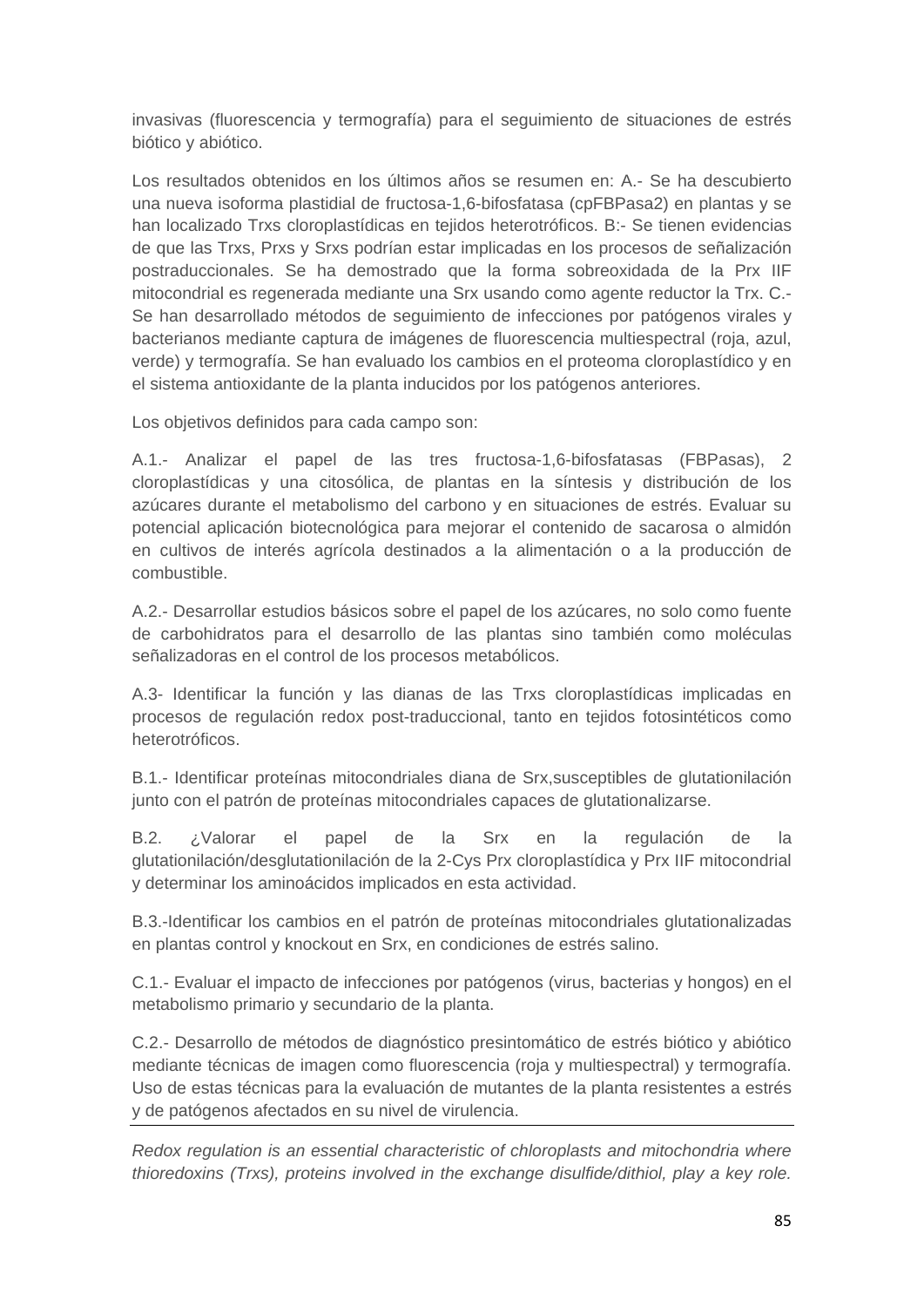*Both organelles are very important in the plant response against biotic and abiotic stress.* 

*In this frame, the objectives of our research are:* 

*A.- Study the sugar signalling and redox regulation of the enzymes involved in the carbon metabolism through Trxs and the role of these enzyme in the control of the sucrose/starch balance in plants.* 

*B.- Investigation of the role of Trxs, peroxiredoxins (Prxs) and sulfiredoxins (Srxs) in the post-translational signalling during oxidative stress* 

*C.- Use of non-invasive imaging techniques (thermography and fluorescence) for diagnosis of biotic and abiotic stress.* 

*Results obtained in the last years can be summarized in: A.- Finding of a new plastidic isoform of fructose-1,6-biphosphatase 2 and chloroplastidic Trxs in heterotrophic tissues. B.- Evidences that Trxs, Prxs and Srxs could be involved in post-transductional signalling processes and that Prx IIF is regenerated from its overoxidized form by Srx, using as reducing agent Trx. C.- Development of new methods for detection of viral* and bacterial infection in plants using thermal and fluorescence (blue, green and red) *imaging. Evaluation of the pathogen-induced changes in the chloroplast proteome and antioxidant system of the host plant.* 

*The future objectives for each research line are:* 

*A. 1- To analyze of the function of the two plastidial and the cytosolic FBPases in the synthesis and distribution of sugars during C metabolism, as well as under stress situations. And evaluate the potential biotechnological application to improve either the sugar or starch content in crop plants for food or biofuels.* 

*A.2. - To identify new sugar signalling pathway in plants.* 

*A.3. - To identify the function and targets of chloroplastidic Trxs involved in posttranslational redox regulation in photosynthetic and heterotrophic tissues.* 

*B.1. - To identify glutathionylated targets of Srx in the mitochondria, as well as mitochondrial proteins capable of glutathionylation.* 

*B.2. - To study the role of Srx in the regulation of glutathionylation/deglutathionylation of chloroplastic 2-Cys Prx and mitochondrial Prx IIF, and determination of the amino acids involved in this activity.* 

*B.3. - To identify the changes in the pattern of mitochondrial glutathionylated proteins in control plants and knockout in Srx, under salt stress.* 

*C.1.- To evaluate the impact of pathogens (virus, bacteria and fungi) in the primary and secondary metabolism of the host plant.* 

*C.2.- Development of imaging methods (thermography, multispectral fluorescence and kinetic of red fluorescence) for phenotyping, mutant (from plants and pathogens) characterization and presymptomatic detection of biotic and abiotic stress.*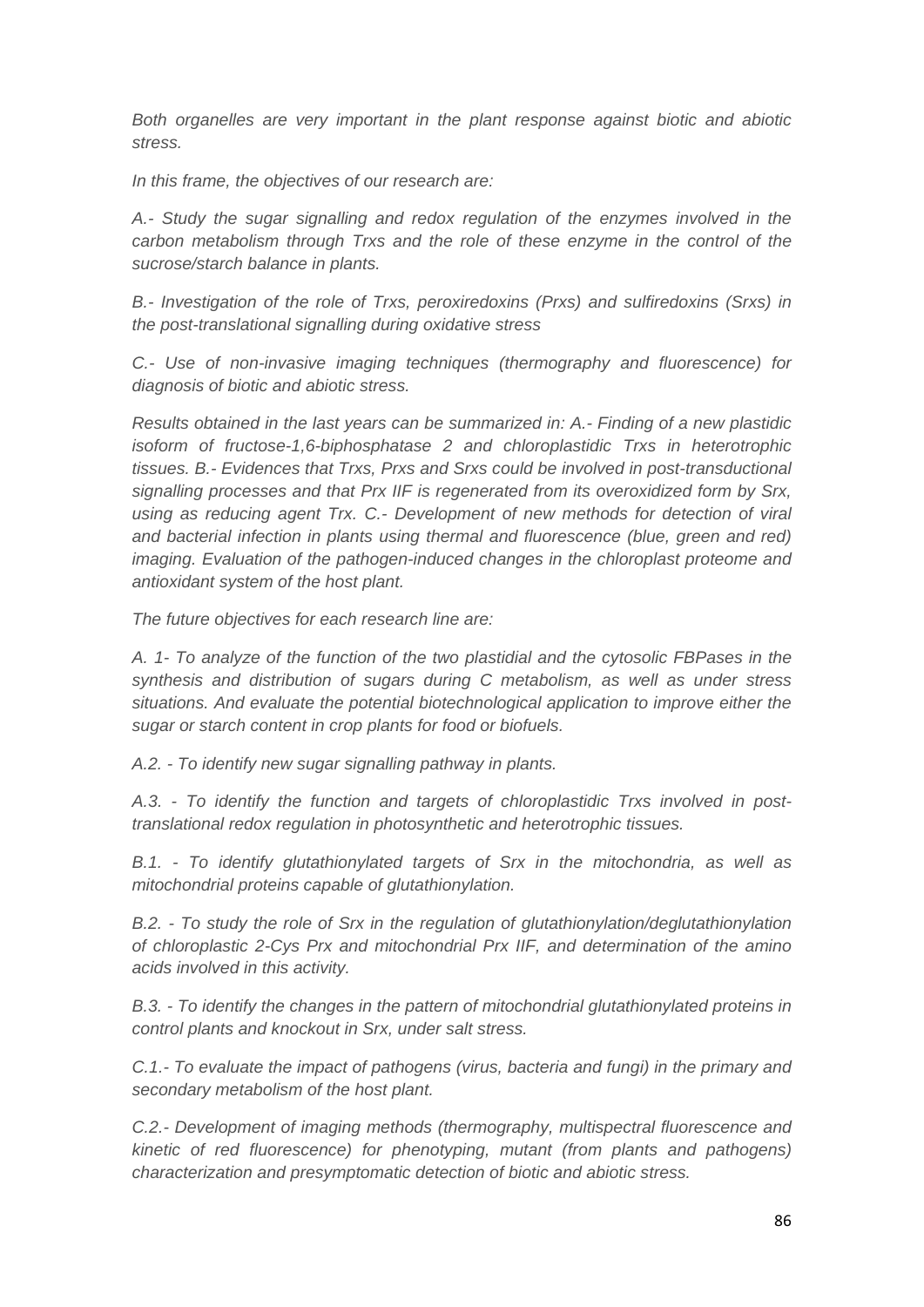#### **Personal de Plantilla**

Matilde Barón Ayala. Investigador Científico Juan José Lázaro Paniagua. Investigador Científico Mariam Sahrawy Barragán. Investigador Científico Antonio Jesús Serrato Recio. Científico Titular

## **PRODUCCIÓN DE PEQUEÑOS RUMIANTES**

#### *SMALL RUMINANTS PRODUCTION*

Dpto. Fisiología y Bioquímica de la Nutrición Animal

*Department of Physiology and Biochemistry of Animal Nutrition*

Área Científica: A4. Ciencias Agrarias

A4.4 Producción y sanidad animal

Disciplinas ERC: LS - LIFE SCIENCES

LS9 Applied Life Sciences and Non-Medical Biotechnology

Industrial Leadership: 4. Biotechnology

- 4.3. Innovative and competitive platform technologies
- Societal Challenges: 2. Food security, sustainable agriculture, marine and maritime research and the bioeconomy

 2.2. Sustainable and competitive agri-food sector for a safe and healthy diet

#### **Descripción**

La actividad del grupo está orientada al desarrollo de sistemas de producción de rumiantes sostenibles, eficientes, con un mínimo impacto ambiental y que generen productos de calidad nutritiva y saludables para el consumidor, teniendo en cuenta el bienestar animal.

Las investigaciones que el grupo lleva a cabo se centran en la Nutrición del Rumiante y tratan de desarrollar estrategias alimenticias que permitan disminuir el coste de la dieta, mantener la salud del animal y optimizar la fermentación ruminal. La identificación y estudio de los mecanismos de acción de los microorganismos del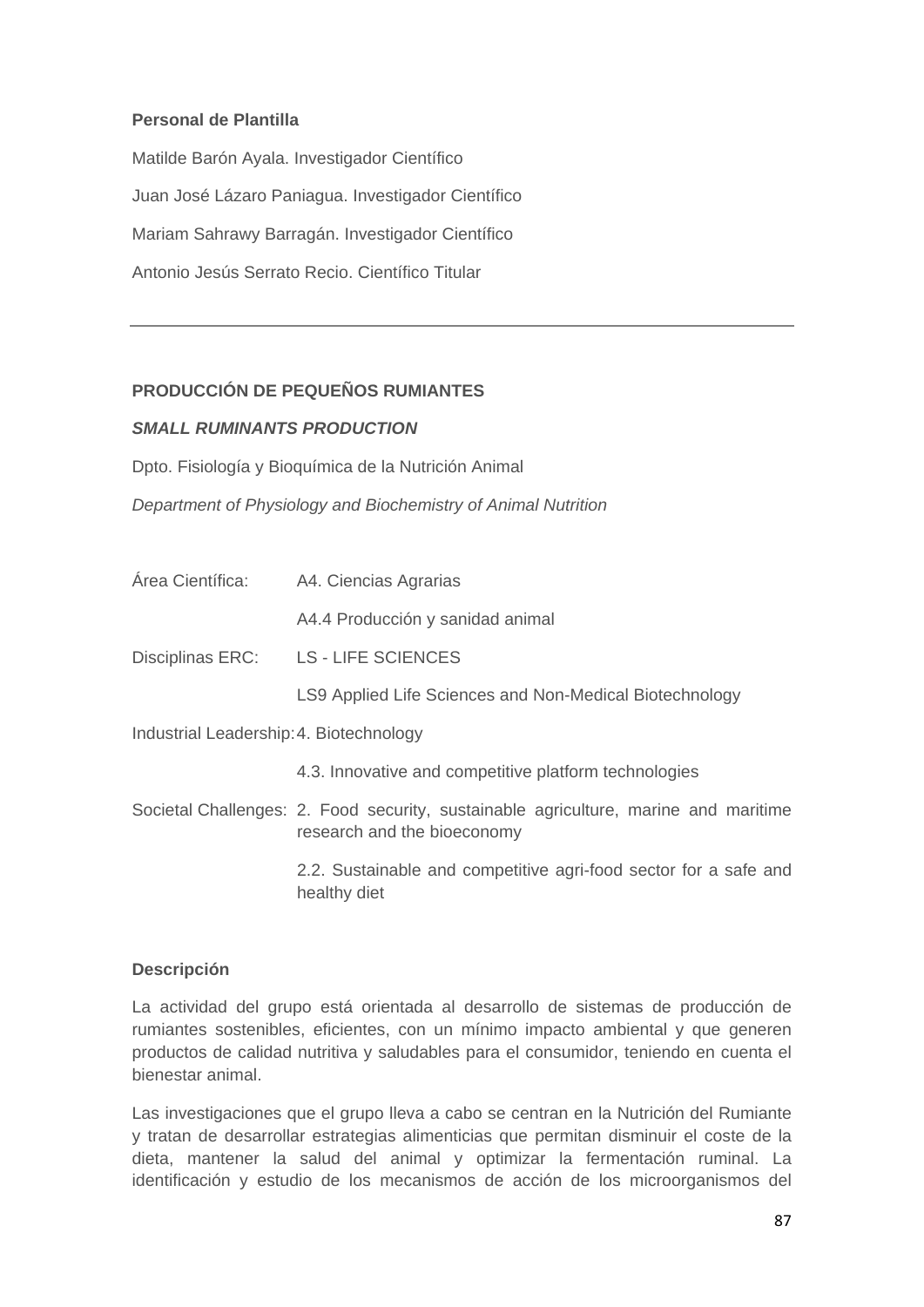rumen, implicados en procesos de especial importancia como la metanogénesis (formación de metano) y la biohidrogenación (trasformación de ácidos grasos insaturados en saturados), forman también parte de la actividad investigadora del grupo.

*The research group aims to develop production systems for ruminants which are sustainable, efficient, with minor environmental impact, yielding high nutritive quality and consumer-healthy products without compromising animal welfare.* 

The activities focus on the nutrition of the ruminant and work on develop feeding *strategies to lower the cost of the diet and paying special attention on the optimization of the ruminal fermentation. Identifying the main mechanisms of action of those rumen microorganisms involved in methane production and fatty acids biohydrogenation are key areas of work in the group.* 

#### **Objetivos PA 2014-2017**

La actividad del grupo se enmarca en areas prioritarias del H2020: "Climate change and energy sustainability", "waste" y "blue growth"

Los objetivos de la actividad cientifica del grupo para los proximos años son los siguientes:

1. Valoración nutritiva de materias primas convencionales y no convencionales (subproductos, destríos, algas) como estrategias para reducir el coste de la racion en rumiantes, que sean saludables para el animal y que permitan optimizar la fermentación ruminal.

El coste de la alimentación representa alrededor del 70-80% del coste total de producción. Su disminución es esencial para rentabilizar la producción animal y el uso de material primas no convencionales puede contribuir de manera importante a la consecución de ese objetivo.

El suministro al rumiante de dietas que incluyen subproductos agroindustriales, destríos de cosechas o algas pueden aportar un interesante valor añadido a la salud del animal y su bienestar así como a la calidad de carne, leche y derivados lácteos. Los compuestos secundarios y otros, como los ácidos grasos, presentes en esas materias primas pueden aportar propiedades antioxidantes o antimetanogenicas y pueden tambien modular la biohidrogenación de ácidos grasos permitiendo obtener alimentos funcionales de origen animal. Por otro lado, la reducción de las emisiones de metano en rumiantes es esencial para minimizar el impacto ambiental de la producción animal dado su gran potencial como gas con "efecto invernadero" .

2. Estudio de los efectos y mecanismos de acción de una serie de aditivos (extractos de plantas, aceites esenciales, aditivos sintéticos) y probióticos sobre el aprovechamiento de nutrientes, la fermentación y la microbiota ruminal, especialmente en aspectos relacionados con la metanogenesis y la biohidrogenación.

3. Estudio del potencial de tecnologías in vitro para simular la fermentación ruminal, en distintas condiciones experimentales, y de la posibilidad de reducir el uso de animales en experimentación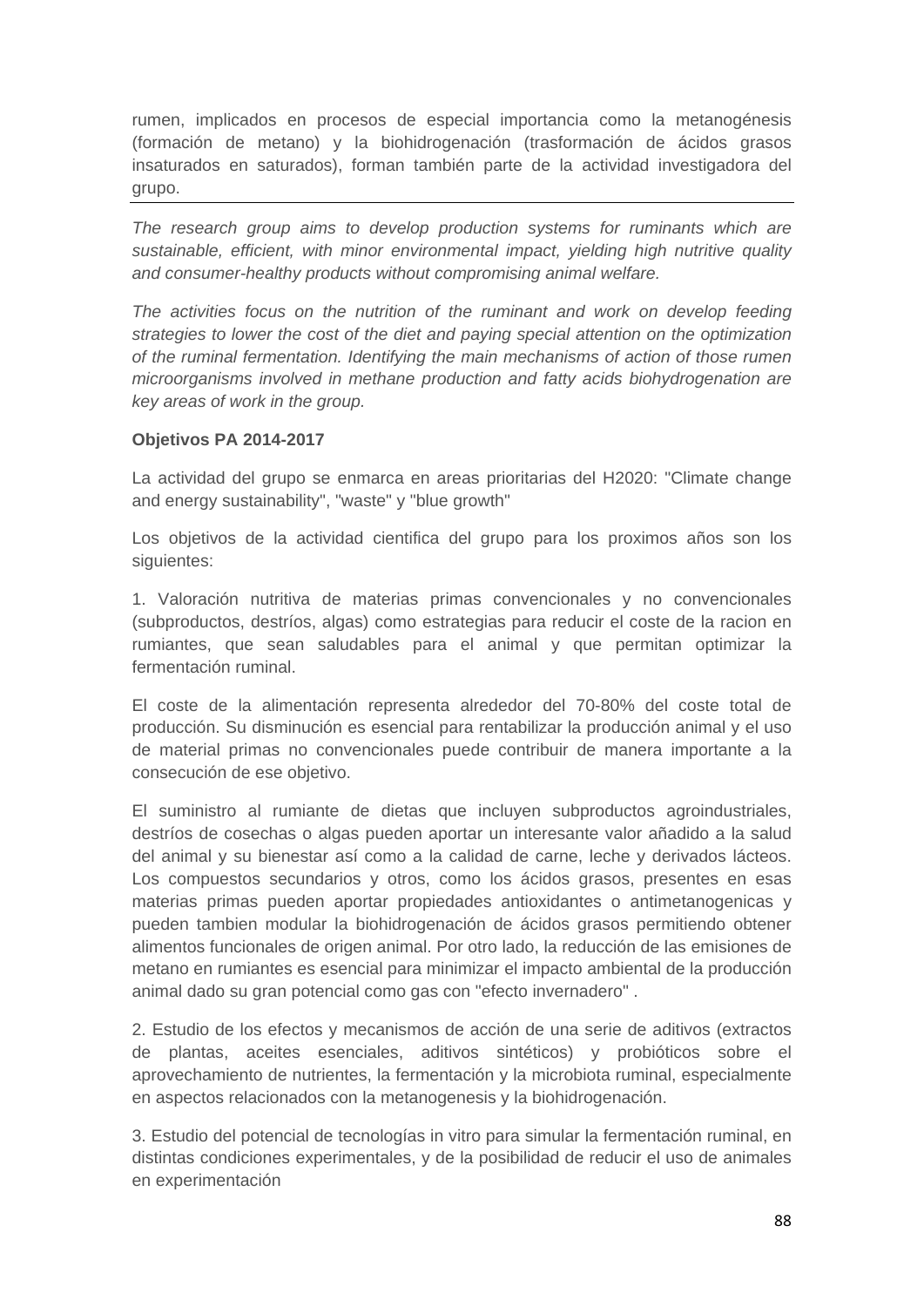4. Estudio del papel del ecosistema microbiano del rumen en la respuesta digestiva del animal hospedador en relación a la dieta que se consume. Estudio de intervenciones nutricionales en los primeros días de vida del animal para dirigir la colonización microbiana del rumen con objeto de obtener animales más eficientes. Esta línea contempla el estudio de los distintos factores implicados en la íntima relación que existe entre el animal y el microbioma del rumen, como el sistema inmune o el manejo del animal y su madre en el período de pre-destete.

El desarrollo de la actividad del grupo en el periodo de este PE se verá comprometido por una serie de limitaciones en cuanto a:

- Personal y gestión: Un cuidador y un gestor, con formación sanitaria y en bienestar animal son esenciales para mantener las instalaciones del animalario y los animales en las condiciones que establece la nueva normativa en cuanto a uso de animales en experimentacion.

- Equipamiento. Tambien las principales necesidades del grupo se centran en el animalario. Se requiere una mejora de las instalaciones en cuanto a las condiciones ambientales e higienicas (aislamiento, ventilación, sombra/refugios, vallados perimetrales, bebederos y comederos) y de espacio adicional.

- Financiación: la disponibilidad de fondos será indudablemente reducida durante este periodo aunque el grupo ha solicitado varios proyectos de investigación nacionales, bilaterales y europeos.

*The activity is part of H2020 priority areas: " Climate change and energy sustainability" "waste " and "blue growth"* 

*The objectives of the scientific activity for the coming years are the following:* 

*1. Nutritional evaluation of conventional and unconventional (By-products,wastes, seaweeds) feedstuffs as strategies to reduce the cost of ruminants feeding, healthy for the animal and able to optimize rumen fermentation .* 

*The cost of food accounts for about 70-80% of the total cost of production. To reduce*  feeding cost is now essential to the profitability of animal production and the use of *unconventional diet ingredients could contribute very much to achieve thist objective.* 

*The supply to ruminant of diets including by--products, wastes or algae can bring an interesting added value to the animal's health and welfare and the quality of meat, milk and dairy products. Secondary compounds and other plant componets such asfatty acids, can provide antioxidant and antimethanogenic properties and may also modulate fatty acid biohydrogenation in the rumen allowing the production of functional foods from ruminants. On the other hand, the reduction of methane emissions in ruminants is essential to minimize the environmental impact of animal production given its huge potential as a gas with "greenhouse effect".* 

*2. Study of the effects and mechanisms of action of a number of additives (plant*  extracts, essential oils, synthetic compounds) and probiotics on the utilization of *nutrients, ruminal fermentation and microbiota, especially in areas related to the methanogenesis and the biohydrogenation.*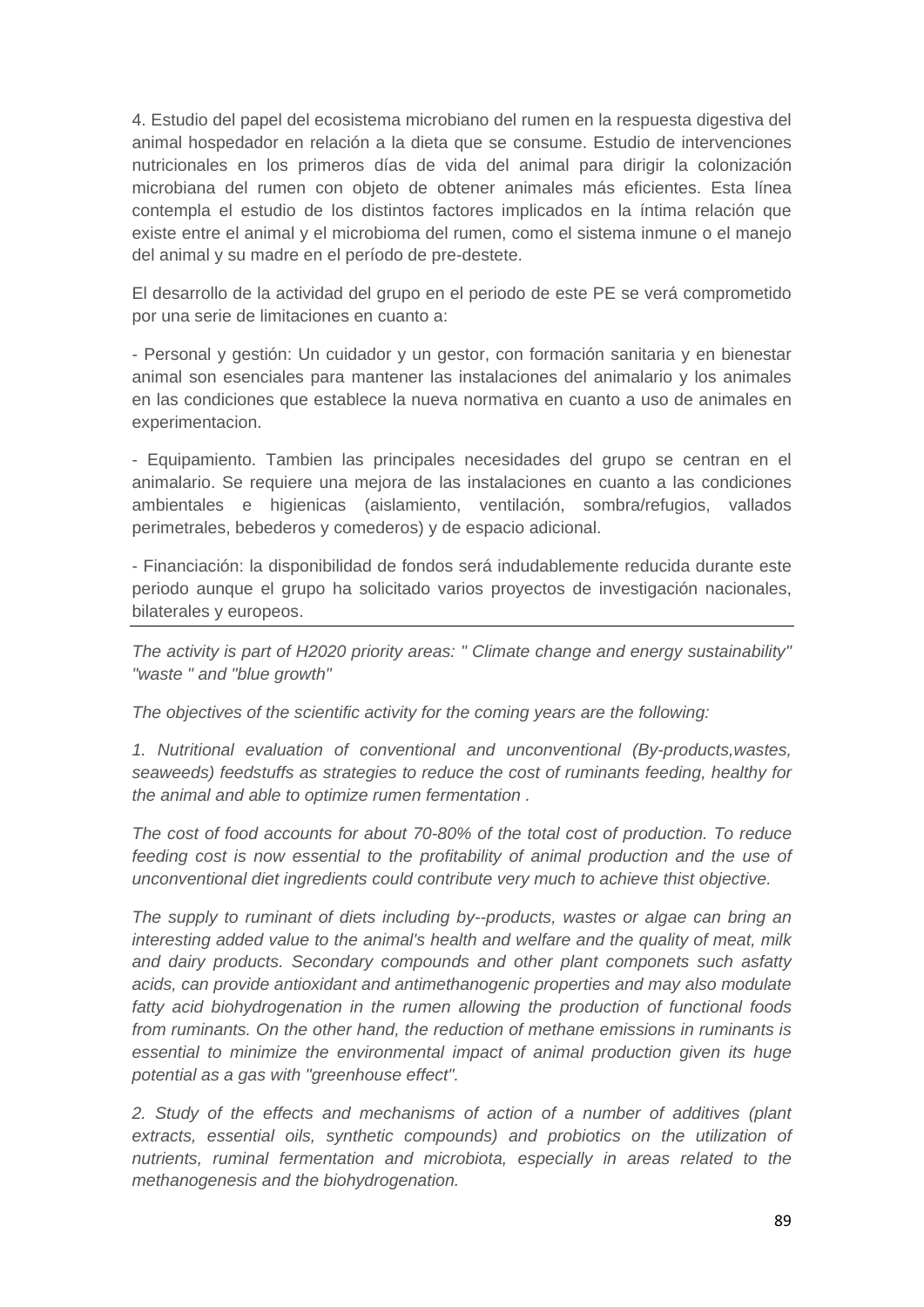*3. Study of the potential of in vitro technologies to simulate rumen fermentation in different experimental conditions and the possibility of reducing the use of experimental animals* 

*4. Study of the role played by the rumen microbial ecosystem on the digestive efficiency of the host animal in relation to its diet. Study of the nutritional intervention*  applied on the early life of the animals to manipulate the microbial colonisation of their *rumen to obtain more efficient animals. This research includes the study of the different*  factors involved in the high animal-microbiome specificity such as the inmune system *development and the nutritional management of the offspring and does during the preweaming period.* 

*The development of the group's activities in the period of this EP will be compromised by a number of limitations in terms of:* 

*- Staff and Management: A caretaker and manager with animal welfare and health training are essential to run animal housing facilities and animals under the conditions required by the new with regulations regarding use of animals in experimentation* 

*- Equipment: The main needs of the group will focus on the animals management. Enhanced facilities regarding environmental and hygienic conditions (isolation, ventilation, shade / shelter, fencing perimeter, watering and feeding) and extra space are required.* 

*- Financing: the availability of obtaining funds will undoubtedly be reduced during this period although the group has applied for several national, bilateral and European research projects.* 

#### **Personal de Plantilla**

Eduarda Molina Alcaide. Profesor de Investigación

A. Ignacio Martín García. Científico Titular

David R. Yáñez Ruiz. Científico Titular

Alejandro Muñoz Martínez. Ayudante de Investigación de OPIs

## **BIODISPONIBILIDAD DE MINERALES**

## *BIOAVAILATIBITY OF MINERALS*

Dpto. Fisiología y Bioquímica de la Nutrición Animal

*Department of Physiology and Biochemistry of Animal Nutrition*

Área Científica: A7. Ciencias y Tecnologías de Alimentos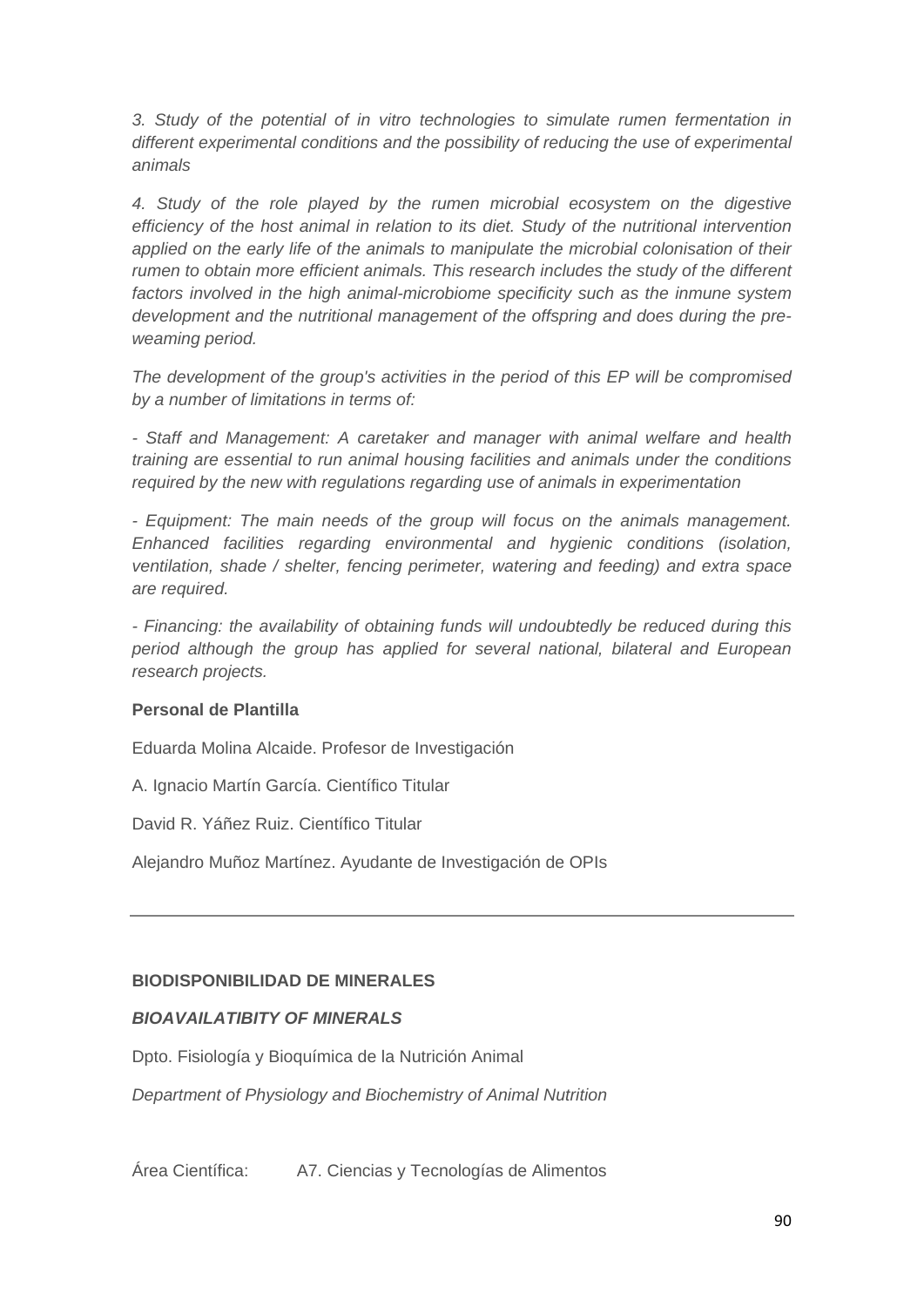A7.1 Alimentos funcionales y Nutrición

Disciplinas ERC: LS - LIFE SCIENCES

LS4 Physiology, Pathophysiology and Endocrinology

Industrial Leadership: 7. Other

7.1. Other

Societal Challenges: 2. Food security, sustainable agriculture, marine and maritime research and the bioeconomy

> 2.2. Sustainable and competitive agri-food sector for a safe and healthy diet

#### **Descripción**

La línea de investigación del grupo se ubica en la interacción Dieta-Salud y su actividad se enfoca hacia la nutrición y metabolismo mineralo-proteico en el contexto de la nutrición experimental, humana y animal.

Contempla la digestibilidad y metabolismo de los nutrientes, así como las repercusiones sobre el status nutritivo, en dependencia de factores propios del individuo y de la dieta que los aporta. La investigación se dirige hacia el conocimiento de la influencia de los tratamientos térmicos de los alimentos en la biodisponibilidad de los nutrientes. A la vez, se analizan previsibles repercusiones de su consumo sobre la salud: efecto sobre la respuesta al estrés oxidativo y su posible contribución al desarrollo de enfermedades degenerativas.

*The research line is focused on the interaction between diet and health, with particular attention to mineral and protein nutrition in the context of human and animal nutrition. This research line examines, on the one hand, the digestibility and metabolism of nutrients, and on the other, the effects on nutritional status, analysing the influence of individual factors and those related to the diet consumed.* 

*Current research activity is mainly centred on the influence of heat treatment on foods on nutrients bioavailability. In addition, we are examining the possible effects of processing-derived-compounds on health, in areas such as the response to oxidative stress and the possible contribution to the development of degenerative diseases.* 

#### **Objetivos PA 2014-2017**

Contribuir al conocimiento básico orientado de la digestibilidad y metabolismo mineralo-proteico en dependencia de factores propios del individuo y de su dieta, tratando de profundizar en la relación dieta-salud. Actualmente se plantea:

- Estudiar la influencia y mecanismos de acción de compuestos originados en la Reacción de Maillard (PRMs) sobre la biodisponibilidad de nutrientes, estrés oxidativo, metabolismo y funcionalidad de hueso, etc.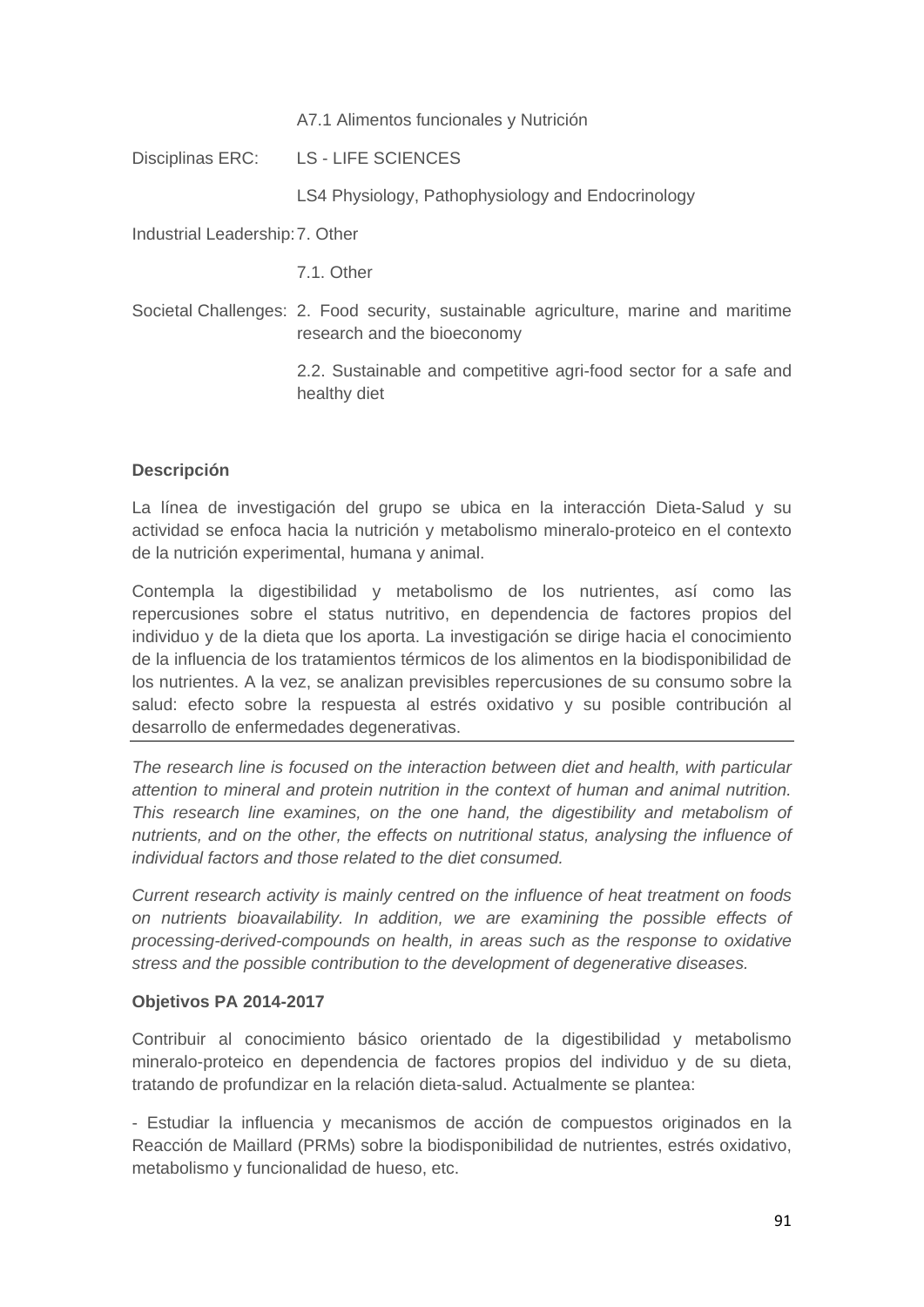- Contribuir al conocimiento de la absorción de PRMs y de sus posibles efectos metabólicos en prevención de enfermedades degenerativas óseas que afectan a hombres y animales.

*The main objective of this research line is contribution to the knowledge of the digestibility and metabolism of minerals and protein, in relation to specific factors from the individual and those from the diet, trying to deepen the diet-health relationship.* 

*Currently, there are the following partial objectives:* 

*- To study the effects and mechanism of action of compounds originating from the heating reactions (the Maillard reaction products, PRMs) on nutrient bioavailability, oxidative stress, metabolism and functionality of bone, etc..* 

*- To contribute to the knowledge of the absorption of PRMs and their metabolic effects in preventing bone degenerative diseases affecting humans and animals* 

#### **Personal de Plantilla**

Isabel Seiquer Gómez-Pavón. Científico Titular

## **NUTRICIÓN ANIMAL**

#### *ANIMAL NUTRITION*

Dpto. Fisiología y Bioquímica de la Nutrición Animal

*Department of Physiology and Biochemistry of Animal Nutrition* 

Área Científica: A4. Ciencias Agrarias

A4.4 Producción y sanidad animal

Disciplinas ERC: LS - LIFE SCIENCES

LS9 Applied Life Sciences and Non-Medical Biotechnology

Industrial Leadership: 7. Other

7.1. Other

Societal Challenges: 2. Food security, sustainable agriculture, marine and maritime research and the bioeconomy

> 2.2. Sustainable and competitive agri-food sector for a safe and healthy diet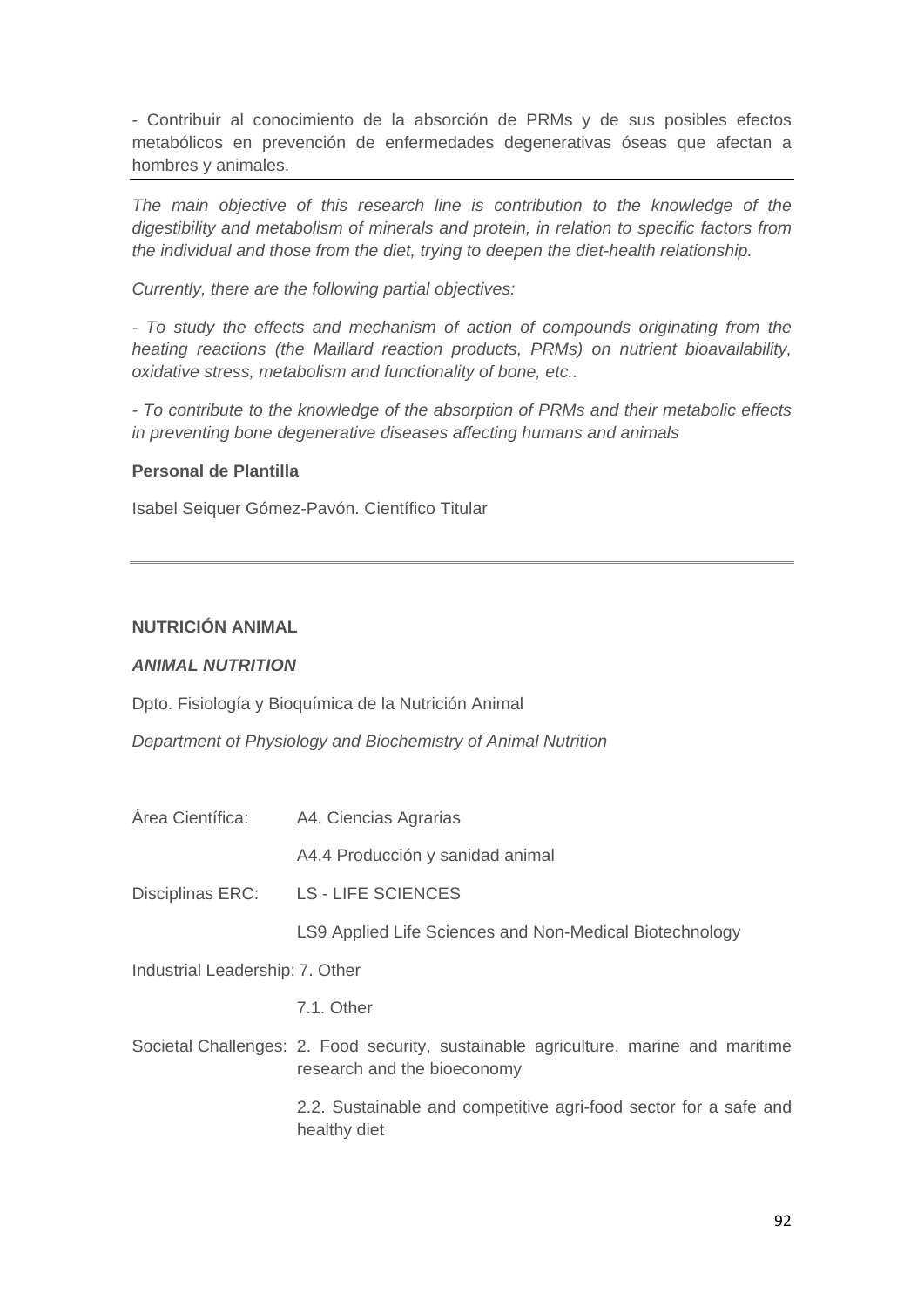## **Descripción**

Actividad centrada en el estudio de la utilización de nutrientes y energía para la realización de funciones fisiológicas específicas en monogástricos y su aplicación en sistemas de producción animal, basados en razas autóctonas, sostenibles y respetuosos con el medio ambiente. Adicionalmente, se estudiarán los efectos y mecanismos de acción de sustancias con actividad biológica, susceptibles de ser utilizados en el desarrollo de los sistemas de produccion mencionados.

*The activity will focus on nutrient and energy utilization in specific physiologic processes of monogastric animals. It is intended to use this knowledge in sustainable and environmentally friendly animal production systems based on landraces, native breeds. Additionally, the effects and mechanisms of action of biologically active substances intended to be used in the aforementioned animal production systems will be explored.* 

## **Objetivos PA 2014-2017**

La actividad del grupo va encaminada al estudio de la utilización de los nutrientes y la energía por el organismo animal y a la identificación de procesos y compuestos específicos que intervienen en la respuesta metabólica a la ingestión de alimentos.

Estas actividades se llevarán a cabo con razas ganaderas autóctonas, esencialmente porcinas, que presentan una mayor adaptación a las condiciones de producción local y dan lugar a productos de calidad, con identidad regional reconocida y apreciados por el consumidor. De esta forma también se contribuirá al mantenimiento y expansión de estas razas locales. Por otra parte, se ajustarán de forma precisa los sistemas de alimentación empleados a las necesidades nutricionales propias de estas razas, persiguiendo con ello que los sistemas de producción sean más eficientes y generen un menor impacto ambiental. Adicionalmente, se estudiará el empleo como ingredientes potenciales para la elaboración de dietas prácticas subproductos locales de origen agroindustrial. Estas propuestas, que esencialmente recoge y amplia la actividad que el grupo viene realizando durante los últimos años, puede enmarcarse plenamente en el programa Food Security, sustainable agriculture, marine and maritime research and the bio-economy, recogidos en Horizonte 2020. Como objetivos específicos podemos señalar:

a) ampliar la base de datos sobre necesidades nutricionales de razas porcinas locales de la que actualmente dispone el grupo, con información sobre nuevas razas y variedades porcinas autóctonas, fundamentalmente del tronco Ibérico.

b) estudiar los efectos biológicos y los mecanismos de acción de sustancias con actividad biológica, presentes en los alimentos o incorporadas a ellos, fundamentalmente los relacionados con la eficiencia en el uso de nutrientes, y la calidad y propiedades saludables de los productos de origen animal.

c) explorar el empleo de subproductos locales de origen agroindustrial como fuente adicional de aminoácidos y energía en la dietas de porcino.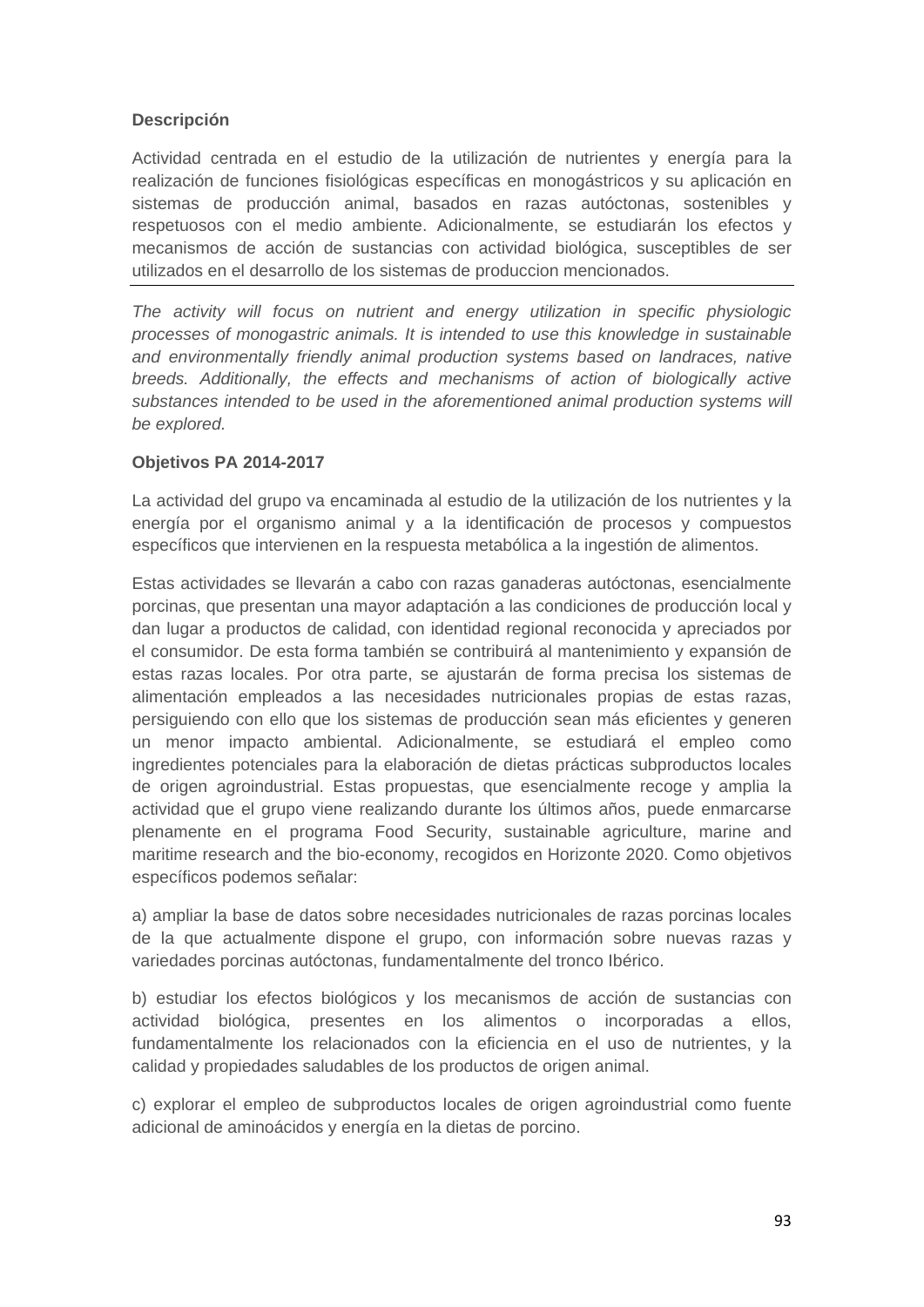La consecución de estos objetivos a corto y medio plazo está sujeta, de una parte, a la superación o alivio de la actual situación de crisis económica general, que ha dado lugar a un detrimento sustancial de los fondos destinados a investigación, pero también a otros factores específicos. Entre ellos destacamos, por sus consecuencias directas sobre la actividad científica del grupo, la carencia de personal técnico de apoyo fijo. Además, para el desarrollo de los experimentos que implican la consecución de los objetivos descritos contamos en la actualidad con dos importantes limitaciones: la carencia en el centro de personal técnico experto en el cuidado y mantenimiento de animales de experimentación, y de instalaciones adecuadas para la realización de estos experimentos, pues las existentes son insuficientes para poder llevar a cabo proyectos de investigación y contratos con empresas. A todo ello se une el éxodo a centros de reconocido prestigio internacional al que se han visto obligados los doctores formados en el grupo los últimos años, situación muy deseable y necesaria en el periodo de formación de un científico, pero que, lamentablemente, las circunstancias actuales van a forzar a que se torne en definitiva, con la consecuente pérdida de capital humano que esto supone para los grupos de investigación y para el CSIC.

*The activity of the team is focused on the study of energy and nutrient utilization in the monogastric animal and on the identification of processes and specific compounds involved in the metabolic response to feed intake.* 

*Such activity will be carried out on native breeds, particularly on local porcine breeds – known to have a wide genetic variation- which show a high adaptability to local production systems and give rise to high-quality products with a regional identity and highly appreciated at the market. They, however, show comparatively lower productivity than the modern, high yielding, conventional breeds. In this way, a contribution to the preservation and development of the diversity of local breeds will also be made. On the other hand, the efficiency of livestock production systems will be optimized by accurately defining the nutritional requirements of these local breeds and by increasing the quality and nutritional value of their products, while decreasing the environmental footprint associated. Whenever possible, local by-products will be involved in practical feeding and production systems.* 

*This proposal, which essentially is a step on the current activity of our research group, can be considered within the frame or the program Food Security, sustainable agriculture, marine and maritime research and the bio-economy from the Horizon 2020. Specific objectives are:* 

*a) to widen our current data base on nutritional requirements of native porcine breeds with additional information on new native strains, mainly linked to the Iberian stem.* 

*b) to study the biological effects and mechanism of action of substances with biological activity present in feedstuffs or incorporated to them. Among these, we will pay particular attention to those which may alter the efficiency of nutrient utilization and the quality and healthy properties of animal products.* 

*c) to explore the use of local by-products as ingredients in practical balanced diets.*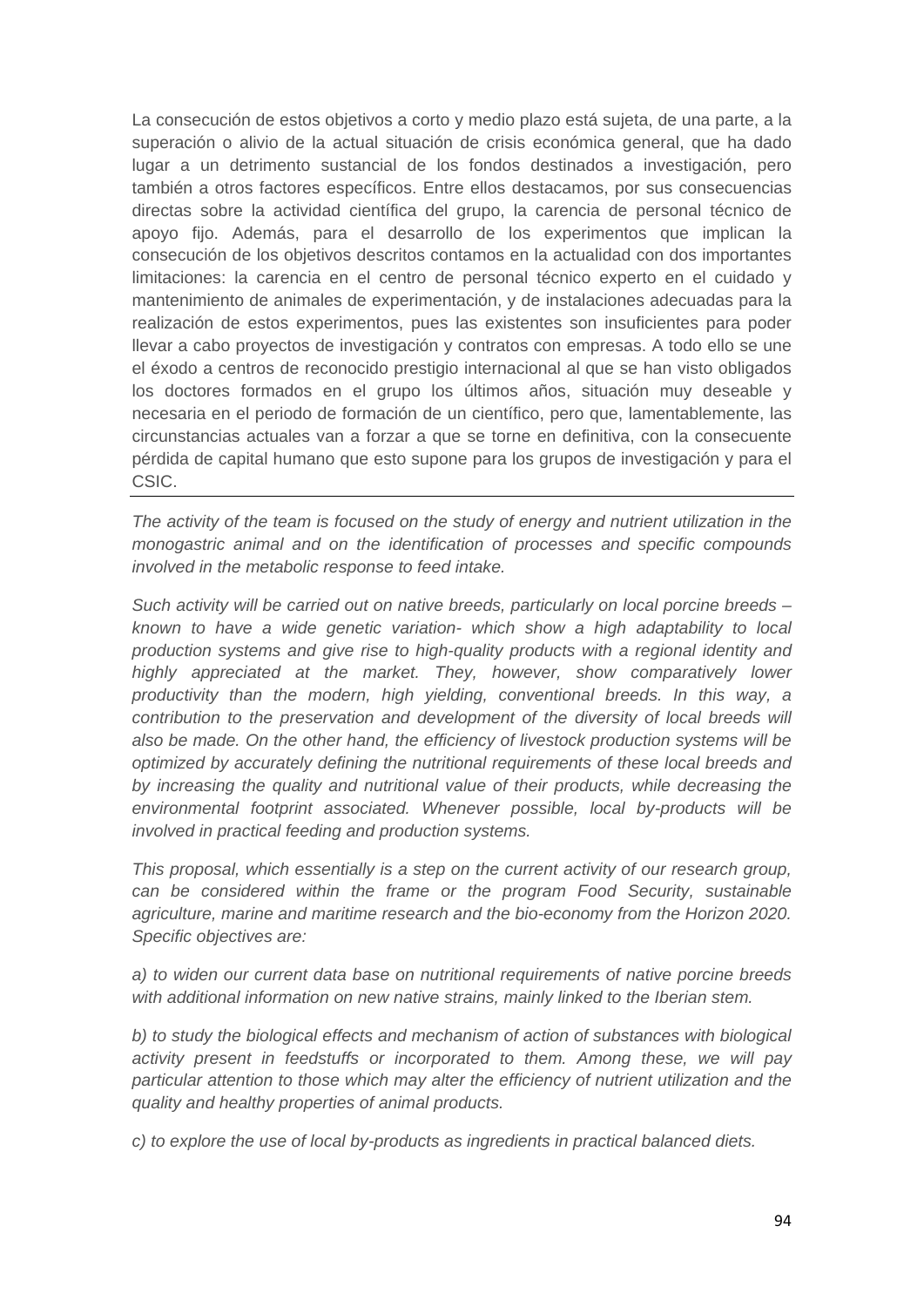*The achievement of these objectives in the short- and medium-term is, first of all, conditioned to surpassing the actual shortage of funds for research purposes derived*  from the economic crisis. Nevertheless, there are other factors involved. Among them, *particular importance should be given to the lack of technical permanent staff. In addition to this, two important limitations constrain our activities: lack of specialized staff for handling and caring of experimental animals, along with the limited facilities to carry out large animal experiment. Our current facilities are a bottle neck limiting our capacity to develop research projects and contracts. An additional issue is that all of the doctors trained in the group during the last years are now working abroad in research centers of reference or outstanding companies. This fact evidences their high qualification and competence but, at the same time, implies a great loss of human resources for us and for the CSIC.* 

#### **Personal de Plantilla**

José Fernando Aguilera Sánchez. Profesor de Investigación Rosa María Nieto Liñán. Investigador Científico Ignacio Fernández-Fígares Ibáñez. Científico Titular Manuel Lachica López. Científico Titular Luis Lara Escribano. Técnico Especialista Grado Medio de OPIS

## **SALUD GASTROINTESTINAL**

#### *GASTROINTESTINAL HEALTH*

Dpto. Fisiología y Bioquímica de la Nutrición Animal

*Department of Physiology and Biochemistry of Animal Nutrition*

Área Científica: A4. Ciencias Agrarias

A4.4 Producción y sanidad animal

Disciplinas ERC: LS - LIFE SCIENCES

LS9 Applied Life Sciences and Non-Medical Biotechnology

Industrial Leadership: 7. Other

7.1. Other

Societal Challenges: 2. Food security, sustainable agriculture, marine and maritime research and the bioeconomy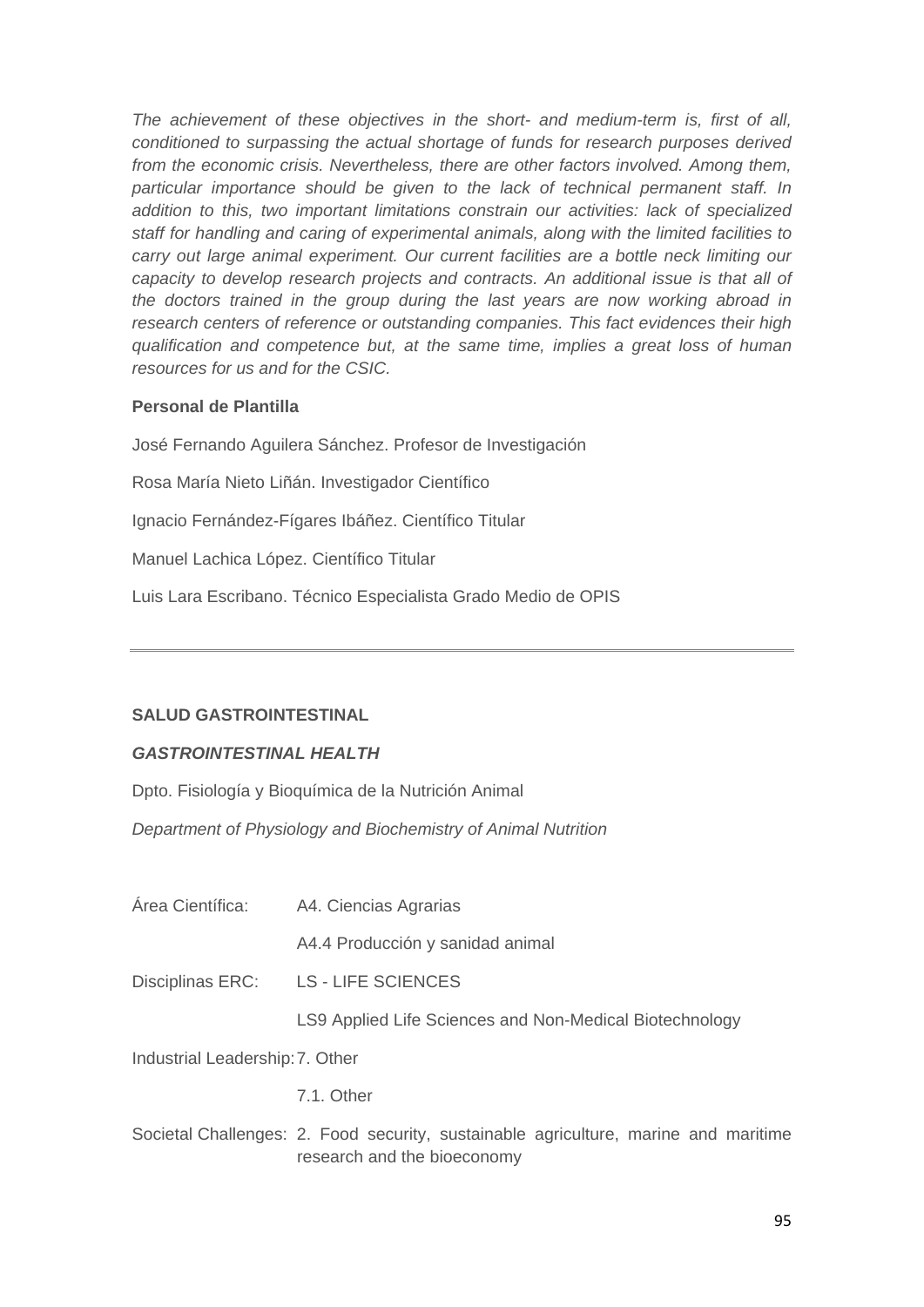2.2. Sustainable and competitive agri-food sector for a safe and healthy diet

## **Descripción**

La actividad del grupo se centra en el estudio de las interacciones entre la composición química de la dieta y determinados parámetros fisiológicos y saludables del organismo que la consume. Así, se estudian aspectos como la utilización digestiva y metabólica de nutrientes, y los efectos fisiológicos a nivel local (intestino) o sistémico de fracciones químicas de los alimentos (proteínas, carbohidratos, fibra, etc.). Se presta especial atención al estudio de los mecanismos de acción y efectos biológicos, tanto de carácter nutricional como no-nutricional, de sustancias activas presentes en los alimentos o añadidos a la dieta (prebióticos, inhibidores de proteasas, agentes antibacterianos), particularmente en relación con los efectos sobre la composición de la microbiota digestiva. El objetivo final es mejorar el estado sanitario, la productividad, la sostenibilidad y el impacto medioambiental de las explotaciones animales, así como colaborar en el diseño una alimentación más saludable.

*The group's activity focuses on the study of the interactions between the chemical composition of the diet and certain physiological and health parameters. Thus, issues such as digestive and metabolic utilization of nutrients, and the physiological effects at both local (intestine) or systemic levels of chemical fractions of foods (proteins, carbohydrates, fiber, etc.) are studied. Special attention is paid to the study of the mechanisms of action and nutritional and/or non-nutritional biological effects of active substances in food or added to the diet (prebiotics, protease inhibitors, antibacterial), particularly in relation with the effects on the digestive microbiota composition. The ultimate goal is to improve health, productivity, sustainability and environmental impact of farm animals and help design a healthier diet.* 

#### **Objetivos PA 2014-2017**

Los objetivos del grupo Salud Gastrointestinal (AGR259) se refieren fundamentalmente a los recogidos en los diversos proyectos vigentes y en los que han sido recientemente solicitados.

La actividad 1 del grupo se relaciona con el estudio de la utilización digestiva y metabólica de nutrientes por medio de la evaluación de los efectos fisiológicos a nivel local (intestino) o sistémico de fracciones químicas de los alimentos (proteínas, carbohidratos, fibra, etc.). En esta actividad se encuadran los objetivos correspondientes a 2 proyectos vigentes: PET2008-0311 (Efectos biológicos de proteínas del guisante) y AGL2011-26353 (Propiedades anti-proliferativas de los inhibidores Bowman-Birk de leguminosas en modelos celulares de colon. Identificación de serin proteasas como dianas terapéuticas). Dichos objetivos son:

1.1. estudiar la utilización nutricional, efectos biológicos y comportamiento digestivo de proteínas (leguminas, vicilinas, inhibidores de proteasas) del guisante (Pisum sativum);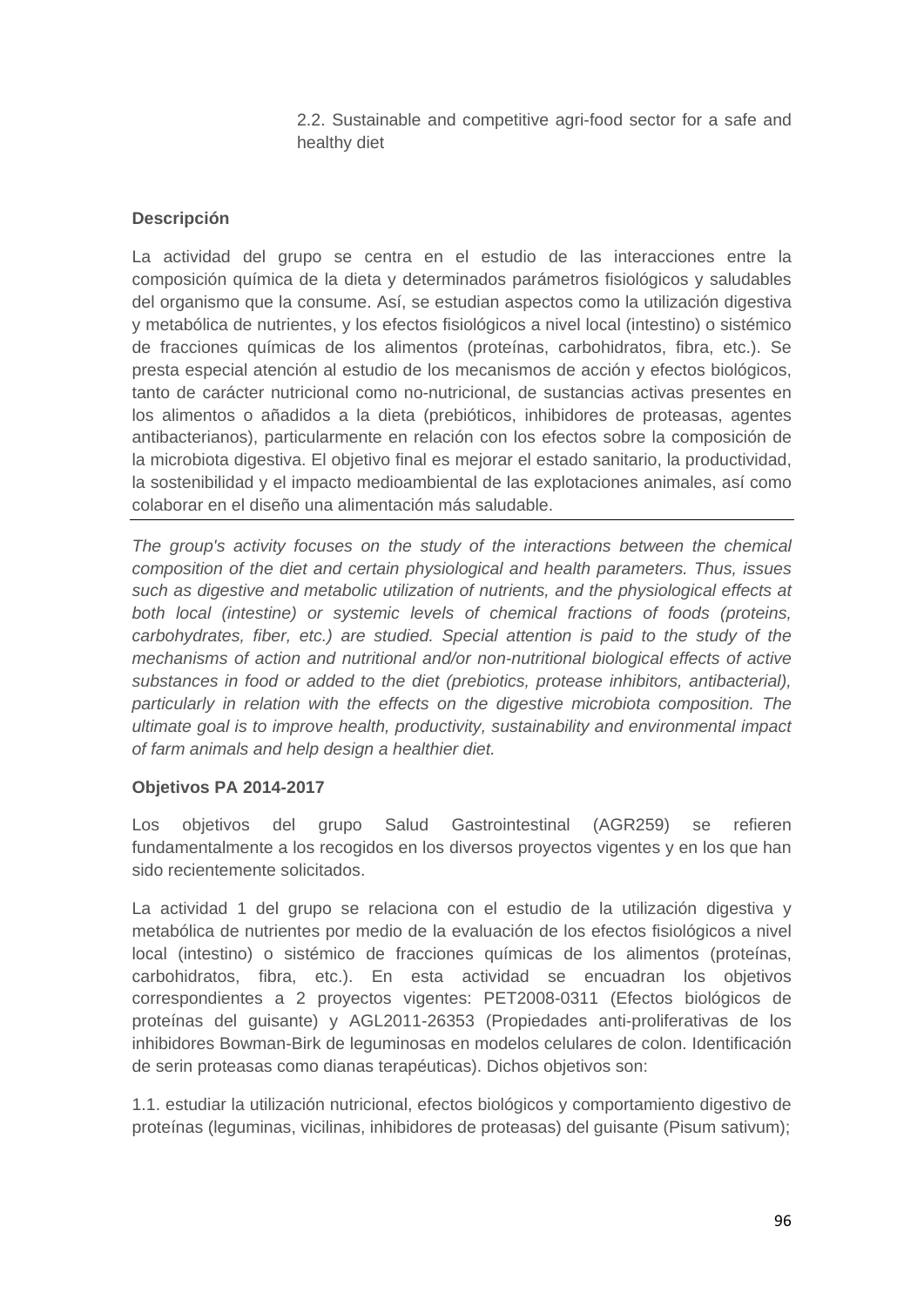1.2. caracterización por medio de técnicas moleculares de la microbiota intestinal en animales alimentados con proteínas de guisante;

1.3. identificar y caracterizar serín proteasas, procedentes de distintas líneas celulares cancerígenas de colon así como aquellas derivadas de tumores colorrectales inducidos en rata, que pudieran ser dianas terapéuticas de los inhibidores Bowman-Birk;

1.4. dilucidar las bases moleculares responsables de las variaciones en su actividad biológica frente a serín proteasas involucradas en procesos cancerígenos en colon;

La actividad 2 se centra en el estudio de los mecanismos de acción y efectos biológicos, tanto de carácter nutricional como no-nutricional, de sustancias activas presentes en los alimentos o añadidos a la dieta (prebióticos, inhibidores de proteasas, agentes antibacterianos). Una atención particular se presta a los efectos de estas substancias activas sobre la composición de la microbiota digestiva. Esta actividad está sustentada por 2 proyectos vigentes: AGR2011-7626 (Propiedades prebióticas in vivo de oligosacáridos procedentes de la leche de cabra), y AGL2012-32894 (Evaluación de aditivos antimicrobianos y estudio de la correlación entre la composición de la microbiota digestiva y parámetros fisiológicos y productivos en broilers). Dentro de esta actividad se encuadra también la participación en la solicitud del proyecto europeo no. 605995 (Use of natural ingredients in feeds for the reduction of Salmonella incidence in the poultry business) dentro del programa FP7-SME-2013. Los objetivos relacionados con esta actividad son:

2.1. determinar el perfil detallado de los oligosacáridos presentes en la leche de cabra a lo largo del periodo de lactación;

2.2. evaluar la supervivencia digestiva y el efecto prebiótico in vivo (rata) de los oligosacáridos de la leche de cabra, así como su capacidad para modular la microbiota digestiva en el tracto gastrointestinal (ileon, ciego y colon).

2.3. evaluar el efecto de la incorporación de derivados industriales de la alicina del ajo y de los dianhídridos de fructosa (DAFs) sobre la población de especies tanto patógenas (Salmonella spp, Campylobacter jejuni, Clostridium perfringens) como potencialmente patógenas (Enterobacteriaceae, E. coli) en broilers;

2.4. estudiar la correlación entre las variaciones en la composición de la microbiota digestiva y determinados parámetros fisiológicos, sanitarios y producivos en broilers.

*The objectives of the group "Gastrointestinal Health" (AGR259) relate primarily to those referred in the various ongoing projects and in those recently submitted.* 

*Activity 1 is related to the study of the digestive and metabolic utilization of nutrients through the evaluation of the physiological effects at both local (gut) or systemic levels of food or food fractions (proteins, carbohydrates, fiber, etc.). Two current projects address this specific task: PET2008-0311 [Biological Effects of pea (Pisum sativum) proteins] and AGL2011-26353 (Anti-proliferative properties of Bowman-Birk inhibitors of legumes in colon cell models. Identification of serine proteases as therapeutic targets). The specific objectives are:*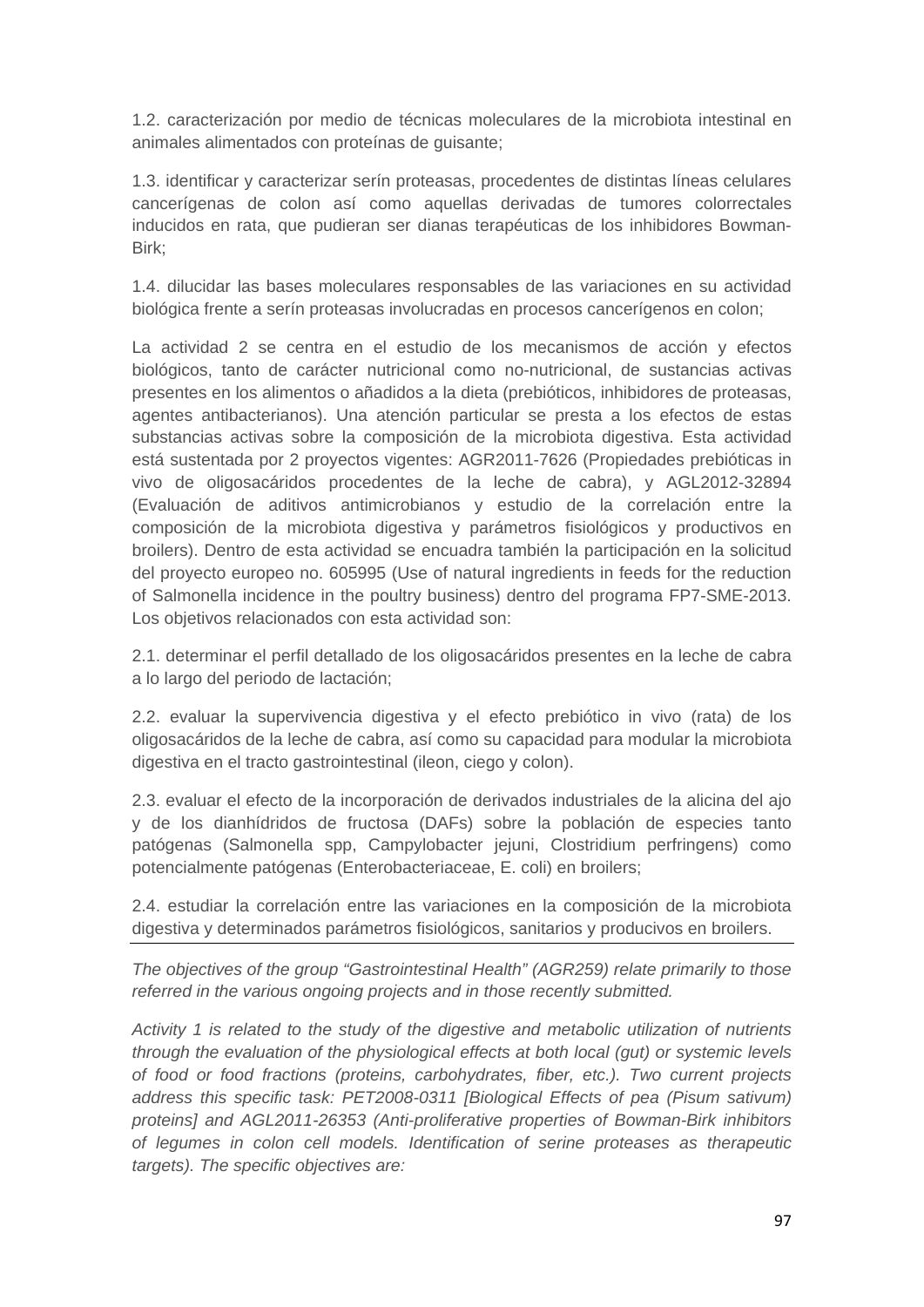*1.1. To study of the nutritional utilization, biological effects and protein digestive behavior of isolated pea proteins (leguminas, vicilins, protease inhibitors);* 

*1.2. Characterization by using molecular techniques of the intestinal microbiota composition in animals fed pea proteins;* 

*1.3. Identification and characterization of serine proteases from various colon cancer cell lines, as well as those derived from colorectal tumors induced in rats which could be therapeutic targets Bowman-Birk inhibitor;* 

*1.4. To elucidate the molecular basis responsible for variations in biological activity against serine proteases involved in processes of colon cancer;* 

*Activity 2 is focused on the study of mechanisms of action and nutritional or nonnutritional biological effects of active substances present in food or added to the diet (prebiotics, protease inhibitors, antibacterial substances). Particular attention is paid to the effects of these active substances on the gastrointestinal microbiota composition. This activity is supported by two current projects: AGR2011-7626 (In vivo prebiotic properties of oligosaccharides from goat's milk), and AGL2012-32894 (Evaluation of antimicrobial additives and study of the correlation between the composition of the gastrointestinal microbiota and physiological and productive parameters in broilers). A participation in a European project (Use of natural ingredients in feeds for the reduction of Salmonella incidence in the poultry business- submitted) within the program FP7- SME-2013 also fits within this activity. The objectives related to this activity are:* 

*2.1. To determine the chemical profile of the oligosaccharides present in goat milk during the lactation period;* 

*2.2. To evaluate the survival and prebiotic effect in vivo (rat) of the oligosaccharides of goat milk, as well as their ability to modulate the microbiota composition of the gastrointestinal tract (ileum, cecum and colon).* 

*2.3. To evaluate the effect of the incorporation to broilers diets of industrial derivatives of garlic allicin and fructose dianhydrides (DAFs) on the proportions pathogenic (Salmonella spp, Campylobacter jejuni, Clostridium perfringens) or potentially pathogenic (Enterobacteriaceae, E. coli) bacteria;* 

*2.4. To study the correlation between variations in the composition of the gastrointestinal microbiota and certain physiological, productive and health parameters in broilers.* 

#### **Personal de Plantilla**

Luis Ángel Rubio San Millán. Investigador Científico

Alfonso Clemente Gimeno. Científico Titular

Jesús Mª Vielba Villegas. Personal Laboral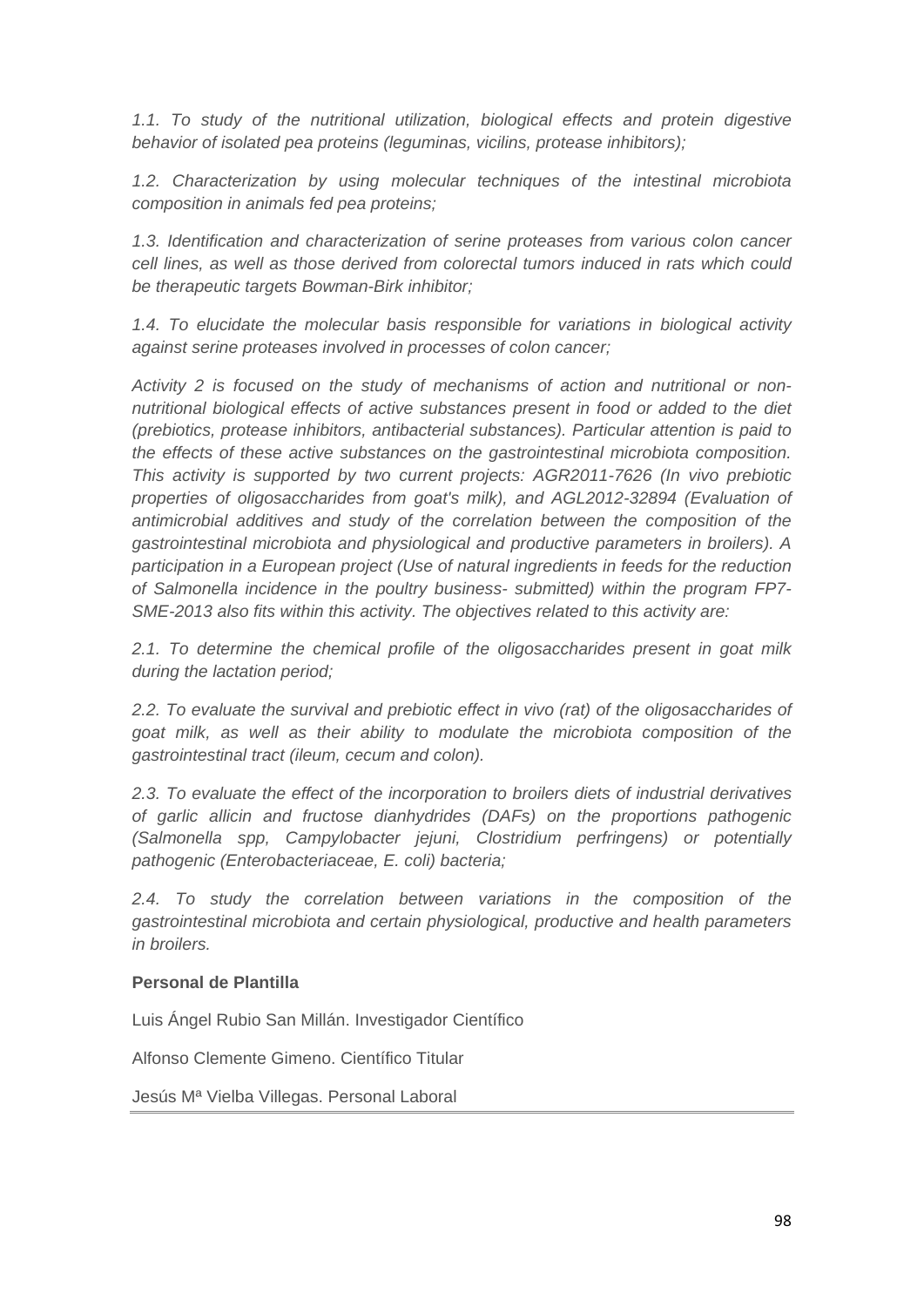## **GRUPO DE PASTOS Y SISTEMAS SILVOPASTORALES MEDITERRÁNEOS GRASSLAND AND MEDITERRANEAN SILVOPASTORAL SYSTEMS**

# Área Científica: A4. Ciencias Agrarias A4.3 Interacciones plantas/organismos/medioambiente Disciplinas ERC: LS - LIFE SCIENCES LS8 Evolutionary, Population and Environmental Biology Industrial Leadership: 7. Other 7.1. Other Societal Challenges: 2. Food security, sustainable agriculture, marine and maritime research and the bioeconomy 2.2. Sustainable and competitive agri-food sector for a safe and healthy diet

## **Descripción**

Investigaciones sobre las bases científicas de las relaciones pasto-herbívoro en las que sustentar la protección de los recursos botánicos y la gestión de los sistemas agro-silvo-pastorales mediterráneos.

*Research on the scientific basis of grass-herbivore relationships in which support the protection of plant resources and the management of agro-forestry-pastoral Mediterranean.* 

## **Objetivos PA 2014-2017**

- Científicos:

Proporcionar conocimientos básicos sobre:

i) los elementos florísticos constituyentes de los pastos naturales mediterráneos;

ii) los procesos ecológicos y ecofisiológicos que rigen sus relaciones con los herbívoros que los aprovechan

iii) métodos de evaluación de su oferta forrajera y receptividad ganadera.

-- Transferencia:

 iv) desarrollar herramientas, experiencias demostrativas, y proporcionar criterios de decisión, trasferibles a la gestión y conservación de los sistemas silvopastorales mediterráneos y espacios naturales protegidos.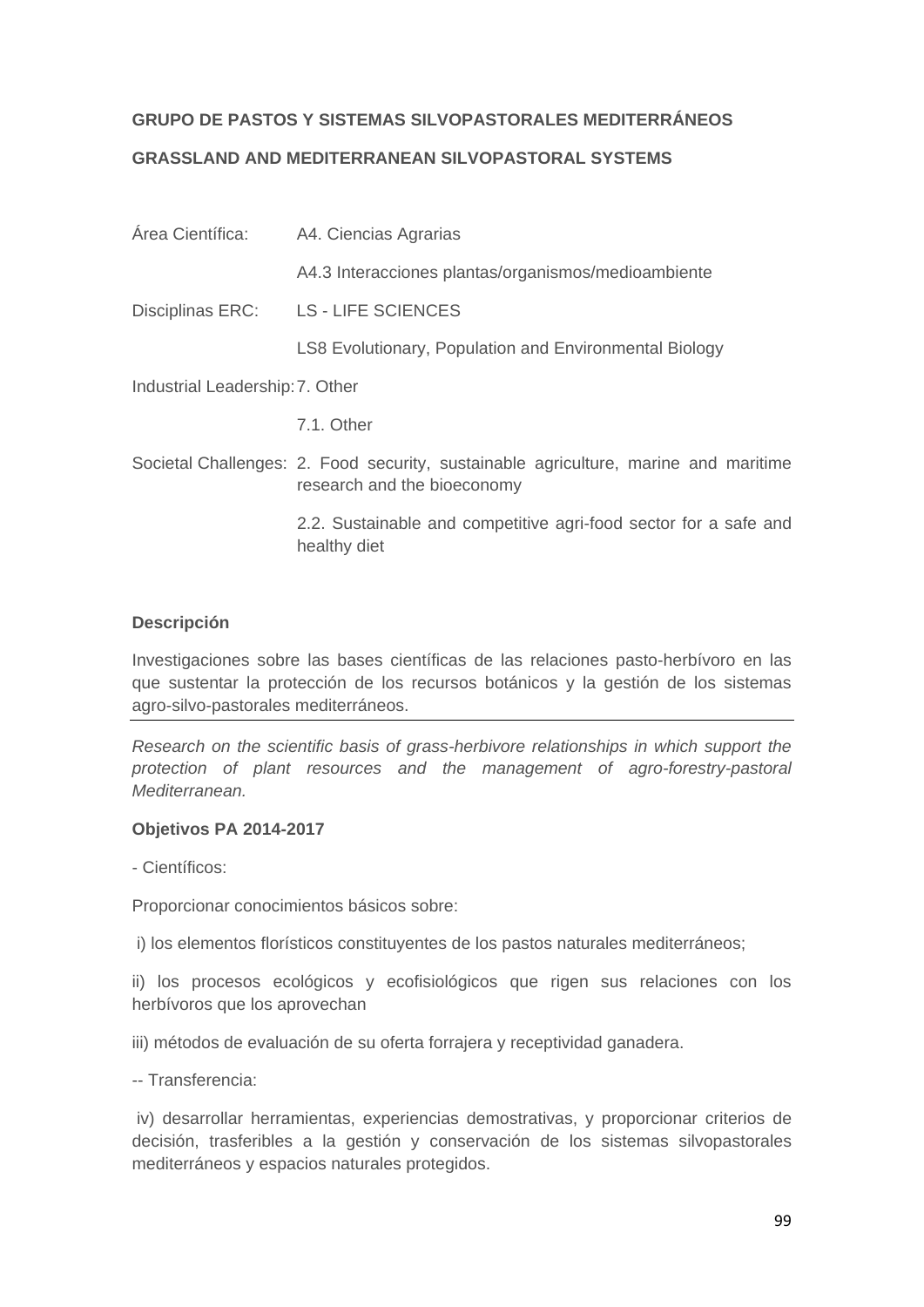- Síntesis DAFO y Amenazas a estos objetivos:

El presente grupo, liderado por un único investigador de plantilla (doctor ingeniero de montes), documenta una trayectoria científica de más de 30 años en I+D forestal: una disciplina casi inédita, históricamente, en el CSIC, que en nuestros días muestra su creciente proyección en multitud de aspectos críticos de la conservación del medio y consecuencias del cambio global. Es decir, una trayectoria cuyo sentido se ha visto cada vez más fortalecido por las demandas de nuestra sociedad (gestión de recursos y espacios naturales, control de la desertificación, amenazas de pérdida de diversidad, consecuencias del abandono agrario, usos y cambios de uso del suelo, riesgos de incendios, etc.). Demandas a las que el grupo ha venido respondiendo con relevantes contratos, proyectos, experiencias demostrativas, know haw, y tareas de formación. Una de las más recientes transferencias del grupo (proyecto RAPCA) ha recibido el máximo premio nacional de lucha contra incendios (Batefuegos de Oro 2012, modalidad de prevención).

Fruto de esta capacidad de transferencia, tal reducido grupo (un científico titular, un técnico especializado superior y una investigadora en situación de "indefinida") se ha mantenido durante los últimos años en los máximos de capación de fondos de la EEZ. Redundando en ello, las dos evaluaciones externas recibidas en los dos P.E. anteriores, lo identifican como "un grupo pequeño en una línea estratégica importante", pero "necesitado de consolidación". A pesar de ello, dicha valoración ha sido ambas veces desoída y hoy el resultado es la existencia de un pequeño grupo, necesitado de consolidación, en una línea acreditada con máximos de captación de fondos, a las puertas de su desaparición (el I.P está a 3 años de la jubilación).

*- Scientists:* 

*Provide basic knowledge on:* 

- *i) floristic elements constituents of Mediterranean natural pasture;*
- *ii) ecological and ecophysiological processes governing its relations with the herbivores*
- *iii) methods of evaluating their livestock forage and carrying capacity*
- *Transfer:*

 *iv) develop tools, pilot experiences, and provide decision criteria for the management and conservation of Mediterranean silvopastoral systems and protected natural areas.* 

*- Synthesis SWOT and Threats to these objectives:.* 

*This group, led by only one staff member researcher (doctor in forestry engineer), documents a scientific career of over 30 years in R & D on forestry: a discipline almost unprecedented, historically, in CSIC, which today shows an increasing projection in many critical aspects of environmental conservation and consequences of global change. That is, a path whose meaning has been increasingly strengthened by the demands of our society (management of natural spaces and resources, control of desertification, threats of loss of biodiversity, consequences of agricultural abandonment, changes in land use, fire hazards, etc.). These are claims to which the*